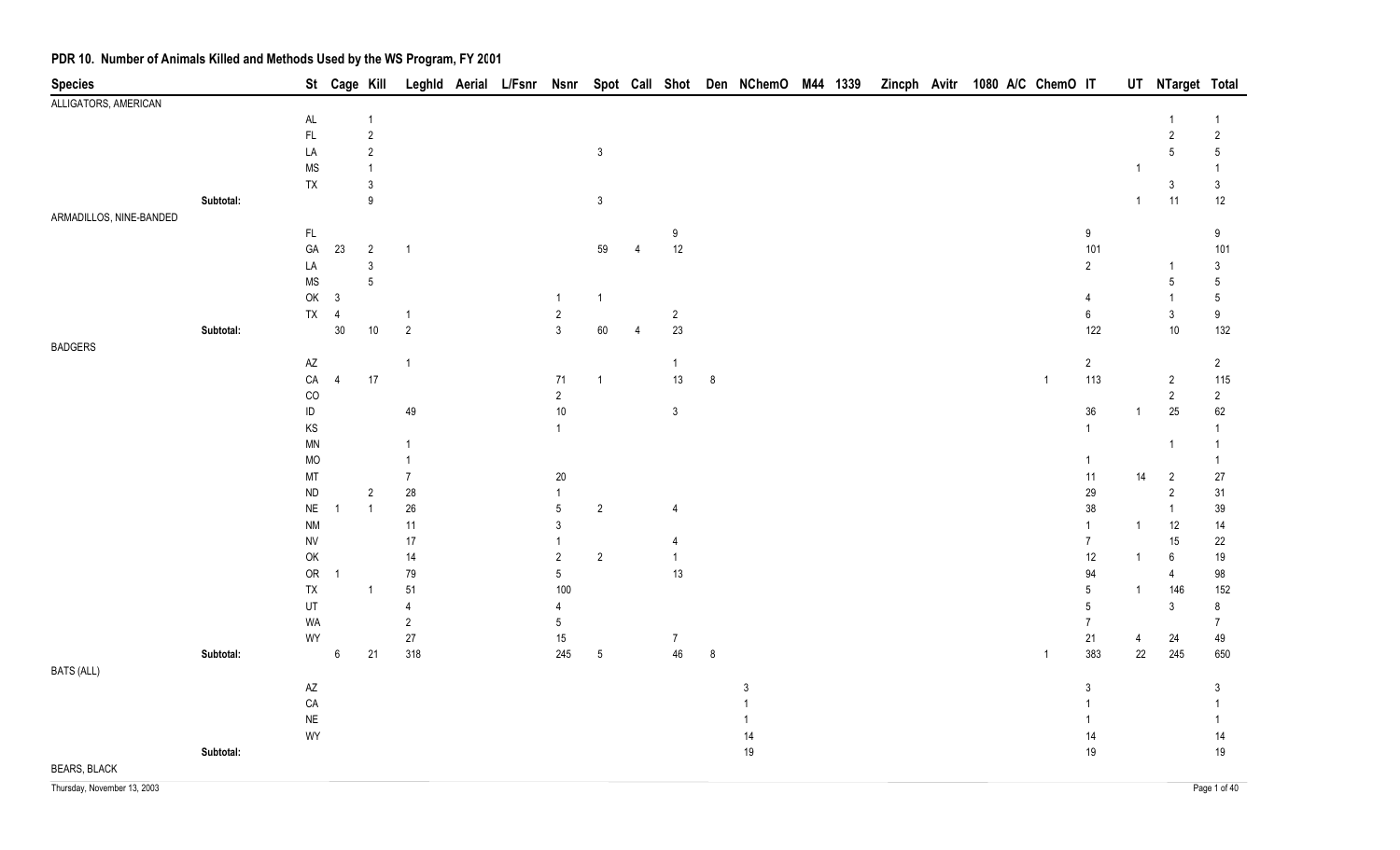| <b>Species</b>              |           |                        |              | St Cage Kill          |                |                |                 |                 |                |                |                   | Leghld Aerial L/Fsnr Nsnr Spot Call Shot Den NChemO M44 1339 |  |  | Zincph Avitr 1080 A/C ChemO IT |              |                  |                | UT NTarget Total |                 |
|-----------------------------|-----------|------------------------|--------------|-----------------------|----------------|----------------|-----------------|-----------------|----------------|----------------|-------------------|--------------------------------------------------------------|--|--|--------------------------------|--------------|------------------|----------------|------------------|-----------------|
| <b>BEARS, BLACK</b>         |           |                        |              |                       |                |                |                 |                 |                |                |                   |                                                              |  |  |                                |              |                  |                |                  |                 |
|                             |           | AZ                     | 13           |                       |                |                |                 |                 |                |                | $12\,$            | $\overline{4}$                                               |  |  |                                |              | 34               |                |                  | 34              |
|                             |           | ${\sf CA}$             | 53           |                       |                |                | $\overline{4}$  |                 |                | $\overline{1}$ | $\,6\,$           | 15                                                           |  |  |                                | $\mathbf{1}$ | 81               |                |                  | 81              |
|                             |           | $_{\rm CO}$            | $\,6\,$      |                       | $\mathbf{1}$   |                | $\overline{2}$  |                 |                |                | $\mathfrak{Z}$    | $15\,$                                                       |  |  |                                |              | $28\,$           |                |                  | 28              |
|                             |           | ID                     |              |                       |                |                | $5\phantom{.0}$ |                 |                |                | $\mathfrak{Z}$    |                                                              |  |  |                                |              | $\bf 8$          |                |                  | 8               |
|                             |           | $\textsf{MN}{}$        |              |                       |                |                |                 | $\overline{1}$  |                |                |                   |                                                              |  |  |                                |              |                  |                |                  | $\mathbf{1}$    |
|                             |           | MT                     |              |                       |                | $\overline{2}$ | $\overline{7}$  |                 |                |                | $\overline{2}$    | $\sqrt{5}$                                                   |  |  |                                |              | $13$             | $\mathbf{3}$   |                  | $16\,$          |
|                             |           | $\mathsf{N}\mathsf{M}$ |              |                       |                |                | $\mathbf{3}$    |                 |                |                | $\overline{2}$    |                                                              |  |  |                                |              | $\boldsymbol{6}$ |                |                  | $6\phantom{.}6$ |
|                             |           | <b>NV</b>              |              |                       |                |                |                 |                 |                |                |                   | $\mathbf{1}$                                                 |  |  |                                |              | $\mathbf{1}$     |                |                  | $\mathbf{1}$    |
|                             |           | ${\sf OR}$             | 16           |                       | $\mathbf{1}$   |                | 127             | 4               |                |                | $\overline{7}$    | $15\,$                                                       |  |  |                                |              | 170              |                |                  | 170             |
|                             |           | UT                     |              |                       |                |                | 28              | $\overline{7}$  |                |                |                   | $\mathsf 3$                                                  |  |  |                                |              | $37\,$           | $\overline{1}$ |                  | $38\,$          |
|                             |           | WA                     |              |                       |                |                | $\overline{4}$  |                 |                |                |                   |                                                              |  |  |                                |              | $\overline{4}$   |                |                  | $\overline{4}$  |
|                             |           | WY                     |              |                       |                |                | 1               |                 |                |                |                   |                                                              |  |  |                                |              | 1                |                |                  | $\mathbf{1}$    |
|                             | Subtotal: |                        | 88           |                       | $\overline{2}$ | $\overline{2}$ | 182             | $12$            | $\,6\,$        | $\overline{1}$ | $35\,$            | 59                                                           |  |  |                                | $\mathbf{1}$ | 383              | $\overline{4}$ | $\overline{1}$   | 388             |
| <b>BEARS, GRIZZLY</b>       |           |                        |              |                       |                |                |                 |                 |                |                |                   |                                                              |  |  |                                |              |                  |                |                  |                 |
|                             |           | WY                     |              |                       |                |                |                 |                 |                |                | $\mathbf{1}$      |                                                              |  |  |                                |              | $\mathbf{1}$     |                |                  | $\overline{1}$  |
|                             | Subtotal: |                        |              |                       |                |                |                 |                 |                |                | $\overline{1}$    |                                                              |  |  |                                |              | $\mathbf{1}$     |                |                  | $\overline{1}$  |
| <b>BEAVERS</b>              |           |                        |              |                       |                |                |                 |                 |                |                |                   |                                                              |  |  |                                |              |                  |                |                  |                 |
|                             |           | $\mathsf{AL}$          |              | 366                   | 13             |                |                 | 42              | 32             |                | $\bf 8$           |                                                              |  |  |                                |              | 461              |                |                  | 461             |
|                             |           | $\mathsf{A}\mathsf{Z}$ | $\mathbf{3}$ | 13                    |                |                |                 |                 |                |                | 7 <sup>7</sup>    |                                                              |  |  |                                |              | 23               |                |                  | 23              |
|                             |           | ${\sf CA}$             | 26           | 458                   |                |                |                 | 224             | 33             | $\overline{1}$ | 246               | 57                                                           |  |  |                                |              | 1045             |                |                  | 1045            |
|                             |           | $_{\rm CO}$            | 61           | 73                    | $\overline{1}$ |                |                 | 17              | $27\,$         |                | $10\,$            | $\overline{1}$                                               |  |  |                                |              | 190              |                |                  | 190             |
|                             |           | $\mathsf{FL}$          |              | 41                    | $\overline{7}$ |                |                 | 22              |                |                | $\overline{2}$    |                                                              |  |  |                                |              | $72\,$           |                |                  | 72              |
|                             |           | GA                     |              | 150                   | $\sqrt{5}$     |                |                 | 109             | 11             |                | $12\,$            |                                                              |  |  |                                |              | 287              |                |                  | 287             |
|                             |           | IA                     |              | $\,8\,$               |                |                |                 |                 |                |                |                   |                                                              |  |  |                                |              | $\bf 8$          |                |                  | $\bf 8$         |
|                             |           | ID                     |              | 31                    | $39\,$         |                |                 | $22\,$          |                |                | $\mathbf{1}$      |                                                              |  |  |                                |              | $93\,$           |                |                  | 93              |
|                             |           | IL                     |              | 19                    |                |                |                 |                 |                |                | $18\,$            |                                                              |  |  |                                |              | $37\,$           |                |                  | $37\,$          |
|                             |           | KS                     |              | $\overline{1}$        | $\mathbf{1}$   |                |                 |                 |                |                | $\mathbf{1}$      |                                                              |  |  |                                |              | $\mathfrak{Z}$   |                |                  | $\mathfrak{Z}$  |
|                             |           | KY                     |              | 67                    | 14             |                |                 | $18\,$<br>281   |                |                | $10\,$            |                                                              |  |  |                                |              | 109<br>1863      |                |                  | 109             |
|                             |           | LA<br>MA               |              | 813<br>$\overline{2}$ | 490            |                |                 |                 | 257            |                | $22\,$<br>$\bf 8$ |                                                              |  |  |                                |              | $10\,$           |                |                  | 1863            |
|                             |           | ME                     | 8            | $37\,$                |                |                |                 |                 |                |                |                   |                                                              |  |  |                                |              | 45               |                |                  | 10<br>45        |
|                             |           | $\textsf{MN}{}$        |              | 101                   | 28             |                |                 | $\mathbf{1}$    |                |                | $\boldsymbol{6}$  |                                                              |  |  |                                |              | 134              |                | $\overline{2}$   | 136             |
|                             |           | <b>MO</b>              |              | 26                    | $\mathbf{1}$   |                |                 |                 |                |                |                   |                                                              |  |  |                                |              | $27\,$           |                |                  | $27\,$          |
|                             |           | <b>MS</b>              |              | 3431                  | 306            |                |                 | 388             | 379            |                | 130               | $\mathbf{3}$                                                 |  |  |                                |              | 4637             |                |                  | 4637            |
|                             |           | MT                     |              | $\mathbf{1}$          |                |                |                 |                 |                |                |                   |                                                              |  |  |                                |              | $\mathbf{1}$     |                |                  | $\mathbf{1}$    |
|                             |           | ${\sf NC}$             |              | 4749                  | 354            |                |                 | 112             | 82             |                | 113               |                                                              |  |  |                                |              | 5410             |                |                  | 5410            |
|                             |           | ${\sf ND}$             | 34           | 972                   | 112            |                |                 | 29              | $\mathfrak{Z}$ |                | 172               | $\overline{1}$                                               |  |  |                                |              | 1323             |                |                  | 1323            |
|                             |           | $N\mathsf{E}$          | 11           | 108                   |                |                |                 | $5\phantom{.0}$ | $9\,$          | $\overline{1}$ | $39\,$            |                                                              |  |  |                                |              | 173              |                |                  | 173             |
|                             |           | $\mathsf{N}\mathsf{M}$ |              | $75\,$                |                |                |                 | $\mathbf{1}$    | $\overline{7}$ |                | $\mathbf{1}$      |                                                              |  |  |                                |              | 84               |                |                  | 84              |
|                             |           | <b>NV</b>              | -1           | 62                    | $\overline{1}$ |                |                 | $38\,$          |                |                | $\mathbf{3}$      |                                                              |  |  |                                |              | 105              |                |                  | 105             |
|                             |           | OK                     |              | 3008                  | 19             |                |                 | 443             | 1085           |                | 532               |                                                              |  |  |                                |              | 5087             |                |                  | 5087            |
|                             |           |                        |              |                       |                |                |                 |                 |                |                |                   |                                                              |  |  |                                |              |                  |                |                  |                 |
| Thursday, November 13, 2003 |           |                        |              |                       |                |                |                 |                 |                |                |                   |                                                              |  |  |                                |              |                  |                |                  | Page 2 of 40    |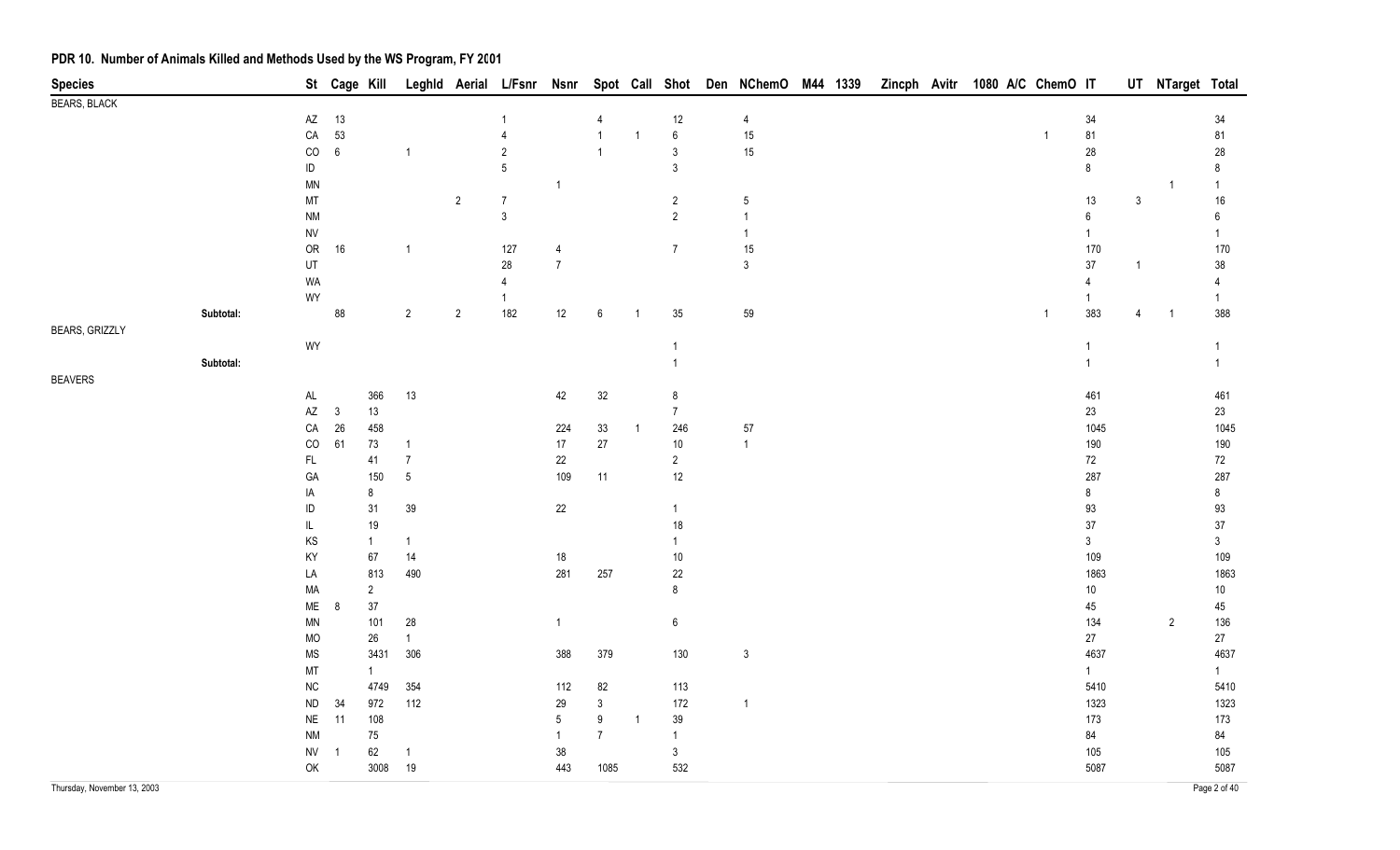| <b>Species</b>                |           |                              | St Cage Kill    |              |                         | Leghld Aerial L/Fsnr Nsnr |                         |                 |                     |              | Spot Call Shot Den NChemO M44 1339 |       |  | Zincph Avitr 1080 A/C ChemO IT |                |              | UT NTarget Total         |                |
|-------------------------------|-----------|------------------------------|-----------------|--------------|-------------------------|---------------------------|-------------------------|-----------------|---------------------|--------------|------------------------------------|-------|--|--------------------------------|----------------|--------------|--------------------------|----------------|
| <b>BEAVERS</b>                |           |                              |                 |              |                         |                           |                         |                 |                     |              |                                    |       |  |                                |                |              |                          |                |
|                               |           | OR                           | 12              | 166          | 126                     |                           | 388                     | 56              | $18\,$              | $\mathbf{1}$ | $\overline{2}$                     |       |  |                                | 769            |              |                          | 769            |
|                               |           | $\operatorname{\textsf{SC}}$ |                 | 1251         | 88                      |                           | 180                     | 56              | $52\,$              |              |                                    |       |  |                                | 1627           |              |                          | 1627           |
|                               |           | ${\sf TN}$                   |                 | 215          | $\overline{7}$          |                           | 9                       |                 | $27\,$              |              |                                    |       |  |                                | 258            |              |                          | 258            |
|                               |           | TX                           |                 | 1745         | 12                      |                           | 177                     | 926             | 596                 |              |                                    |       |  |                                | 3456           |              |                          | 3456           |
|                               |           | UT                           |                 | 8            |                         |                           | $20\,$                  |                 |                     |              |                                    |       |  |                                | 27             |              | $\overline{1}$           | 28             |
|                               |           | VA                           |                 | 323          | $30\,$                  |                           | 42                      | $10\,$          | $32\,$              |              |                                    |       |  |                                | 437            |              |                          | 437            |
|                               |           | WA                           |                 | $12$         | $5\phantom{.0}$         |                           | $6\phantom{a}$          | $5\phantom{.0}$ | 48                  |              |                                    |       |  |                                | 76             |              |                          | 76             |
|                               |           | WI                           |                 | 906          | 442                     |                           |                         |                 | $20\,$              |              |                                    |       |  |                                | 1368           |              |                          | 1368           |
|                               |           | WV<br>WY                     |                 | $\mathbf{3}$ | $\overline{1}$          |                           |                         |                 |                     |              |                                    |       |  |                                | $\overline{4}$ |              |                          | $\overline{4}$ |
|                               | Subtotal: |                              | 156             | 8            | $\,6\,$<br>19,249 2,108 |                           | $\overline{7}$<br>2,581 | 2,978 2         | $39\,$<br>$2,173$ 1 |              | 64                                 |       |  |                                | 58             |              | $\sqrt{2}$<br>$\sqrt{5}$ | 60             |
| <b>BEAVERS, MOUNTAIN</b>      |           |                              |                 |              |                         |                           |                         |                 |                     |              |                                    |       |  |                                | 29,307         |              |                          | 29,312         |
|                               |           | WA                           |                 | 1055         |                         |                           |                         |                 |                     |              |                                    |       |  |                                | 1055           |              |                          | 1055           |
|                               | Subtotal: |                              |                 | 1,055        |                         |                           |                         |                 |                     |              |                                    |       |  |                                | 1,055          |              |                          | 1,055          |
| <b>BLACKBIRDS, BREWER'S</b>   |           |                              |                 |              |                         |                           |                         |                 |                     |              |                                    |       |  |                                |                |              |                          |                |
|                               |           | WA 1                         |                 |              |                         |                           |                         |                 | $5\,$               |              |                                    |       |  |                                | 6              |              |                          | 6              |
|                               | Subtotal: |                              | $\overline{1}$  |              |                         |                           |                         |                 | $5\phantom{.0}$     |              |                                    |       |  |                                | 6              |              |                          | $6\phantom{a}$ |
| BLACKBIRDS, RED-WINGED        |           |                              |                 |              |                         |                           |                         |                 |                     |              |                                    |       |  |                                |                |              |                          |                |
|                               |           | KS                           |                 |              |                         |                           |                         |                 | $32\,$              |              |                                    |       |  |                                | 32             |              |                          | 32             |
|                               |           | KY                           |                 |              |                         |                           |                         |                 | 119                 |              | $\overline{2}$                     |       |  |                                | 120            | $\mathbf{1}$ |                          | 121            |
|                               |           | LA                           |                 |              |                         |                           |                         |                 |                     |              |                                    | 150   |  |                                | 150            |              |                          | 150            |
|                               |           | <b>MO</b>                    |                 |              |                         |                           |                         |                 | 207                 |              |                                    |       |  |                                | 207            |              |                          | 207            |
|                               |           | $\sf NE$                     |                 |              |                         |                           |                         |                 | 29                  |              |                                    |       |  |                                | 29             |              |                          | 29             |
|                               |           | $\mathsf{N}\mathsf{J}$       |                 |              |                         |                           |                         |                 | $\mathbf{1}$        |              |                                    |       |  |                                | $\mathbf{1}$   |              |                          | $\mathbf{1}$   |
|                               |           | OK                           |                 |              |                         |                           |                         |                 |                     |              | $25\,$                             |       |  |                                | 25             |              |                          | $25\,$         |
|                               |           | <b>TX</b>                    | $\overline{2}$  |              |                         |                           |                         |                 | $30\,$              |              |                                    |       |  |                                | $30\,$         |              | $\overline{c}$           | $32\,$         |
|                               |           | VA                           | $6\phantom{.}6$ |              |                         |                           |                         |                 | 48                  |              |                                    |       |  |                                | 54             |              |                          | 54             |
|                               |           |                              | WA 581          |              |                         |                           |                         |                 | 85                  |              |                                    |       |  |                                | 426            |              | 240                      | 666            |
|                               | Subtotal: |                              | 589             |              |                         |                           |                         |                 | 551                 |              | $27\,$                             | 150   |  |                                | 1,074          | $\mathbf{1}$ | 242                      | 1,317          |
| BLACKBIRDS, YELLOW-HEADED     |           |                              |                 |              |                         |                           |                         |                 |                     |              |                                    |       |  |                                |                |              |                          |                |
|                               |           | WA 1                         |                 |              |                         |                           |                         |                 |                     |              |                                    |       |  |                                | $\mathbf{1}$   |              |                          | $\mathbf{1}$   |
|                               | Subtotal: |                              | $\overline{1}$  |              |                         |                           |                         |                 |                     |              |                                    |       |  |                                | $\overline{1}$ |              |                          | $\mathbf{1}$   |
| BLACKBIRDS, z-(MIXED SPECIES) |           |                              |                 |              |                         |                           |                         |                 |                     |              |                                    |       |  |                                |                |              |                          |                |
|                               |           | $\mathsf{A}\mathsf{Z}$       | 10              |              |                         |                           |                         |                 |                     |              |                                    | 413   |  |                                | 423            |              |                          | 423            |
|                               |           | ${\sf CA}$                   | 15364           |              |                         |                           |                         |                 | 826                 |              |                                    |       |  |                                | 16190          |              |                          | 16190          |
|                               |           | CO                           |                 |              |                         |                           |                         |                 |                     |              |                                    | 23000 |  |                                | 23000          |              |                          | 23000          |
|                               |           | $\sf ID$                     |                 |              |                         |                           |                         |                 |                     |              |                                    | 500   |  |                                | 500            |              |                          | 500            |
|                               |           | IL                           |                 |              |                         |                           |                         |                 | $50\,$              |              |                                    |       |  |                                | 50             |              |                          | $50\,$         |
|                               |           | KS                           |                 |              |                         |                           |                         |                 |                     |              |                                    | 100   |  |                                | 100            |              |                          | 100            |
|                               |           | KY                           |                 |              |                         |                           |                         |                 | 8                   |              |                                    | 985   |  |                                | 993            |              |                          | 993            |
|                               |           | LA                           |                 |              |                         |                           |                         |                 |                     |              |                                    | 56    |  |                                | 56             |              |                          | 56             |
| Thursday, November 13, 2003   |           |                              |                 |              |                         |                           |                         |                 |                     |              |                                    |       |  |                                |                |              |                          | Page 3 of 40   |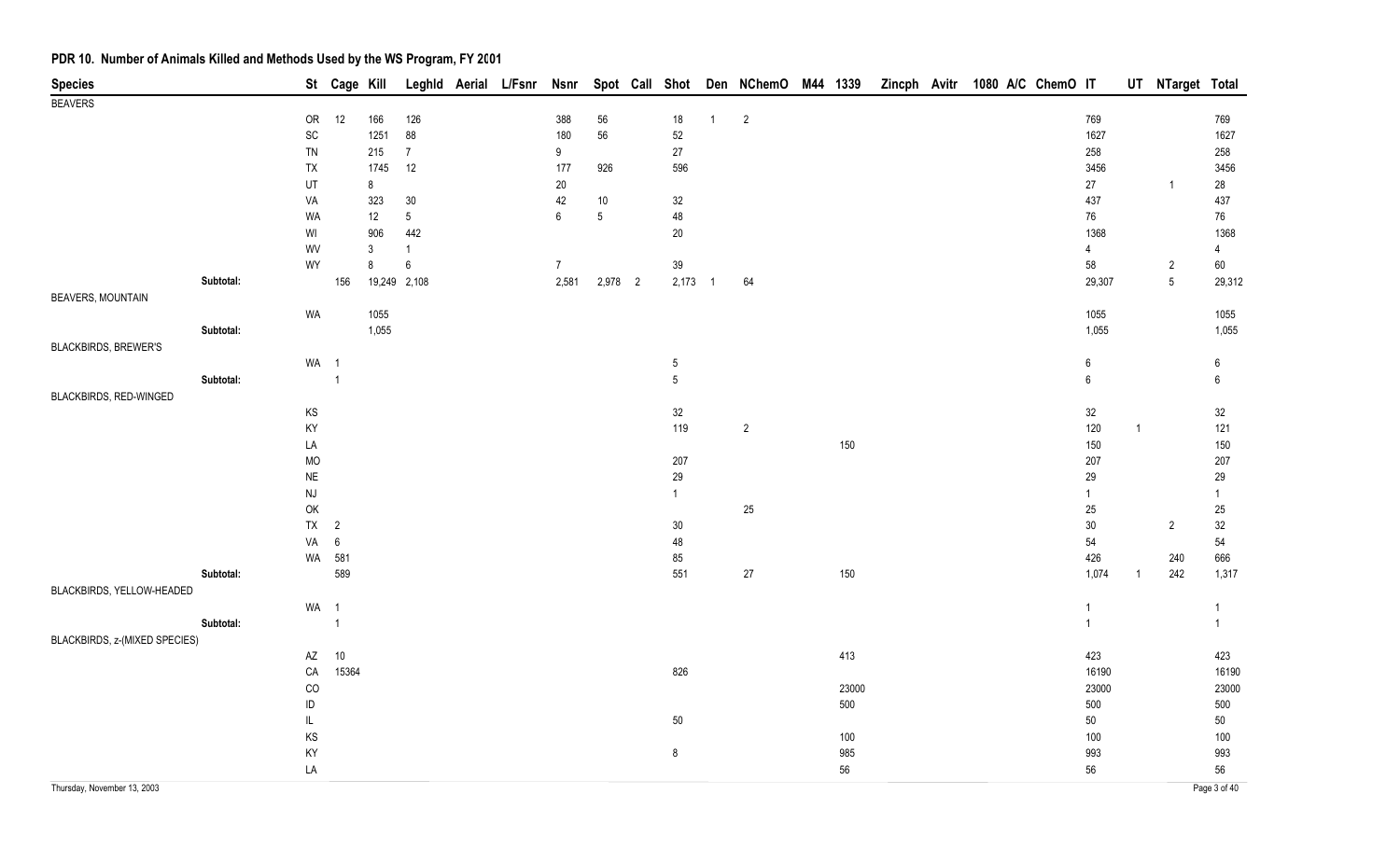| <b>Species</b>                |           |                        | St Cage Kill   |                |                |                | Leghld Aerial L/Fsnr Nsnr |                |                  |                |                | Spot Call Shot Den NChemO M44 1339 |                |                | Zincph Avitr |  | 1080 A/C ChemO IT |                |                  | UT NTarget Total        |                 |
|-------------------------------|-----------|------------------------|----------------|----------------|----------------|----------------|---------------------------|----------------|------------------|----------------|----------------|------------------------------------|----------------|----------------|--------------|--|-------------------|----------------|------------------|-------------------------|-----------------|
| BLACKBIRDS, z-(MIXED SPECIES) |           |                        |                |                |                |                |                           |                |                  |                |                |                                    |                |                |              |  |                   |                |                  |                         |                 |
|                               |           | MT                     |                |                |                |                |                           |                |                  |                | 11             |                                    |                |                |              |  |                   | 11             |                  |                         | 11              |
|                               |           | <b>NM</b>              |                |                |                |                |                           |                |                  |                |                |                                    |                | 10000          |              |  |                   | 10000          |                  |                         | 10000           |
|                               |           | $\mathsf{OK}$          |                |                |                |                |                           |                |                  |                |                |                                    |                | 1000           |              |  |                   | 1000           |                  |                         | 1000            |
|                               |           | TX                     |                |                |                |                |                           |                |                  |                |                |                                    |                | 89291          |              |  |                   | 89291          |                  |                         | 89291           |
|                               |           |                        | WA 644         |                |                |                |                           |                |                  |                | 4421           |                                    |                | 150            |              |  |                   | 5215           |                  |                         | 5215            |
|                               | Subtotal: |                        | 16,018         |                |                |                |                           |                |                  |                | 5,316          |                                    |                | 125,495        |              |  |                   | 146,829        |                  |                         | 146,829         |
| BLACKBIRDS, z-(OTHER)         |           | WA 11                  |                |                |                |                |                           |                |                  |                |                |                                    |                |                |              |  |                   | $10\,$         |                  | $\mathbf{1}$            | 11              |
|                               | Subtotal: |                        | 11             |                |                |                |                           |                |                  |                |                |                                    |                |                |              |  |                   | $10\,$         |                  | $\mathbf{1}$            | 11              |
| <b>BOBCATS</b>                |           |                        |                |                |                |                |                           |                |                  |                |                |                                    |                |                |              |  |                   |                |                  |                         |                 |
|                               |           | $\mathsf{A}\mathsf{Z}$ |                |                |                |                |                           |                |                  |                |                | $\mathbf{1}$                       |                |                |              |  |                   | -1             |                  |                         |                 |
|                               |           | $\mathsf{CA}$          | $25\,$         |                | $\overline{7}$ |                | $\sqrt{2}$                | 18             |                  | 3              | $\overline{4}$ | $12$                               |                |                |              |  | $\overline{1}$    | 65             | 4                | $\mathbf{3}$            | 72              |
|                               |           | CO                     |                |                | $\overline{2}$ |                |                           |                |                  |                |                | $\overline{2}$                     |                |                |              |  |                   | 4              |                  |                         | 4               |
|                               |           | GA                     | $\overline{1}$ | -1             | 31             |                |                           |                | $\boldsymbol{6}$ |                |                |                                    |                |                |              |  |                   | 40             |                  |                         | 40              |
|                               |           | $\sf ID$               |                |                | $\mathbf{3}$   |                |                           | $\mathbf{3}$   |                  | $\overline{2}$ |                |                                    |                |                |              |  |                   | $\sqrt{5}$     | 1                | $\overline{2}$          | 8               |
|                               |           | KS                     |                |                |                |                |                           |                |                  |                |                |                                    |                |                |              |  |                   |                |                  |                         |                 |
|                               |           | LA                     |                |                | $\overline{2}$ |                |                           | $\overline{2}$ |                  |                |                |                                    |                |                |              |  |                   |                |                  | Δ                       |                 |
|                               |           | <b>MS</b>              |                |                | $16\,$         |                |                           |                |                  |                |                |                                    |                |                |              |  |                   | 16             |                  | $\mathbf{1}$            | 17              |
|                               |           | $\mathsf{MT}$          |                |                |                |                |                           | 3              |                  |                |                |                                    |                |                |              |  |                   | $\mathbf{1}$   | $\mathbf{1}$     | $\overline{1}$          | 3               |
|                               |           | $\sf NE$               |                | $\overline{1}$ | $\sqrt{2}$     |                |                           |                |                  |                | $\overline{1}$ |                                    |                |                |              |  |                   | 5              |                  |                         | $\sqrt{5}$      |
|                               |           | <b>NM</b>              |                |                | 151            | $\overline{2}$ |                           | 10             |                  | $\overline{4}$ | $\overline{7}$ | $\overline{2}$                     |                |                |              |  |                   | 173            | $\sqrt{2}$       | $\mathbf{1}$            | 176             |
|                               |           | ${\sf NV}$             | $\overline{2}$ |                | $\overline{7}$ |                |                           | 4              |                  |                |                |                                    |                |                |              |  | $\mathbf{1}$      | 11             | $\mathsf 3$      |                         | 14              |
|                               |           | OK                     | $\overline{5}$ |                | 14             | $\overline{1}$ |                           | 4              |                  | 6              | $\overline{4}$ |                                    | 1              |                |              |  |                   | $25\,$         |                  | $10$                    | $35\,$          |
|                               |           | OR                     | $\overline{1}$ | $\mathbf{1}$   | $20\,$         |                |                           | 30             |                  |                | $\overline{4}$ | 31                                 | $\sqrt{2}$     |                |              |  |                   | 84             | $\mathbf{1}$     | $\overline{\mathbf{4}}$ | 89              |
|                               |           | TX                     | 9              | 14             | 922            | 234            |                           | 596            | $5\phantom{.0}$  | 79             | $35\,$         | $30\,$                             | $\overline{1}$ |                |              |  |                   | 1900           | $\boldsymbol{6}$ | 19                      | 1925            |
|                               |           | UT                     |                |                | $\mathfrak{Z}$ |                |                           | $\overline{2}$ |                  |                |                |                                    |                |                |              |  |                   | 3              | $\overline{2}$   |                         | $5\overline{)}$ |
|                               |           | VA                     |                |                | 14             |                |                           | $\overline{2}$ |                  |                |                |                                    |                |                |              |  |                   |                |                  | 16                      | $16\,$          |
|                               |           | WV                     |                |                | $\overline{2}$ |                |                           | $\sqrt{2}$     |                  |                |                |                                    |                |                |              |  |                   | $\overline{2}$ |                  | $\overline{2}$          | 4               |
|                               |           | WY                     |                |                | 26             |                |                           | 19             |                  |                | $\mathbf{3}$   |                                    |                |                |              |  |                   | 42             | $\mathsf{3}$     | $\mathbf{3}$            | 48              |
|                               | Subtotal: |                        | 43             | 17             | 1,222          | 237            | $\overline{2}$            | 698            | 11               | $95\,$         | 58             | ${\bf 78}$                         | $\overline{4}$ |                |              |  | $\overline{2}$    | 2,378          | $23\,$           | 66                      | 2,467           |
| BULBUL, RED-VENTED            |           |                        |                |                |                |                |                           |                |                  |                |                |                                    |                |                |              |  |                   |                |                  |                         |                 |
|                               |           | $\mathsf{H}\mathsf{I}$ |                |                |                |                |                           |                |                  |                | 43             |                                    |                |                |              |  |                   | 43             |                  |                         | 43              |
|                               | Subtotal: |                        |                |                |                |                |                           |                |                  |                | 43             |                                    |                |                |              |  |                   | 43             |                  |                         | 43              |
| CARDINALS, NORTHERN           |           |                        |                |                |                |                |                           |                |                  |                |                |                                    |                |                |              |  |                   |                |                  |                         |                 |
|                               |           | $H\parallel$           | 12             |                |                |                |                           |                |                  |                | 65             |                                    |                |                |              |  |                   | 74             |                  | 3                       | $77\,$          |
|                               |           | MO                     |                |                |                |                |                           |                |                  |                |                |                                    |                | $\overline{2}$ |              |  |                   |                |                  | $\overline{2}$          | $\sqrt{2}$      |
|                               |           | $TX$ 3                 |                |                |                |                |                           |                |                  |                |                |                                    |                |                |              |  |                   |                |                  | $\mathfrak{Z}$          | 3               |
|                               | Subtotal: |                        | 15             |                |                |                |                           |                |                  |                | 65             |                                    |                | $\sqrt{2}$     |              |  |                   | 74             |                  | 8                       | 82              |
| CARDINALS, RED CRESTED        |           |                        |                |                |                |                |                           |                |                  |                |                |                                    |                |                |              |  |                   |                |                  |                         |                 |
|                               |           | H <sub>1</sub>         | 125            |                |                |                |                           |                |                  |                | 2441           |                                    |                |                |              |  |                   | 2566           |                  |                         | 2566            |
|                               | Subtotal: |                        | 125            |                |                |                |                           |                |                  |                | 2,441          |                                    |                |                |              |  |                   | 2,566          |                  |                         | 2,566           |
| Thursday, November 13, 2003   |           |                        |                |                |                |                |                           |                |                  |                |                |                                    |                |                |              |  |                   |                |                  |                         | Page 4 of 40    |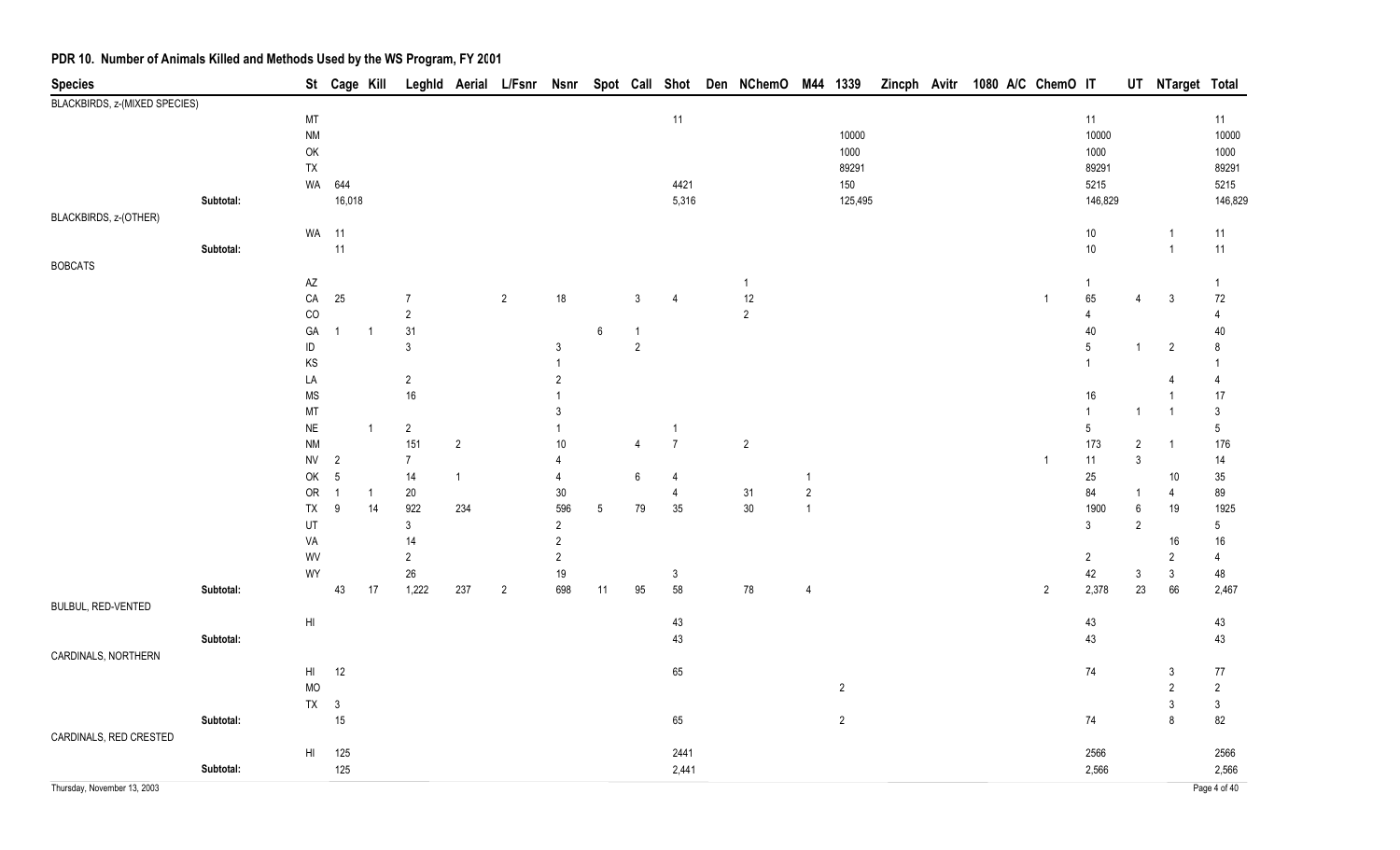| <b>Species</b>              |           |                              |                  | St Cage Kill   |                |                |                |                |                          |                  | Leghld Aerial L/Fsnr Nsnr Spot Call Shot Den NChemO M44 1339 Zincph Avitr 1080 A/C ChemO IT |  |  |        |                |                | UT NTarget Total |                |
|-----------------------------|-----------|------------------------------|------------------|----------------|----------------|----------------|----------------|----------------|--------------------------|------------------|---------------------------------------------------------------------------------------------|--|--|--------|----------------|----------------|------------------|----------------|
| CATS, FERAL/FREE RANGING    |           |                              |                  |                |                |                |                |                |                          |                  |                                                                                             |  |  |        |                |                |                  |                |
|                             |           | AK                           |                  |                |                |                |                |                |                          |                  | 14                                                                                          |  |  |        | 14             |                |                  | $14$           |
|                             |           | $\mathsf{AL}$                | $\overline{2}$   |                |                |                |                |                |                          |                  |                                                                                             |  |  |        | $\overline{2}$ |                |                  | $\overline{2}$ |
|                             |           | $\mathsf{A}\mathsf{Z}$       | $52\,$           |                |                |                |                |                |                          | $\boldsymbol{6}$ |                                                                                             |  |  |        | 58             |                |                  | 58             |
|                             |           | CA                           | 239              |                | 11             | $\overline{1}$ |                | 160            |                          | 62               | $\sqrt{5}$                                                                                  |  |  |        | 475            | $\overline{2}$ | -1               | 478            |
|                             |           | <b>FL</b>                    | $\overline{4}$   |                | 8              |                |                |                |                          |                  |                                                                                             |  |  |        | $5\,$          |                | $\overline{7}$   | 12             |
|                             |           | GA                           | $22\,$           |                | $\mathbf{3}$   |                |                | $\overline{4}$ |                          | $\overline{4}$   |                                                                                             |  |  |        | $32\,$         |                | $\mathbf{1}$     | $33\,$         |
|                             |           | GU                           | $35\,$           |                |                |                |                |                |                          |                  | $\overline{1}$                                                                              |  |  |        | $36\,$         |                |                  | $36\,$         |
|                             |           | H <sub>l</sub>               | 322              |                | $\overline{1}$ |                |                |                |                          | 199              | $\bf 8$                                                                                     |  |  |        | 530            |                |                  | 530            |
|                             |           | ID                           |                  |                | $\overline{2}$ |                |                |                |                          | 1                |                                                                                             |  |  |        |                |                | $\overline{2}$   | 3              |
|                             |           |                              |                  |                |                |                |                |                |                          |                  | $\overline{1}$                                                                              |  |  |        | 5              |                |                  | 5              |
|                             |           | KS                           | $\overline{4}$   |                |                |                |                |                |                          |                  |                                                                                             |  |  |        | $\overline{2}$ |                | $\mathfrak{Z}$   | 5              |
|                             |           | KY                           | $\mathbf{3}$     | $\overline{2}$ |                |                |                |                |                          | $\overline{2}$   |                                                                                             |  |  |        | $\overline{7}$ |                |                  |                |
|                             |           | LA                           |                  |                | $\overline{c}$ |                |                |                |                          |                  |                                                                                             |  |  |        |                |                | $\overline{2}$   | $\overline{2}$ |
|                             |           | <b>MO</b>                    |                  |                | $\overline{1}$ |                |                |                |                          | 15               |                                                                                             |  |  |        | $16\,$         |                |                  | 16             |
|                             |           | $\rm MS$                     |                  |                | $\overline{2}$ |                |                |                |                          | $\mathbf{1}$     |                                                                                             |  |  |        | 3              |                |                  | 3              |
|                             |           | <b>NE</b>                    | 8                | $\overline{1}$ |                |                |                |                |                          |                  | $\overline{1}$                                                                              |  |  |        | $10$           |                |                  | 10             |
|                             |           | NJ                           | $\boldsymbol{6}$ |                |                |                | $\mathbf 1$    |                |                          |                  |                                                                                             |  |  |        | $\overline{7}$ |                |                  | $\overline{7}$ |
|                             |           | OK                           | $\mathfrak{Z}$   |                |                |                | $\mathfrak{Z}$ |                |                          | $\overline{c}$   |                                                                                             |  |  |        | $\overline{7}$ |                | -1               | 8              |
|                             |           | OR                           | 6                |                |                |                | $12\,$         |                |                          | $\sqrt{3}$       |                                                                                             |  |  |        | $21$           |                |                  | 21             |
|                             |           | PA                           | 8                |                |                |                |                |                |                          | $\mathbf 1$      | $\overline{1}$                                                                              |  |  |        | $10$           |                |                  | 10             |
|                             |           | TN                           | 3                |                |                |                |                |                |                          |                  |                                                                                             |  |  |        |                | 3              |                  | 3              |
|                             |           | TX                           | $\sqrt{5}$       |                | $\overline{7}$ |                | $\mathbf{1}$   |                |                          | $\mathbf{1}$     |                                                                                             |  |  |        | 8              | $\mathbf{1}$   | $\sqrt{5}$       | 14             |
|                             |           | UT                           | $\overline{1}$   |                |                |                |                |                |                          |                  |                                                                                             |  |  |        |                |                |                  |                |
|                             |           | VA                           | $40\,$           | 3              | $\overline{c}$ |                | $\mathbf{1}$   | 14             |                          | $10\,$           |                                                                                             |  |  |        | 68             |                | $\overline{2}$   | $70\,$         |
|                             |           | WA                           | $\overline{2}$   |                |                |                |                |                | $\overline{1}$           |                  |                                                                                             |  |  |        | $\mathbf{3}$   |                | $\mathbf{1}$     | 4              |
|                             |           |                              | WY 5             |                |                |                |                |                |                          |                  |                                                                                             |  |  |        | 5              |                |                  | 5 <sub>5</sub> |
|                             | Subtotal: |                              | 770              | $\overline{7}$ | 39             | $\overline{1}$ | $18\,$         | 178            | $\overline{\phantom{1}}$ | 312              | 31                                                                                          |  |  |        | 1,326          | 6              | $25\,$           | 1,357          |
| CHIPMUNKS (ALL)             |           |                              |                  |                |                |                |                |                |                          |                  |                                                                                             |  |  |        |                |                |                  |                |
|                             |           | ${\sf VT}$                   |                  |                |                |                |                |                |                          |                  | $\overline{1}$<br>$\overline{1}$                                                            |  |  |        |                |                |                  | 1              |
|                             | Subtotal: |                              |                  |                |                |                |                |                |                          |                  |                                                                                             |  |  |        |                |                |                  |                |
| COOTS, AMERICAN             |           |                              |                  |                |                |                |                |                |                          |                  |                                                                                             |  |  | $75\,$ |                |                |                  |                |
|                             |           | $\mathsf{A}\mathsf{Z}$<br>CA |                  |                |                |                |                |                |                          | $\overline{1}$   | 11<br>355                                                                                   |  |  |        | 86<br>356      |                |                  | 86<br>356      |
|                             |           | <b>NV</b>                    |                  |                |                |                |                |                |                          |                  |                                                                                             |  |  | 294    | 294            |                |                  | 294            |
|                             |           | WA                           |                  |                |                |                |                |                |                          | 3                |                                                                                             |  |  |        | $\mathbf{3}$   |                |                  | $\mathbf{3}$   |
|                             | Subtotal: |                              |                  |                |                |                |                |                |                          | $\overline{4}$   | 366                                                                                         |  |  | 369    | 739            |                |                  | 739            |
| CORMORANTS (OTHER)          |           |                              |                  |                |                |                |                |                |                          |                  |                                                                                             |  |  |        |                |                |                  |                |
|                             |           | WA                           |                  |                |                |                |                |                |                          |                  |                                                                                             |  |  |        | 4              |                |                  |                |
|                             | Subtotal: |                              |                  |                |                |                |                |                |                          |                  |                                                                                             |  |  |        |                |                |                  |                |
| CORMORANTS, DOUBLE-CRESTED  |           |                              |                  |                |                |                |                |                |                          |                  |                                                                                             |  |  |        |                |                |                  |                |
|                             |           | $\mathsf{AL}$                |                  |                |                |                |                |                |                          | 46               |                                                                                             |  |  |        | 46             |                |                  | 46             |
|                             |           |                              |                  |                |                |                |                |                |                          |                  |                                                                                             |  |  |        |                |                |                  |                |
| Thursday, November 13, 2003 |           |                              |                  |                |                |                |                |                |                          |                  |                                                                                             |  |  |        |                |                |                  | Page 5 of 40   |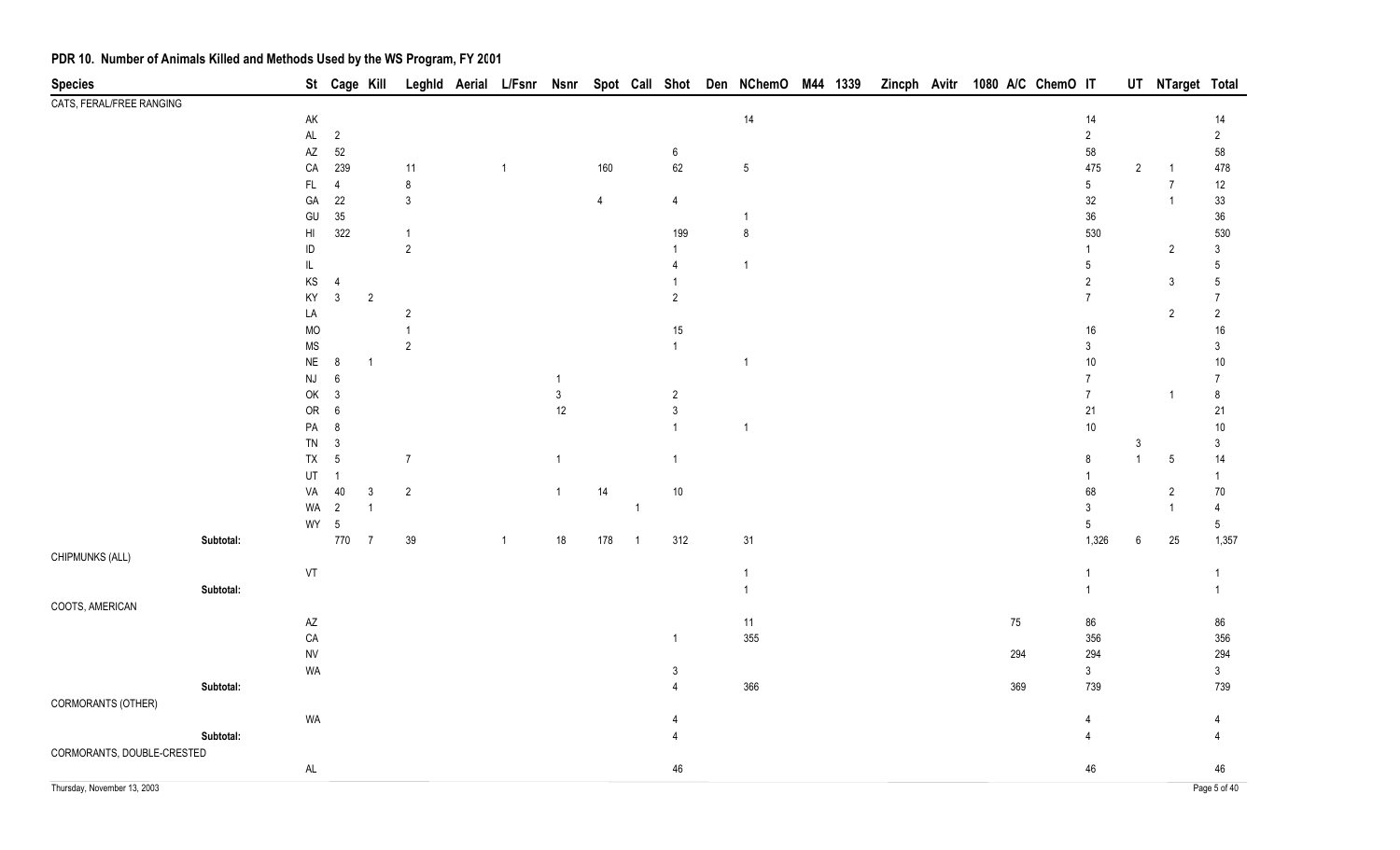| <b>Species</b>              |           |                        | St Cage Kill   |                  |            |      |                 |                |                |      |                |     | Leghld Aerial L/Fsnr Nsnr Spot Call Shot Den NChemO M44 1339 |     |         |  |  | Zincph Avitr 1080 A/C ChemO IT |                  |                | UT NTarget Total |                |
|-----------------------------|-----------|------------------------|----------------|------------------|------------|------|-----------------|----------------|----------------|------|----------------|-----|--------------------------------------------------------------|-----|---------|--|--|--------------------------------|------------------|----------------|------------------|----------------|
| CORMORANTS, DOUBLE-CRESTED  |           |                        |                |                  |            |      |                 |                |                |      |                |     |                                                              |     |         |  |  |                                |                  |                |                  |                |
|                             |           | ${\sf AR}$             |                |                  |            |      |                 |                |                |      | 99             |     | $\boldsymbol{6}$                                             |     |         |  |  |                                | 105              |                |                  | 105            |
|                             |           | $\textsf{MN}{}$        |                |                  |            |      |                 |                |                |      | $\overline{4}$ |     |                                                              |     |         |  |  |                                | $\overline{4}$   |                |                  |                |
|                             |           | $\rm MO$               |                |                  |            |      |                 |                |                |      |                |     |                                                              |     |         |  |  |                                | $\mathbf{1}$     |                |                  |                |
|                             |           | OK                     |                | $\mathbf{1}$     |            |      |                 |                |                |      |                |     |                                                              |     |         |  |  |                                |                  |                |                  | $\mathbf{1}$   |
|                             |           | ${\sf TX}$             |                | $\sqrt{5}$       |            |      |                 |                |                |      |                |     |                                                              |     |         |  |  |                                |                  |                | 5                | $\sqrt{5}$     |
|                             |           | VA                     |                |                  |            |      |                 |                |                |      | $\overline{2}$ |     |                                                              |     |         |  |  |                                | $\overline{2}$   |                |                  | $\overline{2}$ |
|                             |           | WA                     |                |                  |            |      |                 |                |                |      | 328            |     |                                                              |     |         |  |  |                                | 328              |                |                  | 328            |
|                             | Subtotal: |                        |                | $\boldsymbol{6}$ |            |      |                 |                |                |      | 480            |     | 6                                                            |     |         |  |  |                                | 486              |                | $\boldsymbol{6}$ | 492            |
| COWBIRDS, BROWN-HEADED      |           |                        |                |                  |            |      |                 |                |                |      |                |     |                                                              |     |         |  |  |                                |                  |                |                  |                |
|                             |           | ${\sf CA}$             | 112            |                  |            |      |                 |                |                |      | 1              |     |                                                              |     |         |  |  |                                | 113              |                |                  | 113            |
|                             |           | $\mathsf{C}\mathsf{T}$ |                |                  |            |      |                 |                |                |      | $\overline{7}$ |     | 6                                                            |     |         |  |  |                                | $\boldsymbol{6}$ |                | $\overline{7}$   | $13$           |
|                             |           | KS                     |                |                  |            |      |                 |                |                |      | $\overline{7}$ |     |                                                              |     |         |  |  |                                | $\overline{7}$   |                |                  | $\overline{7}$ |
|                             |           | KY                     |                |                  |            |      |                 |                |                |      |                |     |                                                              |     |         |  |  |                                | $\mathbf{1}$     |                |                  | $\mathbf{1}$   |
|                             |           | LA                     |                |                  |            |      |                 |                |                |      |                |     |                                                              |     | 100     |  |  |                                | 100              |                |                  | 100            |
|                             |           | MA                     |                |                  |            |      |                 |                |                |      |                |     | $\overline{c}$                                               |     |         |  |  |                                | $\overline{2}$   |                |                  | $\overline{2}$ |
|                             |           | MO                     |                |                  |            |      |                 |                |                |      | 78             |     |                                                              |     |         |  |  |                                | ${\bf 78}$       |                |                  | $78\,$         |
|                             |           | $\sf NE$               |                |                  |            |      |                 |                |                |      | $10\,$         |     | $13$                                                         |     |         |  |  |                                | 23               |                |                  | $23\,$         |
|                             |           | ${\sf NV}$             | $10\,$         |                  |            |      |                 |                |                |      |                |     |                                                              |     |         |  |  |                                | $10\,$           |                |                  | $10\,$         |
|                             |           | ${\sf PA}$             | 33             |                  |            |      |                 |                |                |      | $9\,$          |     |                                                              |     |         |  |  |                                | 42               |                |                  | 42             |
|                             |           | ${\sf TX}$             | 3825           |                  |            |      |                 |                |                |      |                |     |                                                              |     |         |  |  |                                | 3825             |                |                  | 3825           |
|                             |           | VA                     | $34\,$         |                  |            |      |                 |                |                |      | 12             |     |                                                              |     |         |  |  |                                | $46\,$           |                |                  |                |
|                             |           | WA                     | 5416           |                  |            |      |                 |                |                |      | 5              |     |                                                              |     |         |  |  |                                |                  |                |                  | 46             |
|                             | Subtotal: |                        | 9,430          |                  |            |      |                 |                |                |      | 130            |     |                                                              |     | $100\,$ |  |  |                                | 5421             |                | $\overline{7}$   | 5421           |
|                             |           |                        |                |                  |            |      |                 |                |                |      |                |     | 21                                                           |     |         |  |  |                                | 9,674            |                |                  | 9,681          |
| COYOTES                     |           |                        |                |                  |            |      |                 |                |                |      |                |     |                                                              |     |         |  |  |                                |                  |                |                  |                |
|                             |           | $AZ$ 3                 |                |                  | 320        | 382  |                 | 8              |                | 105  | 114            |     |                                                              | 18  |         |  |  |                                | 950              |                |                  | 950            |
|                             |           | $\mathsf{CA}$          | $\overline{1}$ |                  | $77\,$     | 175  | 355             | 2419           | 271            | 1853 | 1984           | 772 | 408                                                          |     |         |  |  |                                | 8316             | $\overline{2}$ | $\overline{1}$   | 8319           |
|                             |           | CO                     |                |                  | $23\,$     | 2677 | $5\phantom{.0}$ | $40\,$         | $\bf 8$        | 248  | 62             | 41  | 223                                                          | 199 |         |  |  |                                | 3526             |                |                  | 3526           |
|                             |           | FL.                    |                |                  | $18\,$     |      |                 | 5              |                |      |                |     |                                                              |     |         |  |  |                                | 24               |                |                  | 24             |
|                             |           | GA                     |                |                  | $26\,$     |      |                 |                | $\mathbf{1}$   |      | 3              |     |                                                              |     |         |  |  |                                | $30\,$           |                |                  | $30\,$         |
|                             |           | IA                     |                |                  |            |      |                 |                |                |      |                |     |                                                              |     |         |  |  |                                | $\mathbf{1}$     |                |                  | $\mathbf{1}$   |
|                             |           | ID                     |                |                  | 407        | 3117 |                 | 98             | $\overline{2}$ | 632  | 229            | 48  | 88                                                           | 418 |         |  |  | 74                             | 5113             |                |                  | 5113           |
|                             |           | IL                     |                |                  |            |      |                 | $\overline{1}$ |                |      | 5              |     |                                                              |     |         |  |  |                                | $6\overline{6}$  |                |                  | 6              |
|                             |           | ${\sf IN}$             |                |                  |            |      |                 | 5              |                |      | 8              |     |                                                              |     |         |  |  |                                | 13               |                |                  | $13$           |
|                             |           | KS                     |                |                  | $\sqrt{5}$ |      |                 |                |                |      | $\overline{c}$ |     | -1                                                           |     |         |  |  |                                | 9                |                |                  | 9              |
|                             |           | KY                     |                |                  |            |      |                 | 14             |                |      | $\overline{2}$ |     |                                                              |     |         |  |  |                                | $17$             |                |                  | $17\,$         |
|                             |           | LA                     |                |                  | 20         |      |                 | 106            |                |      | $\overline{2}$ |     |                                                              |     |         |  |  |                                | 128              |                |                  | 128            |
|                             |           | MA                     |                |                  |            |      |                 |                |                |      | 17             |     | 12                                                           |     |         |  |  |                                | 29               |                |                  | 29             |
|                             |           | $\mathsf{MN}$          |                |                  | $32\,$     |      | -1              |                |                |      |                |     |                                                              |     |         |  |  |                                | 33               |                |                  | 33             |
|                             |           | MO                     |                |                  | $\sqrt{2}$ |      |                 | 9              |                |      | $\mathbf{1}$   |     | $\overline{1}$                                               |     |         |  |  |                                | $13$             |                |                  | 13             |
|                             |           | <b>MS</b>              |                |                  | $35\,$     |      |                 | 4              |                |      |                |     |                                                              |     |         |  |  |                                | $38\,$           |                | -1               | $39\,$         |
|                             |           | MT                     |                |                  | 122        | 7508 |                 | 340            |                | 563  | 50             | 144 | 332                                                          | 899 |         |  |  | 6                              | 9964             |                |                  | 9964           |
| Thursday, November 13, 2003 |           |                        |                |                  |            |      |                 |                |                |      |                |     |                                                              |     |         |  |  |                                |                  |                |                  | Page 6 of 40   |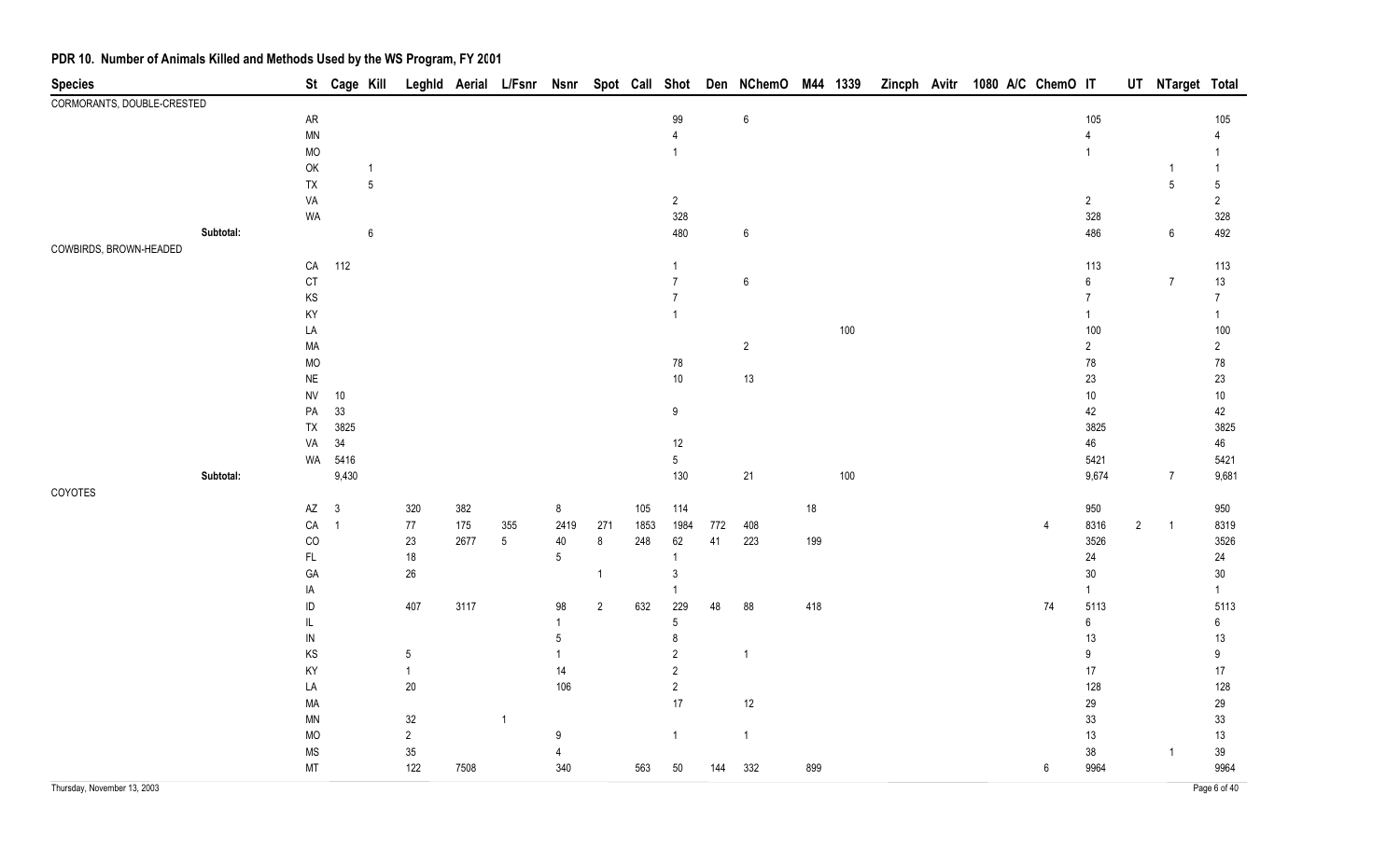| <b>Species</b>  |           |                                                               | St Cage Kill   |                |                     |        |     |               |                |                |                |                | Leghld Aerial L/Fsnr Nsnr Spot Call Shot Den NChemO | M44 1339 |        |  |                | Zincph Avitr 1080 A/C ChemO IT |                |        |                | UT NTarget Total |                      |
|-----------------|-----------|---------------------------------------------------------------|----------------|----------------|---------------------|--------|-----|---------------|----------------|----------------|----------------|----------------|-----------------------------------------------------|----------|--------|--|----------------|--------------------------------|----------------|--------|----------------|------------------|----------------------|
| <b>COYOTES</b>  |           |                                                               |                |                |                     |        |     |               |                |                |                |                |                                                     |          |        |  |                |                                |                |        |                |                  |                      |
|                 |           | $\sf ND$                                                      |                |                | 153                 | 1701   |     | 94            |                | 128            | 21             | 21             | $\mathbf{3}$                                        | 455      |        |  |                |                                | $\overline{2}$ | 2577   |                | $\overline{1}$   | 2578                 |
|                 |           | $\sf NE$                                                      |                |                | 190                 | 575    |     | 237           |                | 136            | 53             | $\overline{5}$ |                                                     | 1948     |        |  |                |                                | $90\,$         | 3234   |                |                  | 3234                 |
|                 |           | <b>NM</b>                                                     |                |                | 830                 | 1375   |     | 504           |                | 1058           | 183            | 14             | $18$                                                | 2041     |        |  | $\overline{c}$ |                                |                | 6025   |                |                  | 6025                 |
|                 |           | <b>NV</b>                                                     |                |                | 1018                | 3936   |     | 198           |                | 378            | 250            | 44             | 56                                                  | 96       |        |  |                |                                | $\sqrt{2}$     | 5978   |                |                  | 5978                 |
|                 |           | OK                                                            |                |                | 393                 | 1353   |     | 455           | $\overline{1}$ | 1238           | 242            | $12\,$         |                                                     | 1807     |        |  |                |                                | $\sqrt{5}$     | 5506   |                |                  | 5506                 |
|                 |           | ${\sf OR}$                                                    | $\mathbf{3}$   |                | 965                 | 3055   |     | 772           | $\overline{1}$ | 224            | 153            | 209            | 79                                                  | 536      |        |  |                |                                |                | 5997   |                |                  | 5997                 |
|                 |           | PA                                                            |                |                |                     |        |     |               |                |                |                |                |                                                     |          |        |  |                |                                |                | 1      |                |                  | 1                    |
|                 |           | ${\sf TN}$                                                    |                |                | $\mathbf{1}$        |        |     | 23            |                |                |                |                |                                                     |          |        |  |                |                                |                | 24     |                |                  | 24                   |
|                 |           | ${\sf TX}$                                                    | $\overline{2}$ | $\overline{1}$ | 1454                | 2599   |     | 6320          | 9              | 747            | 444            | 111            | 13                                                  | 5798     |        |  | 42             |                                |                | 17531  | 8              | $\overline{1}$   | 17540                |
|                 |           | UT                                                            |                |                | 248                 | 2421   |     | 262           |                | 445            | 64             | 127            | 13                                                  | 687      |        |  |                |                                | $\bf 8$        | 4275   |                |                  | 4275                 |
|                 |           | VA                                                            |                |                | 48                  |        |     | 63            | $\mathbf{1}$   |                |                |                |                                                     | 122      |        |  |                |                                |                | 234    |                |                  | 234                  |
|                 |           | WA                                                            |                |                | 120<br>$\mathbf{1}$ | 404    |     | 101           |                | 74             | $67\,$         |                | 27                                                  | 316      |        |  |                |                                | 88             | 1197   |                | $\mathbf{1}$     | 1197<br>$\mathbf{1}$ |
|                 |           | $\ensuremath{\mathsf{W}}\xspace\ensuremath{\mathsf{I}}$<br>WV |                |                |                     |        |     |               |                | $\mathbf{3}$   |                |                | $\mathbf{1}$                                        | 115      |        |  | 13             |                                | $\sqrt{2}$     | 207    |                |                  | 207                  |
|                 |           | WY                                                            |                |                | 34<br>339           | 4578   |     | $39\,$<br>508 |                | 647            | 311            | 479            | 425                                                 | 570      |        |  |                |                                |                | 7857   |                |                  | 7857                 |
|                 | Subtotal: |                                                               | $9\,$          | -1             | 6,882               | 35,856 | 361 | 12,626        | 295            | 8,479          | 4,269          |                | 2,027 1,700                                         | 16,025   |        |  | $57\,$         |                                | 281            | 88,853 | $10\,$         | $5\phantom{.0}$  | 88,868               |
| CROWS (OTHER)   |           |                                                               |                |                |                     |        |     |               |                |                |                |                |                                                     |          |        |  |                |                                |                |        |                |                  |                      |
|                 |           | GA                                                            |                |                |                     |        |     |               |                |                | 24             |                |                                                     |          |        |  |                |                                |                | $20\,$ |                | 4                | 24                   |
|                 |           | <b>WA</b>                                                     |                |                |                     |        |     |               |                |                | 74             |                |                                                     |          |        |  |                |                                |                | 74     |                |                  | 74                   |
|                 | Subtotal: |                                                               |                |                |                     |        |     |               |                |                | 98             |                |                                                     |          |        |  |                |                                |                | 94     |                | $\overline{4}$   | 98                   |
| CROWS, AMERICAN |           |                                                               |                |                |                     |        |     |               |                |                |                |                |                                                     |          |        |  |                |                                |                |        |                |                  |                      |
|                 |           | CA                                                            |                |                |                     |        |     |               |                | $36\,$         | 217            |                |                                                     |          |        |  |                |                                |                | 253    |                |                  | 253                  |
|                 |           | GA                                                            |                |                |                     |        |     |               |                |                | 42             |                |                                                     |          |        |  |                |                                |                | 42     |                |                  | 42                   |
|                 |           | $\mathsf{IL}$                                                 |                |                |                     |        |     |               |                |                | $60\,$         |                |                                                     |          |        |  |                |                                |                | 60     |                |                  | $60\,$               |
|                 |           | KS                                                            |                |                |                     |        |     |               |                |                | 6              |                |                                                     |          |        |  |                |                                |                | 6      |                |                  | 6                    |
|                 |           | KY                                                            |                |                |                     |        |     |               |                |                | 59             |                | $\overline{2}$                                      |          | 718    |  |                |                                |                | 778    | $\overline{1}$ |                  | 779                  |
|                 |           | MN                                                            |                |                |                     |        |     |               |                |                | 46             |                |                                                     |          |        |  |                |                                |                | 46     |                |                  | 46                   |
|                 |           | MO                                                            |                |                |                     |        |     |               |                |                | 28             |                |                                                     |          |        |  |                |                                |                | 28     |                |                  | 28                   |
|                 |           | $\sf ND$                                                      |                |                |                     |        |     |               |                |                | $\mathbf{1}$   |                |                                                     |          |        |  |                |                                |                | 1      |                |                  | $\mathbf{1}$         |
|                 |           | $\sf NE$                                                      |                |                |                     |        |     |               |                |                | 45             |                |                                                     |          |        |  |                |                                |                | 45     |                |                  | 45                   |
|                 |           | $\mathsf{N}\mathsf{J}$                                        |                |                |                     |        |     |               |                |                | $\mathbf{1}$   |                |                                                     |          |        |  |                |                                |                | 1      |                |                  | $\mathbf{1}$         |
|                 |           | <b>NY</b>                                                     |                |                |                     |        |     |               |                |                | 186            |                |                                                     |          |        |  |                |                                |                | 186    |                |                  | 186                  |
|                 |           | OK                                                            |                |                |                     |        |     |               |                | $11$           |                |                |                                                     |          | 1000   |  |                |                                |                | 1011   |                |                  | 1011                 |
|                 |           | ${\sf OR}$                                                    |                |                |                     |        |     |               |                |                | 5              |                |                                                     |          |        |  |                |                                |                | 5      |                |                  | 5                    |
|                 |           | PA                                                            |                |                |                     |        |     |               |                |                | $\,6\,$        |                |                                                     |          |        |  |                |                                |                | 6      |                |                  | 6                    |
|                 |           | ${\sf TX}$                                                    |                |                | $\overline{2}$      |        |     |               |                | $52\,$         | $\mathfrak{Z}$ |                |                                                     |          |        |  |                |                                |                | 55     |                | $\overline{2}$   | 57                   |
|                 |           | VA                                                            |                |                |                     |        |     |               |                | $\overline{1}$ | 51             |                |                                                     |          | 42     |  |                |                                |                | 94     |                |                  | 94                   |
|                 |           | WA                                                            | 158            |                |                     |        |     |               |                |                | 444            |                | $\mathbf{1}$                                        |          | $28\,$ |  |                |                                |                | 615    |                | 16               | 631                  |
|                 |           | WV                                                            |                |                |                     |        |     |               |                |                | 17             |                |                                                     |          | 218    |  |                |                                |                | 235    |                |                  | 235                  |
|                 | Subtotal: |                                                               | 158            |                | $\overline{2}$      |        |     |               |                | 100            | 1,217          |                | $\mathfrak{Z}$                                      |          | 2,006  |  |                |                                |                | 3,467  |                | $18$             | 3,486                |
| CROWS, FISH     |           |                                                               |                |                |                     |        |     |               |                |                |                |                |                                                     |          |        |  |                |                                |                |        |                |                  |                      |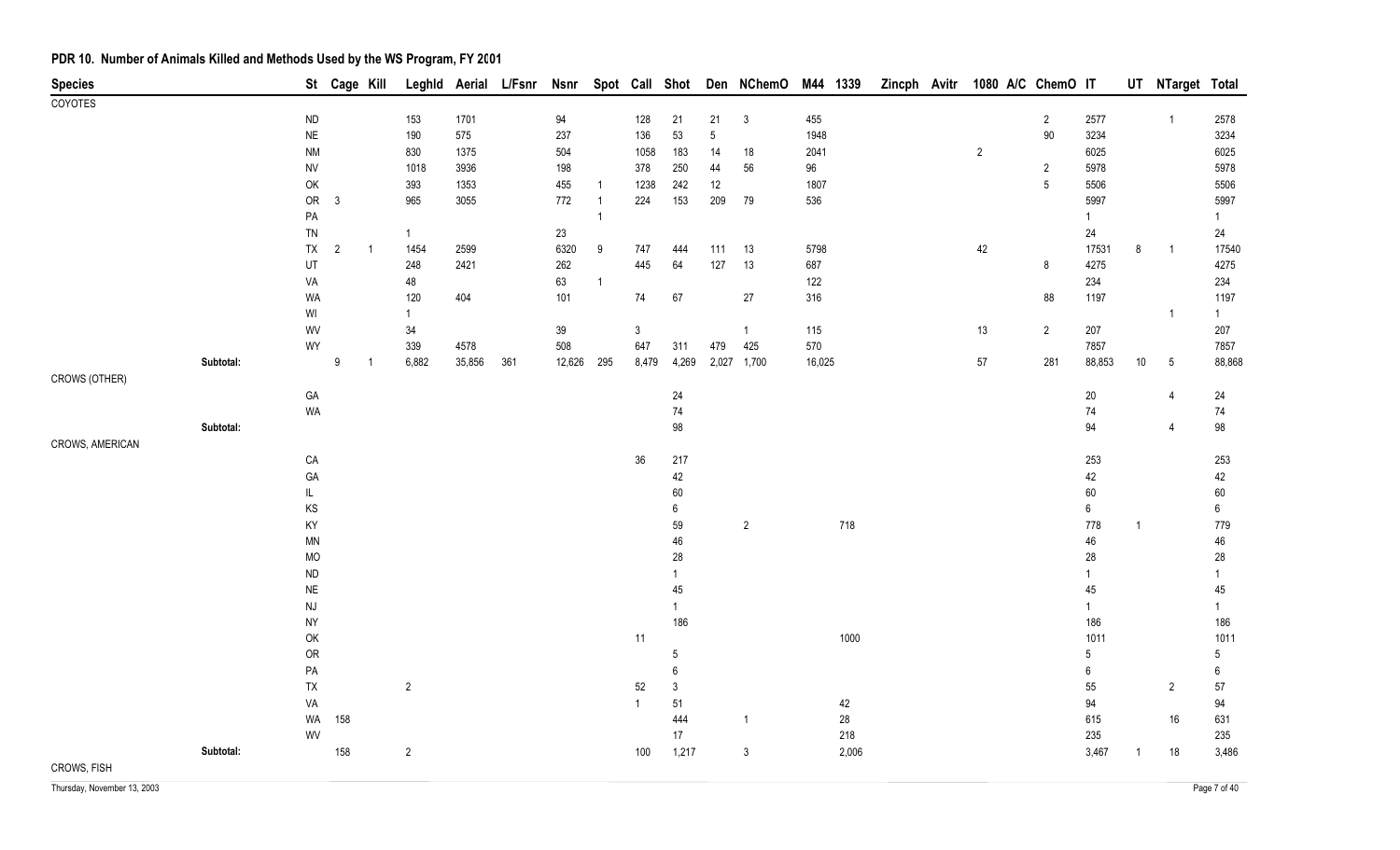| $\mathsf{FL}$<br>$30\,$<br>$\,6\,$<br>$37\,$<br>$37\,$<br>$\mathbf{1}$<br>$\ensuremath{\mathsf{IL}}\xspace$<br>$\overline{2}$<br>$\overline{2}$<br>$\overline{2}$<br>$32\,$<br>39<br>39<br>Subtotal:<br>$\,6\,$<br>$\mathbf{1}$<br>DEER, MULE<br>${\sf CA}$<br>$\mathbf{3}$<br>$\mathbf{3}$<br>4<br>$\sf ID$<br>$\mathfrak{Z}$<br>$\mathbf{3}$<br>$\mathfrak{Z}$<br>MT<br>$\sqrt{2}$<br>$\sqrt{2}$<br>$\overline{2}$<br>$\sqrt{2}$<br><b>NM</b><br>$\overline{\mathbf{c}}$<br>$\sqrt{2}$<br>TX<br>$\,6\,$<br>$\boldsymbol{6}$<br>$6\phantom{.}6$<br>WA<br>$\sqrt{5}$<br>$\boldsymbol{6}$<br>6<br>1<br>WY<br>$\mathfrak{Z}$<br>$\mathfrak{Z}$<br>3<br>$\mathsf 3$<br>14<br>17<br>$26\,$<br>Subtotal:<br>$\mathbf 5$<br>9<br>$\overline{4}$<br>DEER, WHITE-TAILED<br>$\mathsf{AL}$<br>$10\,$<br>$10\,$<br>$10\,$<br>GA<br>197<br>63<br>260<br>260<br>$\sf ID$<br>$\mathbf{1}$<br>$\mathbf{1}$<br>$\overline{1}$<br>$\mathsf{IL}$<br>165<br>$\sqrt{2}$<br>167<br>167<br>$37\,$<br>KY<br>41<br>41<br>4<br>LA<br>$\overline{2}$<br>$\overline{c}$<br>$\overline{2}$<br>$\sqcup$<br>$\boldsymbol{6}$<br>$\boldsymbol{6}$<br>$6\,$<br>MA<br>$\overline{7}$<br>$\overline{7}$<br>$\overline{7}$<br>$\boldsymbol{9}$<br>12<br>$12$<br>MI<br>$\mathbf{3}$<br>$30\,$<br>$30\,$<br>$32\,$<br>$\overline{2}$<br><b>MN</b><br>$\overline{2}$<br>139<br>$\overline{2}$<br><b>MO</b><br>145<br>145<br>4<br><b>MS</b><br>$\overline{4}$<br>4<br>4<br>MT<br>$\overline{1}$<br>$\overline{1}$<br>${\sf ND}$<br>$17$<br>$17$<br>$17$<br>$28\,$<br>28<br>$\mathsf{N}\mathsf{J}$<br>28<br>OK<br>$16\,$<br>15<br>16<br>$\mathbf{1}$<br>OR<br>$\mathbf{1}$<br>$\mathbf{1}$<br>$\mathbf{1}$<br>488<br>$15\,$<br>503<br>${\sf PA}$<br>503<br>SC<br>10<br>$10$<br>$10$<br>TX<br>65<br>$\mathfrak{Z}$<br>61<br>$\mathbf{1}$<br>$\mathbf{1}$<br>64<br>VA<br>95<br>102<br>$\overline{7}$<br>$\mathbf{1}$<br>103<br>$\mathbf{1}$<br>$28\,$<br>$\ensuremath{\mathsf{W}}\xspace\ensuremath{\mathsf{I}}$<br>28<br>28<br>$30\,$<br>$30\,$<br>WV<br>31<br>1<br>WY<br>$\mathbf{1}$<br>-1<br>Subtotal:<br>$\sqrt{5}$<br>88<br>978<br>413<br>$\,6\,$<br>1,398<br>93<br>1,491<br>$\mathbf{1}$<br>DEER, z-(OTHER)<br>12<br>${\sf CA}$<br>$12$<br>13<br>$\overline{1}$<br>$\mathbf{1}$<br>GU<br>$\overline{7}$<br>$\overline{7}$<br>$\overline{7}$ | <b>Species</b>              |  | St Cage Kill |  |  |  |  | Leghld Aerial L/Fsnr Nsnr Spot Call Shot Den NChemO M44 1339 |  | Zincph Avitr |  | 1080 A/C ChemO IT |  | UT NTarget Total |              |
|----------------------------------------------------------------------------------------------------------------------------------------------------------------------------------------------------------------------------------------------------------------------------------------------------------------------------------------------------------------------------------------------------------------------------------------------------------------------------------------------------------------------------------------------------------------------------------------------------------------------------------------------------------------------------------------------------------------------------------------------------------------------------------------------------------------------------------------------------------------------------------------------------------------------------------------------------------------------------------------------------------------------------------------------------------------------------------------------------------------------------------------------------------------------------------------------------------------------------------------------------------------------------------------------------------------------------------------------------------------------------------------------------------------------------------------------------------------------------------------------------------------------------------------------------------------------------------------------------------------------------------------------------------------------------------------------------------------------------------------------------------------------------------------------------------------------------------------------------------------------------------------------------------------------------------------------------------------------------------------------------------------------------------------------------------------------------------------------------------------------------------------------------------------------------------------------------------------------------------------------------------------------------------------------------------|-----------------------------|--|--------------|--|--|--|--|--------------------------------------------------------------|--|--------------|--|-------------------|--|------------------|--------------|
|                                                                                                                                                                                                                                                                                                                                                                                                                                                                                                                                                                                                                                                                                                                                                                                                                                                                                                                                                                                                                                                                                                                                                                                                                                                                                                                                                                                                                                                                                                                                                                                                                                                                                                                                                                                                                                                                                                                                                                                                                                                                                                                                                                                                                                                                                                          | <b>CROWS, FISH</b>          |  |              |  |  |  |  |                                                              |  |              |  |                   |  |                  |              |
|                                                                                                                                                                                                                                                                                                                                                                                                                                                                                                                                                                                                                                                                                                                                                                                                                                                                                                                                                                                                                                                                                                                                                                                                                                                                                                                                                                                                                                                                                                                                                                                                                                                                                                                                                                                                                                                                                                                                                                                                                                                                                                                                                                                                                                                                                                          |                             |  |              |  |  |  |  |                                                              |  |              |  |                   |  |                  |              |
|                                                                                                                                                                                                                                                                                                                                                                                                                                                                                                                                                                                                                                                                                                                                                                                                                                                                                                                                                                                                                                                                                                                                                                                                                                                                                                                                                                                                                                                                                                                                                                                                                                                                                                                                                                                                                                                                                                                                                                                                                                                                                                                                                                                                                                                                                                          |                             |  |              |  |  |  |  |                                                              |  |              |  |                   |  |                  |              |
|                                                                                                                                                                                                                                                                                                                                                                                                                                                                                                                                                                                                                                                                                                                                                                                                                                                                                                                                                                                                                                                                                                                                                                                                                                                                                                                                                                                                                                                                                                                                                                                                                                                                                                                                                                                                                                                                                                                                                                                                                                                                                                                                                                                                                                                                                                          |                             |  |              |  |  |  |  |                                                              |  |              |  |                   |  |                  |              |
|                                                                                                                                                                                                                                                                                                                                                                                                                                                                                                                                                                                                                                                                                                                                                                                                                                                                                                                                                                                                                                                                                                                                                                                                                                                                                                                                                                                                                                                                                                                                                                                                                                                                                                                                                                                                                                                                                                                                                                                                                                                                                                                                                                                                                                                                                                          |                             |  |              |  |  |  |  |                                                              |  |              |  |                   |  |                  |              |
|                                                                                                                                                                                                                                                                                                                                                                                                                                                                                                                                                                                                                                                                                                                                                                                                                                                                                                                                                                                                                                                                                                                                                                                                                                                                                                                                                                                                                                                                                                                                                                                                                                                                                                                                                                                                                                                                                                                                                                                                                                                                                                                                                                                                                                                                                                          |                             |  |              |  |  |  |  |                                                              |  |              |  |                   |  |                  |              |
|                                                                                                                                                                                                                                                                                                                                                                                                                                                                                                                                                                                                                                                                                                                                                                                                                                                                                                                                                                                                                                                                                                                                                                                                                                                                                                                                                                                                                                                                                                                                                                                                                                                                                                                                                                                                                                                                                                                                                                                                                                                                                                                                                                                                                                                                                                          |                             |  |              |  |  |  |  |                                                              |  |              |  |                   |  |                  |              |
|                                                                                                                                                                                                                                                                                                                                                                                                                                                                                                                                                                                                                                                                                                                                                                                                                                                                                                                                                                                                                                                                                                                                                                                                                                                                                                                                                                                                                                                                                                                                                                                                                                                                                                                                                                                                                                                                                                                                                                                                                                                                                                                                                                                                                                                                                                          |                             |  |              |  |  |  |  |                                                              |  |              |  |                   |  |                  |              |
|                                                                                                                                                                                                                                                                                                                                                                                                                                                                                                                                                                                                                                                                                                                                                                                                                                                                                                                                                                                                                                                                                                                                                                                                                                                                                                                                                                                                                                                                                                                                                                                                                                                                                                                                                                                                                                                                                                                                                                                                                                                                                                                                                                                                                                                                                                          |                             |  |              |  |  |  |  |                                                              |  |              |  |                   |  |                  |              |
|                                                                                                                                                                                                                                                                                                                                                                                                                                                                                                                                                                                                                                                                                                                                                                                                                                                                                                                                                                                                                                                                                                                                                                                                                                                                                                                                                                                                                                                                                                                                                                                                                                                                                                                                                                                                                                                                                                                                                                                                                                                                                                                                                                                                                                                                                                          |                             |  |              |  |  |  |  |                                                              |  |              |  |                   |  |                  |              |
|                                                                                                                                                                                                                                                                                                                                                                                                                                                                                                                                                                                                                                                                                                                                                                                                                                                                                                                                                                                                                                                                                                                                                                                                                                                                                                                                                                                                                                                                                                                                                                                                                                                                                                                                                                                                                                                                                                                                                                                                                                                                                                                                                                                                                                                                                                          |                             |  |              |  |  |  |  |                                                              |  |              |  |                   |  |                  |              |
|                                                                                                                                                                                                                                                                                                                                                                                                                                                                                                                                                                                                                                                                                                                                                                                                                                                                                                                                                                                                                                                                                                                                                                                                                                                                                                                                                                                                                                                                                                                                                                                                                                                                                                                                                                                                                                                                                                                                                                                                                                                                                                                                                                                                                                                                                                          |                             |  |              |  |  |  |  |                                                              |  |              |  |                   |  |                  |              |
|                                                                                                                                                                                                                                                                                                                                                                                                                                                                                                                                                                                                                                                                                                                                                                                                                                                                                                                                                                                                                                                                                                                                                                                                                                                                                                                                                                                                                                                                                                                                                                                                                                                                                                                                                                                                                                                                                                                                                                                                                                                                                                                                                                                                                                                                                                          |                             |  |              |  |  |  |  |                                                              |  |              |  |                   |  |                  |              |
|                                                                                                                                                                                                                                                                                                                                                                                                                                                                                                                                                                                                                                                                                                                                                                                                                                                                                                                                                                                                                                                                                                                                                                                                                                                                                                                                                                                                                                                                                                                                                                                                                                                                                                                                                                                                                                                                                                                                                                                                                                                                                                                                                                                                                                                                                                          |                             |  |              |  |  |  |  |                                                              |  |              |  |                   |  |                  |              |
|                                                                                                                                                                                                                                                                                                                                                                                                                                                                                                                                                                                                                                                                                                                                                                                                                                                                                                                                                                                                                                                                                                                                                                                                                                                                                                                                                                                                                                                                                                                                                                                                                                                                                                                                                                                                                                                                                                                                                                                                                                                                                                                                                                                                                                                                                                          |                             |  |              |  |  |  |  |                                                              |  |              |  |                   |  |                  |              |
|                                                                                                                                                                                                                                                                                                                                                                                                                                                                                                                                                                                                                                                                                                                                                                                                                                                                                                                                                                                                                                                                                                                                                                                                                                                                                                                                                                                                                                                                                                                                                                                                                                                                                                                                                                                                                                                                                                                                                                                                                                                                                                                                                                                                                                                                                                          |                             |  |              |  |  |  |  |                                                              |  |              |  |                   |  |                  |              |
|                                                                                                                                                                                                                                                                                                                                                                                                                                                                                                                                                                                                                                                                                                                                                                                                                                                                                                                                                                                                                                                                                                                                                                                                                                                                                                                                                                                                                                                                                                                                                                                                                                                                                                                                                                                                                                                                                                                                                                                                                                                                                                                                                                                                                                                                                                          |                             |  |              |  |  |  |  |                                                              |  |              |  |                   |  |                  |              |
|                                                                                                                                                                                                                                                                                                                                                                                                                                                                                                                                                                                                                                                                                                                                                                                                                                                                                                                                                                                                                                                                                                                                                                                                                                                                                                                                                                                                                                                                                                                                                                                                                                                                                                                                                                                                                                                                                                                                                                                                                                                                                                                                                                                                                                                                                                          |                             |  |              |  |  |  |  |                                                              |  |              |  |                   |  |                  |              |
|                                                                                                                                                                                                                                                                                                                                                                                                                                                                                                                                                                                                                                                                                                                                                                                                                                                                                                                                                                                                                                                                                                                                                                                                                                                                                                                                                                                                                                                                                                                                                                                                                                                                                                                                                                                                                                                                                                                                                                                                                                                                                                                                                                                                                                                                                                          |                             |  |              |  |  |  |  |                                                              |  |              |  |                   |  |                  |              |
|                                                                                                                                                                                                                                                                                                                                                                                                                                                                                                                                                                                                                                                                                                                                                                                                                                                                                                                                                                                                                                                                                                                                                                                                                                                                                                                                                                                                                                                                                                                                                                                                                                                                                                                                                                                                                                                                                                                                                                                                                                                                                                                                                                                                                                                                                                          |                             |  |              |  |  |  |  |                                                              |  |              |  |                   |  |                  |              |
|                                                                                                                                                                                                                                                                                                                                                                                                                                                                                                                                                                                                                                                                                                                                                                                                                                                                                                                                                                                                                                                                                                                                                                                                                                                                                                                                                                                                                                                                                                                                                                                                                                                                                                                                                                                                                                                                                                                                                                                                                                                                                                                                                                                                                                                                                                          |                             |  |              |  |  |  |  |                                                              |  |              |  |                   |  |                  |              |
|                                                                                                                                                                                                                                                                                                                                                                                                                                                                                                                                                                                                                                                                                                                                                                                                                                                                                                                                                                                                                                                                                                                                                                                                                                                                                                                                                                                                                                                                                                                                                                                                                                                                                                                                                                                                                                                                                                                                                                                                                                                                                                                                                                                                                                                                                                          |                             |  |              |  |  |  |  |                                                              |  |              |  |                   |  |                  |              |
|                                                                                                                                                                                                                                                                                                                                                                                                                                                                                                                                                                                                                                                                                                                                                                                                                                                                                                                                                                                                                                                                                                                                                                                                                                                                                                                                                                                                                                                                                                                                                                                                                                                                                                                                                                                                                                                                                                                                                                                                                                                                                                                                                                                                                                                                                                          |                             |  |              |  |  |  |  |                                                              |  |              |  |                   |  |                  |              |
|                                                                                                                                                                                                                                                                                                                                                                                                                                                                                                                                                                                                                                                                                                                                                                                                                                                                                                                                                                                                                                                                                                                                                                                                                                                                                                                                                                                                                                                                                                                                                                                                                                                                                                                                                                                                                                                                                                                                                                                                                                                                                                                                                                                                                                                                                                          |                             |  |              |  |  |  |  |                                                              |  |              |  |                   |  |                  |              |
|                                                                                                                                                                                                                                                                                                                                                                                                                                                                                                                                                                                                                                                                                                                                                                                                                                                                                                                                                                                                                                                                                                                                                                                                                                                                                                                                                                                                                                                                                                                                                                                                                                                                                                                                                                                                                                                                                                                                                                                                                                                                                                                                                                                                                                                                                                          |                             |  |              |  |  |  |  |                                                              |  |              |  |                   |  |                  |              |
|                                                                                                                                                                                                                                                                                                                                                                                                                                                                                                                                                                                                                                                                                                                                                                                                                                                                                                                                                                                                                                                                                                                                                                                                                                                                                                                                                                                                                                                                                                                                                                                                                                                                                                                                                                                                                                                                                                                                                                                                                                                                                                                                                                                                                                                                                                          |                             |  |              |  |  |  |  |                                                              |  |              |  |                   |  |                  |              |
|                                                                                                                                                                                                                                                                                                                                                                                                                                                                                                                                                                                                                                                                                                                                                                                                                                                                                                                                                                                                                                                                                                                                                                                                                                                                                                                                                                                                                                                                                                                                                                                                                                                                                                                                                                                                                                                                                                                                                                                                                                                                                                                                                                                                                                                                                                          |                             |  |              |  |  |  |  |                                                              |  |              |  |                   |  |                  |              |
|                                                                                                                                                                                                                                                                                                                                                                                                                                                                                                                                                                                                                                                                                                                                                                                                                                                                                                                                                                                                                                                                                                                                                                                                                                                                                                                                                                                                                                                                                                                                                                                                                                                                                                                                                                                                                                                                                                                                                                                                                                                                                                                                                                                                                                                                                                          |                             |  |              |  |  |  |  |                                                              |  |              |  |                   |  |                  |              |
|                                                                                                                                                                                                                                                                                                                                                                                                                                                                                                                                                                                                                                                                                                                                                                                                                                                                                                                                                                                                                                                                                                                                                                                                                                                                                                                                                                                                                                                                                                                                                                                                                                                                                                                                                                                                                                                                                                                                                                                                                                                                                                                                                                                                                                                                                                          |                             |  |              |  |  |  |  |                                                              |  |              |  |                   |  |                  |              |
|                                                                                                                                                                                                                                                                                                                                                                                                                                                                                                                                                                                                                                                                                                                                                                                                                                                                                                                                                                                                                                                                                                                                                                                                                                                                                                                                                                                                                                                                                                                                                                                                                                                                                                                                                                                                                                                                                                                                                                                                                                                                                                                                                                                                                                                                                                          |                             |  |              |  |  |  |  |                                                              |  |              |  |                   |  |                  |              |
|                                                                                                                                                                                                                                                                                                                                                                                                                                                                                                                                                                                                                                                                                                                                                                                                                                                                                                                                                                                                                                                                                                                                                                                                                                                                                                                                                                                                                                                                                                                                                                                                                                                                                                                                                                                                                                                                                                                                                                                                                                                                                                                                                                                                                                                                                                          |                             |  |              |  |  |  |  |                                                              |  |              |  |                   |  |                  |              |
|                                                                                                                                                                                                                                                                                                                                                                                                                                                                                                                                                                                                                                                                                                                                                                                                                                                                                                                                                                                                                                                                                                                                                                                                                                                                                                                                                                                                                                                                                                                                                                                                                                                                                                                                                                                                                                                                                                                                                                                                                                                                                                                                                                                                                                                                                                          |                             |  |              |  |  |  |  |                                                              |  |              |  |                   |  |                  |              |
|                                                                                                                                                                                                                                                                                                                                                                                                                                                                                                                                                                                                                                                                                                                                                                                                                                                                                                                                                                                                                                                                                                                                                                                                                                                                                                                                                                                                                                                                                                                                                                                                                                                                                                                                                                                                                                                                                                                                                                                                                                                                                                                                                                                                                                                                                                          |                             |  |              |  |  |  |  |                                                              |  |              |  |                   |  |                  |              |
|                                                                                                                                                                                                                                                                                                                                                                                                                                                                                                                                                                                                                                                                                                                                                                                                                                                                                                                                                                                                                                                                                                                                                                                                                                                                                                                                                                                                                                                                                                                                                                                                                                                                                                                                                                                                                                                                                                                                                                                                                                                                                                                                                                                                                                                                                                          |                             |  |              |  |  |  |  |                                                              |  |              |  |                   |  |                  |              |
|                                                                                                                                                                                                                                                                                                                                                                                                                                                                                                                                                                                                                                                                                                                                                                                                                                                                                                                                                                                                                                                                                                                                                                                                                                                                                                                                                                                                                                                                                                                                                                                                                                                                                                                                                                                                                                                                                                                                                                                                                                                                                                                                                                                                                                                                                                          |                             |  |              |  |  |  |  |                                                              |  |              |  |                   |  |                  |              |
|                                                                                                                                                                                                                                                                                                                                                                                                                                                                                                                                                                                                                                                                                                                                                                                                                                                                                                                                                                                                                                                                                                                                                                                                                                                                                                                                                                                                                                                                                                                                                                                                                                                                                                                                                                                                                                                                                                                                                                                                                                                                                                                                                                                                                                                                                                          |                             |  |              |  |  |  |  |                                                              |  |              |  |                   |  |                  |              |
|                                                                                                                                                                                                                                                                                                                                                                                                                                                                                                                                                                                                                                                                                                                                                                                                                                                                                                                                                                                                                                                                                                                                                                                                                                                                                                                                                                                                                                                                                                                                                                                                                                                                                                                                                                                                                                                                                                                                                                                                                                                                                                                                                                                                                                                                                                          |                             |  |              |  |  |  |  |                                                              |  |              |  |                   |  |                  |              |
|                                                                                                                                                                                                                                                                                                                                                                                                                                                                                                                                                                                                                                                                                                                                                                                                                                                                                                                                                                                                                                                                                                                                                                                                                                                                                                                                                                                                                                                                                                                                                                                                                                                                                                                                                                                                                                                                                                                                                                                                                                                                                                                                                                                                                                                                                                          |                             |  |              |  |  |  |  |                                                              |  |              |  |                   |  |                  |              |
|                                                                                                                                                                                                                                                                                                                                                                                                                                                                                                                                                                                                                                                                                                                                                                                                                                                                                                                                                                                                                                                                                                                                                                                                                                                                                                                                                                                                                                                                                                                                                                                                                                                                                                                                                                                                                                                                                                                                                                                                                                                                                                                                                                                                                                                                                                          |                             |  |              |  |  |  |  |                                                              |  |              |  |                   |  |                  |              |
|                                                                                                                                                                                                                                                                                                                                                                                                                                                                                                                                                                                                                                                                                                                                                                                                                                                                                                                                                                                                                                                                                                                                                                                                                                                                                                                                                                                                                                                                                                                                                                                                                                                                                                                                                                                                                                                                                                                                                                                                                                                                                                                                                                                                                                                                                                          |                             |  |              |  |  |  |  |                                                              |  |              |  |                   |  |                  |              |
|                                                                                                                                                                                                                                                                                                                                                                                                                                                                                                                                                                                                                                                                                                                                                                                                                                                                                                                                                                                                                                                                                                                                                                                                                                                                                                                                                                                                                                                                                                                                                                                                                                                                                                                                                                                                                                                                                                                                                                                                                                                                                                                                                                                                                                                                                                          |                             |  |              |  |  |  |  |                                                              |  |              |  |                   |  |                  |              |
|                                                                                                                                                                                                                                                                                                                                                                                                                                                                                                                                                                                                                                                                                                                                                                                                                                                                                                                                                                                                                                                                                                                                                                                                                                                                                                                                                                                                                                                                                                                                                                                                                                                                                                                                                                                                                                                                                                                                                                                                                                                                                                                                                                                                                                                                                                          | Thursday, November 13, 2003 |  |              |  |  |  |  |                                                              |  |              |  |                   |  |                  | Page 8 of 40 |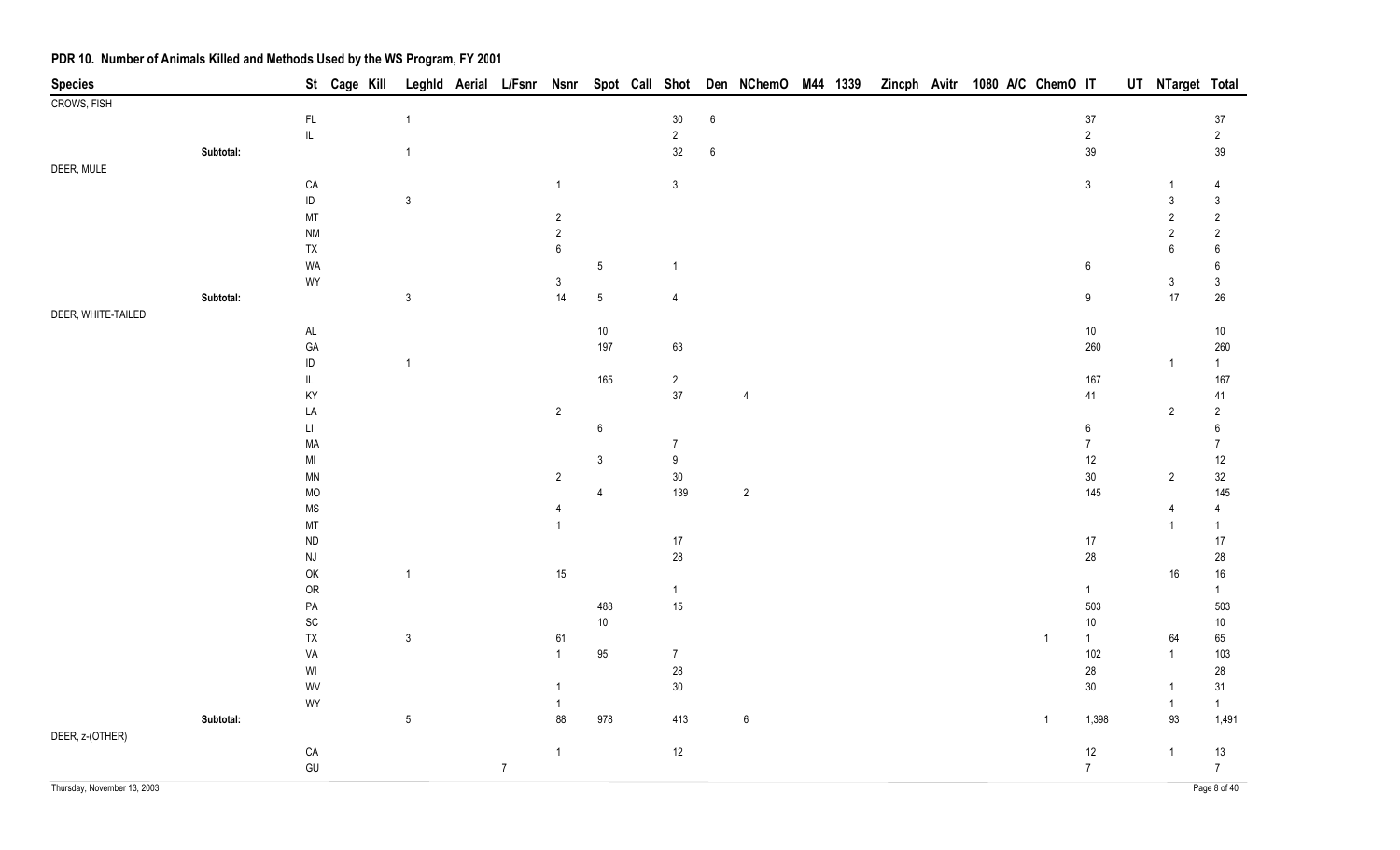| <b>Species</b>                     |           |                              | St Cage Kill   | Leghld Aerial    |                 |                |                |                |                | L/Fsnr Nsnr Spot Call Shot Den NChemO M44 1339 |                  |                |  |  | Zincph Avitr 1080 A/C ChemO IT |                |                | UT NTarget Total        |                  |
|------------------------------------|-----------|------------------------------|----------------|------------------|-----------------|----------------|----------------|----------------|----------------|------------------------------------------------|------------------|----------------|--|--|--------------------------------|----------------|----------------|-------------------------|------------------|
| DEER, z-(OTHER)                    |           |                              |                |                  |                 |                |                |                |                |                                                |                  |                |  |  |                                |                |                |                         |                  |
|                                    |           | $\mathsf{H}\mathsf{I}$       |                |                  |                 |                |                |                | 4              |                                                |                  |                |  |  |                                | 4              |                |                         | 4                |
|                                    |           | $\mathsf{IL}$                |                |                  |                 |                |                |                | $\mathbf{1}$   | $\mathbf{1}$                                   |                  |                |  |  |                                | $\sqrt{2}$     |                |                         | $\overline{2}$   |
|                                    | Subtotal: |                              |                |                  | $\overline{7}$  | $\overline{1}$ |                |                | 17             | 1                                              |                  |                |  |  |                                | 25             |                | $\overline{1}$          | $26\,$           |
| DOGS, FERAL/FREE RANGING & HYBRIDS |           |                              |                |                  |                 |                |                |                |                |                                                |                  |                |  |  |                                |                |                |                         |                  |
|                                    |           | $AZ$ 3                       |                | 48               |                 |                |                | $26\,$         | 193            | $\overline{2}$                                 |                  |                |  |  |                                | 272            |                |                         | 272              |
|                                    |           | ${\sf CA}$                   | $\overline{5}$ |                  |                 | 17             | $\overline{1}$ |                | $26\,$         |                                                |                  |                |  |  |                                | 44             | $\overline{4}$ |                         | 49               |
|                                    |           | CO                           |                |                  |                 | 19             |                | $\overline{2}$ | $20\,$         |                                                | $5\,$            |                |  |  |                                | 45             |                | $\overline{\mathbf{1}}$ | 46               |
|                                    |           | $\mathsf{FL}$                |                |                  |                 | $\overline{1}$ |                |                |                |                                                |                  |                |  |  |                                | $\mathbf{1}$   |                |                         | -1               |
|                                    |           | GA                           | $\overline{2}$ |                  |                 |                |                |                |                |                                                |                  |                |  |  |                                |                |                | $\overline{2}$          | $\overline{2}$   |
|                                    |           | GU                           | $25\,$         | $\boldsymbol{6}$ | 3               |                |                |                |                |                                                |                  |                |  |  |                                | 34             |                |                         | 34               |
|                                    |           | $\mathsf{HI}$                | $\overline{2}$ |                  | $\overline{1}$  | $\overline{2}$ |                |                | $26\,$         |                                                |                  |                |  |  |                                | 31             |                |                         | 31               |
|                                    |           | $\sf ID$                     |                | $\sqrt{2}$       |                 | $\mathbf{3}$   | $\overline{1}$ |                |                |                                                | $\mathbf{1}$     |                |  |  |                                | $\,6\,$        | $\mathbf{1}$   |                         | 7                |
|                                    |           | KS                           | $\overline{1}$ |                  |                 |                |                |                |                |                                                |                  |                |  |  |                                |                | $\overline{1}$ |                         | -1               |
|                                    |           | KY                           |                | $\mathbf{1}$     |                 |                |                |                |                |                                                |                  |                |  |  |                                | $\overline{1}$ |                |                         |                  |
|                                    |           | LA                           |                |                  |                 | -1             |                |                |                |                                                |                  |                |  |  |                                | $\overline{1}$ |                |                         |                  |
|                                    |           | <b>MN</b>                    |                | $\mathbf{1}$     |                 |                |                |                |                |                                                |                  |                |  |  |                                |                |                | 1                       | -1               |
|                                    |           | <b>MS</b>                    |                | $16\,$           |                 |                |                |                |                |                                                |                  |                |  |  |                                | 16             |                |                         | $16\,$           |
|                                    |           | MT                           |                |                  |                 |                |                | $\overline{1}$ |                |                                                | $\overline{2}$   |                |  |  |                                | $\overline{2}$ |                | -1                      | $\mathbf{3}$     |
|                                    |           | $\sf NE$                     |                |                  |                 |                |                |                |                |                                                | $\boldsymbol{6}$ |                |  |  |                                | $\overline{2}$ |                | $\overline{4}$          | $\boldsymbol{6}$ |
|                                    |           | <b>NM</b>                    |                | $\boldsymbol{6}$ | $\mathbf{1}$    | 4              |                |                |                |                                                | $14$             |                |  |  |                                | $\sqrt{5}$     |                | $20\,$                  | 25               |
|                                    |           | $\mathsf{OK}$                |                | $\sqrt{2}$       |                 | 9              |                |                |                |                                                | $47\,$           |                |  |  |                                | $\mathbf{3}$   |                | 55                      | 58               |
|                                    |           | OR                           |                |                  |                 |                |                |                |                |                                                | $\mathbf{1}$     |                |  |  |                                |                |                | 1                       |                  |
|                                    |           | $\operatorname{\textsf{SC}}$ |                | $\mathbf{1}$     |                 |                |                |                |                |                                                |                  |                |  |  |                                | $\overline{1}$ |                |                         | -1               |
|                                    |           | TN                           |                |                  |                 | $\overline{2}$ |                |                |                |                                                |                  |                |  |  |                                | $\overline{1}$ | $\overline{1}$ |                         | $\overline{2}$   |
|                                    |           | TX                           | $\overline{1}$ | 31               |                 | 141            |                | 4              | $40\,$         |                                                | 71               |                |  |  |                                | 245            | $\overline{7}$ | 37                      | 289              |
|                                    |           | UT                           |                |                  |                 |                |                |                |                |                                                | 11               |                |  |  |                                |                |                | 11                      | 11               |
|                                    |           | VA                           |                | $\sqrt{2}$       |                 | 5              |                |                | $\overline{2}$ |                                                | $5\phantom{.0}$  |                |  |  |                                | 13             | $\overline{1}$ |                         | 14               |
|                                    |           | WA                           |                |                  |                 | 3              |                |                |                |                                                |                  |                |  |  |                                | $\mathbf{3}$   |                |                         | 3                |
|                                    |           | WV                           |                |                  |                 |                |                |                |                |                                                | $5\phantom{.0}$  |                |  |  |                                | $\overline{2}$ | $\mathbf{1}$   | 3                       | $\boldsymbol{6}$ |
|                                    |           | WY                           |                |                  |                 |                |                |                |                |                                                | $\mathbf{1}$     |                |  |  |                                |                |                | $\mathbf{1}$            | $\mathbf{1}$     |
|                                    | Subtotal: |                              | $39\,$         | 116              | $5\phantom{.0}$ | 208            | $\mathfrak{Z}$ | 33             | 307            | $\overline{2}$                                 | 169              |                |  |  |                                | 728            | 16             | 138                     | 882              |
| DOVE, MOURNING                     |           |                              |                |                  |                 |                |                |                |                |                                                |                  |                |  |  |                                |                |                |                         |                  |
|                                    |           | $\mathsf{A}\mathsf{Z}$       |                |                  |                 |                |                |                | 220            |                                                |                  |                |  |  |                                | 220            |                |                         | 220              |
|                                    |           | $\mathsf{FL}$                |                |                  |                 |                |                |                | 131            |                                                |                  |                |  |  |                                | 131            |                |                         | 131              |
|                                    |           | GA                           |                |                  |                 |                |                |                | 4              |                                                |                  |                |  |  |                                | 4              |                |                         | 4                |
|                                    |           | $\mathsf{HI}$                |                |                  |                 |                |                |                | 14             |                                                |                  |                |  |  |                                | 14             |                |                         | 14               |
|                                    |           | L                            |                |                  |                 |                |                |                | 44             |                                                |                  |                |  |  |                                | 44             |                |                         | 44               |
|                                    |           | ${\sf IN}$                   |                |                  |                 |                |                |                | $17$           |                                                |                  |                |  |  |                                | 17             |                |                         | 17               |
|                                    |           | KS                           |                |                  |                 |                |                |                | 206            |                                                |                  |                |  |  |                                | 206            |                |                         | 206              |
|                                    |           | KY                           | $62\,$         |                  |                 |                |                |                | 2077           | $19$                                           |                  |                |  |  |                                | 2158           |                |                         | 2158             |
|                                    |           | <b>MO</b>                    |                |                  |                 |                |                |                | 65             |                                                |                  | $\overline{1}$ |  |  |                                | 65             |                | -1                      | 66               |
| Thursday, November 13, 2003        |           |                              |                |                  |                 |                |                |                |                |                                                |                  |                |  |  |                                |                |                |                         | Page 9 of 40     |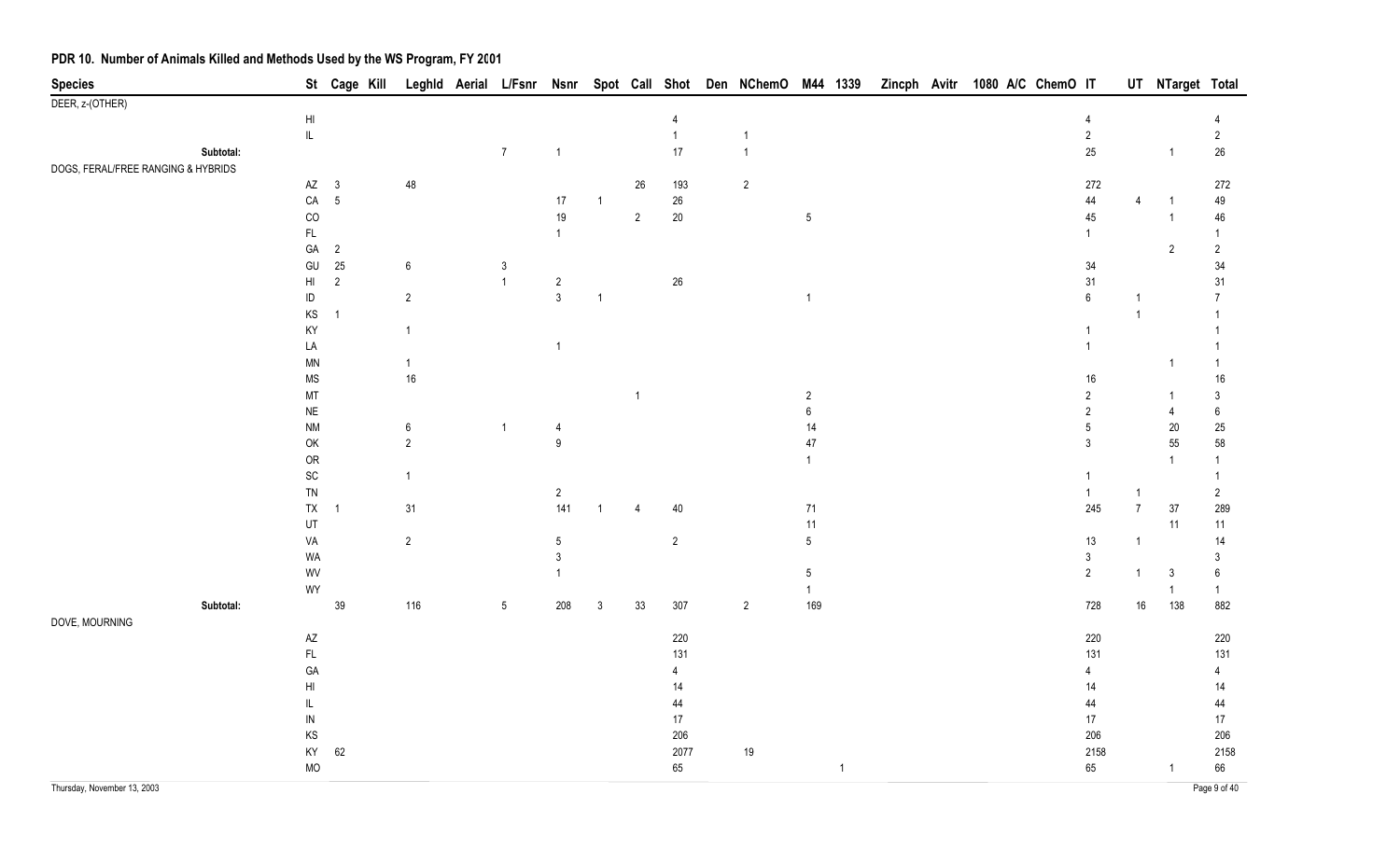| <b>Species</b>              |           |                        |                | St Cage Kill   |  |  |  |                  |                  |              |  | Leghld Aerial L/Fsnr Nsnr Spot Call Shot Den NChemO M44 1339 Zincph Avitr 1080 A/C ChemO IT |                  | UT NTarget Total |                  |
|-----------------------------|-----------|------------------------|----------------|----------------|--|--|--|------------------|------------------|--------------|--|---------------------------------------------------------------------------------------------|------------------|------------------|------------------|
| DOVE, MOURNING              |           |                        |                |                |  |  |  |                  |                  |              |  |                                                                                             |                  |                  |                  |
|                             |           | $\sf NE$               |                |                |  |  |  | 199              |                  |              |  |                                                                                             | 199              |                  | 199              |
|                             |           | <b>NJ</b>              |                |                |  |  |  | $\boldsymbol{7}$ |                  |              |  |                                                                                             | $\overline{7}$   |                  | $\overline{7}$   |
|                             |           | OK                     |                |                |  |  |  |                  | $\boldsymbol{9}$ |              |  |                                                                                             | $\boldsymbol{9}$ |                  | $\boldsymbol{9}$ |
|                             |           | $\mathsf{PA}$          |                |                |  |  |  | 14               |                  |              |  |                                                                                             | 14               |                  | 14               |
|                             |           | TN                     | 24             |                |  |  |  | 203              | $\overline{1}$   |              |  |                                                                                             | 228              |                  | 228              |
|                             |           | VA                     | $26\,$         |                |  |  |  | 147              |                  |              |  |                                                                                             | 173              |                  | 173              |
|                             | Subtotal: |                        | 112            |                |  |  |  | 3,348            | 29               | $\mathbf{1}$ |  |                                                                                             | 3,489            | $\overline{1}$   | 3,490            |
| DOVE, SPOTTED               |           |                        |                |                |  |  |  |                  |                  |              |  |                                                                                             |                  |                  |                  |
|                             |           | $\mathsf{H}\mathsf{I}$ | 24             |                |  |  |  | 4197             |                  |              |  |                                                                                             | 4213             | $\bf 8$          | 4221             |
|                             | Subtotal: |                        | 24             |                |  |  |  | 4,197            |                  |              |  |                                                                                             | 4,213            | $\bf 8$          | 4,221            |
| DOVE, ZEBRA                 |           |                        |                |                |  |  |  |                  |                  |              |  |                                                                                             |                  |                  |                  |
|                             |           | $\mathsf{HI}$          | 56             |                |  |  |  | 15540            |                  |              |  |                                                                                             | 15596            |                  | 15596            |
|                             | Subtotal: |                        | ${\bf 56}$     |                |  |  |  | 15,540           |                  |              |  |                                                                                             | 15,596           |                  | 15,596           |
| DOVE, zz-(OTHER)            |           |                        |                |                |  |  |  |                  |                  |              |  |                                                                                             |                  |                  |                  |
|                             |           | $\mathsf{FL}$          |                |                |  |  |  | 29               | $75\,$           |              |  |                                                                                             | 104              |                  | 104              |
|                             | Subtotal: |                        |                |                |  |  |  | 29               | 75               |              |  |                                                                                             | 104              |                  | 104              |
| DRONGOS, BLACK              |           |                        |                |                |  |  |  |                  |                  |              |  |                                                                                             |                  |                  |                  |
|                             |           | GU                     |                |                |  |  |  | 219              |                  |              |  |                                                                                             | 219              |                  | 219              |
|                             | Subtotal: |                        |                |                |  |  |  | 219              |                  |              |  |                                                                                             | 219              |                  | 219              |
| DUCKS, AMERICAN WIGEON      |           |                        |                |                |  |  |  |                  |                  |              |  |                                                                                             |                  |                  |                  |
|                             |           | AK                     |                |                |  |  |  | 16               |                  |              |  |                                                                                             | $16\,$           |                  | $16\,$           |
|                             | Subtotal: |                        |                |                |  |  |  | 16               |                  |              |  |                                                                                             | 16               |                  | $16\,$           |
| DUCKS, BLUE-WINGED TEAL     |           |                        |                |                |  |  |  |                  |                  |              |  |                                                                                             |                  |                  |                  |
|                             |           | <b>MO</b>              |                |                |  |  |  | $\sqrt{2}$       |                  |              |  |                                                                                             | $\overline{2}$   |                  | $\overline{c}$   |
|                             | Subtotal: |                        |                |                |  |  |  | $\overline{2}$   |                  |              |  |                                                                                             | $\overline{2}$   |                  | $\overline{2}$   |
| DUCKS, CINNAMON TEAL        |           |                        |                |                |  |  |  |                  |                  |              |  |                                                                                             |                  |                  |                  |
|                             |           | ${\sf CA}$             |                |                |  |  |  | $\overline{2}$   |                  |              |  |                                                                                             | $\overline{c}$   |                  | $\overline{c}$   |
|                             | Subtotal: |                        |                |                |  |  |  | $\overline{2}$   |                  |              |  |                                                                                             | $\overline{2}$   |                  | $\overline{2}$   |
| DUCKS, DABBLING (OTHER)     |           |                        |                |                |  |  |  |                  |                  |              |  |                                                                                             |                  |                  |                  |
|                             |           | AK                     | $\overline{1}$ |                |  |  |  | $60\,$           | $\sqrt{2}$       |              |  |                                                                                             | 63               |                  | 63               |
|                             |           | CA                     |                |                |  |  |  | 91               | $\overline{4}$   |              |  |                                                                                             | 95               |                  | $95\,$           |
|                             |           | $\mathsf{IL}$          |                |                |  |  |  | $\mathfrak{Z}$   |                  |              |  |                                                                                             | $\mathfrak{Z}$   |                  | $\mathfrak{Z}$   |
|                             |           | ${\sf OR}$             |                | $\mathbf{1}$   |  |  |  |                  |                  |              |  |                                                                                             |                  | $\overline{1}$   | $\mathbf{1}$     |
|                             |           | ${\sf PA}$             |                |                |  |  |  | $\mathbf{1}$     |                  |              |  |                                                                                             | 1                |                  | $\mathbf{1}$     |
|                             |           | VA                     |                | $\mathbf{1}$   |  |  |  | $\sqrt{2}$       |                  |              |  |                                                                                             | $\overline{2}$   | $\mathbf{1}$     | $\mathsf 3$      |
|                             |           | WA                     |                |                |  |  |  | $60\,$           |                  |              |  |                                                                                             | 60               |                  | $60\,$           |
|                             |           | WI                     |                | $\sqrt{2}$     |  |  |  |                  |                  |              |  |                                                                                             |                  | $\overline{c}$   | $\overline{2}$   |
|                             | Subtotal: |                        | $\overline{1}$ | $\overline{4}$ |  |  |  | $217\,$          | $\boldsymbol{6}$ |              |  |                                                                                             | 224              | $\overline{4}$   | 228              |
| DUCKS, DIVING (ALL)         |           |                        |                |                |  |  |  |                  |                  |              |  |                                                                                             |                  |                  |                  |
|                             |           | AK                     |                |                |  |  |  | 18               |                  |              |  |                                                                                             | 18               |                  | 18               |
|                             |           | LA                     |                | $\mathbf{1}$   |  |  |  |                  |                  |              |  |                                                                                             |                  | $\mathbf{1}$     | $\mathbf{1}$     |
| Thursday, November 13, 2003 |           |                        |                |                |  |  |  |                  |                  |              |  |                                                                                             |                  |                  | Page 10 of 40    |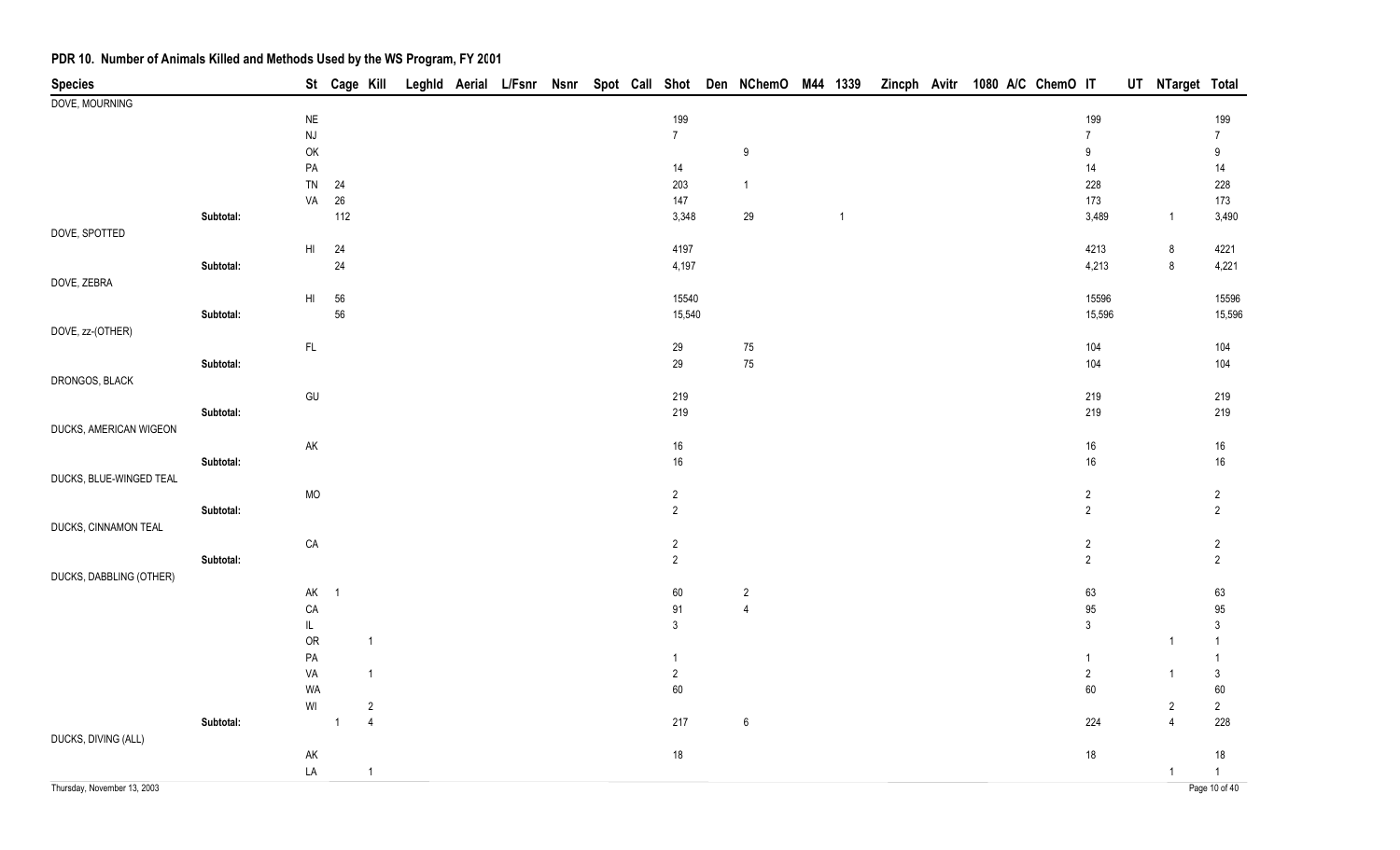| <b>Species</b>                |           |                        | St Cage Kill   |                |              |  |                 |                 | Leghld Aerial L/Fsnr Nsnr Spot Call Shot Den NChemO M44 1339 |  |  | Zincph Avitr 1080 A/C ChemO IT |                             |                | UT NTarget Total |                       |
|-------------------------------|-----------|------------------------|----------------|----------------|--------------|--|-----------------|-----------------|--------------------------------------------------------------|--|--|--------------------------------|-----------------------------|----------------|------------------|-----------------------|
| DUCKS, DIVING (ALL)           |           |                        |                |                |              |  |                 |                 |                                                              |  |  |                                |                             |                |                  |                       |
|                               |           | VA                     |                |                |              |  |                 | $\mathbf{3}$    |                                                              |  |  |                                | $\mathbf{3}$                |                |                  | $\sqrt{3}$            |
|                               |           | WA                     |                |                |              |  | $\sqrt{5}$      | $25\,$          |                                                              |  |  |                                | $30\,$                      |                |                  | $30\,$                |
|                               | Subtotal: |                        |                | $\overline{1}$ |              |  | $5\phantom{.0}$ | 46              |                                                              |  |  |                                | $51\,$                      |                | $\overline{1}$   | 52                    |
| DUCKS, FERAL                  |           |                        |                |                |              |  |                 |                 |                                                              |  |  |                                |                             |                |                  |                       |
|                               |           | $\mathsf{A}\mathsf{Z}$ |                |                |              |  |                 |                 | 108                                                          |  |  | $71$                           | 179                         |                |                  | 179                   |
|                               |           | CA                     |                |                |              |  |                 |                 | $\overline{4}$                                               |  |  |                                | $\overline{4}$              |                |                  | $\overline{4}$        |
|                               |           | FL.                    |                |                |              |  |                 |                 |                                                              |  |  | $13$                           | $13$                        |                |                  | 13                    |
|                               |           | GA                     |                |                |              |  |                 |                 |                                                              |  |  | $50\,$                         | $50\,$                      |                |                  | $50\,$                |
|                               |           | H <sub>l</sub>         |                |                |              |  |                 |                 | $5\,$                                                        |  |  |                                | $\sqrt{5}$                  |                |                  | $5\,$                 |
|                               |           | <b>NV</b>              |                |                |              |  |                 |                 | $\mathbf{1}$                                                 |  |  | $\boldsymbol{6}$               | $\boldsymbol{6}$            |                |                  | 6                     |
|                               |           | OK<br>${\sf PA}$       | $\bf 8$        |                |              |  |                 | $5\phantom{.0}$ |                                                              |  |  |                                | $\,6\,$<br>$\boldsymbol{9}$ |                |                  | 6<br>$\boldsymbol{9}$ |
|                               |           |                        |                |                |              |  | 13              |                 |                                                              |  |  | $\overline{1}$                 | 13                          |                |                  | $13$                  |
|                               |           | SC<br>TN               |                |                |              |  |                 |                 |                                                              |  |  |                                | $11$                        | $\overline{7}$ |                  | $18\,$                |
|                               |           | TX                     |                |                |              |  |                 |                 |                                                              |  |  | $18$<br>14                     | 14                          |                |                  | 14                    |
|                               |           | UT                     |                |                |              |  |                 |                 | $\overline{2}$                                               |  |  | $50\,$                         | 52                          |                |                  | $52\,$                |
|                               |           | VA                     |                |                |              |  |                 | 29              | $25\,$                                                       |  |  | 120                            | 165                         |                | 9                | 174                   |
|                               | Subtotal: |                        | $\bf 8$        |                |              |  | 13              | 34              | 145                                                          |  |  | 343                            | 527                         | $\overline{7}$ | $9\,$            | 543                   |
| DUCKS, GREATER SCAUP          |           |                        |                |                |              |  |                 |                 |                                                              |  |  |                                |                             |                |                  |                       |
|                               |           | ${\sf AK}$             |                |                |              |  |                 | 4               |                                                              |  |  |                                | 4                           |                |                  |                       |
|                               | Subtotal: |                        |                |                |              |  |                 | $\overline{4}$  |                                                              |  |  |                                | $\overline{4}$              |                |                  | $\overline{4}$        |
| DUCKS, GREEN-WINGED TEAL      |           |                        |                |                |              |  |                 |                 |                                                              |  |  |                                |                             |                |                  |                       |
|                               |           |                        | $AK$ 2         |                |              |  |                 | 44              |                                                              |  |  |                                | 46                          |                |                  | 46                    |
|                               |           | WA                     |                |                |              |  |                 | $\overline{4}$  |                                                              |  |  |                                | $\overline{4}$              |                |                  | $\overline{4}$        |
|                               | Subtotal: |                        | $\overline{2}$ |                |              |  |                 | 48              |                                                              |  |  |                                | 50                          |                |                  | $50\,$                |
| DUCKS, NORTHERN PINTAIL       |           |                        |                |                |              |  |                 |                 |                                                              |  |  |                                |                             |                |                  |                       |
|                               |           | $\mathsf{AK}$          |                |                |              |  |                 | $\overline{7}$  |                                                              |  |  |                                | $\overline{7}$              |                |                  | $\overline{7}$        |
|                               | Subtotal: |                        |                |                |              |  |                 | $\overline{7}$  |                                                              |  |  |                                | $\overline{7}$              |                |                  | $\overline{7}$        |
| DUCKS, NORTHERN SHOVELER      |           |                        |                |                |              |  |                 |                 |                                                              |  |  |                                |                             |                |                  |                       |
|                               |           | $\mathsf{AK}$          |                |                |              |  |                 | $\sqrt{2}$      |                                                              |  |  |                                | $\overline{2}$              |                |                  | $\overline{2}$        |
|                               | Subtotal: |                        |                |                |              |  |                 | $\overline{2}$  |                                                              |  |  |                                | $\overline{2}$              |                |                  | $\overline{2}$        |
| DUCKS, SEA (EIDER/SCOTER/ETC) |           |                        |                |                |              |  |                 |                 |                                                              |  |  |                                |                             |                |                  |                       |
|                               |           | $\mathsf{AK}$          |                |                |              |  |                 | $\mathsf 3$     |                                                              |  |  |                                | $\mathbf{3}$                |                |                  | 4                     |
|                               | Subtotal: |                        |                |                | $\mathbf{1}$ |  |                 | 3               |                                                              |  |  |                                | $\mathbf{3}$                |                | $\overline{1}$   | $\overline{4}$        |
| DUCKS, WOOD                   |           |                        |                |                |              |  |                 |                 |                                                              |  |  |                                |                             |                |                  |                       |
|                               |           | WA                     |                |                |              |  |                 |                 |                                                              |  |  |                                | $\overline{1}$              |                |                  |                       |
|                               | Subtotal: |                        |                |                |              |  |                 |                 |                                                              |  |  |                                | $\mathbf{1}$                |                |                  | $\mathbf{1}$          |
| EGRETS, CATTLE                |           |                        |                |                |              |  |                 |                 |                                                              |  |  |                                |                             |                |                  |                       |
|                               |           | CA                     |                |                |              |  |                 | 3 <sup>1</sup>  |                                                              |  |  |                                | $\mathfrak{Z}$              |                |                  | $\mathfrak{Z}$        |
|                               |           | FL                     |                |                |              |  |                 | 504             |                                                              |  |  |                                | 504                         |                |                  | 504                   |
|                               |           |                        | $HI$ 7         |                |              |  |                 | 5179            |                                                              |  |  |                                | 5186                        |                |                  | 5186                  |
| Thursday, November 13, 2003   |           |                        |                |                |              |  |                 |                 |                                                              |  |  |                                |                             |                |                  | Page 11 of 40         |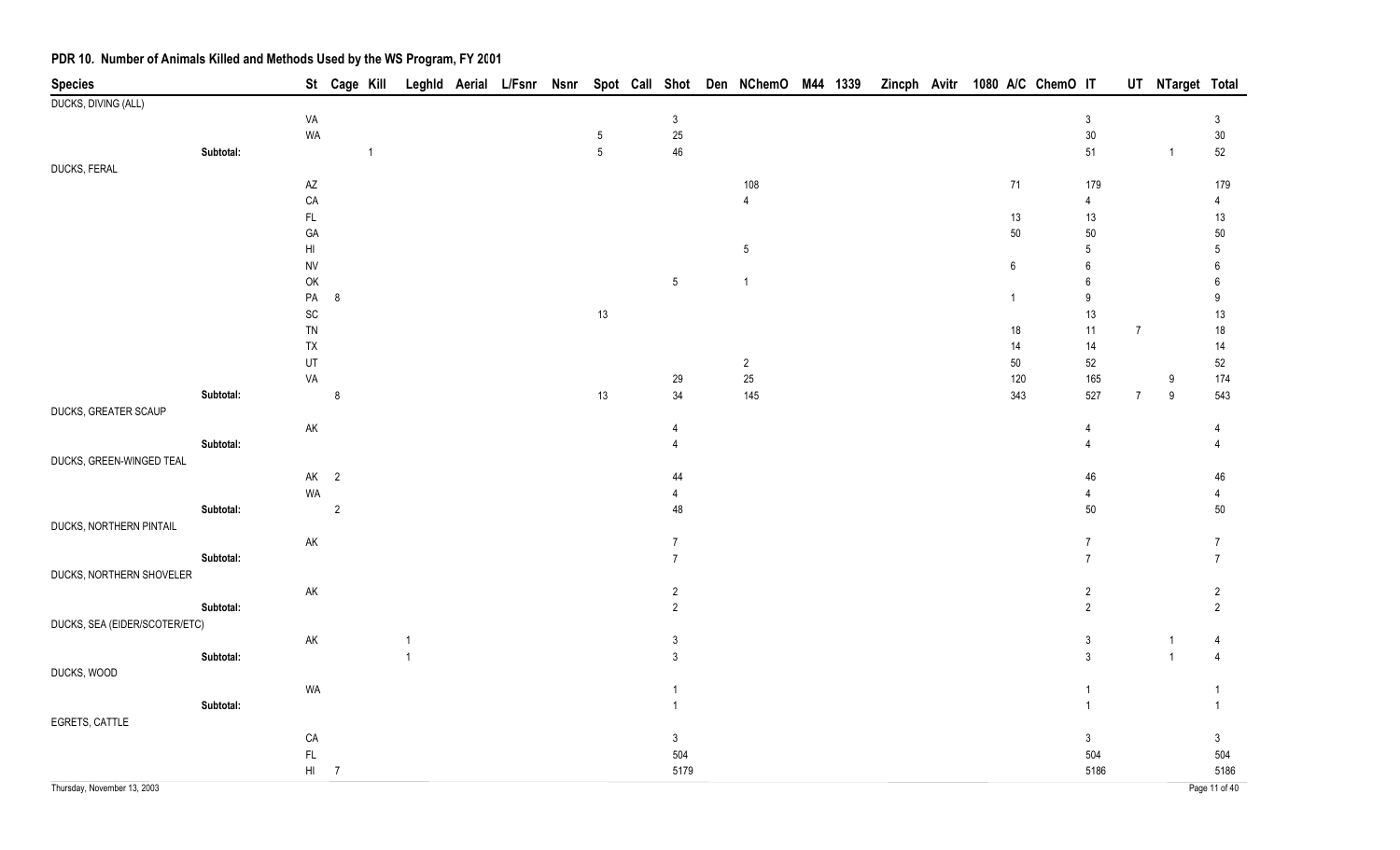| <b>Species</b>              |           |                            |                | St Cage Kill |                |  |  |                 | Leghld Aerial L/Fsnr Nsnr Spot Call Shot Den NChemO M44 1339 |  | Zincph Avitr 1080 A/C ChemO IT |  |  |                |   | UT NTarget Total |                               |
|-----------------------------|-----------|----------------------------|----------------|--------------|----------------|--|--|-----------------|--------------------------------------------------------------|--|--------------------------------|--|--|----------------|---|------------------|-------------------------------|
| EGRETS, CATTLE              |           |                            |                |              |                |  |  |                 |                                                              |  |                                |  |  |                |   |                  |                               |
|                             |           | KS                         |                |              |                |  |  | $24\,$          |                                                              |  |                                |  |  | 24             |   |                  | 24                            |
|                             |           | $\ensuremath{\mathsf{MN}}$ |                |              |                |  |  | $\mathbf{1}$    |                                                              |  |                                |  |  | $\mathbf{1}$   |   |                  | 1                             |
|                             |           | $\mathsf{OK}$              |                |              |                |  |  | $71$            |                                                              |  |                                |  |  | 71             |   |                  | 71                            |
|                             | Subtotal: |                            | $\overline{7}$ |              |                |  |  | 5,782           |                                                              |  |                                |  |  | 5,789          |   |                  | 5,789                         |
| EGRETS, GREAT               |           |                            |                |              |                |  |  |                 |                                                              |  |                                |  |  |                |   |                  |                               |
|                             |           | CA                         |                |              |                |  |  | $5\phantom{.0}$ |                                                              |  |                                |  |  | 5              |   |                  | $5\phantom{.0}$               |
|                             |           | KS                         |                |              |                |  |  | 2               |                                                              |  |                                |  |  | $\overline{2}$ |   |                  | $\overline{2}$                |
|                             |           | $\ensuremath{\mathsf{MN}}$ |                |              |                |  |  |                 |                                                              |  |                                |  |  |                |   |                  | 1                             |
|                             |           | MO                         |                |              |                |  |  | 8               |                                                              |  |                                |  |  | 8              |   |                  | 8                             |
|                             |           | TX                         |                |              |                |  |  | 5               |                                                              |  |                                |  |  | 5              |   |                  | $\sqrt{5}$                    |
|                             |           | VA                         |                |              |                |  |  | $\sqrt{2}$      |                                                              |  |                                |  |  | $\sqrt{2}$     |   |                  | $\sqrt{2}$                    |
|                             | Subtotal: |                            |                |              |                |  |  | $23\,$          |                                                              |  |                                |  |  | 23             |   |                  | $23\,$                        |
| EGRETS, SNOWY               |           |                            |                |              |                |  |  |                 |                                                              |  |                                |  |  |                |   |                  |                               |
|                             |           | CA                         |                |              |                |  |  | $\bf 8$         |                                                              |  |                                |  |  | 8              |   |                  | 8                             |
|                             |           | KS                         |                |              |                |  |  | $\bf 8$         |                                                              |  |                                |  |  | 8              |   |                  | $\bf 8$                       |
|                             | Subtotal: |                            |                |              |                |  |  | $16\,$          |                                                              |  |                                |  |  | 16             |   |                  | $16\,$                        |
| EGRETS/HERONS (MIXED)       |           |                            |                |              |                |  |  |                 |                                                              |  |                                |  |  |                |   |                  |                               |
|                             |           | ${\sf AR}$                 |                |              |                |  |  | $53\,$          |                                                              |  |                                |  |  | 53             |   |                  | 53                            |
|                             | Subtotal: |                            |                |              |                |  |  | 53              |                                                              |  |                                |  |  | 53             |   |                  | 53                            |
| EGRETS/HERONS/IBIS (MIXED)  |           |                            |                |              |                |  |  |                 |                                                              |  |                                |  |  |                |   |                  |                               |
|                             |           | CA 1                       |                |              |                |  |  | $\mathbf{1}$    |                                                              |  |                                |  |  | $\overline{c}$ |   |                  | $\overline{c}$                |
|                             | Subtotal: |                            | $\overline{1}$ |              |                |  |  | $\mathbf{1}$    |                                                              |  |                                |  |  | $\overline{c}$ |   |                  | $\overline{2}$                |
| EXOTIC BIRDS (OTHER)        |           |                            |                |              |                |  |  |                 |                                                              |  |                                |  |  |                |   |                  |                               |
|                             |           | H <sub>l</sub>             |                |              |                |  |  | 178             |                                                              |  |                                |  |  | 178            |   |                  | 178                           |
|                             | Subtotal: |                            |                |              |                |  |  | 178             |                                                              |  |                                |  |  | $178\,$        |   |                  | 178                           |
| FINCHES, HOUSE              |           |                            |                |              |                |  |  |                 |                                                              |  |                                |  |  |                |   |                  |                               |
|                             |           | H <sub>l</sub>             |                |              |                |  |  | 1361            |                                                              |  |                                |  |  | 1361           |   |                  | 1361                          |
|                             |           | $\mathsf{IL}$              |                |              |                |  |  | $\mathbf{1}$    | $\mathbf{3}$                                                 |  |                                |  |  | 4              |   |                  | $\overline{4}$                |
|                             |           | KS                         |                |              |                |  |  | $\mathfrak{Z}$  |                                                              |  |                                |  |  | $\mathfrak{S}$ |   |                  | $\mathbf{3}$                  |
|                             | Subtotal: |                            |                |              |                |  |  | 1,365           | $\mathbf{3}$                                                 |  |                                |  |  | 1,368          |   |                  | 1,368                         |
| FINCHES, PURPLE             |           |                            |                |              |                |  |  |                 |                                                              |  |                                |  |  |                |   |                  |                               |
|                             |           | $\rm MO$                   |                |              |                |  |  | $\mathbf{3}$    |                                                              |  |                                |  |  | $\mathbf{3}$   |   |                  | $\mathfrak{Z}$                |
|                             | Subtotal: |                            |                |              |                |  |  | $\mathfrak{Z}$  |                                                              |  |                                |  |  | $\mathbf{3}$   |   |                  | $\mathfrak{Z}$                |
| FISH (OTHER)                |           |                            |                |              |                |  |  |                 |                                                              |  |                                |  |  |                |   |                  |                               |
|                             |           | $\rm MO$                   |                | -1           |                |  |  |                 |                                                              |  |                                |  |  |                |   |                  | -1                            |
|                             |           | $\rm MS$                   |                | $\sqrt{5}$   |                |  |  |                 |                                                              |  |                                |  |  |                |   |                  | $5\,$                         |
|                             |           | OK                         |                | $\sqrt{2}$   |                |  |  |                 |                                                              |  |                                |  |  |                |   | $\overline{2}$   | $\overline{2}$                |
|                             |           | TX                         |                | $\mathbf{1}$ |                |  |  |                 |                                                              |  |                                |  |  |                |   |                  | -1<br>$\boldsymbol{9}$        |
|                             | Subtotal: |                            |                | 9            |                |  |  |                 |                                                              |  |                                |  |  |                | 4 | $\overline{5}$   |                               |
| <b>FISHERS</b>              |           | MN                         |                |              |                |  |  |                 |                                                              |  |                                |  |  |                |   |                  |                               |
|                             |           |                            |                |              | $\overline{1}$ |  |  |                 |                                                              |  |                                |  |  |                |   | $\mathbf{1}$     | $\mathbf{1}$<br>Page 12 of 40 |
| Thursday, November 13, 2003 |           |                            |                |              |                |  |  |                 |                                                              |  |                                |  |  |                |   |                  |                               |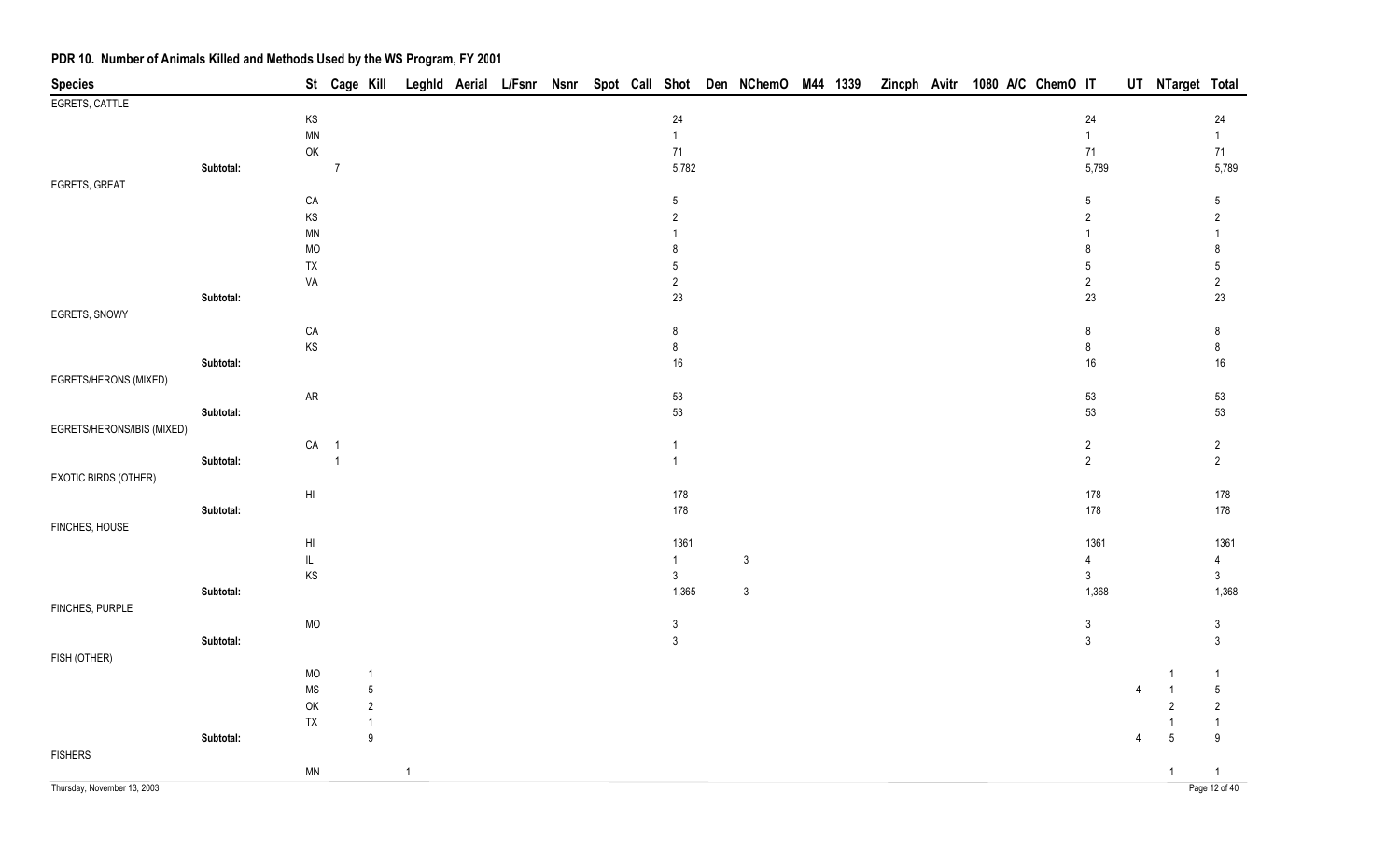| <b>Species</b>              |           |                        | St Cage Kill    |                |                  |                |                |                  |                |                |                 |                  | Leghld Aerial L/Fsnr Nsnr Spot Call Shot Den NChemO M44 1339 |                |  |  | Zincph Avitr 1080 A/C ChemO IT |                  |                | UT NTarget Total        |                |
|-----------------------------|-----------|------------------------|-----------------|----------------|------------------|----------------|----------------|------------------|----------------|----------------|-----------------|------------------|--------------------------------------------------------------|----------------|--|--|--------------------------------|------------------|----------------|-------------------------|----------------|
| <b>FISHERS</b>              |           |                        |                 |                |                  |                |                |                  |                |                |                 |                  |                                                              |                |  |  |                                |                  |                |                         |                |
|                             | Subtotal: |                        |                 |                | $\overline{1}$   |                |                |                  |                |                |                 |                  |                                                              |                |  |  |                                |                  |                | $\overline{1}$          | $\overline{1}$ |
| FLICKERS, NORTHERN          |           |                        |                 |                |                  |                |                |                  |                |                |                 |                  |                                                              |                |  |  |                                |                  |                |                         |                |
|                             |           | ID                     |                 | 6              |                  |                |                |                  |                |                | 8               |                  |                                                              |                |  |  |                                | 14               |                |                         | 14             |
|                             |           | KS                     |                 |                |                  |                |                |                  |                |                |                 |                  |                                                              |                |  |  |                                |                  |                |                         |                |
|                             |           | MT                     |                 |                |                  |                |                |                  |                |                |                 |                  |                                                              |                |  |  |                                |                  |                |                         |                |
|                             |           | UT                     |                 |                |                  |                |                |                  |                |                |                 |                  |                                                              |                |  |  |                                |                  |                |                         | -1             |
|                             |           | WA                     |                 |                |                  |                |                |                  |                |                | 8               |                  |                                                              |                |  |  |                                | 8                |                |                         | 8              |
|                             |           | WY                     |                 |                |                  |                |                |                  |                |                | $5\phantom{.0}$ |                  |                                                              |                |  |  |                                | $5\phantom{.0}$  |                |                         | $\sqrt{5}$     |
|                             | Subtotal: |                        |                 | $\,6\,$        |                  |                |                |                  |                |                | 24              |                  |                                                              |                |  |  |                                | $30\,$           |                |                         | $30\,$         |
| FOXES, ARCTIC               |           |                        |                 |                |                  |                |                |                  |                |                |                 |                  |                                                              |                |  |  |                                |                  |                |                         |                |
|                             |           | AK                     |                 | $\mathbf 1$    | 255              |                |                | $10\,$           |                | $\overline{c}$ | $60\,$          | 6                |                                                              |                |  |  |                                | 334              |                |                         | 334            |
|                             | Subtotal: |                        |                 | $\mathbf{1}$   | 255              |                |                | $10\,$           |                | $\overline{2}$ | 60              | $\boldsymbol{6}$ |                                                              |                |  |  |                                | 334              |                |                         | 334            |
| FOXES, GRAY                 |           |                        |                 |                |                  |                |                |                  |                |                |                 |                  |                                                              |                |  |  |                                |                  |                |                         |                |
|                             |           | $\mathsf{A}\mathsf{Z}$ | $5\phantom{.0}$ |                |                  |                |                |                  |                |                | $\sqrt{2}$      |                  |                                                              |                |  |  |                                | $\boldsymbol{7}$ |                |                         | $\overline{7}$ |
|                             |           | ${\sf CA}$             | 89              |                |                  |                | $\overline{1}$ | $10\,$           |                | $\mathbf{1}$   | $\overline{4}$  |                  | $\sqrt{5}$                                                   |                |  |  |                                | 107              |                | $\mathbf{3}$            | 110            |
|                             |           | $_{\rm CO}$            |                 |                | $\overline{2}$   |                |                |                  |                |                |                 |                  |                                                              | $\overline{1}$ |  |  |                                | $\overline{2}$   | $\overline{1}$ |                         | $\mathfrak{Z}$ |
|                             |           | FL.                    | $\overline{1}$  |                | $\boldsymbol{6}$ |                |                |                  |                |                |                 |                  |                                                              |                |  |  |                                | $\boldsymbol{6}$ |                | $\overline{\mathbf{1}}$ | $\overline{7}$ |
|                             |           | ${\sf GA}$             | $\overline{1}$  |                | $16\,$           |                |                |                  |                |                |                 |                  |                                                              |                |  |  |                                | 17               |                |                         | $17$           |
|                             |           | KY                     |                 | $\mathbf{1}$   |                  |                |                | $\overline{1}$   |                |                |                 |                  | $\overline{1}$                                               |                |  |  |                                | $\mathfrak{Z}$   |                |                         | $\mathfrak{Z}$ |
|                             |           | <b>MO</b>              |                 |                |                  |                |                | $\overline{1}$   |                |                |                 |                  |                                                              |                |  |  |                                | $\mathbf{1}$     |                |                         | -1             |
|                             |           | <b>MS</b>              |                 | $\mathbf{3}$   | 8                |                |                |                  |                |                |                 |                  |                                                              |                |  |  |                                | 11               |                |                         | 11             |
|                             |           | ${\sf ND}$             |                 |                |                  |                |                |                  |                |                |                 |                  |                                                              | $\mathbf{1}$   |  |  |                                |                  |                | -1                      | $\overline{1}$ |
|                             |           | <b>NM</b>              |                 |                | $\,6\,$          |                |                | $\mathfrak{Z}$   |                |                |                 |                  |                                                              | $23\,$         |  |  |                                | $\overline{2}$   | $\overline{4}$ | $26\,$                  | 32             |
|                             |           | OK                     | $5\phantom{.0}$ |                | $\mathbf{1}$     |                |                | $\bf 8$          |                | $\sqrt{2}$     |                 |                  |                                                              | $\mathfrak{Z}$ |  |  |                                | 15               |                | $\overline{4}$          | $19$           |
|                             |           | OR                     |                 |                | $\overline{1}$   |                |                | $\mathbf{3}$     |                |                |                 |                  |                                                              |                |  |  |                                | $\overline{4}$   |                |                         | 4              |
|                             |           | ${\sf TX}$             | $\sqrt{5}$      | 12             | 649              | $\overline{1}$ |                | 516              |                | 81             | $30\,$          |                  |                                                              | 288            |  |  |                                | 1525             | 21             | $36\,$                  | 1582           |
|                             |           | UT                     |                 |                |                  |                |                |                  |                |                |                 |                  |                                                              | $\overline{2}$ |  |  |                                |                  |                | $\overline{2}$          | $\overline{2}$ |
|                             |           | VA                     |                 | $\mathbf 1$    | 5                |                |                | $\mathbf{3}$     | $\overline{1}$ |                |                 |                  |                                                              | $17\,$         |  |  |                                | $\mathbf{3}$     | $\sqrt{2}$     | 22                      | $27\,$         |
|                             |           | WV                     |                 |                | $\overline{4}$   |                |                | $\overline{2}$   |                |                |                 |                  |                                                              | $15\,$         |  |  |                                | $\overline{2}$   |                | 19                      | 21             |
|                             | Subtotal: |                        | 106             | 17             | 698              | $\overline{1}$ | $\overline{1}$ | 547              |                | 84             | $36\,$          |                  | $\boldsymbol{6}$                                             | 350            |  |  |                                | 1,705            | 28             | 114                     | 1,847          |
| FOXES, KIT                  |           |                        |                 |                |                  |                |                |                  |                |                |                 |                  |                                                              |                |  |  |                                |                  |                |                         |                |
|                             |           | $\mathsf{N}\mathsf{M}$ |                 |                | $\overline{c}$   |                |                | $\mathbf{1}$     |                |                |                 |                  |                                                              | $15\,$         |  |  |                                |                  |                | 18                      | $18$           |
|                             |           | <b>NV</b>              |                 |                | $\overline{1}$   |                |                |                  |                |                |                 |                  | $\overline{1}$                                               | $\mathfrak{Z}$ |  |  |                                | $\mathbf{1}$     |                | $\overline{4}$          | $\sqrt{5}$     |
|                             |           | UT                     |                 |                |                  |                |                |                  |                |                |                 |                  |                                                              | $\mathbf{1}$   |  |  |                                |                  |                | -1                      | $\mathbf{1}$   |
|                             | Subtotal: |                        |                 |                | $\mathfrak{Z}$   |                |                | $\overline{1}$   |                |                |                 |                  | $\overline{1}$                                               | $19$           |  |  |                                | $\overline{1}$   |                | 23                      | 24             |
| FOXES, RED                  |           |                        |                 |                |                  |                |                |                  |                |                |                 |                  |                                                              |                |  |  |                                |                  |                |                         |                |
|                             |           | ${\sf CA}$             | 15              |                | $22\,$           |                |                | $\boldsymbol{9}$ | $10$           |                | $22\,$          |                  |                                                              |                |  |  |                                | $78\,$           |                |                         | $78\,$         |
|                             |           | $\rm CO$               | $\overline{5}$  |                | $\mathfrak{Z}$   | $22\,$         |                | 14               |                | $\overline{4}$ | 13              | $\overline{1}$   |                                                              | $\overline{7}$ |  |  |                                | $67\,$           | $\mathbf{1}$   | $\overline{1}$          | 69             |
|                             |           | $\mathsf{FL}$          |                 |                | $15\,$           |                |                |                  |                |                |                 |                  |                                                              |                |  |  |                                | 15               |                |                         | 15             |
|                             |           | IA                     |                 |                |                  |                |                |                  |                |                | -1              |                  |                                                              |                |  |  |                                | $\mathbf{1}$     |                |                         | $\mathbf{1}$   |
|                             |           | $\sf ID$               |                 | $\overline{1}$ | $73\,$           | $\overline{2}$ |                | $37\,$           |                | 24             | 43              | 14               |                                                              | $39\,$         |  |  | 29                             | 260              | 1              | $\overline{1}$          | 262            |
| Thursday, November 13, 2003 |           |                        |                 |                |                  |                |                |                  |                |                |                 |                  |                                                              |                |  |  |                                |                  |                |                         | Page 13 of 40  |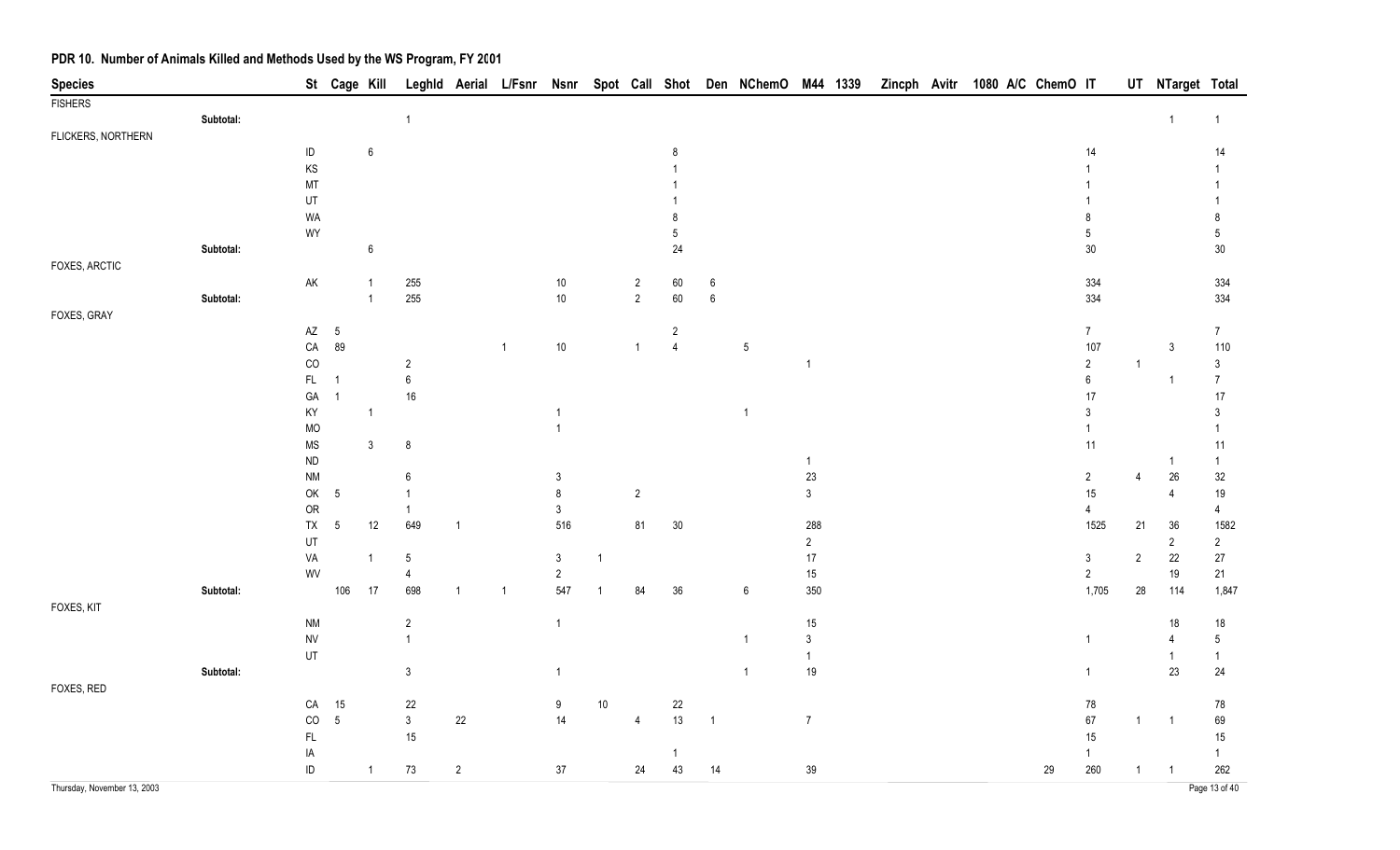| <b>Species</b>              |           |                                   | St Cage Kill             |              |                  |                  | Leghld Aerial L/Fsnr Nsnr |                                |                |                |                              |               | Spot Call Shot Den NChemO M44 1339 |                  | Zincph Avitr |  | 1080 A/C ChemO IT |                                  |                              | UT NTarget Total |                                    |
|-----------------------------|-----------|-----------------------------------|--------------------------|--------------|------------------|------------------|---------------------------|--------------------------------|----------------|----------------|------------------------------|---------------|------------------------------------|------------------|--------------|--|-------------------|----------------------------------|------------------------------|------------------|------------------------------------|
| FOXES, RED                  |           |                                   |                          |              |                  |                  |                           |                                |                |                |                              |               |                                    |                  |              |  |                   |                                  |                              |                  |                                    |
|                             |           | $\ensuremath{\mathsf{IL}}\xspace$ |                          |              |                  |                  |                           |                                |                |                | $\mathbf{1}$                 |               |                                    |                  |              |  |                   |                                  |                              |                  |                                    |
|                             |           | KS                                |                          |              | $\bf 8$          |                  |                           |                                |                |                |                              |               |                                    |                  |              |  |                   | 8                                |                              |                  | 8                                  |
|                             |           | KY<br>LA                          |                          |              |                  |                  |                           | $\mathbf{3}$<br>$\overline{4}$ |                |                | $\mathbf{3}$                 |               |                                    |                  |              |  |                   | 3<br>6                           |                              | -1               | $\mathfrak{Z}$<br>$\boldsymbol{7}$ |
|                             |           | $\textsf{MN}{}$                   |                          |              | $\overline{7}$   |                  |                           |                                |                |                | $\mathfrak{Z}$               |               |                                    |                  |              |  |                   | $\sqrt{3}$                       |                              | $\overline{7}$   | $10\,$                             |
|                             |           | MO                                |                          |              |                  |                  |                           | 3                              |                |                | 3                            |               |                                    |                  |              |  |                   | 6                                |                              |                  | 6                                  |
|                             |           | $\mathsf{MS}\xspace$              |                          | $\mathbf{1}$ | $28\,$           |                  |                           | $\mathbf{1}$                   |                | $\mathbf{1}$   |                              |               |                                    |                  |              |  |                   | 31                               |                              |                  | 31                                 |
|                             |           | MT                                |                          |              | 53               | 74               |                           | 86                             |                | $\mathfrak{Z}$ | 25                           | $36\,$        |                                    | 110              |              |  | 9                 | 385                              | $\mathbf{3}$                 | $\,8\,$          | 396                                |
|                             |           | $\sf ND$                          |                          |              | $36\,$           | $\mathfrak{Z}$   |                           | 9                              |                |                |                              | $\,6\,$       |                                    | 40               |              |  |                   | 88                               | $\overline{2}$               | $\overline{4}$   | 94                                 |
|                             |           | $N\mathsf{E}$                     | $5\phantom{.0}$          | $\mathbf{1}$ | 23               |                  |                           | $\overline{1}$                 |                | $\mathbf{1}$   | 9                            |               |                                    | $24\,$           |              |  | 69                | 133                              |                              |                  | 133                                |
|                             |           | $\mathsf{N}\mathsf{J}$            |                          |              |                  |                  |                           | $\overline{4}$                 |                |                | 4                            |               |                                    |                  |              |  |                   | 8                                |                              |                  | 8                                  |
|                             |           | <b>NM</b>                         |                          |              | $\overline{c}$   |                  |                           |                                |                |                |                              |               |                                    |                  |              |  |                   | $\overline{2}$                   |                              |                  | $\overline{2}$                     |
|                             |           | <b>NV</b>                         |                          |              | $\boldsymbol{6}$ |                  |                           |                                |                |                |                              |               |                                    |                  |              |  |                   |                                  |                              | 6                | $\,6\,$                            |
|                             |           | OK                                |                          |              | $\sqrt{2}$       |                  |                           | $19$                           |                | $\overline{c}$ |                              |               |                                    |                  |              |  |                   | 22                               |                              | $\overline{1}$   | $23\,$                             |
|                             |           | OR                                |                          |              | $73\,$           |                  |                           | 34                             |                | $\overline{2}$ | 22                           | 22            |                                    |                  |              |  |                   | 151                              | $\sqrt{2}$                   |                  | 153                                |
|                             |           | ${\sf PA}$                        |                          |              | $\mathbf{1}$     |                  |                           |                                | $\overline{2}$ |                | $\mathbf{3}$                 |               |                                    |                  |              |  |                   | $6\phantom{a}$                   |                              |                  | $\boldsymbol{6}$                   |
|                             |           | TN                                |                          |              |                  |                  |                           | $\mathbf{1}$                   |                |                |                              |               |                                    |                  |              |  |                   |                                  | $\mathbf{1}$<br>$\mathbf{1}$ |                  | $\mathbf{1}$                       |
|                             |           | TX<br>UT                          |                          |              | 125<br>$30\,$    | $36\,$<br>$35\,$ |                           | 216<br>132                     |                | 19<br>12       | $18$<br>43                   | 27<br>$\bf 8$ |                                    | 178<br>98        |              |  |                   | 609<br>358                       |                              | $\boldsymbol{9}$ | 619<br>358                         |
|                             |           | VA                                | $\overline{\phantom{a}}$ |              | $38\,$           |                  |                           | $22\,$                         | 29             |                | 12                           |               |                                    | 29               |              |  |                   | 59                               | $\overline{2}$               | 71               | 132                                |
|                             |           | WV                                |                          |              |                  |                  |                           | $\overline{4}$                 |                |                |                              |               |                                    | 15               |              |  |                   | $\overline{4}$                   | $\mathbf{1}$                 | 14               | 19                                 |
|                             |           | WY 1                              |                          |              | 108              | $37\,$           |                           | 116                            |                | $18\,$         | $70\,$                       | 59            | $9\,$                              | 118              |              |  |                   | 534                              | $\sqrt{2}$                   |                  | 536                                |
|                             | Subtotal: |                                   | $28\,$                   | $\mathbf{3}$ | 653              | 209              |                           | 715                            | 41             | 86             | 295                          | 173           | 9                                  | 658              |              |  | 107               | 2,838                            | 16                           | 123              | 2,977                              |
| FOXES, SWIFT                |           |                                   |                          |              |                  |                  |                           |                                |                |                |                              |               |                                    |                  |              |  |                   |                                  |                              |                  |                                    |
|                             |           | $_{\rm CO}$                       |                          |              |                  |                  |                           |                                |                |                |                              |               |                                    | $\overline{1}$   |              |  |                   |                                  |                              | $\overline{1}$   | $\mathbf{1}$                       |
|                             |           | $\mathsf{N}\mathsf{M}$            |                          |              | $\overline{1}$   |                  |                           |                                |                |                |                              |               |                                    | $\boldsymbol{9}$ |              |  |                   |                                  |                              | $10$             | $10\,$                             |
|                             |           | $\mathsf{OK}$                     |                          |              |                  |                  |                           |                                |                |                |                              |               |                                    | $\sqrt{2}$       |              |  |                   |                                  |                              | $\overline{2}$   | $\overline{2}$                     |
|                             |           | WY                                |                          |              |                  |                  |                           | -1                             |                |                |                              |               |                                    |                  |              |  |                   |                                  |                              | $\overline{1}$   | $\mathbf{1}$                       |
|                             | Subtotal: |                                   |                          |              | $\overline{1}$   |                  |                           | $\overline{1}$                 |                |                |                              |               |                                    | $12\,$           |              |  |                   |                                  |                              | 14               | 14                                 |
| FRANCOLIN, BLACK            |           |                                   |                          |              |                  |                  |                           |                                |                |                |                              |               |                                    |                  |              |  |                   |                                  |                              |                  |                                    |
|                             |           | $\mathsf{HI}$                     |                          |              |                  |                  |                           |                                |                |                | 753                          |               |                                    |                  |              |  |                   | 753                              |                              |                  | 753                                |
|                             | Subtotal: |                                   |                          |              |                  |                  |                           |                                |                |                | 753                          |               |                                    |                  |              |  |                   | 753                              |                              |                  | 753                                |
| FRANCOLIN, ERCKEL'S         |           |                                   |                          |              |                  |                  |                           |                                |                |                |                              |               |                                    |                  |              |  |                   |                                  |                              |                  |                                    |
|                             | Subtotal: | $\mathsf{HI}$                     |                          |              |                  |                  |                           |                                |                |                | $\sqrt{3}$<br>$\mathfrak{Z}$ |               |                                    |                  |              |  |                   | $\mathfrak{Z}$<br>$\mathfrak{Z}$ |                              |                  | $\mathfrak{Z}$<br>$\mathfrak{Z}$   |
| FRANCOLIN, GRAY             |           |                                   |                          |              |                  |                  |                           |                                |                |                |                              |               |                                    |                  |              |  |                   |                                  |                              |                  |                                    |
|                             |           | H1                                | $\overline{4}$           |              |                  |                  |                           |                                |                |                | 1797                         |               | $\overline{1}$                     |                  |              |  |                   | 1802                             |                              |                  | 1802                               |
|                             | Subtotal: |                                   | $\overline{4}$           |              |                  |                  |                           |                                |                |                | 1,797                        |               | $\overline{1}$                     |                  |              |  |                   | 1,802                            |                              |                  | 1,802                              |
| FROGS/TOADS (ALL)           |           |                                   |                          |              |                  |                  |                           |                                |                |                |                              |               |                                    |                  |              |  |                   |                                  |                              |                  |                                    |
|                             |           | ${\sf CA}$                        |                          |              |                  |                  |                           |                                |                |                |                              |               | 9                                  |                  |              |  |                   | 9                                |                              |                  | 9                                  |
|                             |           | $\mathsf{FL}$                     |                          |              |                  |                  |                           |                                |                |                |                              |               | $\mathbf{1}$                       |                  |              |  |                   |                                  | $\overline{1}$               |                  | $\overline{1}$                     |
| Thursday, November 13, 2003 |           |                                   |                          |              |                  |                  |                           |                                |                |                |                              |               |                                    |                  |              |  |                   |                                  |                              |                  | Page 14 of 40                      |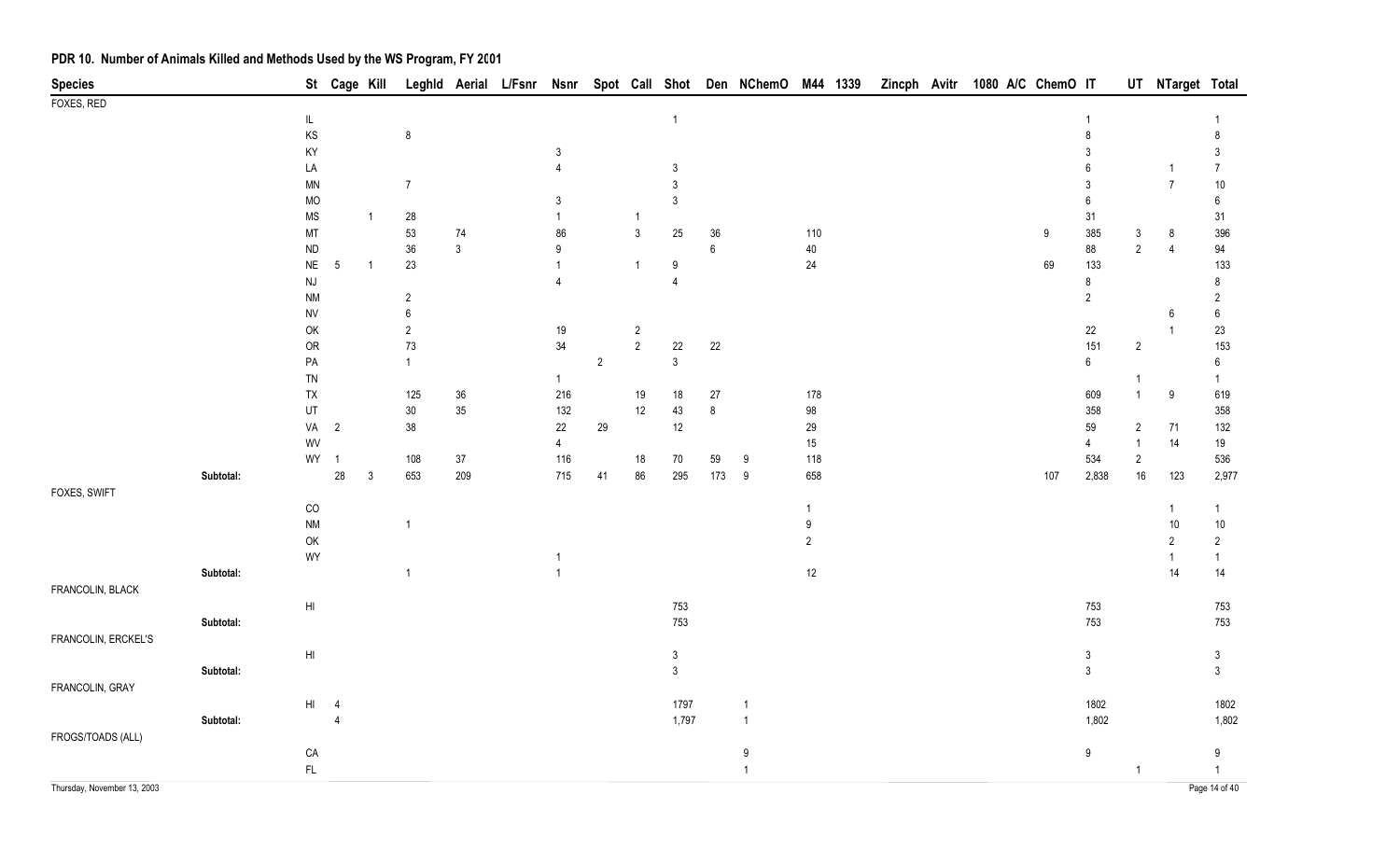| <b>Species</b>              |           |                                   | St Cage Kill    |                |                |  |                  |                       | Leghld Aerial L/Fsnr Nsnr Spot Call Shot Den NChemO M44 1339 |  |  |                        | Zincph Avitr 1080 A/C ChemO IT |                         |                | UT NTarget Total |                |
|-----------------------------|-----------|-----------------------------------|-----------------|----------------|----------------|--|------------------|-----------------------|--------------------------------------------------------------|--|--|------------------------|--------------------------------|-------------------------|----------------|------------------|----------------|
| FROGS/TOADS (ALL)           |           |                                   |                 |                |                |  |                  |                       |                                                              |  |  |                        |                                |                         |                |                  |                |
|                             |           | $\mathsf{H}\mathsf{I}$            | $\overline{2}$  |                |                |  |                  |                       |                                                              |  |  |                        |                                | $\overline{2}$          |                |                  | $\overline{2}$ |
|                             |           | $\ensuremath{\mathsf{MS}}\xspace$ |                 | $\mathbf 1$    |                |  |                  |                       |                                                              |  |  |                        |                                |                         |                | -1               | $\mathbf{1}$   |
|                             | Subtotal: |                                   | $\sqrt{2}$      | $\overline{1}$ |                |  |                  |                       | $10\,$                                                       |  |  |                        |                                | 11                      | $\mathbf{1}$   | $\overline{1}$   | 13             |
| GEESE, CANADA               |           |                                   |                 |                |                |  |                  |                       |                                                              |  |  |                        |                                |                         |                |                  |                |
|                             |           | AK                                | $\,6\,$         |                |                |  |                  | 89                    |                                                              |  |  |                        |                                | 94                      | $\overline{1}$ |                  | $95\,$         |
|                             |           | $\mathsf{A}\mathsf{Z}$            |                 |                |                |  |                  |                       | 14                                                           |  |  |                        |                                | 14                      |                |                  | 14             |
|                             |           | ${\sf CA}$                        |                 |                |                |  |                  | 22                    |                                                              |  |  |                        |                                | 22                      |                |                  | $22\,$         |
|                             |           | CT                                |                 |                |                |  |                  | 6                     |                                                              |  |  |                        |                                | 6                       |                |                  | 6              |
|                             |           | GA                                |                 |                |                |  |                  | 5                     |                                                              |  |  |                        |                                | 5                       |                |                  | $5\,$          |
|                             |           | IA                                |                 |                |                |  |                  | $\boldsymbol{\Delta}$ |                                                              |  |  |                        |                                | $\overline{4}$          |                |                  | $\overline{4}$ |
|                             |           | $\sf ID$                          |                 |                |                |  |                  | $\sqrt{2}$            |                                                              |  |  |                        |                                | $\overline{2}$          |                |                  | $\overline{2}$ |
|                             |           | $\mathsf{IL}$                     |                 |                |                |  |                  | 106                   | $\sqrt{5}$                                                   |  |  |                        |                                | 111                     |                |                  | 111            |
|                             |           | $\mathsf{KS}$                     |                 |                |                |  |                  | $\overline{2}$        |                                                              |  |  |                        |                                | $\mathbf{2}$            |                |                  | $\overline{c}$ |
|                             |           | KY                                |                 |                |                |  |                  | 23                    |                                                              |  |  | $\mathbf{3}$<br>$10\,$ |                                | 23                      | $\mathfrak{Z}$ |                  | $26\,$         |
|                             |           | LA<br>$\mathsf{L}\mathsf{L}$      |                 |                |                |  |                  | 22                    |                                                              |  |  |                        |                                | 10 <sub>1</sub><br>22   |                |                  | $10\,$<br>22   |
|                             |           | MA                                |                 |                |                |  |                  | 10 <sub>1</sub>       |                                                              |  |  |                        |                                | $10\,$                  |                |                  | $10\,$         |
|                             |           | MD                                |                 |                |                |  |                  | $9\,$                 |                                                              |  |  |                        |                                | $9\,$                   |                |                  | $9\,$          |
|                             |           | $\mathsf{MI}$                     |                 |                |                |  |                  | $10\,$                |                                                              |  |  |                        |                                | $10\,$                  |                |                  | $10\,$         |
|                             |           | <b>MN</b>                         |                 |                |                |  |                  | 69                    |                                                              |  |  |                        |                                | 69                      |                |                  | 69             |
|                             |           | <b>MO</b>                         |                 |                |                |  |                  | 34                    | 14                                                           |  |  |                        |                                | 48                      |                |                  | 48             |
|                             |           | ${\sf ND}$                        |                 |                |                |  |                  | $\overline{4}$        |                                                              |  |  |                        |                                | 4                       |                |                  | 4              |
|                             |           | $\sf NE$                          |                 |                |                |  |                  | 5                     |                                                              |  |  |                        |                                | 5                       |                |                  | $5\,$          |
|                             |           | <b>NJ</b>                         |                 |                |                |  |                  | $\sqrt{2}$            |                                                              |  |  |                        |                                | $\overline{\mathbf{c}}$ |                |                  | $\overline{2}$ |
|                             |           | ${\sf NV}$                        |                 |                |                |  |                  |                       |                                                              |  |  | $\mathbf{3}$           |                                | $\mathfrak{Z}$          |                |                  | $\mathfrak{Z}$ |
|                             |           | $\mathsf{OK}$                     |                 |                | $\overline{1}$ |  |                  | $5\,$                 |                                                              |  |  |                        |                                | $\sqrt{5}$              |                | $\overline{1}$   | $\bf 6$        |
|                             |           | ${\sf OR}$                        | 69              |                |                |  |                  |                       |                                                              |  |  | $\overline{7}$         |                                | $76\,$                  |                |                  | 76             |
|                             |           | ${\sf PA}$                        | 346             |                |                |  |                  | $73$                  | 23                                                           |  |  |                        |                                | 442                     |                |                  | 442            |
|                             |           | $\operatorname{\textsf{SC}}$      |                 |                |                |  | $\mathbf{3}$     |                       |                                                              |  |  |                        |                                | $\mathfrak{Z}$          |                |                  | $\mathfrak{Z}$ |
|                             |           | ${\sf TN}$                        |                 |                |                |  |                  |                       |                                                              |  |  | $\bf 8$                |                                | $\overline{7}$          | $\mathbf{1}$   |                  | $\bf 8$        |
|                             |           | UT                                |                 |                |                |  |                  |                       | $\overline{1}$                                               |  |  |                        |                                | 1                       |                |                  | 1              |
|                             |           | VA                                | 1476            |                |                |  | $\mathfrak{Z}$   | 201                   | $\,8\,$                                                      |  |  | 188                    |                                | 1876                    |                |                  | 1876           |
|                             |           | VT                                |                 |                |                |  |                  | $\overline{2}$        |                                                              |  |  |                        |                                | $2\overline{ }$         |                |                  | $\overline{2}$ |
|                             |           | WA                                | 3275            |                |                |  |                  | 314                   | 27                                                           |  |  | 11                     |                                | 3627                    |                |                  | 3627           |
|                             |           | WI                                | 151             |                | $\mathfrak{Z}$ |  |                  | $5\phantom{.0}$       | $\overline{1}$                                               |  |  |                        |                                | 157                     |                | $\sqrt{3}$       | 160            |
|                             | Subtotal: |                                   | 5,323           |                | $\overline{4}$ |  | $\boldsymbol{6}$ | 1,024                 | 93                                                           |  |  | 230                    |                                | 6,671                   | $\sqrt{5}$     | $\overline{4}$   | 6,680          |
| GEESE, FERAL                |           |                                   |                 |                |                |  |                  |                       |                                                              |  |  |                        |                                |                         |                |                  |                |
|                             |           | $\mathsf{A}\mathsf{Z}$            |                 |                |                |  |                  |                       | 33                                                           |  |  |                        |                                | 33                      |                |                  | $33\,$         |
|                             |           | $\sf NE$                          |                 |                |                |  |                  |                       | $\overline{2}$                                               |  |  |                        |                                | $\overline{2}$          |                |                  | $\overline{2}$ |
|                             |           | $\mathsf{OK}$                     |                 |                |                |  |                  | $\mathsf 3$           |                                                              |  |  |                        |                                | $\mathfrak{z}$          |                |                  | $\mathfrak{Z}$ |
|                             |           |                                   | PA <sub>1</sub> |                |                |  |                  |                       |                                                              |  |  |                        |                                | $\mathbf{1}$            |                |                  | $\mathbf{1}$   |
| Thursday, November 13, 2003 |           |                                   |                 |                |                |  |                  |                       |                                                              |  |  |                        |                                |                         |                |                  | Page 15 of 40  |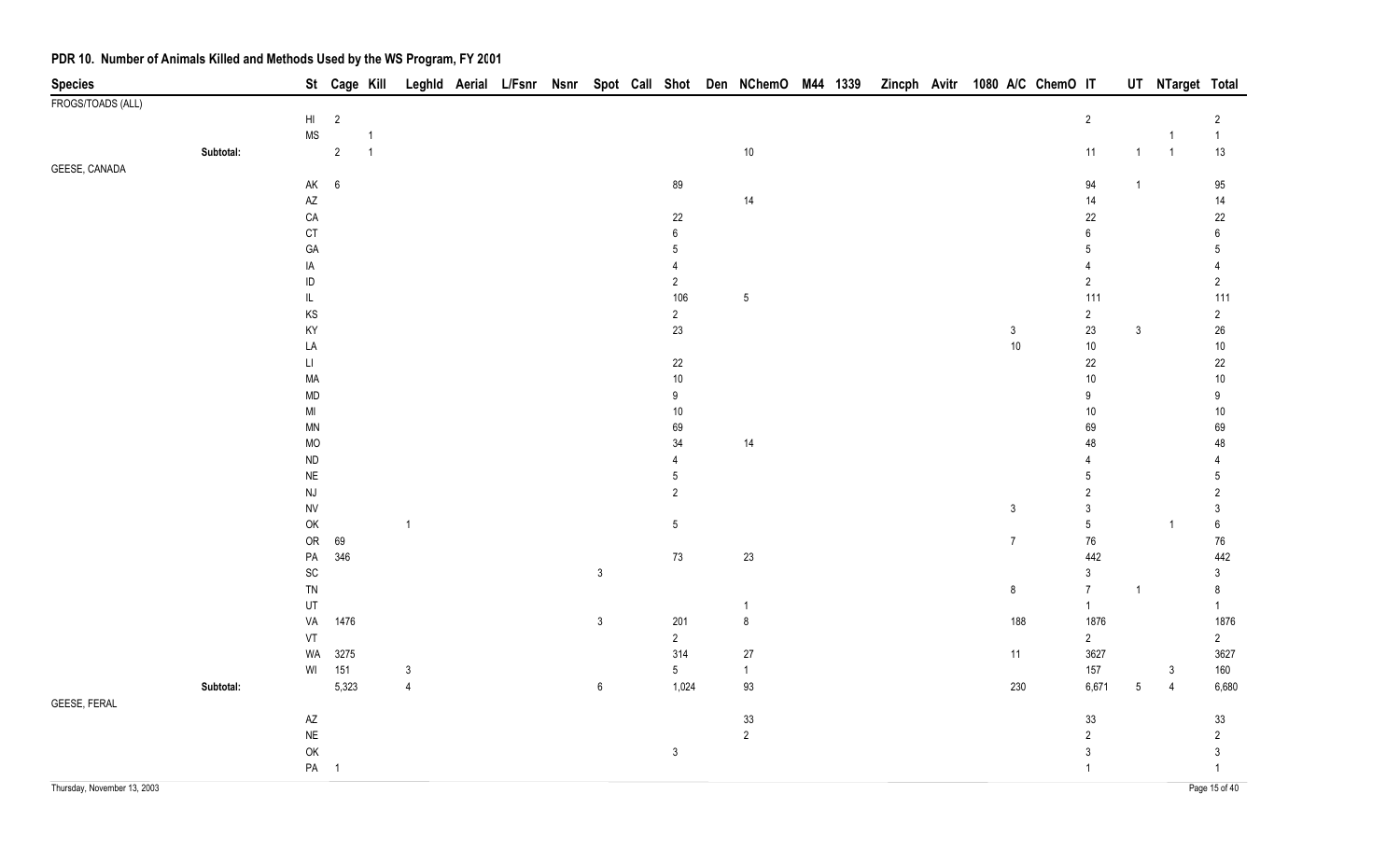| <b>Species</b>                |           |                        | St Cage Kill |  |        |  |  |                  | Leghld Aerial L/Fsnr Nsnr Spot Call Shot Den NChemO M44 1339 |        |  |                | Zincph Avitr 1080 A/C ChemO IT |                |              | UT NTarget Total |                 |
|-------------------------------|-----------|------------------------|--------------|--|--------|--|--|------------------|--------------------------------------------------------------|--------|--|----------------|--------------------------------|----------------|--------------|------------------|-----------------|
| GEESE, FERAL                  |           |                        |              |  |        |  |  |                  |                                                              |        |  |                |                                |                |              |                  |                 |
|                               |           | TN                     | 18           |  |        |  |  |                  |                                                              |        |  | $\mathfrak{Z}$ |                                | $20\,$         | $\mathbf{1}$ |                  | 21              |
|                               |           | UT                     |              |  |        |  |  |                  | $\mathbf{1}$                                                 |        |  |                |                                | $\mathbf{1}$   |              |                  | $\mathbf{1}$    |
|                               |           | WA                     | 30           |  |        |  |  | $\overline{c}$   |                                                              |        |  |                |                                | 32             |              |                  | $32\,$          |
|                               | Subtotal: |                        | 49           |  |        |  |  | $5\overline{)}$  | $36\,$                                                       |        |  | $\mathsf 3$    |                                | 92             | $\mathbf{1}$ |                  | 93              |
| GEESE, SNOW                   |           |                        |              |  |        |  |  |                  |                                                              |        |  |                |                                |                |              |                  |                 |
|                               |           | $\mathsf{N}\mathsf{J}$ |              |  |        |  |  | $\mathbf{1}$     |                                                              |        |  |                |                                | 1              |              |                  | $\mathbf{1}$    |
|                               |           | TX                     |              |  |        |  |  | $\overline{2}$   |                                                              |        |  |                |                                | $\sqrt{2}$     |              |                  | $\overline{2}$  |
|                               | Subtotal: |                        |              |  |        |  |  | $\mathfrak{Z}$   |                                                              |        |  |                |                                | 3              |              |                  | $\mathfrak{Z}$  |
| GEESE, WHITE-FRONTED (ALL)    |           |                        |              |  |        |  |  |                  |                                                              |        |  |                |                                |                |              |                  |                 |
|                               |           | $\mathsf{AK}$          |              |  |        |  |  | -1               |                                                              |        |  |                |                                |                |              |                  | 1               |
|                               |           | WA                     |              |  |        |  |  | 3                |                                                              |        |  |                |                                | 3              |              |                  | $\mathsf 3$     |
|                               | Subtotal: |                        |              |  |        |  |  | $\overline{4}$   |                                                              |        |  |                |                                | $\overline{4}$ |              |                  | $\overline{4}$  |
| GOATS, FERAL                  |           |                        |              |  |        |  |  |                  |                                                              |        |  |                |                                |                |              |                  |                 |
|                               |           | $\mathsf{H}\mathsf{I}$ |              |  | 62     |  |  | 157              |                                                              |        |  |                |                                | 219            |              |                  | 219             |
|                               | Subtotal: |                        |              |  | $62\,$ |  |  | 157              |                                                              |        |  |                |                                | 219            |              |                  | 219             |
| GOATS, MOUNTAIN               |           |                        |              |  |        |  |  |                  |                                                              |        |  |                |                                |                |              |                  |                 |
|                               |           | UT                     |              |  |        |  |  | $\mathbf{1}$     |                                                              |        |  |                |                                | 1              |              |                  | $\mathbf{1}$    |
|                               | Subtotal: |                        |              |  |        |  |  | $\overline{1}$   |                                                              |        |  |                |                                | $\mathbf{1}$   |              |                  | $\mathbf{1}$    |
| GOPHERS, POCKET (ALL)         |           |                        |              |  |        |  |  |                  |                                                              |        |  |                |                                |                |              |                  |                 |
|                               |           | $N\mathsf{E}$          |              |  |        |  |  |                  | $\overline{1}$                                               |        |  |                |                                |                |              |                  | $\mathbf{1}$    |
|                               |           | $\mathsf{N}\mathsf{M}$ |              |  |        |  |  |                  | $\sqrt{2}$                                                   |        |  |                |                                | $\sqrt{2}$     |              |                  | $\sqrt{2}$      |
|                               | Subtotal: |                        |              |  |        |  |  |                  | $\mathbf{3}$                                                 |        |  |                |                                | $\mathfrak{z}$ |              |                  | $\mathfrak{Z}$  |
| <b>GRACKLES (OTHER)</b>       |           |                        |              |  |        |  |  |                  |                                                              |        |  |                |                                |                |              | $\overline{7}$   |                 |
|                               |           | GA                     |              |  |        |  |  | $32\,$<br>$32\,$ |                                                              |        |  |                |                                | 25<br>25       |              | $\overline{7}$   | 32              |
|                               | Subtotal: |                        |              |  |        |  |  |                  |                                                              |        |  |                |                                |                |              |                  | $32\,$          |
| GRACKLES, BOAT-TAILED         |           | GA                     |              |  |        |  |  | 8                |                                                              |        |  |                |                                |                |              |                  |                 |
|                               | Subtotal: |                        |              |  |        |  |  | 8                |                                                              |        |  |                |                                | 8<br>8         |              |                  | 8<br>$\bf 8$    |
| <b>GRACKLES, COMMON</b>       |           |                        |              |  |        |  |  |                  |                                                              |        |  |                |                                |                |              |                  |                 |
|                               |           | $\mathsf{KS}$          |              |  |        |  |  | $19$             |                                                              |        |  |                |                                | 19             |              |                  | 19              |
|                               |           | <b>MO</b>              |              |  |        |  |  | $10\,$           |                                                              |        |  |                |                                | $10\,$         |              |                  | $10\,$          |
|                               |           | $\sf NE$               |              |  |        |  |  | $36\,$           |                                                              |        |  |                |                                | $36\,$         |              |                  | $36\,$          |
|                               |           | ${\sf PA}$             |              |  |        |  |  | $\boldsymbol{7}$ |                                                              |        |  |                |                                | $\overline{7}$ |              |                  | $7\overline{ }$ |
|                               |           | VA                     | 22           |  |        |  |  | $18\,$           |                                                              |        |  |                |                                | $18\,$         |              | $22\,$           | $40\,$          |
|                               | Subtotal: |                        | $22\,$       |  |        |  |  | $90\,$           |                                                              |        |  |                |                                | $90\,$         |              | 22               | $112$           |
| <b>GRACKLES, GREAT-TAILED</b> |           |                        |              |  |        |  |  |                  |                                                              |        |  |                |                                |                |              |                  |                 |
|                               |           | $\mathsf{FL}$          |              |  |        |  |  | 8                |                                                              |        |  |                |                                | 8              |              |                  | $\bf 8$         |
|                               |           | $\mathsf{KS}$          |              |  |        |  |  | $32\,$           |                                                              |        |  |                |                                | 32             |              |                  | 32              |
|                               |           | OK                     |              |  |        |  |  | 82               | $37\,$                                                       | $35\,$ |  |                |                                | 154            |              |                  | 154             |
|                               |           | TX                     |              |  |        |  |  | 325              |                                                              | 4647   |  |                |                                | 4972           |              |                  | 4972            |
|                               | Subtotal: |                        |              |  |        |  |  | 447              | $37\,$                                                       | 4,682  |  |                |                                | 5,166          |              |                  | 5,166           |
| Thursday, November 13, 2003   |           |                        |              |  |        |  |  |                  |                                                              |        |  |                |                                |                |              |                  | Page 16 of 40   |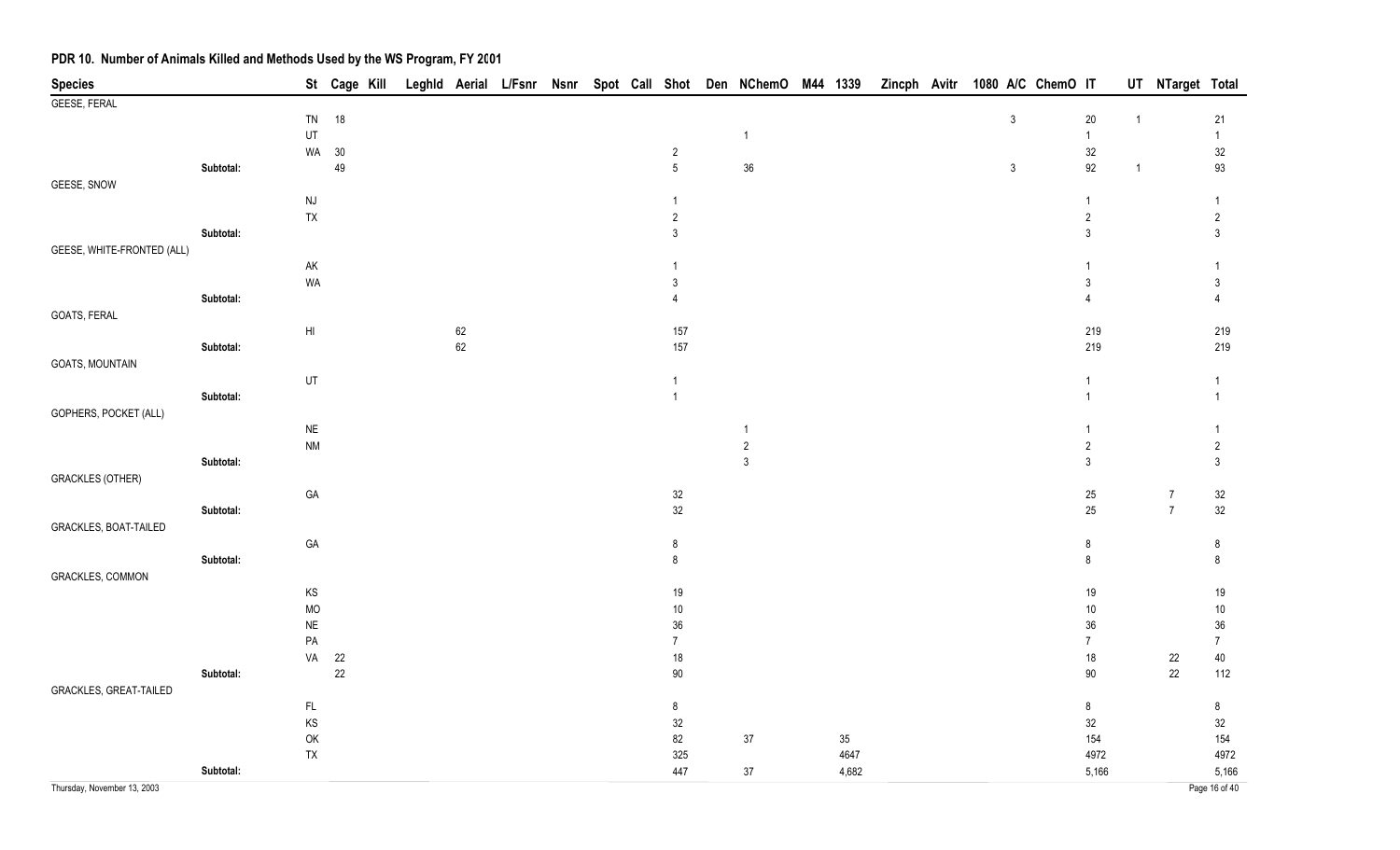| <b>Species</b>              |           |                                           |         | St Cage Kill |                |  |  |                       | Leghld Aerial L/Fsnr Nsnr Spot Call Shot Den NChemO M44 1339 |  |        | Zincph Avitr 1080 A/C ChemO IT |                     | UT NTarget Total |                     |
|-----------------------------|-----------|-------------------------------------------|---------|--------------|----------------|--|--|-----------------------|--------------------------------------------------------------|--|--------|--------------------------------|---------------------|------------------|---------------------|
| <b>GREBES (ALL)</b>         |           |                                           |         |              |                |  |  |                       |                                                              |  |        |                                |                     |                  |                     |
|                             |           | WA                                        |         |              |                |  |  | 31                    |                                                              |  |        |                                | 31                  |                  | 31                  |
|                             | Subtotal: |                                           |         |              |                |  |  | 31                    |                                                              |  |        |                                | 31                  |                  | 31                  |
| <b>GREBES (OTHER)</b>       |           |                                           |         |              |                |  |  |                       |                                                              |  |        |                                |                     |                  |                     |
|                             |           | WA                                        |         |              |                |  |  | 5                     |                                                              |  |        |                                | $\sqrt{5}$          |                  | $\sqrt{5}$          |
|                             | Subtotal: |                                           |         |              |                |  |  | $5\overline{)}$       |                                                              |  |        |                                | $\overline{5}$      |                  | $5\,$               |
| <b>GROUSE (ALL)</b>         |           |                                           |         |              |                |  |  |                       |                                                              |  |        |                                |                     |                  |                     |
|                             | Subtotal: | $\mathsf{AK}$                             |         |              | 14<br>14       |  |  |                       |                                                              |  |        |                                |                     | 14<br>14         | 14<br>14            |
| GULLS, CALIFORNIA           |           |                                           |         |              |                |  |  |                       |                                                              |  |        |                                |                     |                  |                     |
|                             |           | $\sf ID$                                  |         |              |                |  |  | 1194                  |                                                              |  | $10\,$ |                                | 1204                |                  | 1204                |
|                             |           | UT                                        |         |              |                |  |  |                       | $\sqrt{2}$                                                   |  |        |                                | $\sqrt{2}$          |                  | $\sqrt{2}$          |
|                             |           | WA                                        |         |              |                |  |  | 3245                  |                                                              |  |        |                                | 3245                |                  | 3245                |
|                             | Subtotal: |                                           |         |              |                |  |  | 4,439                 | $\overline{2}$                                               |  | $10\,$ |                                | 4,451               |                  | 4,451               |
| GULLS, FRANKLIN'S           |           |                                           |         |              |                |  |  |                       |                                                              |  |        |                                |                     |                  |                     |
|                             |           | $\sf NE$                                  |         |              |                |  |  | 81                    |                                                              |  |        |                                | 81                  |                  | 81                  |
|                             |           | WA                                        |         |              |                |  |  | $5\phantom{.0}$       |                                                              |  |        |                                | $\sqrt{5}$          |                  | $\sqrt{5}$          |
|                             | Subtotal: |                                           |         |              |                |  |  | 86                    |                                                              |  |        |                                | 86                  |                  | 86                  |
| GULLS, GLAUCOUS-WINGED      |           |                                           |         |              |                |  |  |                       |                                                              |  |        |                                |                     |                  |                     |
|                             |           | $\mathsf{AK}$                             |         |              | $\overline{2}$ |  |  | 27                    |                                                              |  |        |                                | $27\,$              | $\overline{2}$   | 29                  |
|                             |           |                                           | WA 8    |              |                |  |  | 2758                  | 132                                                          |  |        |                                | 2898                |                  | 2898                |
|                             | Subtotal: |                                           | $\bf 8$ |              | $\overline{2}$ |  |  | 2,785                 | 132                                                          |  |        |                                | 2,925               | $\overline{2}$   | 2,927               |
| GULLS, GREAT BLACK-BACKED   |           |                                           |         |              |                |  |  |                       |                                                              |  |        |                                |                     |                  |                     |
|                             |           | $\mathsf{L}\mathsf{I}$<br>$\mathsf{NH}\,$ |         |              |                |  |  | 109                   |                                                              |  |        |                                | 109<br>$24\,$       |                  | 109                 |
|                             |           | <b>NY</b>                                 |         |              |                |  |  | 24<br>$18\,$          |                                                              |  |        |                                | $18\,$              |                  | 24<br>$18$          |
|                             |           | VA                                        |         |              |                |  |  | $5\phantom{.0}$       |                                                              |  |        |                                | $\sqrt{5}$          |                  | $\sqrt{5}$          |
|                             | Subtotal: |                                           |         |              |                |  |  | 156                   |                                                              |  |        |                                | 156                 |                  | 156                 |
| GULLS, HEERMANN'S           |           |                                           |         |              |                |  |  |                       |                                                              |  |        |                                |                     |                  |                     |
|                             |           | ${\sf CA}$                                |         |              |                |  |  | $\overline{4}$        |                                                              |  |        |                                | 4                   |                  | 4                   |
|                             | Subtotal: |                                           |         |              |                |  |  | $\overline{4}$        |                                                              |  |        |                                | $\overline{4}$      |                  | $\overline{4}$      |
| <b>GULLS, HERRING</b>       |           |                                           |         |              |                |  |  |                       |                                                              |  |        |                                |                     |                  |                     |
|                             |           | AK                                        |         |              |                |  |  | 39                    |                                                              |  |        |                                | $39\,$              |                  | 39                  |
|                             |           | $\mathsf{FL}$                             |         |              |                |  |  | 49                    | 50                                                           |  |        |                                | 99                  |                  | 99                  |
|                             |           | GA                                        |         |              |                |  |  | 8                     |                                                              |  |        |                                | $\bf 8$             |                  | $\bf 8$             |
|                             |           | IA                                        |         |              |                |  |  | $\mathfrak{Z}$        |                                                              |  |        |                                | $\mathfrak{Z}$      |                  | $\mathfrak{Z}$      |
|                             |           | $\mathsf{IL}$                             |         |              |                |  |  | 11                    |                                                              |  |        |                                | 11                  |                  | 11                  |
|                             |           | $\sqcup$                                  |         |              |                |  |  | 481                   |                                                              |  |        |                                | 481                 |                  | 481                 |
|                             |           | MA                                        |         |              |                |  |  | $\mathfrak{Z}$<br>116 |                                                              |  |        |                                | $\mathbf{3}$        |                  | $\mathfrak{Z}$      |
|                             |           | $\mathsf{NH}\,$<br>$\mathsf{N}\mathsf{J}$ |         |              |                |  |  | 1                     |                                                              |  |        |                                | 116<br>$\mathbf{1}$ |                  | 116<br>$\mathbf{1}$ |
|                             |           | <b>NY</b>                                 |         |              |                |  |  | 125                   |                                                              |  |        |                                | 125                 |                  | 125                 |
| Thursday, November 13, 2003 |           |                                           |         |              |                |  |  |                       |                                                              |  |        |                                |                     |                  | Page 17 of 40       |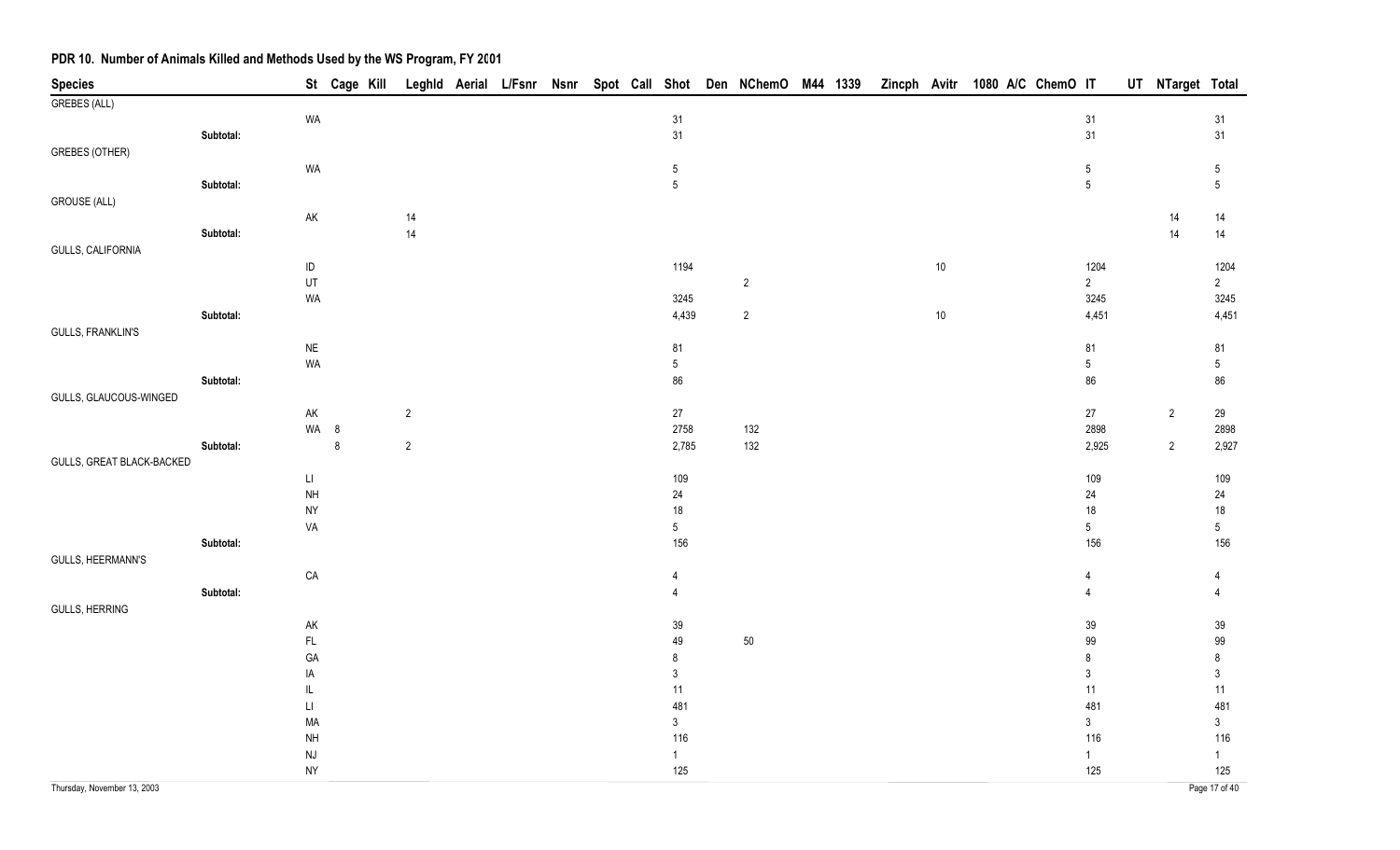| <b>Species</b>           |           |                            | St Cage Kill |              |  |              |  |                |                  |  |  | Leghld Aerial L/Fsnr Nsnr Spot Call Shot Den NChemO M44 1339 Zincph Avitr 1080 A/C ChemO IT |                   | UT NTarget Total |                |
|--------------------------|-----------|----------------------------|--------------|--------------|--|--------------|--|----------------|------------------|--|--|---------------------------------------------------------------------------------------------|-------------------|------------------|----------------|
| <b>GULLS, HERRING</b>    |           |                            |              |              |  |              |  |                |                  |  |  |                                                                                             |                   |                  |                |
|                          |           | VA                         |              |              |  |              |  | $47\,$         |                  |  |  |                                                                                             | $47\,$            |                  | 47             |
|                          |           | WA                         |              |              |  |              |  | 614            |                  |  |  |                                                                                             | 611               | $\sqrt{3}$       | 614            |
|                          | Subtotal: |                            |              |              |  |              |  | 1,497          | 50               |  |  |                                                                                             | 1,544             | $\mathfrak{Z}$   | 1,547          |
| <b>GULLS, LAUGHING</b>   |           |                            |              |              |  |              |  |                |                  |  |  |                                                                                             |                   |                  |                |
|                          |           | $\mathsf{FL}{}$            |              |              |  |              |  | 300            |                  |  |  |                                                                                             | $300\,$           |                  | $300\,$        |
|                          |           | $\mathsf{L}\mathsf{I}$     |              |              |  |              |  | 3194           |                  |  |  |                                                                                             | 3194              |                  | 3194           |
|                          |           | $\mathsf{N}\mathsf{J}$     |              |              |  |              |  | $\overline{4}$ |                  |  |  |                                                                                             | $\overline{4}$    |                  | $\overline{4}$ |
|                          |           | VA                         |              |              |  |              |  | 281            | $\mathbf{1}$     |  |  |                                                                                             | 282               |                  | 282            |
|                          | Subtotal: |                            |              |              |  |              |  | 3,779          | $\overline{1}$   |  |  |                                                                                             | 3,780             |                  | 3,780          |
| GULLS, RING-BILLED       |           |                            |              |              |  |              |  |                |                  |  |  |                                                                                             |                   |                  |                |
|                          |           | CA                         |              |              |  |              |  | $\overline{2}$ |                  |  |  |                                                                                             | $\overline{2}$    |                  | $\overline{2}$ |
|                          |           | GA<br>IA                   |              |              |  |              |  | 93<br>$\bf 8$  |                  |  |  |                                                                                             | $93\,$<br>$\bf 8$ |                  | 93<br>$8\,$    |
|                          |           | $\sf ID$                   |              |              |  |              |  | 472            |                  |  |  |                                                                                             | 472               |                  | 472            |
|                          |           | IL.                        |              |              |  |              |  | 1113           |                  |  |  |                                                                                             | 1113              |                  | 1113           |
|                          |           | KS                         |              |              |  |              |  | $\mathbf{1}$   |                  |  |  |                                                                                             | 1                 |                  | 1              |
|                          |           | KY                         |              |              |  |              |  | $26\,$         |                  |  |  |                                                                                             | $26\,$            |                  | $26\,$         |
|                          |           | $\mathsf{L}\mathsf{I}$     |              |              |  |              |  | 42             |                  |  |  |                                                                                             | 42                |                  | 42             |
|                          |           | $\mathsf{MI}$              |              |              |  |              |  | $33\,$         |                  |  |  |                                                                                             | $33\,$            |                  | 33             |
|                          |           | <b>MN</b>                  |              |              |  |              |  | $19$           |                  |  |  |                                                                                             | 19                |                  | 19             |
|                          |           | <b>MO</b>                  |              |              |  |              |  | $\overline{7}$ |                  |  |  |                                                                                             | $\overline{7}$    |                  | $\overline{7}$ |
|                          |           | <b>NE</b>                  |              |              |  |              |  | 65             |                  |  |  |                                                                                             | 65                |                  | 65             |
|                          |           | <b>NH</b>                  |              |              |  |              |  | $\mathbf{1}$   |                  |  |  |                                                                                             | $\mathbf{1}$      |                  | $\mathbf{1}$   |
|                          |           | <b>NY</b>                  |              |              |  |              |  | 212            |                  |  |  |                                                                                             | 212               |                  | 212            |
|                          |           | <b>OR</b>                  |              |              |  |              |  | 229            |                  |  |  |                                                                                             | 229               |                  | 229            |
|                          |           | $\mathsf{PA}$              |              |              |  |              |  | $\overline{4}$ |                  |  |  |                                                                                             | $\overline{4}$    |                  | $\overline{4}$ |
|                          |           | VA                         |              |              |  |              |  | 98             |                  |  |  |                                                                                             | 98                |                  | 98             |
|                          |           | WA                         |              |              |  |              |  | 6952           |                  |  |  |                                                                                             | 6952              |                  | 6952           |
|                          | Subtotal: |                            |              |              |  |              |  | 9,377          |                  |  |  |                                                                                             | 9,377             |                  | 9,377          |
| GULLS, WESTERN           |           |                            |              |              |  |              |  |                |                  |  |  |                                                                                             |                   |                  |                |
|                          |           | CA                         |              |              |  |              |  | $177$          | $\boldsymbol{7}$ |  |  |                                                                                             | 184               |                  | 184            |
|                          | Subtotal: |                            |              |              |  |              |  | $177$          | $\overline{7}$   |  |  |                                                                                             | 184               |                  | 184            |
| GULLS, z-(OTHER)         |           |                            |              |              |  |              |  |                |                  |  |  |                                                                                             |                   |                  |                |
|                          |           | ${\sf AK}$                 |              | $\mathbf{3}$ |  |              |  | $39\,$         | $\sqrt{2}$       |  |  |                                                                                             | $41$              | $\mathfrak{Z}$   | 44             |
|                          |           | $\mathsf{KS}$              |              |              |  |              |  | $\mathfrak{Z}$ |                  |  |  |                                                                                             | $\mathfrak{S}$    |                  | $\mathfrak{S}$ |
|                          | Subtotal: |                            |              | $\sqrt{3}$   |  |              |  | 42             | $\sqrt{2}$       |  |  |                                                                                             | 44                | $\sqrt{3}$       | $47\,$         |
| HARES, JACKRABBITS (ALL) |           |                            |              |              |  |              |  |                |                  |  |  |                                                                                             |                   |                  |                |
|                          |           | CA                         |              |              |  |              |  | $\mathbf{1}$   |                  |  |  |                                                                                             | 1                 |                  | 1              |
|                          |           | $\mathsf{KS}$              |              |              |  |              |  | 8              |                  |  |  |                                                                                             | 8                 |                  | 8              |
|                          |           | $\ensuremath{\mathsf{MN}}$ |              |              |  |              |  | $\overline{4}$ |                  |  |  |                                                                                             |                   |                  | 4              |
|                          |           | MT                         |              |              |  | $\mathbf{1}$ |  |                |                  |  |  |                                                                                             |                   |                  | $\mathbf{1}$   |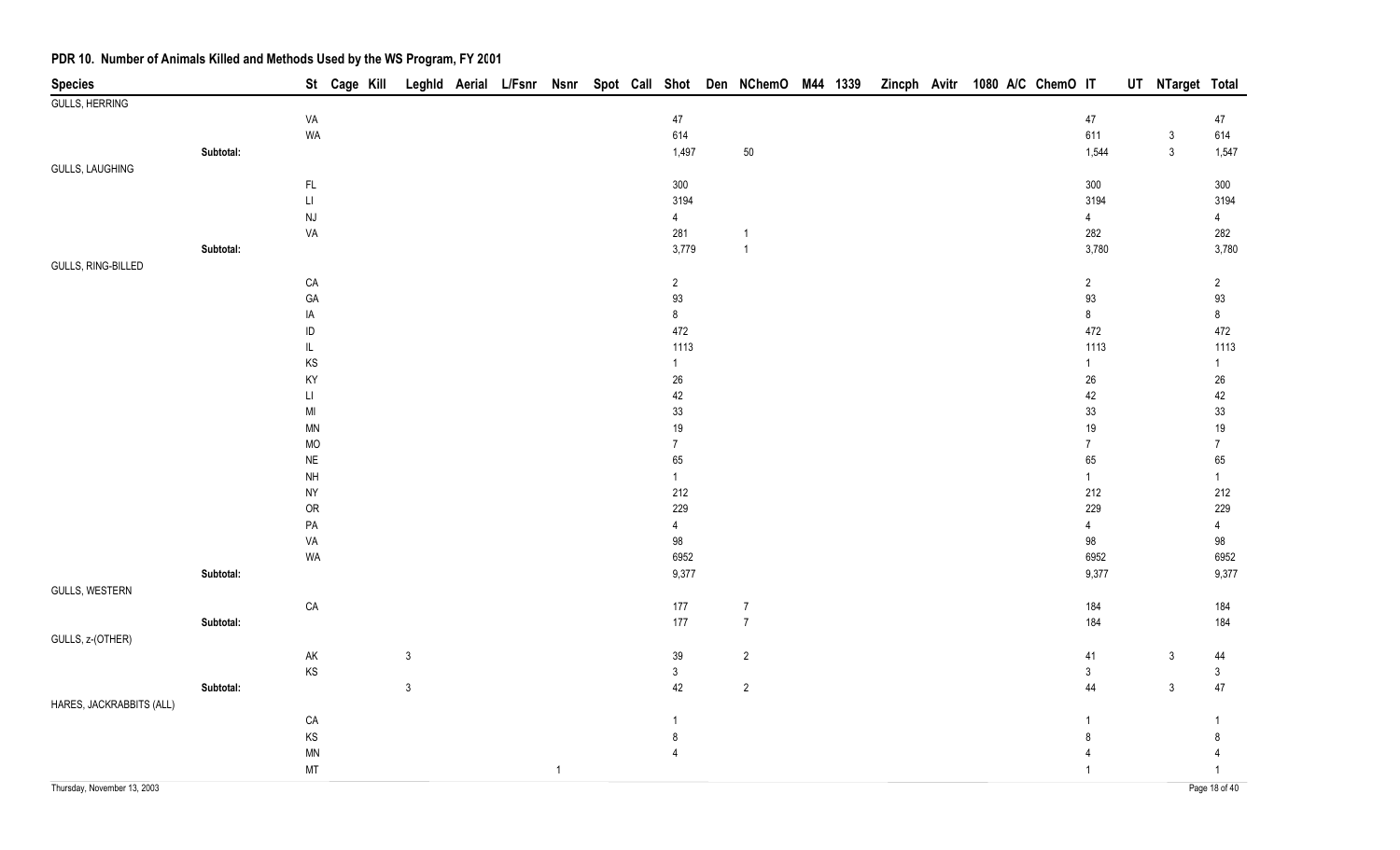| <b>Species</b>                |           |                                   | St Cage Kill |                     | Leghld Aerial L/Fsnr Nsnr |              |  |                 | Spot Call Shot Den NChemO M44 1339 |  | Zincph Avitr |  | 1080 A/C ChemO IT |                  |                | UT NTarget Total |                        |
|-------------------------------|-----------|-----------------------------------|--------------|---------------------|---------------------------|--------------|--|-----------------|------------------------------------|--|--------------|--|-------------------|------------------|----------------|------------------|------------------------|
| HARES, JACKRABBITS (ALL)      |           |                                   |              |                     |                           |              |  |                 |                                    |  |              |  |                   |                  |                |                  |                        |
|                               |           | $\sf ND$                          |              |                     |                           | $\mathbf{3}$ |  | $\mathsf 3$     |                                    |  |              |  |                   | $\mathfrak{Z}$   |                | $\mathfrak{Z}$   | 6                      |
|                               |           | $\sf NE$                          |              |                     |                           |              |  | 8               |                                    |  |              |  |                   | $\bf 8$          |                |                  | 8                      |
|                               |           | $\mathsf{N}\mathsf{M}$            |              | 1                   |                           | $\mathbf{1}$ |  |                 |                                    |  |              |  |                   |                  |                | $\overline{2}$   | $\overline{2}$         |
|                               |           | <b>NV</b>                         |              | $\mathbf{1}$        |                           |              |  |                 |                                    |  |              |  |                   |                  | $\overline{1}$ |                  | $\mathbf{1}$           |
|                               |           | TX                                |              |                     |                           | $73\,$       |  | 12              |                                    |  |              |  |                   | 15               |                | 70               | 85                     |
|                               | Subtotal: | WA                                |              | 5<br>$\overline{7}$ |                           |              |  | 36              |                                    |  |              |  |                   | $40\,$           |                | 5                | $5\phantom{.0}$<br>121 |
| HARES, SNOWSHOE               |           |                                   |              |                     |                           | ${\bf 78}$   |  |                 |                                    |  |              |  |                   |                  | $\overline{1}$ | 80               |                        |
|                               |           | <b>MN</b>                         |              | $\overline{c}$      |                           |              |  |                 |                                    |  |              |  |                   |                  |                | $\sqrt{2}$       | $\overline{2}$         |
|                               | Subtotal: |                                   |              | $\overline{2}$      |                           |              |  |                 |                                    |  |              |  |                   |                  |                | $\sqrt{2}$       | $\sqrt{2}$             |
| HAWKS, COOPER'S               |           |                                   |              |                     |                           |              |  |                 |                                    |  |              |  |                   |                  |                |                  |                        |
|                               |           | ${\sf CA}$                        |              |                     |                           |              |  | 4               | $\sqrt{2}$                         |  |              |  |                   | $\boldsymbol{6}$ |                |                  | 6                      |
|                               |           | KY                                |              |                     |                           |              |  |                 | 4                                  |  |              |  |                   |                  |                |                  |                        |
|                               | Subtotal: |                                   |              |                     |                           |              |  | $\overline{4}$  | $\boldsymbol{6}$                   |  |              |  |                   | $10\,$           |                |                  | $10\,$                 |
| HAWKS, HARRIERS (MARSH HAWKS) |           |                                   |              |                     |                           |              |  |                 |                                    |  |              |  |                   |                  |                |                  |                        |
|                               |           | ${\sf CA}$                        |              |                     |                           |              |  | 8               | $\overline{1}$                     |  |              |  |                   | 9                |                |                  | 9                      |
|                               |           | $\mathsf{KS}$                     |              |                     |                           |              |  |                 |                                    |  |              |  |                   |                  |                |                  |                        |
|                               |           | VA                                |              |                     |                           |              |  |                 |                                    |  |              |  |                   |                  |                |                  |                        |
|                               | Subtotal: |                                   |              |                     |                           |              |  | 13              | $\overline{1}$                     |  |              |  |                   | 14               |                |                  | 14                     |
| HAWKS, RED-SHOULDERED         |           |                                   |              |                     |                           |              |  |                 |                                    |  |              |  |                   |                  |                |                  |                        |
|                               |           | CA                                |              |                     |                           |              |  |                 |                                    |  |              |  |                   |                  |                |                  |                        |
|                               |           | VA                                |              |                     |                           |              |  | 1               |                                    |  |              |  |                   | $\overline{2}$   |                |                  | $\overline{2}$         |
|                               | Subtotal: |                                   |              |                     |                           |              |  |                 | $\sqrt{2}$                         |  |              |  |                   | 3                |                |                  | 3                      |
| HAWKS, RED-TAILED             |           |                                   |              |                     |                           |              |  |                 |                                    |  |              |  |                   |                  |                |                  |                        |
|                               |           | CA                                |              |                     |                           |              |  | 8               |                                    |  |              |  |                   | 8                |                |                  | 8                      |
|                               |           | KS                                |              |                     |                           |              |  | 1               |                                    |  |              |  |                   |                  |                |                  |                        |
|                               |           | KY                                |              |                     |                           |              |  | 22              | 42                                 |  |              |  |                   | 64               |                |                  | 64                     |
|                               |           | ${\sf OR}$                        |              |                     |                           |              |  |                 |                                    |  |              |  |                   |                  |                |                  |                        |
|                               |           | TN                                |              |                     |                           |              |  |                 | $\sqrt{2}$                         |  |              |  |                   |                  |                |                  | 2                      |
|                               |           | VA                                |              |                     |                           |              |  | 5               |                                    |  |              |  |                   | 5                |                |                  | 5                      |
|                               |           | WA                                |              |                     |                           |              |  | 6<br>46         |                                    |  |              |  |                   | 6<br>90          |                |                  | 6<br>90                |
| HAWKS, SWAINSONS              | Subtotal: |                                   |              |                     |                           |              |  |                 | 44                                 |  |              |  |                   |                  |                |                  |                        |
|                               |           | KS                                |              |                     |                           |              |  | $\overline{2}$  |                                    |  |              |  |                   | $\overline{2}$   |                |                  | $\overline{2}$         |
|                               | Subtotal: |                                   |              |                     |                           |              |  | $\overline{2}$  |                                    |  |              |  |                   | $\overline{2}$   |                |                  | 2                      |
| HAWKS, z-(OTHER)              |           |                                   |              |                     |                           |              |  |                 |                                    |  |              |  |                   |                  |                |                  |                        |
|                               |           | $\ensuremath{\mathsf{IL}}\xspace$ |              |                     |                           |              |  |                 |                                    |  |              |  |                   |                  |                |                  |                        |
|                               |           | KY                                |              |                     |                           |              |  | $5\phantom{.0}$ | $\mathbf{3}$                       |  |              |  |                   | 8                |                |                  | 8                      |
|                               | Subtotal: |                                   |              |                     |                           |              |  | $5\overline{)}$ | $\overline{4}$                     |  |              |  |                   | 9                |                |                  | 9                      |
| HERONS, BLACK-CROWNED NIGHT   |           |                                   |              |                     |                           |              |  |                 |                                    |  |              |  |                   |                  |                |                  |                        |
|                               |           | $\mathsf{H}\mathsf{I}$            |              |                     |                           |              |  | $\overline{2}$  |                                    |  |              |  |                   | $\sqrt{2}$       |                |                  | $\sqrt{2}$             |
| Thursday, November 13, 2003   |           |                                   |              |                     |                           |              |  |                 |                                    |  |              |  |                   |                  |                |                  | Page 19 of 40          |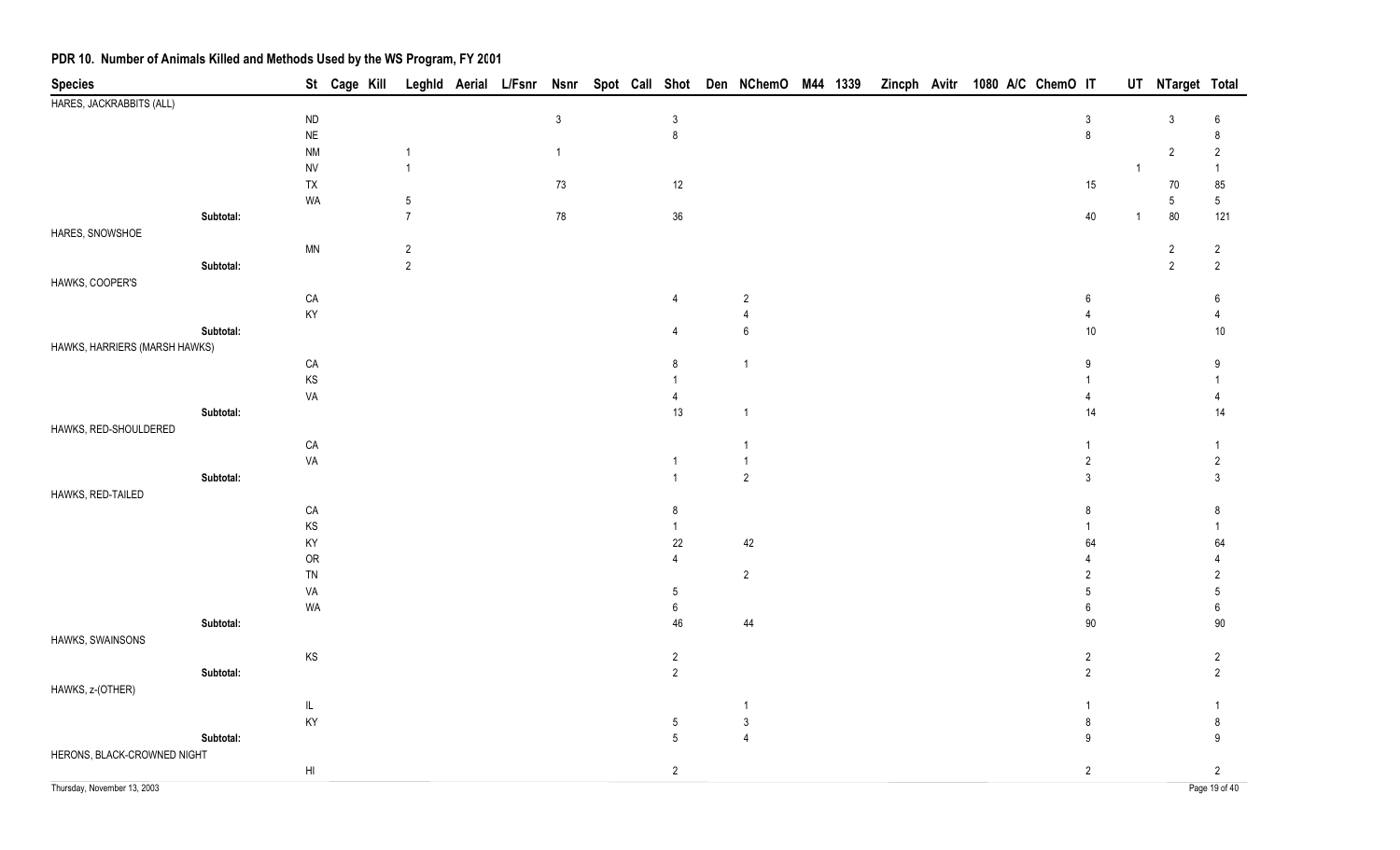| <b>Species</b>               |           |                        | St Cage Kill Leghld Aerial L/Fsnr Nsnr Spot Call Shot Den NChemO M44 1339 Zincph Avitr 1080 A/C ChemO IT |                |        |                |                  |                |                     |                  |                 |  |  |  |                     |                | UT NTarget Total |                 |
|------------------------------|-----------|------------------------|----------------------------------------------------------------------------------------------------------|----------------|--------|----------------|------------------|----------------|---------------------|------------------|-----------------|--|--|--|---------------------|----------------|------------------|-----------------|
| HERONS, BLACK-CROWNED NIGHT  |           |                        |                                                                                                          |                |        |                |                  |                |                     |                  |                 |  |  |  |                     |                |                  |                 |
|                              |           | WA                     |                                                                                                          |                |        |                |                  |                | $97\,$              |                  |                 |  |  |  | $97\,$              |                |                  | $97\,$          |
|                              | Subtotal: |                        |                                                                                                          |                |        |                |                  |                | 99                  |                  |                 |  |  |  | $99\,$              |                |                  | 99              |
| HERONS, GREAT BLUE           |           |                        |                                                                                                          |                |        |                |                  |                |                     |                  |                 |  |  |  |                     |                |                  |                 |
|                              |           | $\mathsf{AL}$          |                                                                                                          | $\overline{1}$ |        |                |                  |                |                     |                  |                 |  |  |  |                     |                |                  | -1              |
|                              |           | $\mathsf{A}\mathsf{Z}$ | $\overline{1}$                                                                                           |                |        |                |                  |                |                     |                  |                 |  |  |  |                     |                | -1               | $\overline{1}$  |
|                              |           | CA                     |                                                                                                          |                |        |                |                  |                | $12$                |                  |                 |  |  |  | 12                  |                |                  | $12$            |
|                              |           | ID                     |                                                                                                          |                |        |                |                  |                |                     |                  |                 |  |  |  |                     |                |                  |                 |
|                              |           | ${\sf IN}$             |                                                                                                          |                |        |                |                  |                |                     |                  |                 |  |  |  |                     |                |                  |                 |
|                              |           | KS                     |                                                                                                          |                |        |                |                  |                | 3                   |                  |                 |  |  |  | 3                   |                |                  | 3               |
|                              |           | KY                     |                                                                                                          |                |        |                |                  |                |                     |                  |                 |  |  |  |                     |                |                  |                 |
|                              |           | $\mathsf{MI}$          |                                                                                                          |                |        |                |                  |                | 3                   |                  |                 |  |  |  | 3                   |                |                  | 3               |
|                              |           | <b>MN</b>              |                                                                                                          |                |        |                |                  |                |                     |                  |                 |  |  |  |                     |                |                  |                 |
|                              |           | MO                     |                                                                                                          |                |        |                |                  |                | 47                  |                  |                 |  |  |  | 47                  |                |                  | 47              |
|                              |           | <b>MS</b>              |                                                                                                          | -1             |        |                |                  |                |                     |                  |                 |  |  |  |                     | $\overline{1}$ |                  |                 |
|                              |           | VA                     |                                                                                                          |                |        |                |                  |                | $\mathbf{3}$<br>141 |                  |                 |  |  |  | $\mathbf{3}$<br>141 |                |                  | $\sqrt{3}$      |
|                              | Subtotal: | WA                     | $\overline{1}$                                                                                           | $\sqrt{2}$     |        |                |                  |                | 219                 |                  |                 |  |  |  | 219                 | $\overline{1}$ | $\overline{2}$   | 141<br>222      |
| HERONS, GREEN-BACKED         |           |                        |                                                                                                          |                |        |                |                  |                |                     |                  |                 |  |  |  |                     |                |                  |                 |
|                              |           | ${\sf CA}$             |                                                                                                          |                |        |                |                  |                | 1                   |                  |                 |  |  |  | -1                  |                |                  | $\overline{1}$  |
|                              |           | KY                     |                                                                                                          |                |        |                |                  |                | $\overline{2}$      |                  |                 |  |  |  | $\overline{2}$      |                |                  | $\sqrt{2}$      |
|                              |           | MO                     |                                                                                                          |                |        |                |                  |                | 3                   |                  |                 |  |  |  | 3                   |                |                  | $\mathbf{3}$    |
|                              | Subtotal: |                        |                                                                                                          |                |        |                |                  |                | $\boldsymbol{6}$    |                  |                 |  |  |  | $6\,$               |                |                  | $6\phantom{1}6$ |
| HERONS, LITTLE BLUE          |           |                        |                                                                                                          |                |        |                |                  |                |                     |                  |                 |  |  |  |                     |                |                  |                 |
|                              |           | TX                     |                                                                                                          |                |        |                |                  |                | $20\,$              |                  |                 |  |  |  | $20\,$              |                |                  | $20\,$          |
|                              | Subtotal: |                        |                                                                                                          |                |        |                |                  |                | $20\,$              |                  |                 |  |  |  | $20\,$              |                |                  | $20\,$          |
| HERONS, YELLOW-CROWNED NIGHT |           |                        |                                                                                                          |                |        |                |                  |                |                     |                  |                 |  |  |  |                     |                |                  |                 |
|                              |           | $\mathsf{FL}$          |                                                                                                          |                |        |                |                  |                | 110                 |                  |                 |  |  |  | 110                 |                |                  | 110             |
|                              |           | VA                     |                                                                                                          |                |        |                |                  |                | $\sqrt{3}$          |                  |                 |  |  |  | $\mathfrak{Z}$      |                |                  | $\mathbf{3}$    |
|                              | Subtotal: |                        |                                                                                                          |                |        |                |                  |                | 113                 |                  |                 |  |  |  | 113                 |                |                  | 113             |
| HOGS, FERAL                  |           |                        |                                                                                                          |                |        |                |                  |                |                     |                  |                 |  |  |  |                     |                |                  |                 |
|                              |           | CA                     | 50                                                                                                       |                |        |                | $\mathbf{1}$     | 100            | 74                  | $47\,$           |                 |  |  |  | 272                 |                |                  | 272             |
|                              |           | $\mathsf{FL}$          |                                                                                                          |                |        |                |                  | $\mathbf{1}$   |                     |                  |                 |  |  |  | $\mathbf{1}$        |                |                  | $\mathbf{1}$    |
|                              |           | GA                     | $\sqrt{7}$                                                                                               |                |        |                |                  | $\overline{1}$ | 170                 | $25\,$           |                 |  |  |  | 203                 |                |                  | 203             |
|                              |           | GU                     | $\overline{7}$                                                                                           |                |        | $20\,$         | $\mathbf{1}$     |                | $\overline{2}$      | $\boldsymbol{6}$ |                 |  |  |  | $36\,$              |                |                  | 36              |
|                              |           | HI                     | $\overline{4}$                                                                                           |                |        | 163            | $92\,$           |                | 119                 | 8                |                 |  |  |  | 386                 |                |                  | 386             |
|                              |           | LA                     |                                                                                                          |                |        |                | $\overline{2}$   |                |                     |                  |                 |  |  |  |                     |                | $\overline{2}$   | $\overline{2}$  |
|                              |           | <b>NV</b>              |                                                                                                          |                | 11     |                | 4                |                | $\overline{4}$      |                  |                 |  |  |  | 19                  |                |                  | $19$            |
|                              |           | OK                     | 24                                                                                                       | $\overline{1}$ | 24     |                | $\boldsymbol{9}$ |                | $25\,$              | $\overline{7}$   |                 |  |  |  | 87                  | -1             | $\sqrt{2}$       | $90\,$          |
|                              |           | OR                     |                                                                                                          |                | $75\,$ |                |                  |                |                     |                  |                 |  |  |  | $75\,$              |                |                  | 75              |
|                              |           | ${\sf TX}$             | 793                                                                                                      | $18$           | 1325   | $\overline{1}$ | 1739             | $\sqrt{2}$     | 343                 | 41               | $\overline{5}$  |  |  |  | 4196                | 14             | $57\,$           | 4267            |
|                              | Subtotal: |                        | 885                                                                                                      | $19$           | 1,435  | 184            | 1,848            | 104            | 737                 | 134              | $5\phantom{.0}$ |  |  |  | 5,275               | 15             | 61               | 5,351           |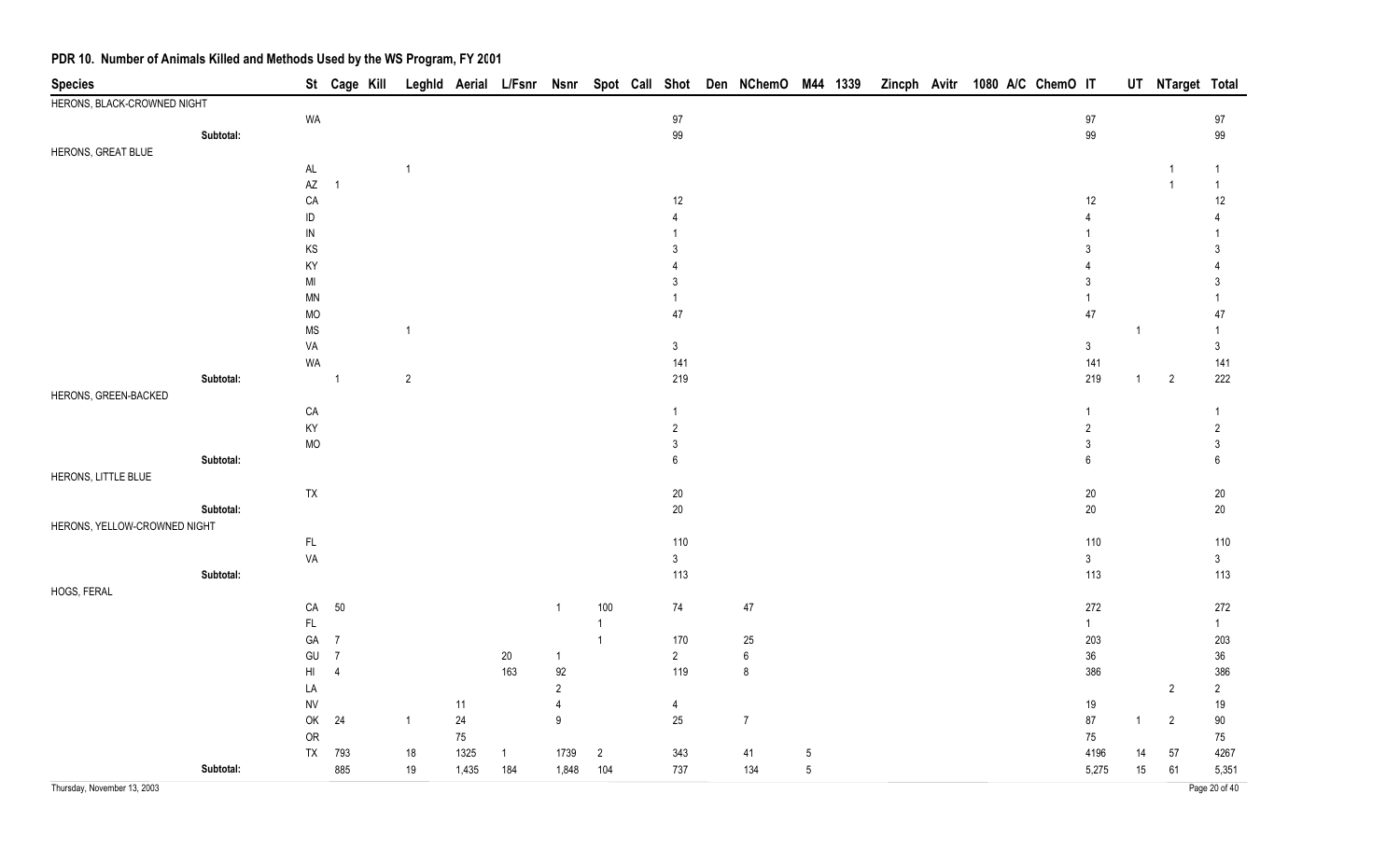| <b>Species</b>              |           |                                     |                |                |                |  |                 |                |  |  | St Cage Kill Leghld Aerial L/Fsnr Nsnr Spot Call Shot Den NChemO M44 1339 Zincph Avitr 1080 A/C ChemO IT |                  | UT NTarget Total |                     |
|-----------------------------|-----------|-------------------------------------|----------------|----------------|----------------|--|-----------------|----------------|--|--|----------------------------------------------------------------------------------------------------------|------------------|------------------|---------------------|
| <b>IBISES (OTHER)</b>       |           |                                     |                |                |                |  |                 |                |  |  |                                                                                                          |                  |                  |                     |
|                             |           | $\mathsf{FL}$                       |                |                |                |  | $\,$ 5 $\,$     |                |  |  |                                                                                                          | $\,$ 5 $\,$      |                  | 5                   |
|                             | Subtotal: |                                     |                |                |                |  | $5\phantom{.0}$ |                |  |  |                                                                                                          | $5\phantom{.0}$  |                  | $5\overline{)}$     |
| JUNGLEFOWL, RED             |           |                                     |                |                |                |  |                 |                |  |  |                                                                                                          |                  |                  |                     |
|                             |           | HI                                  | $\overline{2}$ |                |                |  | 1652            |                |  |  |                                                                                                          | 1654             |                  | 1654                |
|                             | Subtotal: |                                     | $\overline{2}$ |                |                |  | 1,652           |                |  |  |                                                                                                          | 1,654            |                  | 1,654               |
| <b>KESTRELS, AMERICAN</b>   |           |                                     |                |                |                |  |                 |                |  |  |                                                                                                          |                  |                  |                     |
|                             |           | CA                                  |                |                |                |  | 22              | 13             |  |  |                                                                                                          | $35\,$           |                  | $35\,$              |
|                             |           | IL                                  |                |                |                |  | $10\,$          | 33             |  |  |                                                                                                          | 43               |                  | 43                  |
|                             |           | $\mathsf{KS}$                       |                |                |                |  | $\mathbf{1}$    |                |  |  |                                                                                                          | $\mathbf{1}$     |                  | $\mathbf{1}$        |
|                             |           | KY                                  |                |                |                |  | 14              | $25\,$         |  |  |                                                                                                          | 39               |                  | $39\,$              |
|                             |           | <b>MO</b>                           |                |                |                |  | 13              | $11$           |  |  |                                                                                                          | 24               |                  | $24\,$              |
|                             |           | $\sf NE$                            |                |                |                |  |                 | $\overline{1}$ |  |  |                                                                                                          | 1                |                  | $\mathbf{1}$        |
|                             |           | ${\sf PA}$                          | $\overline{1}$ |                |                |  | 3               | $\overline{4}$ |  |  |                                                                                                          | 8                |                  | 8                   |
|                             |           | VA                                  |                |                |                |  | 19              |                |  |  |                                                                                                          | 19               |                  | 19                  |
|                             | Subtotal: |                                     | $\overline{1}$ |                |                |  | 82              | $87\,$         |  |  |                                                                                                          | 170              |                  | 170                 |
| KILLDEERS                   |           |                                     |                |                |                |  |                 |                |  |  |                                                                                                          |                  |                  |                     |
|                             |           | KS                                  |                |                |                |  | $5\,$           |                |  |  |                                                                                                          | $5\,$            |                  | $5\phantom{.0}$     |
|                             |           | KY                                  |                |                |                |  | 52              |                |  |  |                                                                                                          | 52               |                  | $52\,$              |
|                             |           | <b>MO</b>                           |                |                |                |  | $24\,$<br>8     |                |  |  |                                                                                                          | 24<br>8          |                  | $24\,$              |
|                             |           | <b>NE</b><br>$\mathsf{N}\mathsf{J}$ |                |                |                |  | $\sqrt{3}$      |                |  |  |                                                                                                          | $\mathsf 3$      |                  | 8<br>$\mathfrak{S}$ |
|                             |           | WA                                  |                |                |                |  | $73\,$          | $\mathbf{3}$   |  |  |                                                                                                          | ${\bf 76}$       |                  | 76                  |
|                             | Subtotal: |                                     |                |                |                |  | 165             | $\mathbf{3}$   |  |  |                                                                                                          | 168              |                  | 168                 |
| KINGFISHERS (ALL)           |           |                                     |                |                |                |  |                 |                |  |  |                                                                                                          |                  |                  |                     |
|                             |           | CA                                  |                |                |                |  | $\overline{c}$  |                |  |  |                                                                                                          | $\overline{c}$   |                  | $\overline{2}$      |
|                             |           | WA                                  |                |                |                |  | 21              |                |  |  |                                                                                                          | 21               |                  | 21                  |
|                             | Subtotal: |                                     |                |                |                |  | 23              |                |  |  |                                                                                                          | 23               |                  | 23                  |
| KITES (ALL)                 |           |                                     |                |                |                |  |                 |                |  |  |                                                                                                          |                  |                  |                     |
|                             |           | $\mathsf{KS}$                       |                |                |                |  | $\overline{4}$  |                |  |  |                                                                                                          | 4                |                  | 4                   |
|                             | Subtotal: |                                     |                |                |                |  | $\overline{4}$  |                |  |  |                                                                                                          |                  |                  | $\Delta$            |
| LARKS, HORNED               |           |                                     |                |                |                |  |                 |                |  |  |                                                                                                          |                  |                  |                     |
|                             |           | $\mathsf{A}\mathsf{Z}$              |                |                |                |  | 66              |                |  |  |                                                                                                          | 66               |                  | 66                  |
|                             |           | KS                                  |                |                |                |  | $\overline{4}$  |                |  |  |                                                                                                          | $\overline{4}$   |                  | $\overline{4}$      |
|                             |           | <b>MO</b>                           |                |                |                |  | 41              |                |  |  |                                                                                                          | $41$             |                  | 41                  |
|                             | Subtotal: |                                     |                |                |                |  | 111             |                |  |  |                                                                                                          | 111              |                  | 111                 |
| LIONS, MOUNTAIN (COUGAR)    |           |                                     |                |                |                |  |                 |                |  |  |                                                                                                          |                  |                  |                     |
|                             |           | AZ                                  |                |                | $\mathbf{3}$   |  |                 | 45             |  |  |                                                                                                          | 48               |                  | 48                  |
|                             |           | ${\sf CA}$                          | 15             |                |                |  | $5\phantom{.0}$ | 101            |  |  |                                                                                                          | 121              |                  | 121                 |
|                             |           | CO                                  |                |                | $\overline{4}$ |  |                 | $\overline{2}$ |  |  |                                                                                                          | $\boldsymbol{6}$ |                  | $\bf 6$             |
|                             |           | ID                                  |                | $\overline{4}$ | $\mathbf{1}$   |  |                 |                |  |  |                                                                                                          | $\overline{5}$   |                  | $5\phantom{.0}$     |
|                             |           |                                     | $MT \t 1$      |                | $\overline{1}$ |  |                 | $\overline{7}$ |  |  |                                                                                                          | $\boldsymbol{9}$ |                  | 9                   |
| Thursday, November 13, 2003 |           |                                     |                |                |                |  |                 |                |  |  |                                                                                                          |                  |                  | Page 21 of 40       |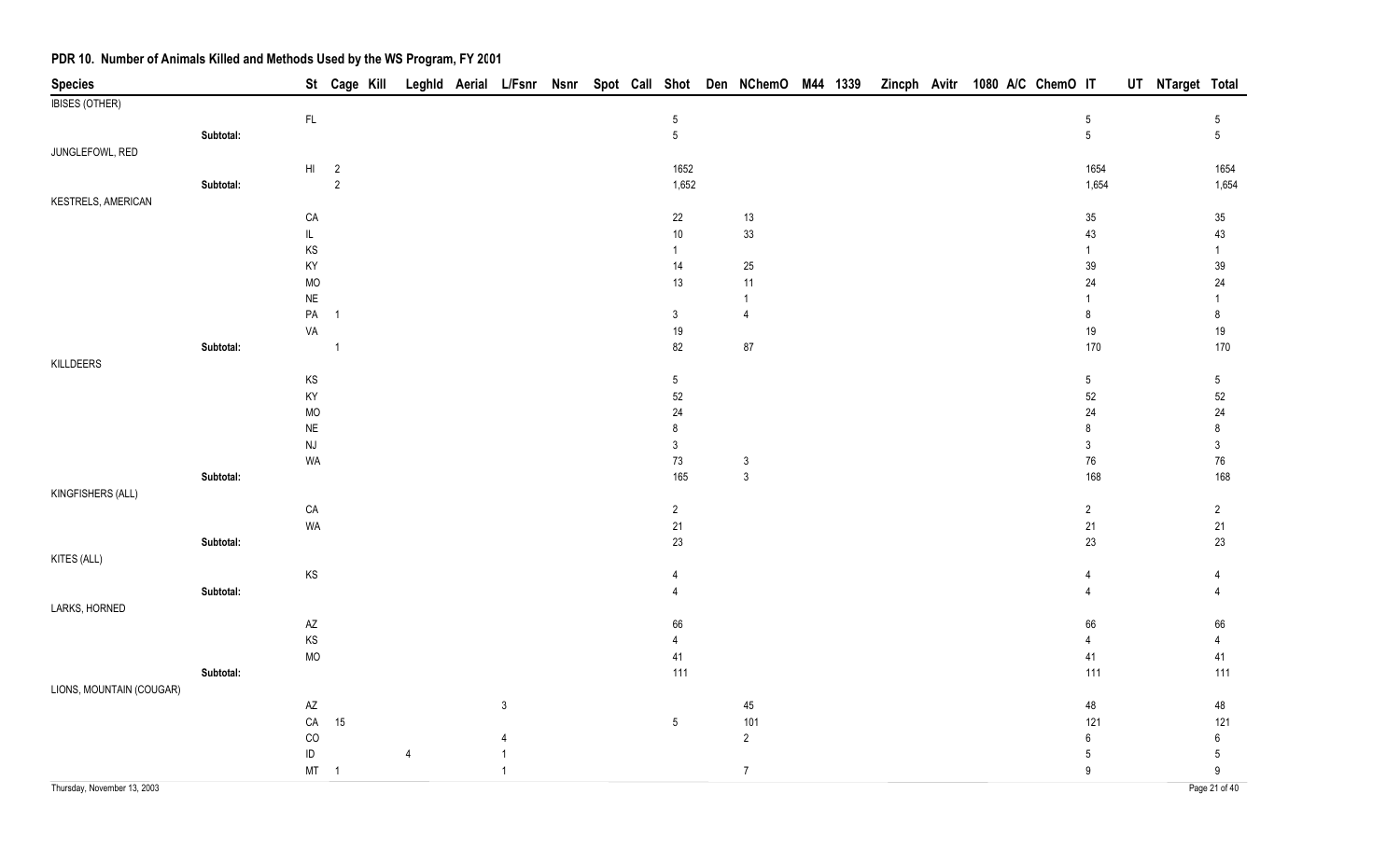| <b>Species</b>              |           |                        | St Cage Kill |                |              |                |  |                  | Leghld Aerial L/Fsnr Nsnr Spot Call Shot Den NChemO M44 1339 |        | Zincph Avitr 1080 A/C ChemO IT |  |                |                     |                | UT NTarget Total |                     |
|-----------------------------|-----------|------------------------|--------------|----------------|--------------|----------------|--|------------------|--------------------------------------------------------------|--------|--------------------------------|--|----------------|---------------------|----------------|------------------|---------------------|
| LIONS, MOUNTAIN (COUGAR)    |           |                        |              |                |              |                |  |                  |                                                              |        |                                |  |                |                     |                |                  |                     |
|                             |           | <b>NM</b>              |              | $\sqrt{3}$     | $\mathbf{1}$ | $13$           |  |                  | $\sqrt{3}$                                                   |        |                                |  |                | $19$                |                | $\overline{1}$   | $20\,$              |
|                             |           | <b>NV</b>              |              |                |              | $\mathbf{1}$   |  |                  | 17                                                           |        |                                |  |                | $18\,$              |                |                  | $18\,$              |
|                             |           | OR                     |              | $11$           |              | $18\,$         |  | $\mathbf{1}$     | 41                                                           |        |                                |  |                | $71$                |                |                  | $71$                |
|                             |           | ${\sf TX}$             |              | $12\,$         |              | $\overline{7}$ |  |                  | 24                                                           |        |                                |  |                | 43                  |                |                  | 43                  |
|                             |           | UT                     |              |                | $27\,$       | 5              |  |                  | $12$                                                         |        |                                |  |                | 43                  | $\mathbf{1}$   |                  | 44                  |
|                             |           | WY                     |              |                |              | $\mathbf{1}$   |  |                  |                                                              |        |                                |  |                | $\mathbf{1}$<br>384 |                |                  | $\mathbf{1}$<br>386 |
| LIZARDS, MONITOR            | Subtotal: |                        | $16\,$       | 30             | $37\,$       | 45             |  | $\boldsymbol{6}$ | 252                                                          |        |                                |  |                |                     | $\mathbf{1}$   | $\overline{1}$   |                     |
|                             |           | GU                     |              |                |              |                |  |                  | $\sqrt{3}$                                                   |        |                                |  |                | $\overline{1}$      | $\overline{c}$ |                  | $\mathfrak{Z}$      |
|                             | Subtotal: |                        |              |                |              |                |  |                  | $\sqrt{3}$                                                   |        |                                |  |                | $\overline{1}$      | $\sqrt{2}$     |                  | $\mathfrak{Z}$      |
| MAGPIES, BLACK-BILLED       |           |                        |              |                |              |                |  |                  |                                                              |        |                                |  |                |                     |                |                  |                     |
|                             |           | AK                     |              |                |              |                |  | 3                | $\overline{1}$                                               |        |                                |  |                | $\overline{4}$      |                |                  | 4                   |
|                             |           | $\sf ID$               |              | $\overline{1}$ |              |                |  | $\overline{2}$   |                                                              | $75\,$ |                                |  |                | $77\,$              |                | $\mathbf{1}$     | 78                  |
|                             |           |                        | WA 27        |                |              |                |  | $70\,$           |                                                              | $32\,$ |                                |  |                | 129                 |                |                  | 129                 |
|                             | Subtotal: |                        | $27\,$       | $\overline{1}$ |              |                |  | $75\,$           | $\overline{1}$                                               | 107    |                                |  |                | 210                 |                | $\overline{1}$   | 211                 |
| MALLARDS                    |           |                        |              |                |              |                |  |                  |                                                              |        |                                |  |                |                     |                |                  |                     |
|                             |           | $\mathsf{AK}$          | 11           |                |              |                |  | $171$            | 28                                                           |        |                                |  |                | 210                 |                |                  | $210\,$             |
|                             |           | $\mathsf{A}\mathsf{Z}$ |              |                |              |                |  |                  | 14                                                           |        |                                |  |                | 14                  |                |                  | $14$                |
|                             |           | ${\sf CA}$             |              |                |              |                |  | 115              |                                                              |        |                                |  |                | 115                 |                |                  | 115                 |
|                             |           | $\sf ID$               |              | $\overline{1}$ |              |                |  |                  |                                                              |        |                                |  |                |                     | $\mathbf{1}$   |                  | 1                   |
|                             |           | $\mathsf{IL}$          |              |                |              |                |  | 287              | 9                                                            |        |                                |  |                | 296                 |                |                  | 296                 |
|                             |           | KS                     |              |                |              |                |  | $25\,$           |                                                              |        |                                |  |                | 25                  |                |                  | $25\,$              |
|                             |           | KY                     |              |                |              |                |  | 55               |                                                              |        |                                |  | $\overline{2}$ | 55                  |                | $\overline{2}$   | 57                  |
|                             |           | $\mathsf{MI}$          |              |                |              |                |  | 52               |                                                              |        |                                |  |                | 52                  |                |                  | $52\,$              |
|                             |           | <b>MN</b><br><b>MO</b> |              |                |              |                |  | 59<br>48         |                                                              |        |                                |  |                | 59<br>48            |                |                  | 59<br>48            |
|                             |           | $\sf NE$               |              |                |              |                |  | 17               | $\mathbf{1}$                                                 |        |                                |  |                | $18$                |                |                  | $18$                |
|                             |           | ${\sf NV}$             |              |                |              |                |  |                  | $\overline{1}$                                               |        |                                |  | 6              | $\overline{7}$      |                |                  | $\overline{7}$      |
|                             |           | PA                     | 25           |                |              |                |  | 18               |                                                              |        |                                |  |                | $43\,$              |                |                  | 43                  |
|                             |           | ${\sf TN}$             |              |                |              |                |  |                  |                                                              |        |                                |  | $\bf 8$        | 7 <sup>7</sup>      | $\mathbf{1}$   |                  | $\bf 8$             |
|                             |           | VA                     |              |                |              |                |  | 135              | $\overline{4}$                                               |        |                                |  |                | 139                 |                |                  | 139                 |
|                             |           | WA                     |              |                |              |                |  | 159              |                                                              |        |                                |  |                | 159                 |                |                  | 159                 |
|                             | Subtotal: |                        | $36\,$       | $\overline{1}$ |              |                |  | 1,141            | $57\,$                                                       |        |                                |  | $16\,$         | 1,247               | $\overline{2}$ | $\overline{2}$   | 1,251               |
| MANNIKIN, CHESTNUT          |           |                        |              |                |              |                |  |                  |                                                              |        |                                |  |                |                     |                |                  |                     |
|                             |           | $\mathsf{HI}$          |              |                |              |                |  | 5389             |                                                              |        |                                |  |                | 5389                |                |                  | 5389                |
|                             | Subtotal: |                        |              |                |              |                |  | 5,389            |                                                              |        |                                |  |                | 5,389               |                |                  | 5,389               |
| MANNIKIN, NUTMEG            |           |                        |              |                |              |                |  |                  |                                                              |        |                                |  |                |                     |                |                  |                     |
|                             |           | $\mathsf{H}\mathsf{I}$ |              |                |              |                |  | 932              |                                                              |        |                                |  |                | 932                 |                |                  | 932                 |
|                             | Subtotal: |                        |              |                |              |                |  | 932              |                                                              |        |                                |  |                | 932                 |                |                  | 932                 |
| MARMOTS/WOODCHUCKS (ALL)    |           |                        |              |                |              |                |  |                  |                                                              |        |                                |  |                |                     |                |                  |                     |
|                             |           | $\mathsf{AL}$          |              |                |              |                |  | $\mathbf{3}$     |                                                              |        |                                |  |                | 3 <sup>7</sup>      |                |                  | $\mathfrak{Z}$      |
| Thursday, November 13, 2003 |           |                        |              |                |              |                |  |                  |                                                              |        |                                |  |                |                     |                |                  | Page 22 of 40       |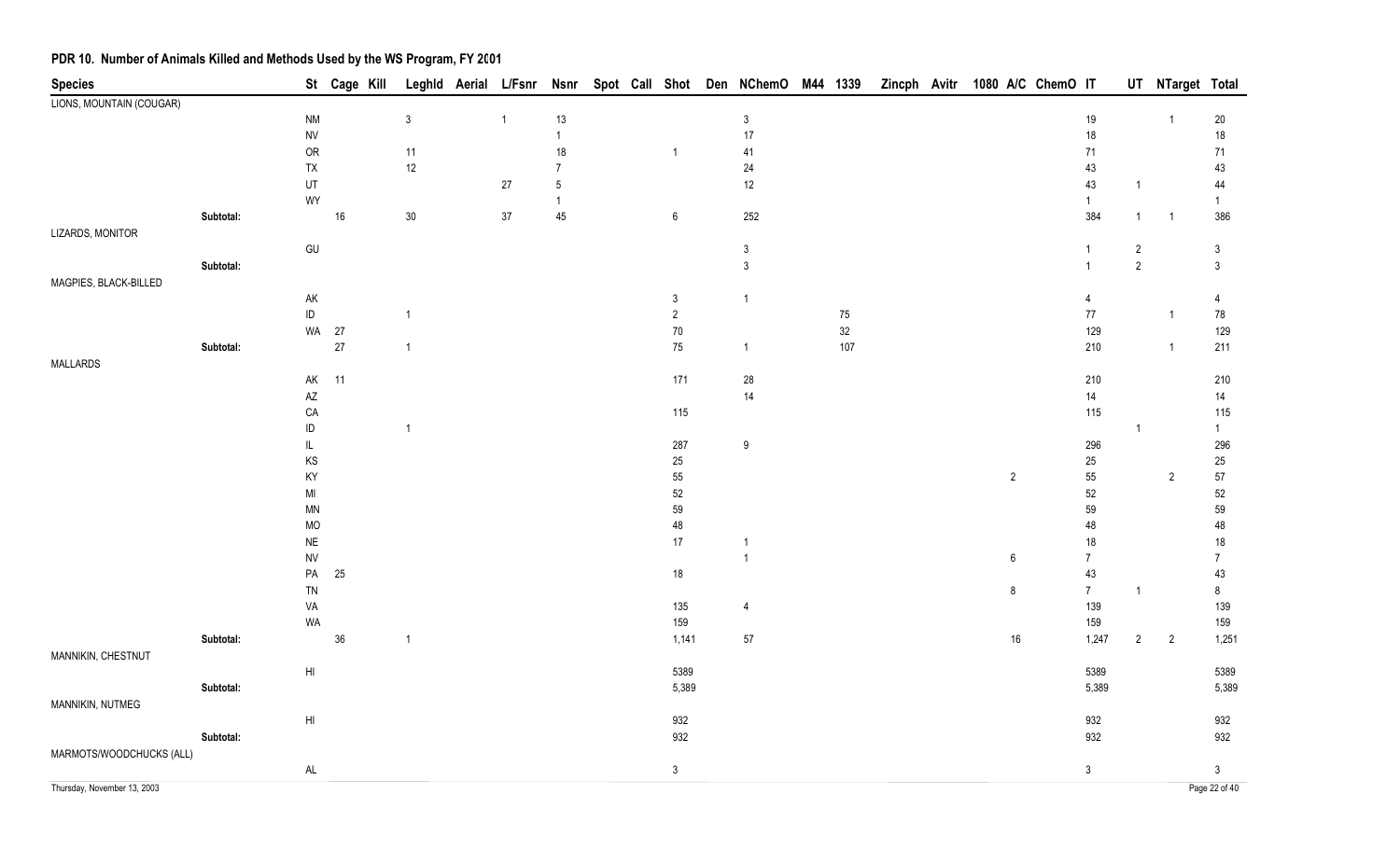| <b>Species</b>              |           |                 | St Cage Kill            |                |                |  |                |  |                  | Leghld Aerial L/Fsnr Nsnr Spot Call Shot Den NChemO M44 1339 |                |       |  | Zincph Avitr 1080 A/C ChemO IT |                  |                | UT NTarget Total |                |
|-----------------------------|-----------|-----------------|-------------------------|----------------|----------------|--|----------------|--|------------------|--------------------------------------------------------------|----------------|-------|--|--------------------------------|------------------|----------------|------------------|----------------|
| MARMOTS/WOODCHUCKS (ALL)    |           |                 |                         |                |                |  |                |  |                  |                                                              |                |       |  |                                |                  |                |                  |                |
|                             |           | CA              | $\overline{7}$          |                |                |  |                |  | $10\,$           |                                                              |                |       |  |                                | $17$             |                |                  | $17\,$         |
|                             |           | ID              | $\overline{1}$          | 8              | 12             |  |                |  | 63               |                                                              |                | 622   |  | 4                              | 710              |                |                  | 710            |
|                             |           | L               | $\overline{1}$          | $\overline{1}$ |                |  |                |  | $\overline{2}$   |                                                              |                |       |  |                                | $\overline{4}$   |                |                  | $\overline{4}$ |
|                             |           | KY              |                         | 31             |                |  | $\overline{2}$ |  | $\mathfrak{Z}$   |                                                              |                |       |  | $\mathbf{1}$                   | $35\,$           | $\overline{1}$ | $\overline{1}$   | $37\,$         |
|                             |           | MA              |                         |                |                |  |                |  |                  |                                                              |                |       |  | 15                             | 15               |                |                  | 15             |
|                             |           | $\mathsf{MN}$   |                         |                |                |  |                |  | 1                |                                                              |                |       |  |                                | -1               |                |                  |                |
|                             |           | MO              |                         |                | $\overline{1}$ |  |                |  | $\overline{1}$   |                                                              |                |       |  | $\mathbf{1}$                   | 3                |                |                  | 3              |
|                             |           | $\sf ND$        |                         | $\sqrt{2}$     |                |  |                |  |                  |                                                              |                |       |  |                                | $\overline{2}$   |                |                  | $\overline{2}$ |
|                             |           | <b>NE</b>       | $\overline{\mathbf{3}}$ |                |                |  |                |  |                  |                                                              |                |       |  |                                | 3                |                |                  | 3              |
|                             |           | $\mathsf{NH}\,$ |                         | $\mathbf{1}$   |                |  |                |  |                  |                                                              |                |       |  |                                |                  |                |                  |                |
|                             |           | OK              | $\overline{2}$          |                |                |  | 4              |  |                  |                                                              |                |       |  |                                | 6                |                |                  | 6              |
|                             |           | OR              |                         |                | $45\,$         |  |                |  | $\mathbf{1}$     |                                                              |                |       |  |                                | 46               |                |                  | 46             |
|                             |           | ${\sf PA}$      |                         | $57\,$         |                |  |                |  | $\boldsymbol{9}$ |                                                              |                |       |  |                                | 66               |                |                  | 66             |
|                             |           | ${\sf TN}$      |                         | 11             |                |  | $\overline{1}$ |  |                  |                                                              |                |       |  |                                | $12$             |                |                  | $12$           |
|                             |           | VA              | 6                       | $18$           | $\overline{2}$ |  | 4              |  | 4                |                                                              |                |       |  |                                | 27               |                | $\overline{7}$   | $34\,$         |
|                             |           | WA              |                         |                |                |  |                |  | $33\,$           |                                                              |                |       |  |                                | $33\,$           |                |                  | 33             |
|                             |           | WV              | $\overline{2}$          |                |                |  | $17\,$         |  | $41\,$           |                                                              | $\overline{1}$ | 847   |  | 132                            | 1037             |                | $\mathbf{3}$     | 1040           |
|                             | Subtotal: |                 | $22\,$                  | 129            | 60             |  | $28\,$         |  | 171              |                                                              | $\overline{1}$ | 1,469 |  | 153                            | 2,021            | $\mathbf{1}$   | 11               | 2,033          |
| MEADOWLARKS, EASTERN        |           |                 |                         |                |                |  |                |  |                  |                                                              |                |       |  |                                |                  |                |                  |                |
|                             |           | $\mathsf{KS}$   |                         |                |                |  |                |  | $\overline{4}$   |                                                              |                |       |  |                                | 4                |                |                  | 4              |
|                             |           | KY              |                         |                |                |  |                |  | $36\,$           |                                                              |                |       |  |                                | $36\,$           |                |                  | $36\,$         |
|                             |           | <b>MO</b>       |                         |                |                |  |                |  | 31               |                                                              |                |       |  |                                | 31               |                |                  | 31             |
|                             |           | $\sf NE$        |                         |                |                |  |                |  |                  |                                                              |                |       |  |                                |                  |                |                  |                |
|                             |           | $\mathsf{PA}$   |                         |                |                |  |                |  |                  |                                                              |                |       |  |                                |                  |                |                  |                |
|                             |           | VA              |                         |                |                |  |                |  | $\overline{2}$   |                                                              |                |       |  |                                | $\overline{2}$   |                |                  | $\overline{2}$ |
|                             | Subtotal: |                 |                         |                |                |  |                |  | 75               |                                                              |                |       |  |                                | $75\,$           |                |                  | $75\,$         |
| MEADOWLARKS, WESTERN        |           |                 |                         |                |                |  |                |  |                  |                                                              |                |       |  |                                |                  |                |                  |                |
|                             |           | CA              |                         |                |                |  |                |  |                  | $\overline{c}$                                               |                |       |  |                                | $\overline{1}$   | $\overline{1}$ |                  | $\overline{2}$ |
|                             |           | H               |                         |                |                |  |                |  | $\bf 8$          |                                                              |                |       |  |                                | $\bf 8$          |                |                  | $\bf 8$        |
|                             |           | $\sf NE$        |                         |                |                |  |                |  |                  | $\overline{1}$                                               |                |       |  |                                |                  | $\overline{1}$ |                  | $\overline{1}$ |
|                             | Subtotal: |                 |                         |                |                |  |                |  | $\bf 8$          | $\mathsf 3$                                                  |                |       |  |                                | $\boldsymbol{9}$ | $\overline{2}$ |                  | 11             |
| MERGANSER (OTHER)           |           |                 |                         |                |                |  |                |  |                  |                                                              |                |       |  |                                |                  |                |                  |                |
|                             |           | <b>MN</b>       |                         |                |                |  |                |  | $\overline{2}$   |                                                              |                |       |  |                                | $\overline{c}$   |                |                  | $\overline{c}$ |
|                             |           | WA              |                         |                |                |  |                |  | 216              |                                                              |                |       |  |                                | 216              |                |                  | 216            |
|                             | Subtotal: |                 |                         |                |                |  |                |  | 218              |                                                              |                |       |  |                                | 218              |                |                  | 218            |
| MERGANSER, COMMON           |           |                 |                         |                |                |  |                |  |                  |                                                              |                |       |  |                                |                  |                |                  |                |
|                             |           | WA              |                         |                |                |  |                |  | $\mathbf{3}$     |                                                              |                |       |  |                                | $\mathfrak{Z}$   |                |                  | $\mathfrak{Z}$ |
|                             | Subtotal: |                 |                         |                |                |  |                |  | $\mathfrak{Z}$   |                                                              |                |       |  |                                | $\mathbf{3}$     |                |                  | $\mathbf{3}$   |
| MERGANSER, HOODED           |           |                 |                         |                |                |  |                |  |                  |                                                              |                |       |  |                                |                  |                |                  |                |
|                             |           | WA              |                         |                |                |  |                |  | $\overline{1}$   |                                                              |                |       |  |                                | $\overline{1}$   |                |                  | $\mathbf{1}$   |
|                             | Subtotal: |                 |                         |                |                |  |                |  | $\mathbf{1}$     |                                                              |                |       |  |                                | $\mathbf{1}$     |                |                  | $\mathbf{1}$   |
| Thursday, November 13, 2003 |           |                 |                         |                |                |  |                |  |                  |                                                              |                |       |  |                                |                  |                |                  | Page 23 of 40  |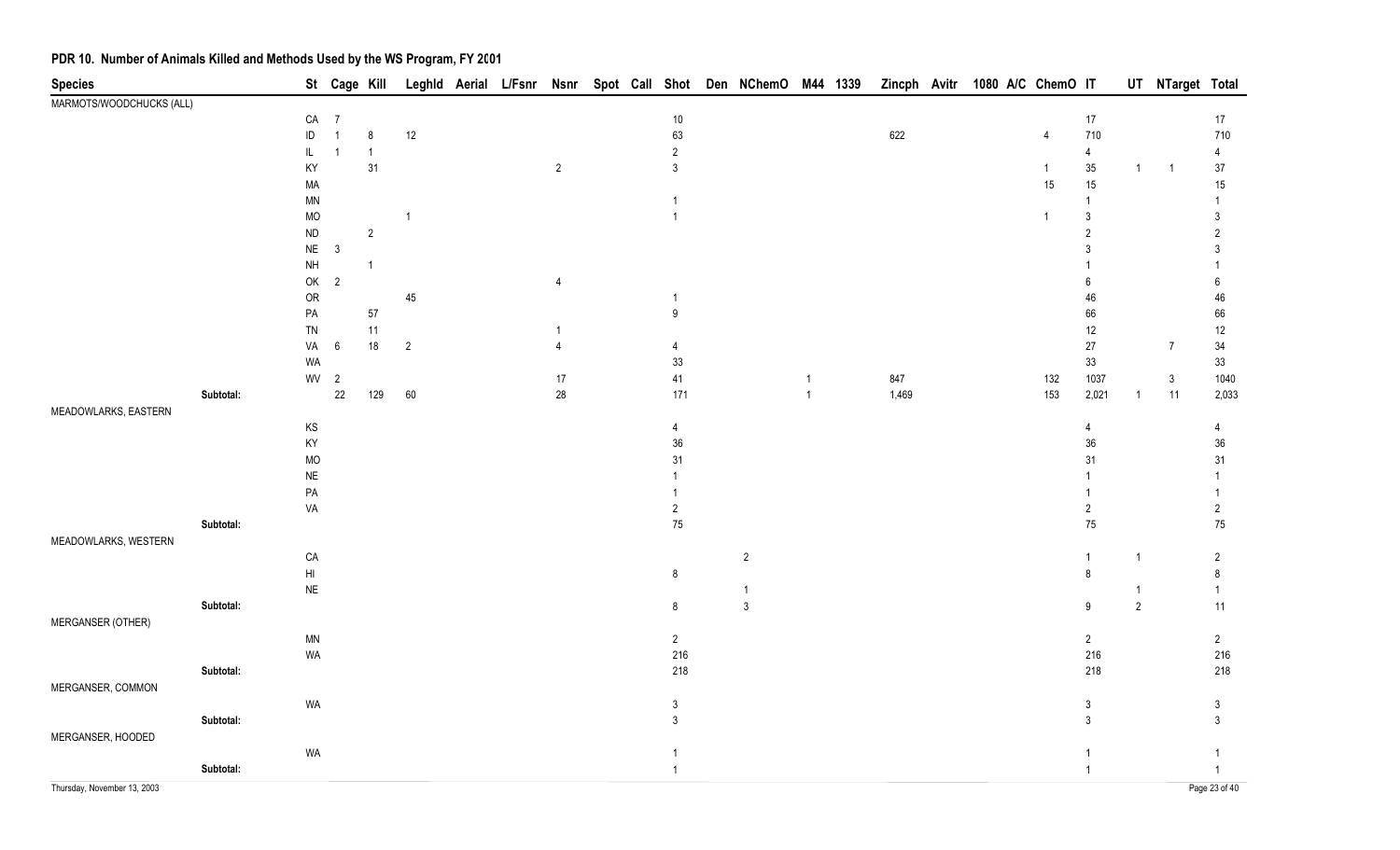| <b>Species</b>              |           |               | St Cage Kill               |                          |                |  |    |                | Leghld Aerial L/Fsnr Nsnr Spot Call Shot Den NChemO M44 1339 |  | Zincph Avitr 1080 A/C ChemO IT |  |  |                            |                | UT NTarget Total               |                        |
|-----------------------------|-----------|---------------|----------------------------|--------------------------|----------------|--|----|----------------|--------------------------------------------------------------|--|--------------------------------|--|--|----------------------------|----------------|--------------------------------|------------------------|
| MERGANSER, RED-BREASTED     |           |               |                            |                          |                |  |    |                |                                                              |  |                                |  |  |                            |                |                                |                        |
|                             |           | $\mathsf{AK}$ |                            |                          |                |  |    | $\overline{2}$ |                                                              |  |                                |  |  | $\sqrt{2}$                 |                |                                | $\overline{2}$         |
|                             | Subtotal: |               |                            |                          |                |  |    | $\sqrt{2}$     |                                                              |  |                                |  |  | $\overline{2}$             |                |                                | $\overline{2}$         |
| MICE, DEER (ALL)            |           |               |                            |                          |                |  |    |                |                                                              |  |                                |  |  |                            |                |                                |                        |
|                             |           | CT            | $\overline{\phantom{0}}$ 1 |                          |                |  |    |                |                                                              |  |                                |  |  |                            |                | -1                             | $\overline{1}$         |
|                             |           | KS            |                            |                          |                |  |    |                | $\mathfrak{Z}$<br>33                                         |  |                                |  |  | $\mathfrak{Z}$<br>33       |                |                                | $\mathfrak{Z}$         |
|                             | Subtotal: | VT            | $\mathbf 1$                |                          |                |  |    |                | $36\,$                                                       |  |                                |  |  | $36\,$                     |                | $\overline{1}$                 | 33<br>$37\,$           |
| MICE, HOUSE                 |           |               |                            |                          |                |  |    |                |                                                              |  |                                |  |  |                            |                |                                |                        |
|                             |           | CA            | 45                         |                          |                |  |    |                | $\overline{2}$                                               |  |                                |  |  | 47                         |                |                                | 47                     |
|                             |           | HI            | 140                        |                          |                |  |    |                |                                                              |  |                                |  |  | 140                        |                |                                | 140                    |
|                             |           | VI            | $\mathbf{1}$               |                          |                |  |    |                | 67                                                           |  |                                |  |  | 27                         |                | 41                             | 68                     |
|                             |           | VT            |                            |                          |                |  |    |                | $\mathbf{1}$                                                 |  |                                |  |  | $\mathbf{1}$               |                |                                | $\overline{1}$         |
|                             | Subtotal: |               | 186                        |                          |                |  |    |                | $70\,$                                                       |  |                                |  |  | 215                        |                | 41                             | 256                    |
| MICE, z-FIELD (OTHER)       |           |               |                            |                          |                |  |    |                |                                                              |  |                                |  |  |                            |                |                                |                        |
|                             |           |               | VT 3                       |                          |                |  |    |                | 6                                                            |  |                                |  |  | $9\,$                      |                |                                | 9                      |
|                             | Subtotal: |               | $\mathsf 3$                |                          |                |  |    |                | $\boldsymbol{6}$                                             |  |                                |  |  | $\boldsymbol{9}$           |                |                                | $\boldsymbol{9}$       |
| MICE/RATS (MIXED)           |           |               |                            |                          |                |  |    |                |                                                              |  |                                |  |  |                            |                |                                |                        |
|                             |           | VA            | 29                         |                          |                |  | 44 |                |                                                              |  |                                |  |  | $73\,$                     |                |                                | 73                     |
|                             | Subtotal: |               | 29                         |                          |                |  | 44 |                |                                                              |  |                                |  |  | $73\,$                     |                |                                | $73\,$                 |
| <b>MINKS</b>                |           |               |                            |                          |                |  |    |                |                                                              |  |                                |  |  |                            |                |                                |                        |
|                             |           | $\sf ID$      |                            |                          |                |  |    |                |                                                              |  |                                |  |  |                            |                | -1                             | $\overline{1}$         |
|                             |           | MN            |                            |                          |                |  |    |                |                                                              |  |                                |  |  | $\mathbf{1}$               |                |                                |                        |
|                             |           | <b>MS</b>     |                            | -1                       |                |  |    |                |                                                              |  |                                |  |  |                            | $\overline{1}$ |                                |                        |
|                             |           | ND            |                            | $\boldsymbol{6}$         | -1             |  |    |                | -1                                                           |  |                                |  |  | $\bf 8$                    |                |                                | 8                      |
|                             | Subtotal: | OK            |                            | $\boldsymbol{9}$<br>$18$ | $\overline{1}$ |  |    |                |                                                              |  |                                |  |  | $\boldsymbol{7}$<br>$16\,$ | $\overline{1}$ | $\overline{2}$<br>$\mathbf{3}$ | $\boldsymbol{9}$<br>20 |
| MOCKINGBIRDS, NORTHERN      |           |               |                            |                          |                |  |    |                |                                                              |  |                                |  |  |                            |                |                                |                        |
|                             |           | CA            |                            |                          |                |  |    |                | -1                                                           |  |                                |  |  |                            | $\overline{1}$ |                                | -1                     |
|                             |           | KY            |                            |                          |                |  |    | 4              |                                                              |  |                                |  |  | $\overline{4}$             |                |                                |                        |
|                             |           | MA            |                            |                          |                |  |    |                | 4                                                            |  |                                |  |  |                            |                |                                |                        |
|                             |           | <b>TX</b>     | 8                          |                          |                |  |    |                |                                                              |  |                                |  |  |                            |                | 8                              | 8                      |
|                             |           | VA 1          |                            |                          |                |  |    |                |                                                              |  |                                |  |  | 1                          |                |                                | 1                      |
|                             | Subtotal: |               | $\boldsymbol{9}$           |                          |                |  |    | $\overline{4}$ | $\sqrt{5}$                                                   |  |                                |  |  | $\sqrt{5}$                 | $\mathbf{1}$   | 12                             | $18$                   |
| MOLES (ALL)                 |           |               |                            |                          |                |  |    |                |                                                              |  |                                |  |  |                            |                |                                |                        |
|                             |           | $N\mathsf{E}$ |                            |                          |                |  |    |                | $\overline{c}$                                               |  |                                |  |  | $\overline{2}$             |                |                                | $\overline{2}$         |
|                             |           | ${\sf TN}$    |                            |                          |                |  |    |                | $\overline{2}$                                               |  |                                |  |  | $\sqrt{2}$                 |                |                                | $\sqrt{2}$             |
|                             | Subtotal: |               |                            |                          |                |  |    |                |                                                              |  |                                |  |  | $\overline{4}$             |                |                                | $\overline{4}$         |
| MONGOOSES, INDIAN           |           |               |                            |                          |                |  |    |                |                                                              |  |                                |  |  |                            |                |                                |                        |
|                             |           | $\mathsf{HI}$ | 1309                       |                          | $\overline{1}$ |  |    | 14             |                                                              |  |                                |  |  | 1324                       |                |                                | 1324                   |
|                             |           |               | PR <sub>1</sub>            |                          |                |  |    |                |                                                              |  |                                |  |  | 1                          |                |                                | 1                      |
|                             | Subtotal: |               | 1,310                      |                          | $\overline{1}$ |  |    | 14             |                                                              |  |                                |  |  | 1,325                      |                |                                | 1,325                  |
| Thursday, November 13, 2003 |           |               |                            |                          |                |  |    |                |                                                              |  |                                |  |  |                            |                |                                | Page 24 of 40          |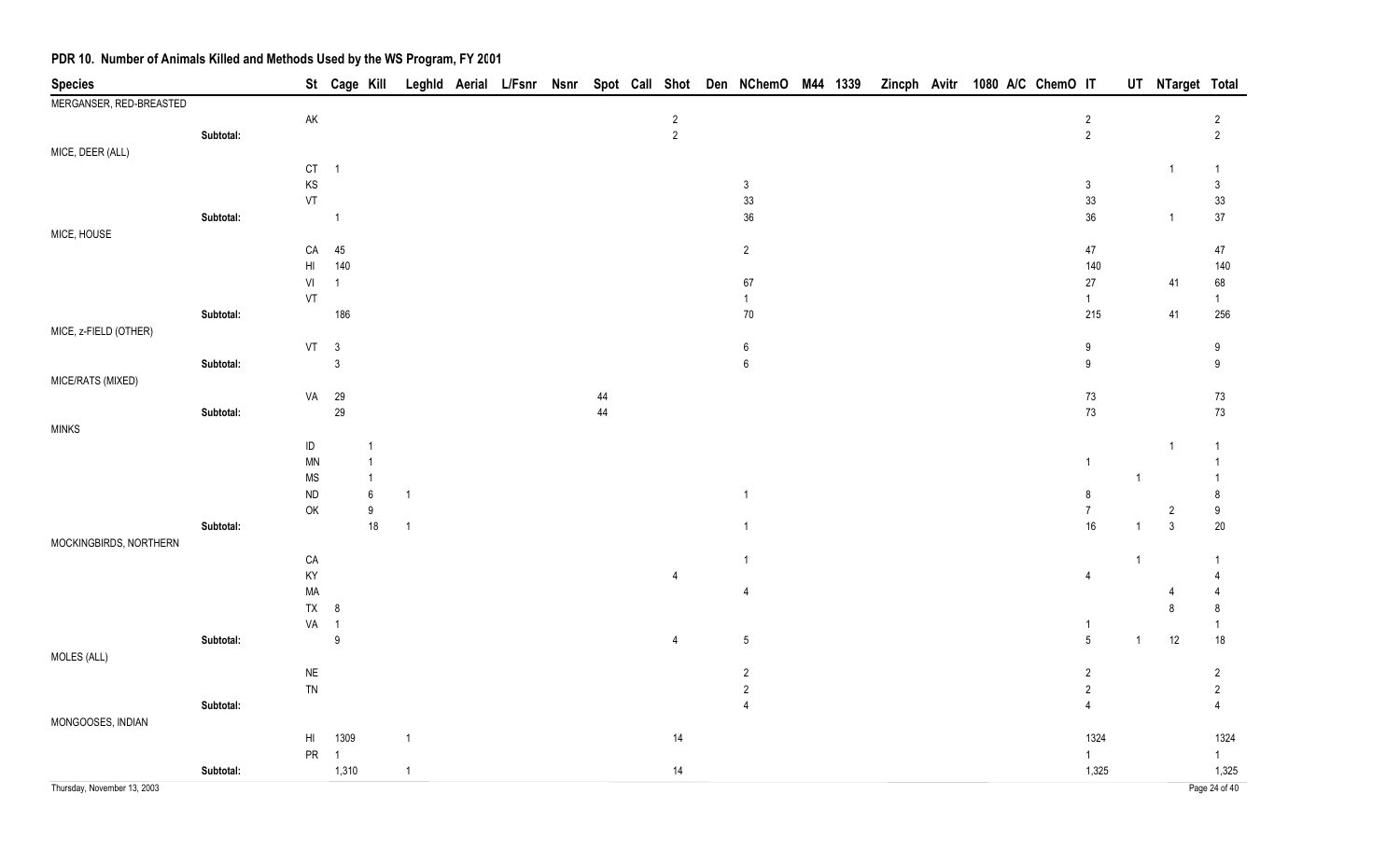| <b>Species</b>              |           |                              | St Cage Kill   |                  |                |  |                |                  |                  | Leghld Aerial L/Fsnr Nsnr Spot Call Shot Den NChemO M44 1339 |  | Zincph Avitr 1080 A/C ChemO IT |  |  |                  |                         | UT NTarget Total |                |
|-----------------------------|-----------|------------------------------|----------------|------------------|----------------|--|----------------|------------------|------------------|--------------------------------------------------------------|--|--------------------------------|--|--|------------------|-------------------------|------------------|----------------|
| MUSKRATS, ROUND-TAILED      |           |                              |                |                  |                |  |                |                  |                  |                                                              |  |                                |  |  |                  |                         |                  |                |
|                             |           | ${\sf PA}$                   |                |                  |                |  |                |                  | $\boldsymbol{9}$ |                                                              |  |                                |  |  | $9\,$            |                         |                  | 9              |
|                             | Subtotal: |                              |                |                  |                |  |                |                  | $\boldsymbol{9}$ |                                                              |  |                                |  |  | $\boldsymbol{9}$ |                         |                  | 9              |
| MUSKRATS, z-(OTHER)         |           |                              |                |                  |                |  |                |                  |                  |                                                              |  |                                |  |  |                  |                         |                  |                |
|                             |           | $\mathsf{AL}$                |                | $\mathbf{3}$     |                |  |                |                  |                  |                                                              |  |                                |  |  |                  |                         | 3                | $\mathfrak{Z}$ |
|                             |           | $\mathsf{A}\mathsf{Z}$       |                |                  |                |  |                |                  | $\overline{c}$   |                                                              |  |                                |  |  | $\sqrt{2}$       |                         |                  | $\overline{2}$ |
|                             |           | ${\sf CA}$                   | $\overline{2}$ | 69               |                |  |                |                  | 34               |                                                              |  |                                |  |  | 105              |                         |                  | 105            |
|                             |           | $_{\rm CO}$                  |                | $\mathbf{1}$     |                |  |                |                  |                  |                                                              |  |                                |  |  |                  | $\overline{1}$          |                  | $\mathbf{1}$   |
|                             |           | GA                           |                | $\mathbf{1}$     |                |  |                |                  |                  |                                                              |  |                                |  |  |                  |                         | -1               | -1             |
|                             |           | KY                           |                |                  |                |  |                |                  | $\boldsymbol{6}$ |                                                              |  |                                |  |  | $\boldsymbol{6}$ |                         |                  | 6              |
|                             |           | LA                           |                | $\boldsymbol{7}$ |                |  |                |                  |                  |                                                              |  |                                |  |  | $\overline{7}$   |                         |                  | $\overline{7}$ |
|                             |           | MA                           |                |                  |                |  |                |                  | 53               |                                                              |  |                                |  |  | 53               |                         |                  | 53             |
|                             |           | $\textsf{MN}{}$              |                | $\boldsymbol{6}$ |                |  |                |                  |                  |                                                              |  |                                |  |  |                  |                         | 6                | $\,6\,$        |
|                             |           | MO                           |                | 580              | 54             |  |                |                  | $\mathbf{1}$     |                                                              |  |                                |  |  | 634              |                         | $\mathbf{1}$     | 635            |
|                             |           | $\rm MS$                     |                | $43\,$           |                |  |                | $\mathfrak{Z}$   | $\mathbf{1}$     |                                                              |  |                                |  |  | 42               | $\mathbf{3}$            | $\overline{2}$   | 47             |
|                             |           | ${\sf NC}$                   |                | $78\,$           |                |  |                |                  |                  |                                                              |  |                                |  |  | $72\,$           | $\mathbf{3}$            | $\mathbf{3}$     | $78\,$         |
|                             |           | ${\sf ND}$                   | $\overline{7}$ | $79\,$           | 48             |  |                |                  | $\mathfrak{S}$   |                                                              |  |                                |  |  | 131              |                         | $\,6$            | 137            |
|                             |           | $\sf NE$                     |                | $\overline{1}$   |                |  |                |                  | $\overline{2}$   |                                                              |  |                                |  |  | $\mathfrak{Z}$   |                         |                  | $\mathfrak{Z}$ |
|                             |           | $\mathsf{NH}\,$              |                | $30\,$           |                |  |                |                  |                  |                                                              |  |                                |  |  | $30\,$           |                         |                  | $30\,$         |
|                             |           | <b>NV</b>                    |                | $\overline{1}$   |                |  |                |                  |                  |                                                              |  |                                |  |  |                  |                         | 1                | $\mathbf{1}$   |
|                             |           | <b>NY</b>                    |                | $\sqrt{5}$       |                |  |                |                  |                  |                                                              |  |                                |  |  | $\sqrt{5}$       |                         |                  | $\sqrt{5}$     |
|                             |           | $\mathsf{OK}$                |                | $16\,$           |                |  |                | $\mathfrak{Z}$   | $\boldsymbol{6}$ |                                                              |  |                                |  |  | 24               |                         | 1                | $25\,$         |
|                             |           | ${\sf OR}$                   |                |                  | $\sqrt{2}$     |  |                |                  |                  |                                                              |  |                                |  |  | $\mathbf{1}$     | $\overline{1}$          |                  | $\sqrt{2}$     |
|                             |           | $\operatorname{\textsf{SC}}$ |                | $11$             | $\overline{1}$ |  |                |                  |                  |                                                              |  |                                |  |  |                  |                         | 12               | 12             |
|                             |           | ${\sf TN}$                   |                | $\sqrt{2}$       |                |  |                |                  |                  |                                                              |  |                                |  |  |                  |                         | $\sqrt{2}$       | $\overline{2}$ |
|                             |           | UT                           |                |                  |                |  | $\overline{1}$ |                  |                  |                                                              |  |                                |  |  |                  | $\overline{\mathbf{1}}$ |                  | $\overline{1}$ |
|                             |           | VA                           | -1             | 14               |                |  |                |                  |                  |                                                              |  |                                |  |  | $\mathsf 3$      |                         | 12               | 15             |
|                             |           | WA                           |                |                  |                |  |                |                  | $\mathfrak{Z}$   |                                                              |  |                                |  |  | $\mathfrak{Z}$   |                         |                  | $\mathfrak{Z}$ |
|                             |           | WI                           |                | 39               | $\sqrt{5}$     |  |                |                  |                  |                                                              |  |                                |  |  |                  |                         | 44               | 44             |
|                             |           | WY                           |                | $10\,$           |                |  |                |                  |                  |                                                              |  |                                |  |  | $10\,$           |                         |                  | $10\,$         |
|                             | Subtotal: |                              | 10             | 996              | 110            |  | $\mathbf{1}$   | $\boldsymbol{6}$ | $111$            |                                                              |  |                                |  |  | 1,131            | 9                       | 94               | 1,234          |
| MYNAS (ALL)                 |           |                              |                |                  |                |  |                |                  |                  |                                                              |  |                                |  |  |                  |                         |                  |                |
|                             |           | $\mathsf{HI}$                | $\overline{1}$ |                  |                |  |                |                  | 2507             |                                                              |  |                                |  |  | 2508             |                         |                  | 2508           |
|                             | Subtotal: |                              | $\overline{1}$ |                  |                |  |                |                  | 2,507            |                                                              |  |                                |  |  | 2,508            |                         |                  | 2,508          |
| NIGHTHAWKS (ALL)            |           |                              |                |                  |                |  |                |                  |                  |                                                              |  |                                |  |  |                  |                         |                  |                |
|                             |           | $\mathsf{FL}$                |                |                  |                |  |                |                  | $\mathbf{1}$     |                                                              |  |                                |  |  | $\mathbf{1}$     |                         |                  | $\mathbf{1}$   |
|                             | Subtotal: |                              |                |                  |                |  |                |                  | $\mathbf{1}$     |                                                              |  |                                |  |  | $\mathbf{1}$     |                         |                  | $\mathbf{1}$   |
| <b>NUTRIAS</b>              |           |                              |                |                  |                |  |                |                  |                  |                                                              |  |                                |  |  |                  |                         |                  |                |
|                             |           | $\mathsf{AL}$                |                | $\overline{1}$   |                |  | $\overline{2}$ |                  |                  |                                                              |  |                                |  |  | $\mathbf{1}$     |                         | $\overline{2}$   | $\mathbf{3}$   |
|                             |           | LA                           |                | 100              | 13             |  | $10\,$         | 12               | $\boldsymbol{7}$ |                                                              |  | $\bf 8$                        |  |  | 69               | $\mathbf{3}$            | $78\,$           | 150            |
|                             |           | $\rm MS$                     |                | 139              | $16\,$         |  | $\bf 8$        | 122              | 91               |                                                              |  |                                |  |  | 366              | $\bf 8$                 | $\sqrt{2}$       | 376            |
|                             |           | ${\sf NC}$                   |                | 180              | $\overline{1}$ |  |                |                  |                  |                                                              |  |                                |  |  | 180              |                         | $\overline{1}$   | 181            |
| Thursday, November 13, 2003 |           |                              |                |                  |                |  |                |                  |                  |                                                              |  |                                |  |  |                  |                         |                  | Page 25 of 40  |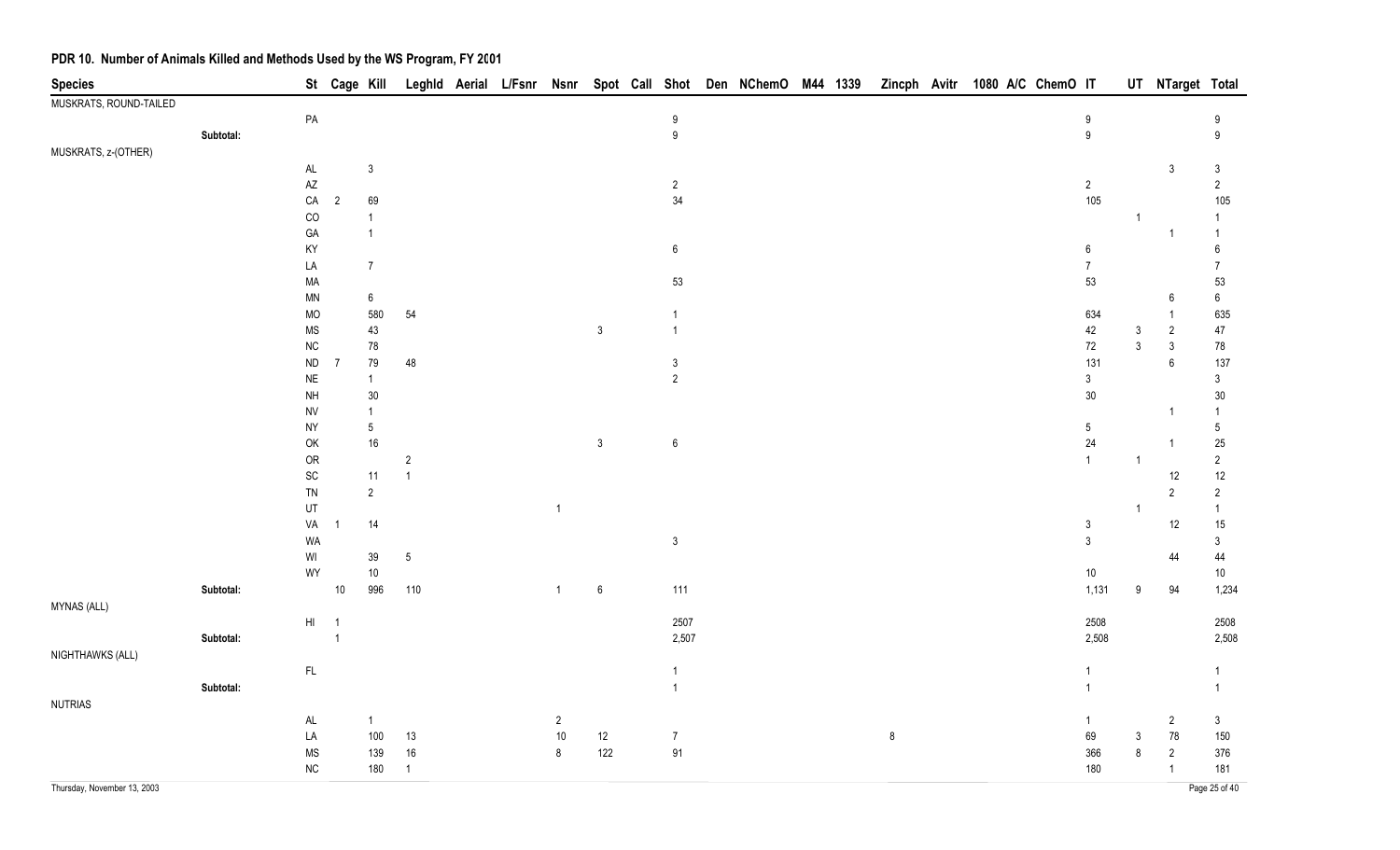| <b>Species</b>              |           |                        | St Cage Kill   |                |                | Leghld Aerial L/Fsnr | <b>Nsnr</b>     |                  | Spot Call Shot          | Den NChemO M44 1339 |                |        | Zincph Avitr 1080 A/C ChemO IT |                  |                | UT NTarget Total |                  |
|-----------------------------|-----------|------------------------|----------------|----------------|----------------|----------------------|-----------------|------------------|-------------------------|---------------------|----------------|--------|--------------------------------|------------------|----------------|------------------|------------------|
| <b>NUTRIAS</b>              |           |                        |                |                |                |                      |                 |                  |                         |                     |                |        |                                |                  |                |                  |                  |
|                             |           | OR                     | 334            | 108            | 4              |                      | 18              | $\overline{2}$   | $17$                    | 11                  |                |        |                                | 494              |                |                  | 494              |
|                             |           | TX                     | 1              | 132            | 11             |                      | $6\overline{6}$ | 64               | $97\,$                  | $\mathsf 3$         |                |        |                                | 297              |                | $17$             | 314              |
|                             |           | WA 8                   |                | $\overline{1}$ |                |                      |                 |                  | $\mathbf{3}$            |                     |                | $20\,$ |                                | 32               |                |                  | 32               |
|                             | Subtotal: |                        | 343            | 661            | 45             |                      | 44              | $200\,$          | 215                     | 14                  |                | $28\,$ |                                | 1,439            | 11             | 100              | 1,550            |
| OPOSSUMS, VIRGINIA          |           |                        |                |                |                |                      |                 |                  |                         |                     |                |        |                                |                  |                |                  |                  |
|                             |           | $\mathsf{AL}$          | $\overline{2}$ |                |                |                      |                 |                  |                         |                     |                |        |                                | $2\overline{ }$  |                |                  | $2^{\circ}$      |
|                             |           | ${\sf CA}$             | 1294           |                | $\mathbf{1}$   | $\overline{4}$       | 11              | $\mathfrak{Z}$   | 3                       | 127                 |                |        |                                | 1422             | $20\,$         | $\overline{1}$   | 1443             |
|                             |           | $\mathsf{FL}$          | $\overline{7}$ |                | $\mathsf 3$    |                      |                 |                  | 1                       |                     |                |        |                                | 8                |                | $\sqrt{3}$       | 11               |
|                             |           | GA                     | 188            | $\overline{5}$ | $35\,$         |                      |                 | 13               | 1                       |                     |                |        |                                | 242              |                |                  | 242              |
|                             |           | IL                     |                |                |                |                      |                 |                  | 1                       |                     |                |        |                                | $\mathbf{1}$     |                |                  | 1                |
|                             |           | $\mathsf{KS}$          | $\overline{7}$ |                |                |                      |                 |                  |                         |                     |                |        |                                | $\boldsymbol{7}$ | $\mathbf{1}$   |                  | 8                |
|                             |           | KY                     |                | $\overline{7}$ | $\mathbf{1}$   |                      | $\mathfrak{Z}$  |                  | $\overline{2}$          |                     |                |        |                                | 12               | $\mathbf{1}$   |                  | 13               |
|                             |           | LA                     |                | $\mathbf{3}$   |                |                      |                 |                  |                         |                     |                |        |                                | $\mathfrak{Z}$   |                | $\overline{1}$   | 4                |
|                             |           | <b>MO</b>              | 19             |                | $\mathbf{1}$   |                      |                 |                  | $\overline{2}$          | $\overline{4}$      |                |        |                                | $26\,$           |                |                  | $26\,$           |
|                             |           | <b>MS</b>              | $\,6\,$        | $\overline{4}$ | $20\,$         |                      |                 | $\boldsymbol{6}$ |                         |                     |                |        |                                | 34               |                | $\overline{2}$   | $36\,$           |
|                             |           | ${\sf ND}$             |                | $\mathbf{1}$   |                |                      |                 |                  |                         |                     |                |        |                                |                  |                | $\overline{1}$   | $\mathbf{1}$     |
|                             |           | $\sf NE$               | 41             | $\overline{1}$ | $\overline{7}$ |                      |                 |                  |                         |                     | $\overline{1}$ |        |                                | 48               | $\mathbf{1}$   | $\mathbf{1}$     | $50\,$           |
|                             |           | $\mathsf{N}\mathsf{J}$ | 11             |                |                |                      |                 |                  | -1                      |                     |                |        |                                | 12               |                |                  | 12               |
|                             |           | OK                     | 11             |                | $23\,$         |                      | 14              |                  | $\overline{1}$          |                     | 98             |        |                                | $20\,$           | 6              | 121              | 147              |
|                             |           | ${\sf OR}$             | 76             | $\overline{1}$ | 11             |                      | $\overline{2}$  |                  |                         |                     |                |        |                                | 89               |                | $\mathbf{1}$     | $90\,$           |
|                             |           | TN                     | 21             | $\overline{1}$ |                |                      |                 |                  |                         |                     |                |        |                                | $\mathbf{1}$     | 21             |                  | 22               |
|                             |           | ${\sf TX}$             | 240            | $\overline{2}$ | 81             |                      | 4               | 12               |                         |                     | $30\,$         |        |                                | 302              | $\sqrt{2}$     | 65               | 369              |
|                             |           | VA                     | $\overline{4}$ | $\sqrt{5}$     | $35\,$         |                      | 4               | $\mathbf{1}$     | $\overline{\mathbf{c}}$ |                     | 14             |        |                                | 10 <sub>1</sub>  | $\overline{2}$ | 53               | 65               |
|                             |           | WA 4                   |                |                |                |                      |                 |                  | $\sqrt{2}$              |                     |                |        |                                | $\boldsymbol{6}$ |                |                  | $\boldsymbol{6}$ |
|                             | Subtotal: |                        | 1,931 30       |                | 219            | $\overline{4}$       | 39              | 35               | 16                      | 131                 | $143$          |        |                                | 2,245            | 54             | 249              | 2,548            |
| OSPREYS                     |           |                        |                |                |                |                      |                 |                  |                         |                     |                |        |                                |                  |                |                  |                  |
|                             |           | VA                     |                |                |                |                      |                 |                  | $10\,$                  |                     |                |        |                                | 10 <sub>1</sub>  |                |                  | $10\,$           |
|                             | Subtotal: |                        |                |                |                |                      |                 |                  | $10\,$                  |                     |                |        |                                | 10 <sup>°</sup>  |                |                  | $10\,$           |
| OTTERS, RIVER               |           |                        |                |                |                |                      |                 |                  |                         |                     |                |        |                                |                  |                |                  |                  |
|                             |           | $\mathsf{AL}$          |                | 21             |                |                      |                 |                  |                         |                     |                |        |                                | 4                | $\mathbf{1}$   | 16               | 21               |
|                             |           | ${\sf CA}$             | $\mathfrak{Z}$ | $\overline{1}$ |                |                      |                 |                  |                         |                     |                |        |                                |                  |                |                  | $\overline{4}$   |
|                             |           | $\mathsf{FL}$          |                | $\overline{2}$ |                |                      |                 |                  |                         |                     |                |        |                                |                  |                | $\overline{2}$   | $\mathfrak{Z}$   |
|                             |           | GA                     |                | $\overline{4}$ |                |                      |                 |                  |                         |                     |                |        |                                | 4                |                | $\mathbf{1}$     | $5\,$            |
|                             |           | $\sf ID$               |                |                |                |                      |                 |                  |                         |                     |                |        |                                |                  |                |                  | -1               |
|                             |           | KY                     |                |                |                |                      | $\overline{c}$  |                  |                         |                     |                |        |                                |                  | $\overline{2}$ |                  | $\overline{2}$   |
|                             |           | LA                     |                | 53             |                |                      | $\overline{7}$  |                  |                         |                     |                |        |                                |                  |                | 60               | 60               |
|                             |           | MN                     |                | $\,6\,$        |                |                      |                 |                  |                         |                     |                |        |                                | 4                |                | $\sqrt{2}$       | $\boldsymbol{6}$ |
|                             |           | <b>MO</b>              |                | $\sqrt{2}$     |                |                      |                 |                  |                         |                     |                |        |                                |                  |                | $\overline{2}$   | $\overline{2}$   |
|                             |           | <b>MS</b>              |                | 113            | $\overline{1}$ |                      | $\overline{1}$  |                  |                         |                     |                |        |                                | $\overline{2}$   | 66             | 47               | 115              |
|                             |           | ${\sf NC}$             |                | 11             |                |                      |                 |                  |                         |                     |                |        |                                |                  |                | $11$             | 11               |
|                             |           | OK                     |                | 23             |                |                      |                 |                  |                         |                     |                |        |                                | $\mathbf{1}$     |                | $22\,$           | 23               |
| Thursday, November 13, 2003 |           |                        |                |                |                |                      |                 |                  |                         |                     |                |        |                                |                  |                |                  | Page 26 of 40    |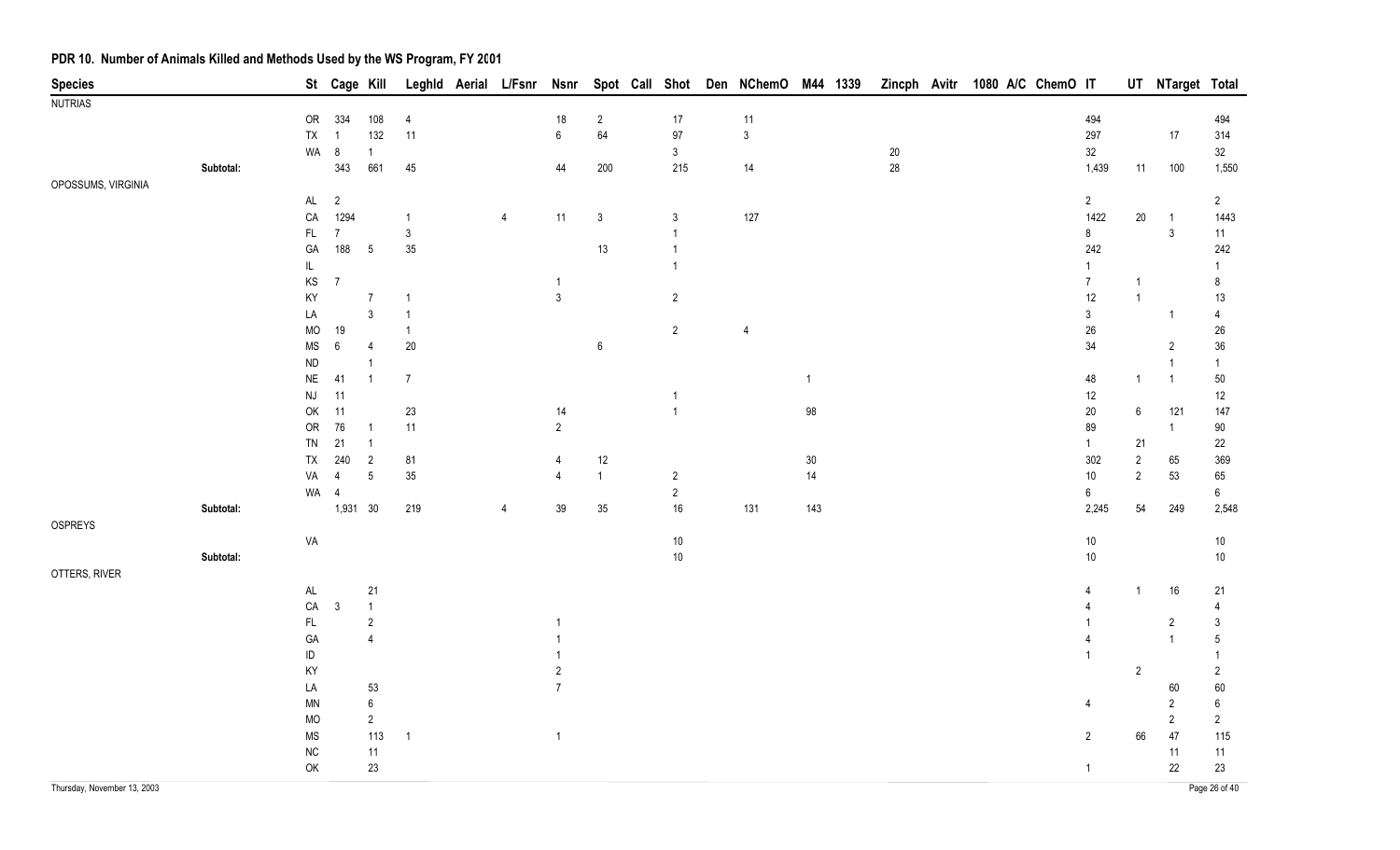| <b>Species</b>                 |           |                              | St Cage Kill   |                |                |  |                |                |                              | Leghld Aerial L/Fsnr Nsnr Spot Call Shot Den NChemO M44 1339 |  |  |  | Zincph Avitr 1080 A/C ChemO IT |                                |    | UT NTarget Total |                              |
|--------------------------------|-----------|------------------------------|----------------|----------------|----------------|--|----------------|----------------|------------------------------|--------------------------------------------------------------|--|--|--|--------------------------------|--------------------------------|----|------------------|------------------------------|
| OTTERS, RIVER                  |           |                              |                |                |                |  |                |                |                              |                                                              |  |  |  |                                |                                |    |                  |                              |
|                                |           | ${\sf OR}$                   |                | $\overline{1}$ |                |  | $\sqrt{2}$     |                | $\sqrt{2}$                   |                                                              |  |  |  |                                | $\sqrt{4}$                     |    | $\overline{1}$   | $\sqrt{5}$                   |
|                                |           | $\operatorname{\textsf{SC}}$ |                | 115            |                |  | $\overline{1}$ |                |                              |                                                              |  |  |  |                                |                                |    | 116              | 116                          |
|                                |           | TN                           |                | $\,6\,$        |                |  |                |                |                              |                                                              |  |  |  |                                |                                |    | 6                | $\boldsymbol{6}$             |
|                                |           | ${\sf TX}$                   |                | 83             |                |  | $\overline{1}$ |                |                              |                                                              |  |  |  |                                | 24                             |    | 60               | 84                           |
|                                |           | VA                           |                | $\bf 8$        | $\mathbf 1$    |  |                |                |                              |                                                              |  |  |  |                                |                                |    | 9                | 9                            |
|                                |           | WA                           |                | $\sqrt{3}$     | $\overline{1}$ |  |                |                | $5\phantom{.0}$              |                                                              |  |  |  |                                | $\boldsymbol{6}$               |    | $\mathbf{3}$     | $\boldsymbol{9}$             |
|                                |           | WI                           |                | 40             | $\mathfrak{3}$ |  |                |                |                              |                                                              |  |  |  |                                |                                |    | 43               | 43                           |
|                                | Subtotal: |                              | $\mathfrak{Z}$ | 492            | $\,6\,$        |  | $17\,$         |                | $\overline{7}$               |                                                              |  |  |  |                                | 55                             | 69 | 401              | 525                          |
| OWLS, BARRED                   |           |                              |                |                |                |  |                |                |                              |                                                              |  |  |  |                                |                                |    |                  |                              |
|                                |           | LA                           |                |                | $\mathbf{1}$   |  |                |                |                              |                                                              |  |  |  |                                | $\mathbf{1}$                   |    |                  | $\overline{1}$               |
|                                | Subtotal: |                              |                |                | $\mathbf{1}$   |  |                |                |                              |                                                              |  |  |  |                                | $\mathbf{1}$                   |    |                  | $\mathbf{1}$                 |
| OWLS, COMMON BARN              |           |                              |                |                |                |  |                |                |                              |                                                              |  |  |  |                                |                                |    |                  |                              |
|                                |           | ${\sf CA}$                   |                |                |                |  |                | $\overline{2}$ |                              |                                                              |  |  |  |                                | $\overline{2}$                 |    |                  | $\overline{2}$               |
|                                |           | $\mathsf{H}\mathsf{I}$       |                |                |                |  |                |                | $27\,$                       |                                                              |  |  |  |                                | $27\,$                         |    |                  | 27                           |
|                                |           | KY                           |                |                |                |  |                |                | $16\,$                       |                                                              |  |  |  |                                | $16\,$                         |    |                  | $16\,$                       |
|                                | Subtotal: |                              |                |                |                |  |                | $\overline{2}$ | 43                           |                                                              |  |  |  |                                | 45                             |    |                  | 45                           |
| OWLS, GREAT HORNED             |           |                              |                |                |                |  |                |                |                              |                                                              |  |  |  |                                |                                |    |                  |                              |
|                                |           | ${\sf CA}$                   |                |                |                |  |                |                |                              | $\mathbf{1}$                                                 |  |  |  |                                | $\mathbf{1}$                   |    |                  | $\mathbf{1}$                 |
|                                |           | KY                           |                |                |                |  |                |                |                              | 19                                                           |  |  |  |                                | 19                             |    |                  | 19                           |
|                                |           | ${\sf ND}$                   |                |                |                |  |                |                | $\mathbf{1}$                 |                                                              |  |  |  |                                | $\mathbf{1}$                   |    |                  | $\mathbf{1}$                 |
|                                |           | TN                           |                |                |                |  |                |                |                              | $\sqrt{3}$                                                   |  |  |  |                                | $\mathfrak{Z}$                 |    |                  | $\mathfrak{Z}$               |
|                                | Subtotal: |                              |                |                |                |  |                |                | $\mathbf{1}$                 | 23                                                           |  |  |  |                                | 24                             |    |                  | 24                           |
| OWLS, z-(OTHER)                |           |                              |                |                |                |  |                |                |                              |                                                              |  |  |  |                                |                                |    |                  |                              |
|                                |           | ${\sf CA}$                   |                |                |                |  |                |                | $\mathbf{1}$<br>$\mathbf{1}$ |                                                              |  |  |  |                                | $\overline{1}$<br>$\mathbf{1}$ |    |                  | $\mathbf{1}$<br>$\mathbf{1}$ |
|                                | Subtotal: | $\mathsf{KS}$                |                |                |                |  |                |                | $\overline{2}$               |                                                              |  |  |  |                                | $\overline{2}$                 |    |                  | $\overline{2}$               |
|                                |           |                              |                |                |                |  |                |                |                              |                                                              |  |  |  |                                |                                |    |                  |                              |
| PARTRIDGE, GRAY                |           |                              |                |                |                |  |                |                |                              |                                                              |  |  |  |                                |                                |    |                  |                              |
|                                | Subtotal: | ${\sf NV}$                   |                |                |                |  |                |                | $25\,$<br>25                 |                                                              |  |  |  |                                | 25<br>$25\,$                   |    |                  | 25<br>25                     |
| PECCARIES, COLLARED (JAVELINA) |           |                              |                |                |                |  |                |                |                              |                                                              |  |  |  |                                |                                |    |                  |                              |
|                                |           | ${\sf TX}$                   |                |                | $23\,$         |  | 237            |                |                              |                                                              |  |  |  |                                |                                |    | 260              | 260                          |
|                                | Subtotal: |                              |                |                | 23             |  | 237            |                |                              |                                                              |  |  |  |                                |                                |    | 260              | 260                          |
| PELICANS, AMERICAN WHITE       |           |                              |                |                |                |  |                |                |                              |                                                              |  |  |  |                                |                                |    |                  |                              |
|                                |           | ${\sf AR}$                   |                |                |                |  |                |                | 4                            |                                                              |  |  |  |                                | 4                              |    |                  | 4                            |
|                                |           | WY                           |                |                |                |  |                |                | 6                            |                                                              |  |  |  |                                | $\boldsymbol{6}$               |    |                  | $6\phantom{.}6$              |
|                                | Subtotal: |                              |                |                |                |  |                |                | $10\,$                       |                                                              |  |  |  |                                | $10$                           |    |                  | $10$                         |
| PHEASANT, RING-NECKED          |           |                              |                |                |                |  |                |                |                              |                                                              |  |  |  |                                |                                |    |                  |                              |
|                                |           | H1                           |                |                |                |  |                |                | 650                          |                                                              |  |  |  |                                | 650                            |    |                  | 650                          |
|                                |           | $\sf NE$                     |                |                |                |  |                |                | 1                            |                                                              |  |  |  |                                | $\mathbf{1}$                   |    |                  | $\mathbf{1}$                 |
|                                |           | ${\sf NV}$                   |                |                |                |  |                |                | 149                          |                                                              |  |  |  |                                | 149                            |    |                  | 149                          |
|                                | Subtotal: |                              |                |                |                |  |                |                | 800                          |                                                              |  |  |  |                                | 800                            |    |                  | 800                          |
| Thursday, November 13, 2003    |           |                              |                |                |                |  |                |                |                              |                                                              |  |  |  |                                |                                |    |                  | Page 27 of 40                |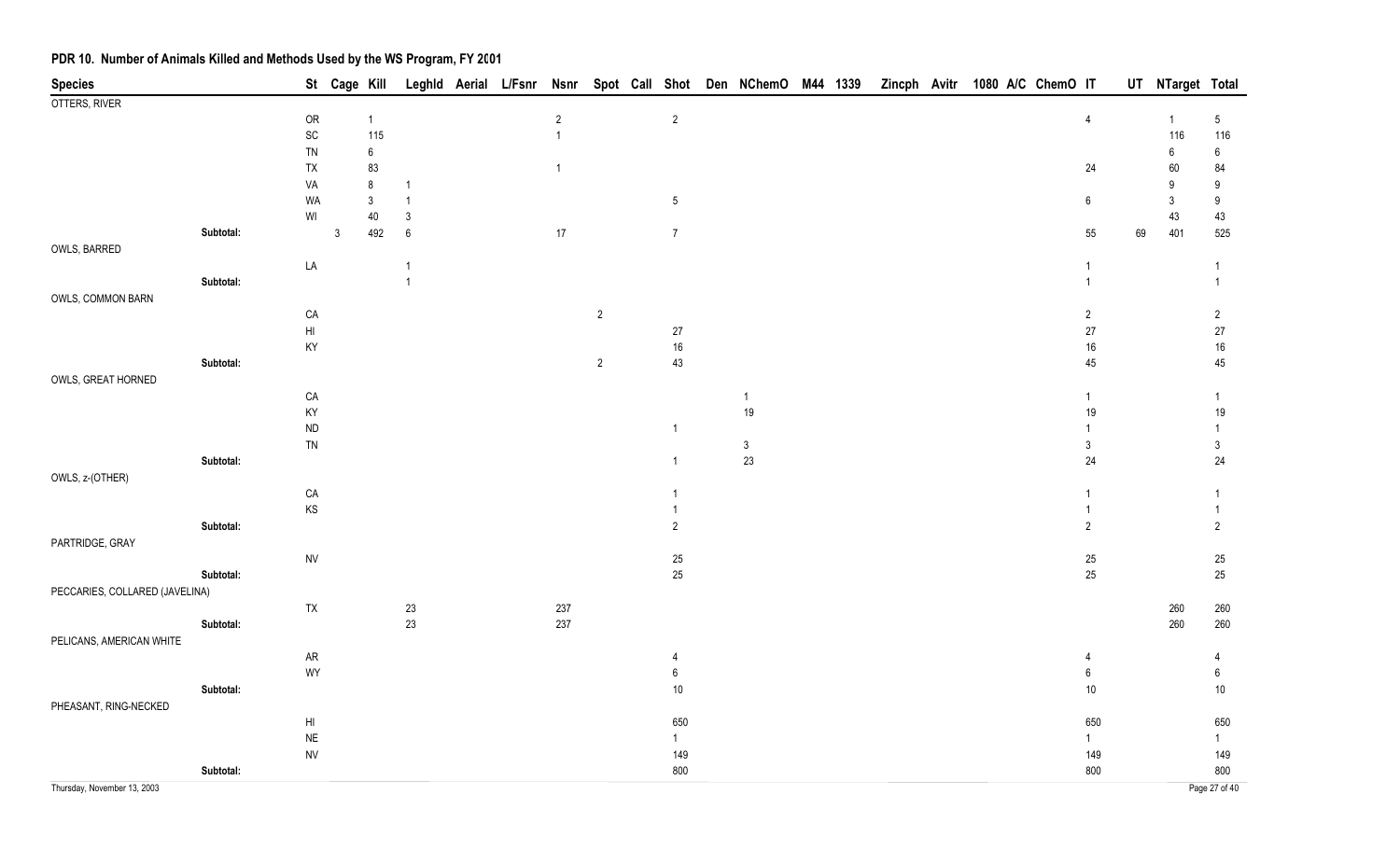| <b>Species</b>              |                              | St Cage Kill   |  |  |        | Leghld Aerial L/Fsnr Nsnr Spot Call Shot Den NChemO M44 1339 |        |                |        | Zincph Avitr 1080 A/C ChemO IT |     |                |                |       |                | UT NTarget Total |               |
|-----------------------------|------------------------------|----------------|--|--|--------|--------------------------------------------------------------|--------|----------------|--------|--------------------------------|-----|----------------|----------------|-------|----------------|------------------|---------------|
| PIGEONS, FERAL (ROCK DOVE)  |                              |                |  |  |        |                                                              |        |                |        |                                |     |                |                |       |                |                  |               |
|                             | AK                           | 336            |  |  |        | 31                                                           |        | $\overline{2}$ |        |                                |     |                | 369            |       |                |                  | 369           |
|                             | $\mathsf{AL}$                | 148            |  |  |        |                                                              | 153    |                | 198    |                                |     |                | 499            |       |                |                  | 499           |
|                             | AZ                           | 550            |  |  |        |                                                              | 375    |                | 200    |                                |     |                |                | 1125  |                |                  | 1125          |
|                             | ${\sf CA}$                   | 885            |  |  | 14     |                                                              | 709    | 23             | $24\,$ |                                |     |                |                | 1654  |                | $\mathbf{1}$     | 1655          |
|                             | $_{\rm CO}$                  |                |  |  | 810    |                                                              | 15     |                |        |                                |     |                | 825            |       |                |                  | 825           |
|                             | CT                           | 181            |  |  |        |                                                              |        |                |        |                                |     |                | 181            |       |                |                  | 181           |
|                             | $\mathsf{FL}^-$              | $\overline{4}$ |  |  |        |                                                              | 113    | 346            |        |                                |     |                | 463            |       |                |                  | 463           |
|                             | $\mathsf{GA}$                | $\overline{1}$ |  |  | 165    |                                                              | 622    |                |        |                                |     |                | 788            |       |                |                  | 788           |
|                             | GU                           |                |  |  | $10\,$ |                                                              | 103    |                |        |                                |     |                | 113            |       |                |                  | 113           |
|                             | $\mathsf{H}\mathsf{I}$       |                |  |  | 11     |                                                              | 141    | $18$           |        |                                |     |                | 170            |       |                |                  | 170           |
|                             | IA                           |                |  |  | 242    |                                                              | 260    |                |        |                                |     |                | 502            |       |                |                  | 502           |
|                             | $\sf ID$                     | 121            |  |  | 207    |                                                              | 466    |                | 200    |                                |     |                | 994            |       |                |                  | 994           |
|                             | $\mathsf{IL}$                | 1016           |  |  | 469    |                                                              | 524    | $16\,$         | 269    |                                |     |                | 2294           |       |                |                  | 2294          |
|                             | ${\sf IN}$                   |                |  |  | 25     |                                                              |        |                |        |                                |     |                | 25             |       |                |                  | $25\,$        |
|                             | KS                           |                |  |  | 384    |                                                              | 409    |                |        |                                |     |                | 793            |       |                |                  | 793           |
|                             | KY                           | 1340           |  |  | 582    |                                                              | 1174   |                | 1783   |                                |     |                | 4879           |       |                |                  | 4879          |
|                             | LA                           |                |  |  | 169    | 71                                                           |        |                | 96     |                                |     |                | 336            |       |                |                  | 336           |
|                             | $\mathsf{L}\mathsf{L}$       |                |  |  |        |                                                              | 23     |                |        |                                |     |                | 23             |       |                |                  | 23            |
|                             | MA                           | 111            |  |  |        | $57\,$                                                       |        |                |        |                                |     |                | 168            |       |                |                  | 168           |
|                             | $\sf MD$                     | 47             |  |  |        |                                                              | 17     |                |        |                                |     |                | 64             |       |                |                  | 64            |
|                             | ME                           |                |  |  | 508    |                                                              |        |                | $70\,$ |                                |     |                | 578            |       |                |                  | 578           |
|                             | MI                           |                |  |  |        |                                                              |        |                | 300    |                                |     |                | 300            |       |                |                  | 300           |
|                             | $\textsf{MN}{}$              | 82             |  |  |        |                                                              | 18     |                |        |                                |     |                | 100            |       |                |                  | 100           |
|                             | MO                           | 340            |  |  | 74     |                                                              | 821    | 196            |        |                                |     |                | 1431           |       |                |                  | 1431          |
|                             | ${\sf NC}$                   | 21             |  |  | 353    |                                                              |        | 83             |        |                                |     |                | 457            |       |                |                  | 457           |
|                             | ND                           | $76\,$         |  |  |        |                                                              | 224    |                |        |                                |     |                | $300\,$        |       |                |                  | 300           |
|                             | $\sf NE$                     | 150            |  |  | 123    |                                                              | 206    | $\overline{1}$ |        |                                |     |                | 480            |       |                |                  | 480           |
|                             | <b>NH</b>                    | $70\,$         |  |  |        |                                                              |        |                |        |                                |     |                | $70\,$         |       |                |                  | $70\,$        |
|                             | $\mathsf{N}\mathsf{J}$       |                |  |  |        | $\overline{2}$                                               |        |                |        |                                |     |                | $\overline{2}$ |       |                |                  | $2^{\circ}$   |
|                             | <b>NM</b>                    | 162            |  |  |        |                                                              | 88     |                | 3160   |                                |     |                |                | 3410  |                |                  | 3410          |
|                             | ${\sf NV}$                   |                |  |  |        |                                                              |        | 250            | 58     |                                |     | $\overline{2}$ | 308            |       | $\overline{2}$ |                  | 310           |
|                             | ${\sf NY}$                   |                |  |  |        |                                                              | $20\,$ |                |        |                                |     |                | $20\,$         |       |                |                  | 20            |
|                             | OK                           | 1381           |  |  | 64     |                                                              | 797    | $20\,$         | $90\,$ |                                |     |                |                | 2352  |                |                  | 2352          |
|                             | OR                           | 1170           |  |  | 468    |                                                              | 799    | 490            |        |                                |     |                | 2927           |       |                |                  | 2927          |
|                             | PA                           |                |  |  |        |                                                              | 38     |                |        |                                |     |                | $38\,$         |       |                |                  | 38            |
|                             | $\operatorname{\textsf{SC}}$ |                |  |  | 11     |                                                              |        |                |        |                                |     |                | 11             |       |                |                  | 11            |
|                             | $\mathsf{SD}$                |                |  |  |        | 7                                                            |        | $\bf 8$        |        |                                |     |                | 15             |       |                |                  | 15            |
|                             | TN                           | 1090           |  |  | 301    |                                                              | 411    | $\bf 8$        | 549    |                                |     |                |                | 2359  |                |                  | 2359          |
|                             | <b>TX</b>                    | 1404           |  |  | 162    |                                                              | 601    |                | 54295  |                                | 129 |                |                | 56591 |                |                  | 56591         |
|                             | UT                           |                |  |  |        | 8                                                            |        | $\overline{4}$ |        |                                |     |                | 12             |       |                |                  | 12            |
|                             | VA                           | 1668           |  |  | 240    |                                                              | 665    | $\sqrt{5}$     |        |                                |     |                |                | 2578  |                |                  | 2578          |
| Thursday, November 13, 2003 |                              |                |  |  |        |                                                              |        |                |        |                                |     |                |                |       |                |                  | Page 28 of 40 |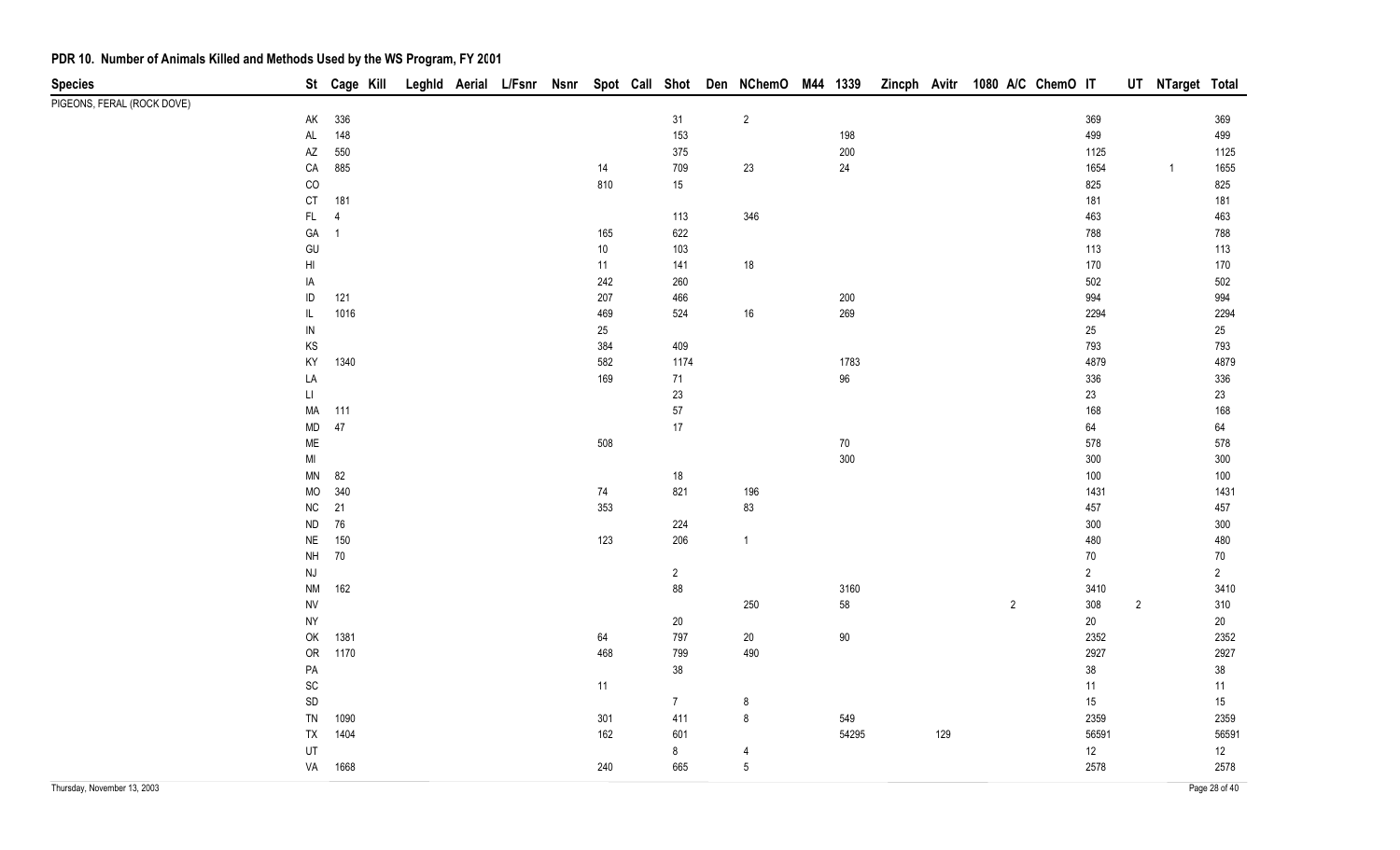| <b>Species</b>              |           |                        |                | St Cage Kill   |                  | Leghld Aerial L/Fsnr Nsnr |                      |        |                                      | Spot Call Shot Den NChemO M44 1339 |         |     |                | Zincph Avitr 1080 A/C ChemO IT |                          |                       | UT NTarget Total |                |
|-----------------------------|-----------|------------------------|----------------|----------------|------------------|---------------------------|----------------------|--------|--------------------------------------|------------------------------------|---------|-----|----------------|--------------------------------|--------------------------|-----------------------|------------------|----------------|
| PIGEONS, FERAL (ROCK DOVE)  |           |                        |                |                |                  |                           |                      |        |                                      |                                    |         |     |                |                                |                          |                       |                  |                |
|                             |           | VT                     |                |                |                  |                           |                      |        | 63                                   | $\overline{2}$                     |         |     |                |                                | 65                       |                       |                  | 65             |
|                             |           | WA                     | 3214           |                |                  |                           |                      | 1595   | 13028                                | $\mathbf{1}$                       | $300\,$ |     |                |                                | 18138                    |                       |                  | 18138          |
|                             |           | WV                     | 439            |                |                  |                           |                      |        | $30\,$                               |                                    | 670     |     |                |                                | 1139                     |                       |                  | 1139           |
|                             |           | WY                     |                |                |                  |                           |                      |        | 49                                   | $16\,$                             | 71      |     |                |                                | 136                      |                       |                  | 136            |
|                             | Subtotal: |                        | 16,007         |                |                  |                           |                      | 6,987  | 23,138                               | 1,489                              | 62,333  | 129 | $\overline{c}$ |                                | 110,082                  | $\overline{2}$        | $\overline{1}$   | 110,085        |
| PLOVERS (OTHER)             |           |                        |                |                |                  |                           |                      |        |                                      |                                    |         |     |                |                                |                          |                       |                  |                |
|                             |           | AK                     |                |                |                  |                           |                      |        | $\sqrt{2}$                           |                                    |         |     |                |                                | $\overline{2}$           |                       |                  | $\overline{2}$ |
|                             | Subtotal: |                        |                |                |                  |                           |                      |        | $\overline{2}$                       |                                    |         |     |                |                                | $\overline{2}$           |                       |                  | $\overline{2}$ |
| PORCUPINES                  |           |                        |                |                |                  |                           |                      |        |                                      |                                    |         |     |                |                                |                          |                       |                  |                |
|                             |           | CA                     |                | $\overline{4}$ |                  |                           | $\overline{2}$       |        |                                      |                                    |         |     |                |                                | 4                        |                       | $\overline{2}$   | 6              |
|                             |           | $_{\rm CO}$            |                |                |                  |                           |                      |        | $\mathbf{1}$                         |                                    |         |     |                |                                | $\mathbf 1$              |                       |                  | -1             |
|                             |           | $\sf ID$               |                |                | $\sqrt{2}$       |                           | $\overline{2}$       |        |                                      |                                    |         |     |                |                                |                          |                       | 4                | $\overline{4}$ |
|                             |           | MT                     |                |                | $\boldsymbol{6}$ |                           | $41$                 |        | $\mathbf{1}$                         |                                    |         |     |                |                                | 18                       | $\overline{2}$        | $28\,$           | 48             |
|                             |           | ND                     |                |                |                  |                           |                      |        | $\ensuremath{\mathsf{3}}$            |                                    |         |     |                |                                | $\mathfrak{Z}$           |                       |                  | 3              |
|                             |           | $\sf NE$               | $\mathbf{3}$   |                |                  |                           | 47                   |        | $10$                                 |                                    |         |     |                |                                | 59                       |                       | $\mathbf{1}$     | 60             |
|                             |           | <b>NM</b>              |                |                | 11               |                           | $\sqrt{5}$           |        |                                      |                                    |         |     |                |                                | $\overline{1}$           |                       | 14               | $16\,$         |
|                             |           | ${\sf OR}$             | $\overline{2}$ |                | $21\,$           |                           | $12\,$               | 36     |                                      | $\overline{1}$                     |         |     |                |                                | 71                       | $\mathbf{1}$          |                  | $72\,$         |
|                             |           | TX                     | $\sqrt{2}$     |                | 44               |                           | 128                  |        | 4                                    |                                    |         |     |                |                                | $\boldsymbol{9}$         |                       | 169              | 178            |
|                             |           | WA                     |                |                | $\overline{2}$   |                           | $\overline{2}$<br>31 |        | $\boldsymbol{6}$<br>$\boldsymbol{7}$ |                                    |         |     |                |                                | $10\,$<br>$\overline{7}$ |                       |                  | $10\,$         |
|                             | Subtotal: | WY                     | $\overline{7}$ | $\overline{4}$ | $\sqrt{2}$<br>88 |                           | 270                  | $36\,$ | 32                                   | $\overline{1}$                     |         |     |                |                                | 183                      | -1<br>$5\phantom{.0}$ | 32<br>250        | 40<br>438      |
| PRAIRIE DOGS, BLACK-TAILED  |           |                        |                |                |                  |                           |                      |        |                                      |                                    |         |     |                |                                |                          |                       |                  |                |
|                             |           | $\sf NE$               |                |                |                  |                           |                      |        | 19                                   |                                    |         |     |                |                                | 19                       |                       |                  | 19             |
|                             | Subtotal: |                        |                |                |                  |                           |                      |        | $19$                                 |                                    |         |     |                |                                | 19                       |                       |                  | 19             |
| PRAIRIE DOGS, WHITE-TAILED  |           |                        |                |                |                  |                           |                      |        |                                      |                                    |         |     |                |                                |                          |                       |                  |                |
|                             |           | <b>NM</b>              | $\overline{1}$ |                |                  |                           |                      |        |                                      |                                    |         |     |                |                                | $\overline{1}$           |                       |                  | $\mathbf{1}$   |
|                             | Subtotal: |                        | $\overline{1}$ |                |                  |                           |                      |        |                                      |                                    |         |     |                |                                | $\overline{1}$           |                       |                  | $\mathbf{1}$   |
| PRAIRIE DOGS, z-(OTHER)     |           |                        |                |                |                  |                           |                      |        |                                      |                                    |         |     |                |                                |                          |                       |                  |                |
|                             |           | $\mathsf{A}\mathsf{Z}$ |                |                |                  |                           |                      |        | 58                                   |                                    |         |     |                |                                | 58                       |                       |                  | 58             |
|                             | Subtotal: |                        |                |                |                  |                           |                      |        | 58                                   |                                    |         |     |                |                                | 58                       |                       |                  | 58             |
| PRONGHORN (ANTELOPE)        |           |                        |                |                |                  |                           |                      |        |                                      |                                    |         |     |                |                                |                          |                       |                  |                |
|                             |           | <b>NM</b>              |                |                |                  |                           | $\overline{1}$       |        |                                      |                                    |         |     |                |                                |                          |                       |                  | 1              |
|                             |           | WY                     |                |                | $\overline{1}$   |                           |                      |        |                                      |                                    |         |     |                |                                |                          |                       |                  | $\overline{1}$ |
|                             | Subtotal: |                        |                |                | $\mathbf{1}$     |                           | $\overline{1}$       |        |                                      |                                    |         |     |                |                                |                          |                       | $\overline{2}$   | $\sqrt{2}$     |
| QUAIL (ALL)                 |           |                        |                |                |                  |                           |                      |        |                                      |                                    |         |     |                |                                |                          |                       |                  |                |
|                             |           | WA <sub>2</sub>        |                |                |                  |                           |                      |        |                                      |                                    |         |     |                |                                | $\overline{2}$           |                       |                  | $\overline{2}$ |
|                             | Subtotal: |                        | $\sqrt{2}$     |                |                  |                           |                      |        |                                      |                                    |         |     |                |                                | $\overline{2}$           |                       |                  | $\overline{2}$ |
| RABBITS, COTTONTAIL         |           |                        |                |                |                  |                           |                      |        |                                      |                                    |         |     |                |                                |                          |                       |                  |                |
|                             |           | $\mathsf{A}\mathsf{Z}$ |                |                |                  |                           |                      |        | 37                                   |                                    |         |     |                |                                | $37\,$                   |                       |                  | $37\,$         |
|                             |           | ${\sf CA}$             | 35             |                | $\mathbf{1}$     |                           |                      |        |                                      |                                    |         |     |                |                                | $35\,$                   | $\overline{1}$        |                  | $36\,$         |
|                             |           | CO                     |                |                |                  |                           |                      |        | $19$                                 |                                    |         |     |                |                                | 19                       |                       |                  | 19             |
| Thursday, November 13, 2003 |           |                        |                |                |                  |                           |                      |        |                                      |                                    |         |     |                |                                |                          |                       |                  | Page 29 of 40  |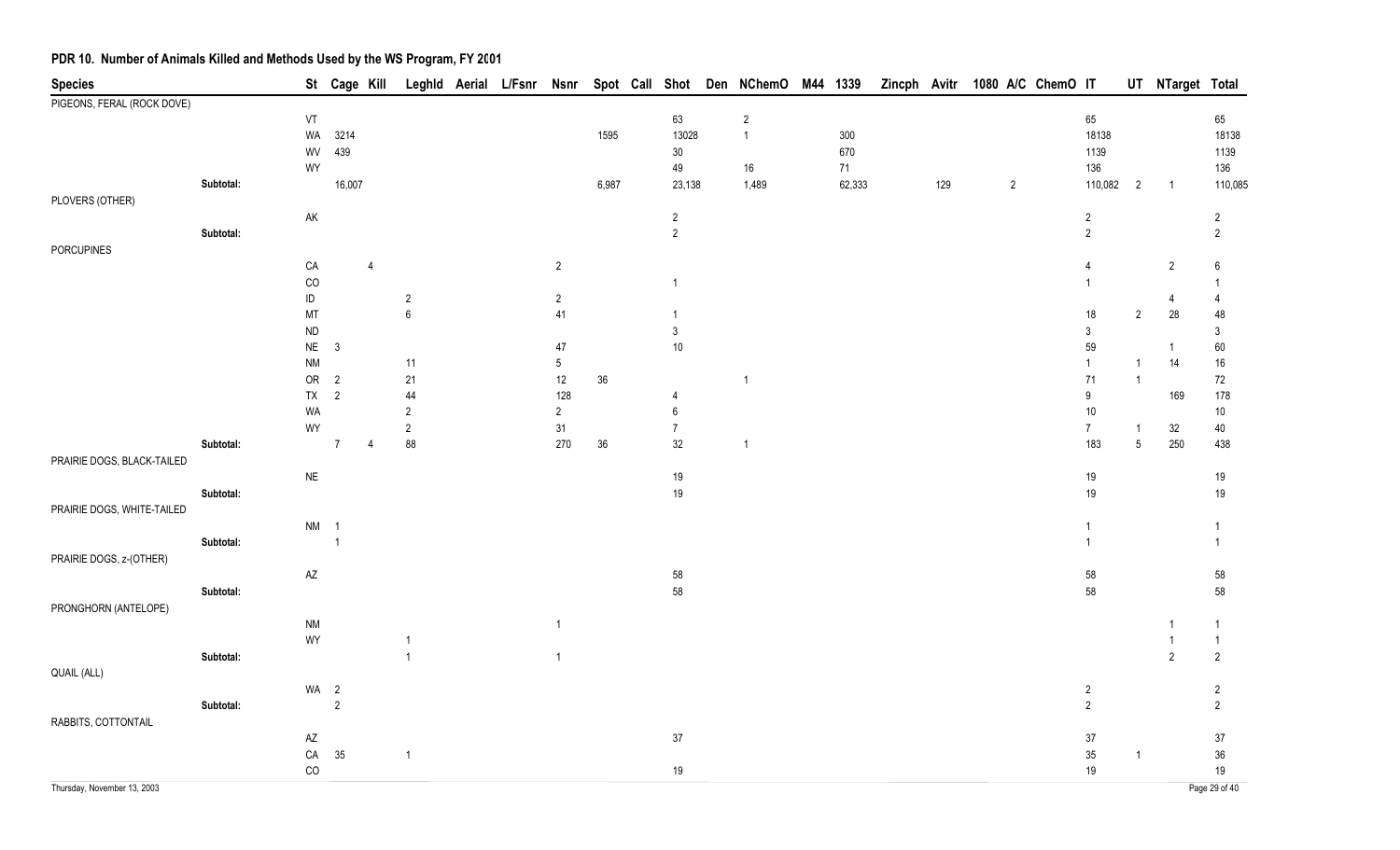| <b>Species</b>              |           |                                         | St Cage Kill     |                           |                  |                |                |                 |              |                  | Leghld Aerial L/Fsnr Nsnr Spot Call Shot Den NChemO M44 1339 |                |  |  | Zincph Avitr 1080 A/C ChemO IT |                |                | UT NTarget Total |                      |
|-----------------------------|-----------|-----------------------------------------|------------------|---------------------------|------------------|----------------|----------------|-----------------|--------------|------------------|--------------------------------------------------------------|----------------|--|--|--------------------------------|----------------|----------------|------------------|----------------------|
| RABBITS, COTTONTAIL         |           |                                         |                  |                           |                  |                |                |                 |              |                  |                                                              |                |  |  |                                |                |                |                  |                      |
|                             |           | $\mathsf{FL}$                           |                  |                           | $\sqrt{2}$       |                |                |                 |              |                  |                                                              |                |  |  |                                |                |                | $\overline{2}$   | $\overline{2}$       |
|                             |           | $\mathsf{IL}$                           |                  |                           |                  |                |                |                 |              | $10\,$           |                                                              |                |  |  |                                | 10             |                |                  | 10                   |
|                             |           | $\mathsf{KS}$                           | $\overline{2}$   |                           |                  |                |                |                 |              | $\overline{2}$   |                                                              |                |  |  |                                | $\overline{4}$ |                |                  |                      |
|                             |           | KY                                      | $\boldsymbol{9}$ |                           |                  |                |                |                 |              |                  |                                                              |                |  |  |                                | 9              |                |                  | 9                    |
|                             |           | LA                                      |                  |                           |                  |                | $\overline{1}$ | $\overline{1}$  |              |                  |                                                              |                |  |  |                                | $\overline{2}$ |                |                  | -1<br>$\overline{2}$ |
|                             |           | $\mathsf{OK}$<br>PA                     |                  | $\mathbf{1}$              |                  |                |                |                 |              |                  |                                                              |                |  |  |                                |                |                |                  |                      |
|                             |           | ${\sf TX}$                              |                  |                           | $\sqrt{2}$       |                | 5              |                 |              |                  |                                                              |                |  |  |                                |                |                | 7                | $\overline{7}$       |
|                             |           | VA                                      |                  | $\mathbf{1}$              |                  |                | 4              | $5\phantom{.0}$ |              | $\boldsymbol{6}$ |                                                              |                |  |  |                                | 12             | $\mathsf 3$    |                  | $16\,$               |
|                             |           | WA                                      |                  |                           |                  |                |                | 14              |              | $27\,$           |                                                              |                |  |  |                                | 41             |                |                  | 41                   |
|                             |           | WY                                      |                  |                           |                  |                | $\overline{1}$ |                 |              |                  |                                                              |                |  |  |                                |                |                | -1               | $\overline{1}$       |
|                             | Subtotal: |                                         | 46               | $\overline{2}$            | $5\,$            |                | $12$           | $20\,$          |              | 101              |                                                              |                |  |  |                                | 169            | 4              | 13               | 186                  |
| RABBITS, FERAL              |           |                                         |                  |                           |                  |                |                |                 |              |                  |                                                              |                |  |  |                                |                |                |                  |                      |
|                             |           | $\mathsf{HI}$                           |                  |                           |                  |                |                |                 |              | $2\overline{ }$  |                                                              |                |  |  |                                | $\overline{2}$ |                |                  | $\overline{2}$       |
|                             |           | $\sf ID$                                |                  |                           | $\overline{1}$   |                |                |                 |              |                  |                                                              |                |  |  |                                |                |                |                  | $\overline{1}$       |
|                             |           | OR                                      |                  |                           |                  |                |                |                 |              | 111              |                                                              |                |  |  |                                | 111            |                |                  | 111                  |
|                             | Subtotal: |                                         |                  |                           | $\overline{1}$   |                |                |                 |              | 113              |                                                              |                |  |  |                                | 113            |                | $\overline{1}$   | 114                  |
| RABBITS, SWAMP              |           |                                         |                  |                           |                  |                |                |                 |              |                  |                                                              |                |  |  |                                |                |                |                  |                      |
|                             |           | <b>MS</b>                               |                  |                           | -1               |                |                |                 |              |                  |                                                              |                |  |  |                                |                |                | $\sqrt{5}$       | $\sqrt{5}$           |
|                             | Subtotal: |                                         |                  | $\boldsymbol{\Lambda}$    | $\overline{1}$   |                |                |                 |              |                  |                                                              |                |  |  |                                |                |                | $5\,$            | $5\phantom{.0}$      |
| RABBITS, z-(OTHER)          |           |                                         |                  |                           |                  |                |                |                 |              |                  |                                                              |                |  |  |                                |                |                |                  |                      |
|                             |           | $\textsf{MN}{}$                         |                  |                           | $\overline{1}$   |                |                |                 |              |                  |                                                              |                |  |  |                                |                |                |                  | $\overline{1}$       |
|                             | Subtotal: |                                         |                  |                           | $\overline{1}$   |                |                |                 |              |                  |                                                              |                |  |  |                                |                |                |                  | $\overline{1}$       |
| <b>RACCOONS</b>             |           |                                         |                  |                           |                  |                |                |                 |              |                  |                                                              |                |  |  |                                |                |                |                  |                      |
|                             |           | $\mathsf{AL}$<br>$\mathsf{A}\mathsf{Z}$ | 46<br>$\sqrt{5}$ | $\,6\,$<br>$\overline{2}$ |                  |                | $\overline{2}$ |                 |              |                  |                                                              |                |  |  |                                | 46<br>11       | $\overline{2}$ | 6                | 54                   |
|                             |           | CA                                      | 1913             |                           | 4<br>$10\,$      | $\mathbf{3}$   | 64             | 67              |              | 21               | $37\,$                                                       |                |  |  |                                | 2109           | 4              | $\overline{2}$   | 11<br>2115           |
|                             |           | $_{\rm CO}$                             | $\boldsymbol{6}$ | $\overline{c}$            | $\sqrt{2}$       |                | 5              |                 |              |                  | $\mathbf{1}$                                                 |                |  |  |                                | $\overline{7}$ |                | 9                | 16                   |
|                             |           | $\mathsf{FL}$                           | 31               |                           | $33\,$           |                |                | $\overline{7}$  |              | 13               |                                                              |                |  |  |                                | 80             | $\mathfrak{Z}$ |                  | 84                   |
|                             |           | GA                                      | 191              | $5\phantom{.0}$           | 122              |                |                | 59              |              | $33\,$           | $26\,$                                                       |                |  |  |                                | 434            |                | $\overline{2}$   | 436                  |
|                             |           | ID                                      | $20\,$           |                           | $16\,$           |                | $\overline{2}$ |                 |              |                  |                                                              |                |  |  |                                | 34             | $\overline{2}$ | $\overline{2}$   | 38                   |
|                             |           | IL                                      | $16\,$           |                           |                  |                |                |                 |              | $\overline{2}$   | $\overline{2}$                                               |                |  |  |                                | 20             |                |                  | $20\,$               |
|                             |           | KS                                      | 19               |                           | $\overline{1}$   |                | $\overline{2}$ |                 |              |                  | $\boldsymbol{9}$                                             |                |  |  |                                | $30\,$         | $\mathbf{1}$   |                  | 31                   |
|                             |           | KY                                      |                  | 25                        | $\mathsf 3$      |                | 5              |                 |              | $\mathfrak{Z}$   |                                                              |                |  |  |                                | $36\,$         |                |                  | $36\,$               |
|                             |           | LA                                      |                  | $\overline{7}$            | $16\,$           |                | $10\,$         | $33\,$          |              | $\mathbf{1}$     |                                                              |                |  |  |                                | $36\,$         |                | 31               | 67                   |
|                             |           | $\mathsf{L}\mathsf{I}$                  |                  | $16\,$                    |                  |                |                | $\bf 8$         |              |                  |                                                              |                |  |  |                                | 24             |                |                  | 24                   |
|                             |           | MA                                      |                  | $\overline{1}$            |                  |                |                |                 |              |                  |                                                              |                |  |  |                                |                |                | -1               | $\overline{1}$       |
|                             |           | MN                                      |                  |                           | 23               | $\overline{1}$ |                |                 |              |                  |                                                              |                |  |  |                                |                |                | 24               | 24                   |
|                             |           | MO                                      | 85               | $\overline{1}$            | $\boldsymbol{6}$ |                | 4              |                 |              |                  | $\mathsf 3$                                                  |                |  |  |                                | 98             |                |                  | 99                   |
|                             |           | <b>MS</b>                               | $\sqrt{5}$       | 40                        | $72\,$           |                | $\sqrt{5}$     |                 | $\mathbf{1}$ | $\overline{1}$   |                                                              |                |  |  |                                | 95             | 16             | 13               | 124                  |
|                             |           | MT                                      |                  |                           | $\overline{1}$   |                | $12\,$         |                 |              |                  |                                                              | $\overline{2}$ |  |  |                                | 9              | $\mathbf{1}$   | 5                | 15 <sub>15</sub>     |
| Thursday, November 13, 2003 |           |                                         |                  |                           |                  |                |                |                 |              |                  |                                                              |                |  |  |                                |                |                |                  | Page 30 of 40        |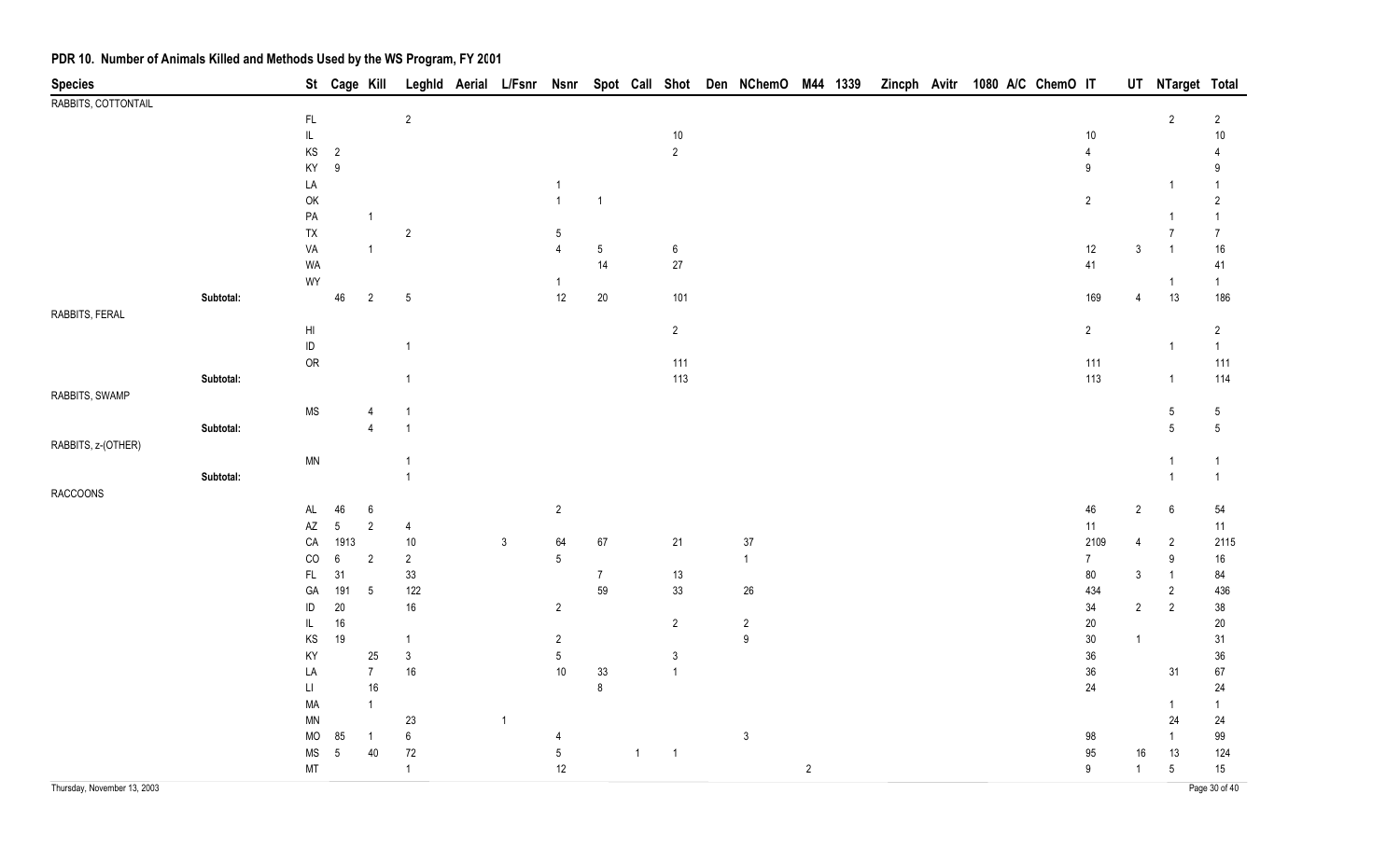| <b>Species</b>                |           |                                                            | St Cage Kill   |                                  | Leghld         | Aerial | L/Fsnr | <b>Nsnr</b>    |                                  |         | Spot Call Shot | Den NChemO      | M44 1339       | Zincph Avitr |  | 1080 A/C ChemO IT |                       |                           | UT NTarget Total |                         |
|-------------------------------|-----------|------------------------------------------------------------|----------------|----------------------------------|----------------|--------|--------|----------------|----------------------------------|---------|----------------|-----------------|----------------|--------------|--|-------------------|-----------------------|---------------------------|------------------|-------------------------|
| <b>RACCOONS</b>               |           |                                                            |                |                                  |                |        |        |                |                                  |         |                |                 |                |              |  |                   |                       |                           |                  |                         |
|                               |           | ${\sf NC}$                                                 |                | $\overline{4}$                   |                |        |        |                |                                  |         |                |                 |                |              |  |                   |                       |                           | 4                | 4                       |
|                               |           | ${\sf ND}$                                                 | 12             | 28                               | 44             |        |        | 23             |                                  |         | $\overline{7}$ | $6\phantom{.}6$ | $\overline{c}$ |              |  |                   | 118                   | $\mathbf{1}$              | $\mathbf{3}$     | 122                     |
|                               |           | $\sf NE$                                                   | 379            | 10 <sub>1</sub>                  | $32\,$         |        |        | 42             |                                  | $\bf 8$ | $11$           | $\mathbf{3}$    | $\overline{1}$ |              |  |                   | 485                   | $\overline{1}$            |                  | 486                     |
|                               |           | $\mathsf{N}\mathsf{J}$                                     | 33             |                                  |                |        |        |                |                                  |         |                |                 |                |              |  |                   | $33\,$                |                           |                  | 33                      |
|                               |           | <b>NM</b>                                                  | $\,6\,$        |                                  | $\overline{7}$ |        |        |                |                                  |         |                |                 | $\overline{1}$ |              |  |                   | $\bf 8$               | $\mathbf{3}$              | 3                | 14                      |
|                               |           | ${\sf NV}$                                                 | $\,6\,$        |                                  | $\mathbf{1}$   |        |        | $\overline{1}$ |                                  |         |                | $5\phantom{.0}$ |                |              |  | 4                 | $16\,$                |                           | $\overline{1}$   | 17                      |
|                               |           | <b>NY</b><br>OK                                            | 53<br>69       |                                  | $36\,$         |        |        | 19             | 9                                |         | $\overline{1}$ |                 |                |              |  |                   | 51<br>95              | $\overline{2}$<br>$\,6\,$ |                  | 53<br>164               |
|                               |           | OR                                                         | 363            | $\overline{2}$<br>$\overline{2}$ | $47\,$         |        |        | $28\,$         |                                  |         | $\overline{2}$ | 28              | 28             |              |  | $\mathbf 1$       | 465                   | 3                         | 63<br>3          | 471                     |
|                               |           | $\operatorname{SC}$                                        |                | $17\,$                           | 11             |        |        |                |                                  |         |                |                 |                |              |  |                   |                       |                           | 29               | 29                      |
|                               |           | TN                                                         | 25             | $\overline{7}$                   |                |        |        | $\overline{2}$ |                                  |         |                |                 |                |              |  |                   | 12                    | 17                        | $\sqrt{5}$       | $34\,$                  |
|                               |           | TX                                                         | 350            | 59                               | 1793           |        |        | 1639           | 14                               | 11      | 173            | 24              | 173            |              |  | $\overline{2}$    | 3734                  | 211                       | 293              | 4238                    |
|                               |           | UT                                                         | 316            |                                  | $\mathbf{1}$   |        |        | $90\,$         |                                  |         | $98\,$         | 25              |                |              |  |                   | 515                   | $\overline{1}$            | 14               | 530                     |
|                               |           | VA                                                         | $13$           | 29                               | 21             |        |        | 8              |                                  |         | $\mathbf{1}$   |                 | $26\,$         |              |  |                   | $47\,$                |                           | 51               | 98                      |
|                               |           | VT                                                         | 11             |                                  |                |        |        |                |                                  |         |                |                 |                |              |  |                   | 11                    |                           |                  | 11                      |
|                               |           | WA                                                         |                | $\mathbf{1}$                     |                |        |        | $\overline{2}$ |                                  |         |                |                 |                |              |  |                   | 1                     |                           | $\overline{2}$   | $\mathfrak{Z}$          |
|                               |           | $\ensuremath{\mathsf{W}}\xspace\ensuremath{\mathsf{I}}$    |                | $6\phantom{a}$                   | 24             |        |        |                |                                  |         |                |                 |                |              |  |                   | 12                    |                           | $18$             | $30\,$                  |
|                               |           | WV                                                         | 5              |                                  | $\overline{2}$ |        |        | 4              |                                  |         |                | 1               | 15             |              |  |                   | $\boldsymbol{6}$      | $\overline{2}$            | 19               | 27                      |
|                               |           | WY                                                         | 60             | $\overline{1}$                   | 17             |        |        | 53             |                                  |         | $30\,$         | $\overline{4}$  | $\overline{2}$ |              |  |                   | 144                   | $\mathfrak{Z}$            | $20\,$           | 167                     |
|                               | Subtotal: |                                                            | 4,038 271      |                                  | 2,345          |        | 4      | 2,023          | 197                              | $20\,$  | 397            | 174             | 250            |              |  | $\overline{7}$    | 8,822                 | 279                       | 625              | 9,726                   |
| RATS (MIXED)                  |           |                                                            |                |                                  |                |        |        |                |                                  |         |                |                 |                |              |  |                   |                       |                           |                  |                         |
|                               |           | GU                                                         |                |                                  |                |        |        |                |                                  |         |                | 4               |                |              |  | $56\,$            | 60                    |                           |                  | 60                      |
|                               | Subtotal: |                                                            |                |                                  |                |        |        |                |                                  |         |                | $\overline{4}$  |                |              |  | 56                | 60                    |                           |                  | $60\,$                  |
| RATS, BLACK (ROOF)            |           |                                                            |                |                                  |                |        |        |                |                                  |         |                |                 |                |              |  |                   |                       |                           |                  |                         |
|                               |           | CA                                                         | 21             |                                  |                |        |        |                |                                  |         |                | $10$            |                |              |  |                   | 31                    |                           |                  | 31                      |
|                               |           | $\mathsf{GU}% _{\mathsf{C}}^{\mathsf{C}}(\mathcal{N}_{0})$ |                |                                  |                |        |        |                |                                  |         |                | 181             |                |              |  |                   | 180                   | $\overline{1}$            |                  | 181                     |
|                               |           | $\mathsf{HI}$                                              | 5001           |                                  |                |        |        |                |                                  |         | $\overline{2}$ |                 |                |              |  |                   | 5003                  |                           |                  | 5003                    |
|                               |           | TX                                                         |                |                                  |                |        |        |                |                                  |         |                | $\mathbf{1}$    |                | 400          |  |                   | 401                   |                           |                  | 401                     |
|                               | Subtotal: |                                                            | 5,022          |                                  |                |        |        |                |                                  |         | $\overline{2}$ | 192             |                | 400          |  |                   | 5,615                 | $\overline{1}$            |                  | 5,616                   |
| RATS, NORWAY                  |           |                                                            |                |                                  |                |        |        |                |                                  |         |                |                 |                |              |  |                   |                       |                           |                  |                         |
|                               |           | CA                                                         | 63             |                                  |                |        |        |                |                                  |         | $\mathbf{1}$   |                 |                |              |  |                   | 64                    |                           |                  | 64                      |
|                               |           | CT                                                         | $\overline{2}$ |                                  |                |        |        |                |                                  |         |                |                 |                |              |  |                   | $\mathbf{1}$          |                           | -1               | $\overline{2}$          |
|                               |           | GU                                                         |                |                                  |                |        |        |                |                                  |         |                | 1170            |                |              |  | 1234              | 2404                  |                           |                  | 2404                    |
|                               |           | $\mathsf{H}\mathsf{I}$                                     | $\overline{1}$ |                                  |                |        |        |                |                                  |         |                |                 |                |              |  |                   | $\mathbf{1}$          |                           |                  | -1                      |
|                               |           | <b>NH</b>                                                  |                | 15                               |                |        |        |                |                                  |         |                |                 |                |              |  |                   |                       |                           | 15               | 15                      |
|                               |           | TN                                                         |                |                                  |                |        |        |                |                                  |         |                |                 |                | 300          |  |                   | 300<br>$\overline{7}$ |                           |                  | 300                     |
|                               | Subtotal: | VA                                                         |                |                                  |                |        |        |                | $\overline{7}$<br>$\overline{7}$ |         | $\mathbf{1}$   | 1,170           |                | $300\,$      |  | 1,234             | 2,777                 |                           | $16\,$           | $7\phantom{.}$<br>2,793 |
| RATS, PACKRATS/WOODRATS (ALL) |           |                                                            | 66             | 15                               |                |        |        |                |                                  |         |                |                 |                |              |  |                   |                       |                           |                  |                         |
|                               |           | ${\sf CA}$                                                 | $\overline{1}$ |                                  |                |        |        |                |                                  |         |                |                 |                |              |  |                   | $\overline{1}$        |                           |                  | -1                      |
|                               | Subtotal: |                                                            | $\overline{1}$ |                                  |                |        |        |                |                                  |         |                |                 |                |              |  |                   | $\mathbf{1}$          |                           |                  | $\overline{1}$          |
| Thursday, November 13, 2003   |           |                                                            |                |                                  |                |        |        |                |                                  |         |                |                 |                |              |  |                   |                       |                           |                  | Page 31 of 40           |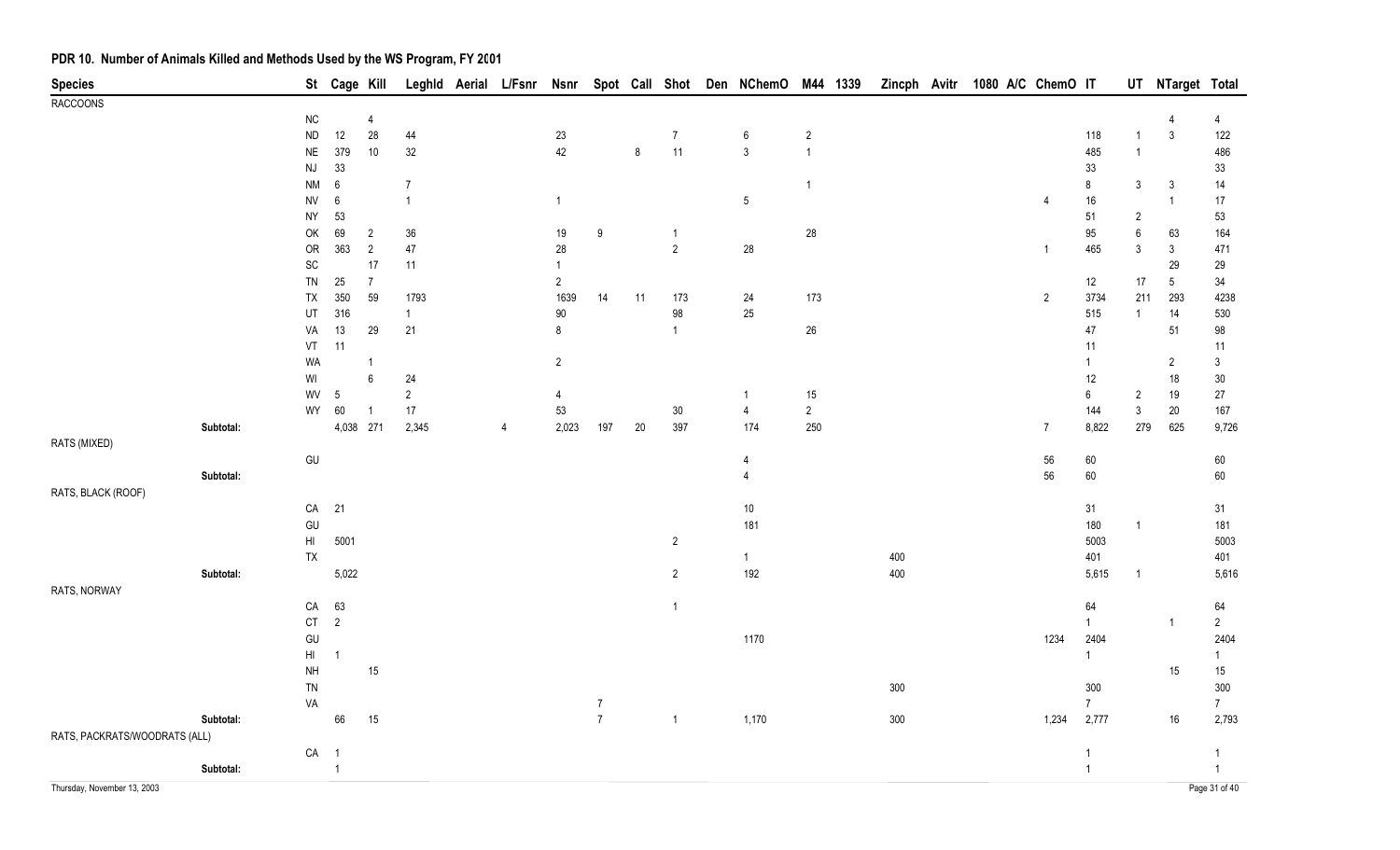| <b>Species</b>                   |           |               | St Cage Kill             |              |  |                |              |                      | Leghld Aerial L/Fsnr Nsnr Spot Call Shot Den NChemO M44 1339 |                |                  | Zincph Avitr 1080 A/C ChemO IT |  |  |                  |                | UT NTarget Total |                       |
|----------------------------------|-----------|---------------|--------------------------|--------------|--|----------------|--------------|----------------------|--------------------------------------------------------------|----------------|------------------|--------------------------------|--|--|------------------|----------------|------------------|-----------------------|
| RATS, POLYNESIAN                 |           |               |                          |              |  |                |              |                      |                                                              |                |                  |                                |  |  |                  |                |                  |                       |
|                                  |           |               | HI 11                    |              |  |                |              |                      |                                                              |                |                  |                                |  |  | 11               |                |                  | 11                    |
|                                  | Subtotal: |               | 11                       |              |  |                |              |                      |                                                              |                |                  |                                |  |  | 11               |                |                  | $11$                  |
| RAVENS (OTHER)                   |           |               |                          |              |  |                |              |                      |                                                              |                |                  |                                |  |  |                  |                |                  |                       |
|                                  |           | <b>MN</b>     |                          | $\mathbf{1}$ |  |                |              |                      |                                                              |                |                  |                                |  |  |                  |                | $\overline{1}$   | $\mathbf{1}$          |
|                                  |           | ${\sf TX}$    |                          |              |  |                |              |                      |                                                              |                | $15\,$           |                                |  |  | 15               |                |                  | 15                    |
|                                  | Subtotal: |               |                          | $\mathbf{1}$ |  |                |              |                      |                                                              |                | 15               |                                |  |  | 15               |                | $\mathbf{1}$     | $16\,$                |
| RAVENS, COMMON                   |           |               |                          |              |  |                |              |                      |                                                              |                |                  |                                |  |  |                  |                |                  |                       |
|                                  |           | $\mathsf{AK}$ |                          | $5\,$        |  |                |              | 25                   |                                                              |                |                  |                                |  |  | $24\,$           |                | $6\phantom{1}$   | $30\,$                |
|                                  |           | ${\sf CA}$    | $\overline{2}$           | $\bf 8$      |  |                | 11           | $214\,$              | $\mathbf{1}$                                                 |                | 41               |                                |  |  | 277              |                |                  | 277                   |
|                                  |           | $\sf ID$      |                          |              |  |                | $\mathbf{1}$ | $\overline{2}$       |                                                              |                | 115              |                                |  |  | 118              |                |                  | 118                   |
|                                  |           | ${\sf NV}$    |                          |              |  |                |              | 35                   |                                                              |                | 4915             |                                |  |  | 4950             |                |                  | 4950                  |
|                                  |           | OR            |                          |              |  |                |              | 31<br>$\overline{7}$ |                                                              |                |                  |                                |  |  | 31               |                |                  | 31                    |
|                                  |           | $\sf{UT}$     |                          |              |  |                |              |                      |                                                              | $\overline{2}$ | $34\,$           |                                |  |  | 41               |                |                  | 41                    |
|                                  |           | VA            |                          |              |  |                |              | 125                  |                                                              |                | 110              |                                |  |  | 235              |                | $\overline{2}$   | $\overline{2}$<br>236 |
|                                  |           | WA<br>WY      |                          | $\mathbf{1}$ |  |                |              | 62                   |                                                              |                | $\boldsymbol{9}$ |                                |  |  | $71\,$           | $\overline{1}$ |                  | 71                    |
|                                  | Subtotal: |               | $\overline{2}$           | 14           |  |                | 12           | 501                  | $\mathbf{1}$                                                 | $\overline{2}$ | 5,224            |                                |  |  | 5,747            | $\overline{1}$ | $\bf 8$          | 5,756                 |
| <b>RINGTAILS</b>                 |           |               |                          |              |  |                |              |                      |                                                              |                |                  |                                |  |  |                  |                |                  |                       |
|                                  |           | $TX$ 2        |                          | $\sqrt{2}$   |  |                |              |                      |                                                              | 13             |                  |                                |  |  | $\overline{2}$   |                | 15               | 17                    |
|                                  | Subtotal: |               | $\overline{2}$           | $\sqrt{2}$   |  |                |              |                      |                                                              | 13             |                  |                                |  |  | $\overline{2}$   |                | 15               | $17$                  |
| ROBINS, AMERICAN                 |           |               |                          |              |  |                |              |                      |                                                              |                |                  |                                |  |  |                  |                |                  |                       |
|                                  |           | $\sf ID$      |                          |              |  |                |              | $15\,$               |                                                              |                |                  |                                |  |  | 15               |                |                  | 15                    |
|                                  |           | $\mathsf{KS}$ |                          |              |  |                |              | 9                    |                                                              |                |                  |                                |  |  | $\boldsymbol{9}$ |                |                  | $\boldsymbol{9}$      |
|                                  |           | KY            |                          |              |  |                |              | 137                  |                                                              |                |                  |                                |  |  | 137              |                |                  | 137                   |
|                                  |           | WA            | $\overline{\phantom{a}}$ |              |  |                |              |                      |                                                              |                |                  |                                |  |  | $\overline{2}$   |                |                  | $\overline{2}$        |
|                                  | Subtotal: |               | $\sqrt{2}$               |              |  |                |              | 161                  |                                                              |                |                  |                                |  |  | 163              |                |                  | 163                   |
| SANDPIPERS, UPLAND               |           |               |                          |              |  |                |              |                      |                                                              |                |                  |                                |  |  |                  |                |                  |                       |
|                                  |           | $\mathsf{KS}$ |                          |              |  |                |              | 4                    |                                                              |                |                  |                                |  |  | $\overline{4}$   |                |                  | 4                     |
|                                  |           | $\sf NE$      |                          |              |  |                |              | $\sqrt{2}$           |                                                              |                |                  |                                |  |  | $\overline{2}$   |                |                  | $\overline{2}$        |
|                                  | Subtotal: |               |                          |              |  |                |              | $\,6\,$              |                                                              |                |                  |                                |  |  | $\,6\,$          |                |                  | $\boldsymbol{6}$      |
| SHEEP, FERAL/FREE-RANGING/EXOTIC |           |               |                          |              |  |                |              |                      |                                                              |                |                  |                                |  |  |                  |                |                  |                       |
|                                  |           | ${\sf CA}$    |                          |              |  | $\overline{2}$ |              |                      |                                                              |                |                  |                                |  |  |                  |                | $\overline{2}$   | $\overline{2}$        |
|                                  | Subtotal: |               |                          |              |  | $\overline{2}$ |              |                      |                                                              |                |                  |                                |  |  |                  |                | $\overline{2}$   | $\sqrt{2}$            |
| SHOREBIRDS (OTHER)               |           |               |                          |              |  |                |              |                      |                                                              |                |                  |                                |  |  |                  |                |                  |                       |
|                                  |           | $\mathsf{AK}$ |                          |              |  |                |              | $\mathbf 5$          |                                                              |                |                  |                                |  |  | $\sqrt{5}$       |                |                  | $\sqrt{5}$            |
|                                  |           | <b>MO</b>     |                          |              |  |                |              | 13                   |                                                              |                |                  |                                |  |  | $13$             |                |                  | $13$                  |
|                                  | Subtotal: |               |                          |              |  |                |              | 18                   |                                                              |                |                  |                                |  |  | 18               |                |                  | $18$                  |
| SHREWS (ALL)                     |           |               |                          |              |  |                |              |                      |                                                              |                |                  |                                |  |  |                  |                |                  |                       |
|                                  |           | VT 2          |                          |              |  |                |              |                      | 23                                                           |                |                  |                                |  |  | 25               |                |                  | 25                    |
|                                  | Subtotal: |               | $\sqrt{2}$               |              |  |                |              |                      | 23                                                           |                |                  |                                |  |  | $25\,$           |                |                  | 25                    |
| SHRIKES (ALL)                    |           |               |                          |              |  |                |              |                      |                                                              |                |                  |                                |  |  |                  |                |                  |                       |

Thursday, November 13, 2003 Page 32 of 40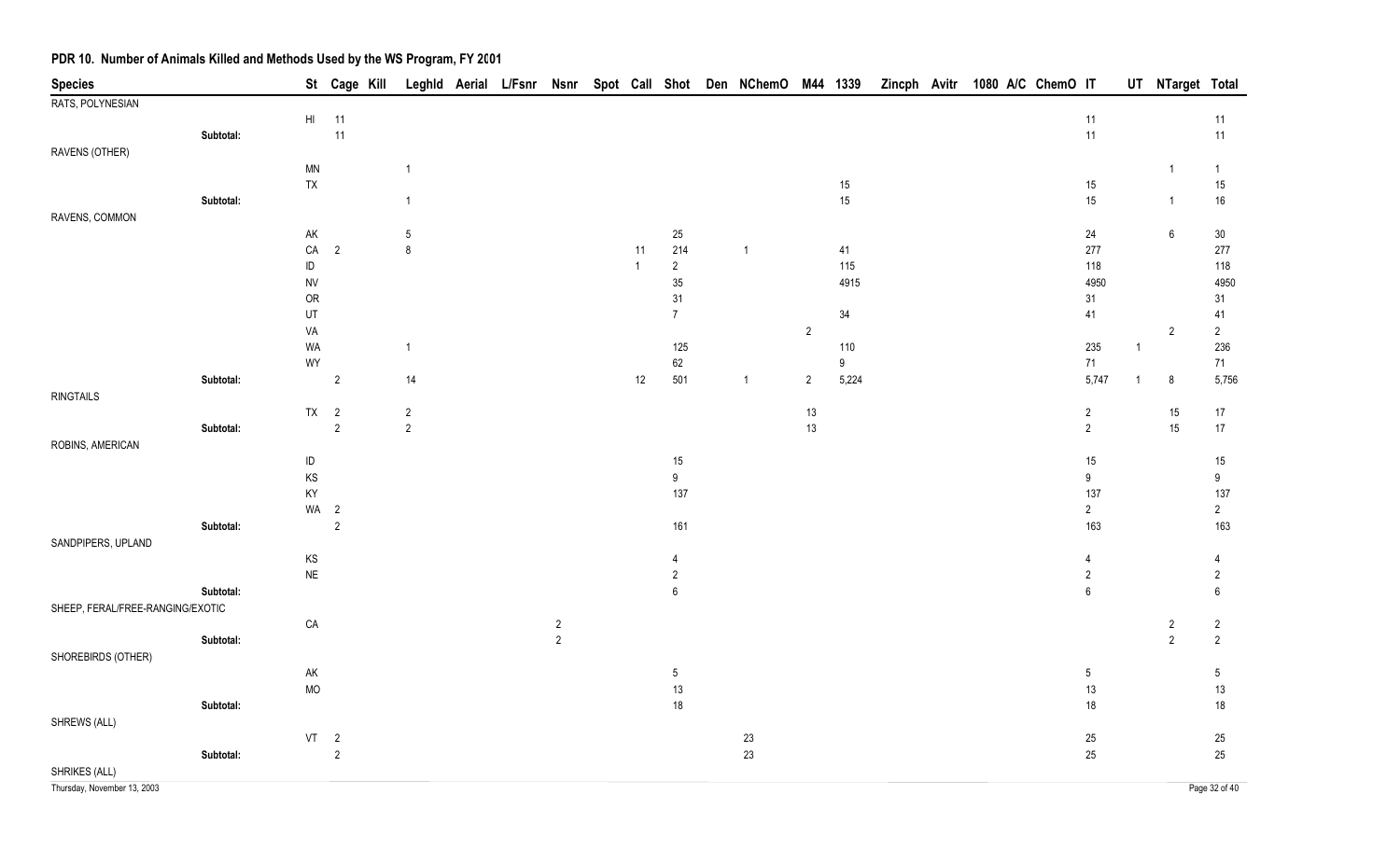| <b>Species</b>              |           |                                      | St Cage Kill             |                          |                      |                |                      |              |                 | Leghld Aerial L/Fsnr Nsnr Spot Call Shot Den NChemO M44 1339 |                | Zincph Avitr | 1080 A/C ChemO IT |      |                 |                                | UT NTarget Total                    |                 |
|-----------------------------|-----------|--------------------------------------|--------------------------|--------------------------|----------------------|----------------|----------------------|--------------|-----------------|--------------------------------------------------------------|----------------|--------------|-------------------|------|-----------------|--------------------------------|-------------------------------------|-----------------|
| SHRIKES (ALL)               |           |                                      |                          |                          |                      |                |                      |              |                 |                                                              |                |              |                   |      |                 |                                |                                     |                 |
|                             |           | ${\sf CA}$                           |                          |                          |                      |                |                      |              |                 | 4                                                            |                |              |                   |      | 4               |                                |                                     |                 |
|                             | Subtotal: |                                      |                          |                          |                      |                |                      |              |                 | 4                                                            |                |              |                   |      | 4               |                                |                                     |                 |
| SKUNKS, HOG-NOSED           |           |                                      |                          |                          |                      |                |                      |              |                 |                                                              |                |              |                   |      |                 |                                |                                     |                 |
|                             |           | $AZ$ 4                               |                          |                          |                      |                |                      |              |                 |                                                              |                |              |                   |      |                 |                                |                                     |                 |
|                             |           | $\mathsf{N}\mathsf{M}$               |                          |                          |                      |                |                      |              |                 |                                                              |                |              |                   |      |                 |                                | -1                                  | $\mathbf{1}$    |
|                             | Subtotal: |                                      | $\overline{4}$           |                          | $\overline{1}$       |                |                      |              |                 |                                                              |                |              |                   |      | 4               |                                | $\overline{1}$                      | $5\phantom{.0}$ |
| SKUNKS, SPOTTED             |           |                                      |                          |                          |                      |                |                      |              |                 |                                                              |                |              |                   |      |                 |                                |                                     |                 |
|                             |           | CA 6                                 |                          |                          |                      |                |                      |              | $\mathbf{1}$    | $\overline{7}$                                               |                |              |                   |      | 14              |                                |                                     | 14              |
|                             |           | $CO$ 1                               |                          |                          |                      |                |                      |              |                 |                                                              |                |              |                   |      | $\mathbf{1}$    |                                |                                     |                 |
|                             |           | $\mathsf{N}\mathsf{M}$               |                          |                          | $\overline{1}$       |                |                      |              |                 |                                                              |                |              |                   |      |                 |                                | -1                                  | 1               |
|                             |           | <b>NV</b>                            | $\overline{\phantom{1}}$ |                          |                      |                |                      |              |                 |                                                              |                |              |                   |      | 1               |                                |                                     | 1               |
|                             |           | WA                                   | $\overline{2}$           | $5\phantom{.0}$<br>$5\,$ |                      |                |                      |              |                 | $\overline{7}$                                               |                |              |                   |      | $\overline{2}$  |                                | $5\phantom{.0}$<br>$\boldsymbol{6}$ | $\overline{7}$  |
| SKUNKS, STRIPED             | Subtotal: |                                      | $10\,$                   |                          | $\overline{1}$       |                |                      |              | $\overline{1}$  |                                                              |                |              |                   |      | 18              |                                |                                     | 24              |
|                             |           |                                      |                          |                          |                      |                |                      |              |                 |                                                              |                |              |                   |      |                 |                                |                                     |                 |
|                             |           | $\mathsf{A}\mathsf{Z}$<br>${\sf CA}$ | 326<br>4037 5            |                          | $\overline{7}$<br>21 |                |                      | 161          | 1<br>42         | 44                                                           |                |              |                   | $12$ | 328<br>4349     | $6\phantom{.}6$                |                                     | 334<br>4354     |
|                             |           | $_{\rm CO}$                          | 27                       |                          |                      | $\mathbf{1}$   | 31<br>$\overline{2}$ |              | $\overline{7}$  |                                                              |                |              |                   |      | 33              | $\overline{4}$<br>$\mathbf{1}$ | $\overline{1}$<br>$\overline{2}$    | $36\,$          |
|                             |           | FL.                                  |                          |                          | $\overline{2}$       |                |                      |              |                 |                                                              |                |              |                   |      |                 |                                | $\overline{2}$                      | $\overline{2}$  |
|                             |           | GA                                   | $\overline{1}$           |                          |                      |                |                      |              |                 |                                                              |                |              |                   |      | 1               |                                |                                     | -1              |
|                             |           | IA                                   | $\overline{1}$           |                          |                      |                |                      |              |                 |                                                              |                |              |                   |      | 1               |                                |                                     | $\mathbf{1}$    |
|                             |           | ID                                   | 48                       |                          | $\overline{7}$       |                | $\sqrt{5}$           |              | $\overline{1}$  |                                                              |                |              |                   |      | 54              | $\mathbf{3}$                   | 4                                   | 61              |
|                             |           | IL                                   |                          |                          |                      |                |                      |              | $10\,$          |                                                              |                |              |                   |      | $10$            |                                |                                     | $10$            |
|                             |           | $\mathsf{KS}$                        | $24\,$                   |                          |                      |                |                      |              | $\overline{2}$  | $\sqrt{2}$                                                   |                |              |                   |      | 28              |                                |                                     | 28              |
|                             |           | KY                                   |                          | $\overline{1}$           |                      |                |                      |              |                 |                                                              |                |              |                   |      | 1               |                                |                                     | 1               |
|                             |           | LA                                   | $\overline{2}$           |                          |                      |                |                      |              | 3               |                                                              |                |              |                   |      | $5\phantom{.0}$ |                                |                                     | $5\phantom{.0}$ |
|                             |           | $\textsf{MN}{}$                      |                          |                          | 13                   |                |                      |              |                 |                                                              |                |              |                   |      |                 |                                | 13                                  | 13              |
|                             |           | MO                                   | 8                        |                          | $\overline{1}$       |                | $\overline{1}$       |              | $\mathbf{1}$    |                                                              |                |              |                   |      | 11              |                                |                                     | 11              |
|                             |           | <b>MS</b>                            | $\mathbf{3}$             |                          |                      |                |                      |              |                 |                                                              |                |              |                   |      | $\mathbf{3}$    |                                |                                     | $\mathfrak{Z}$  |
|                             |           | MT                                   |                          |                          | $18$                 | $\overline{1}$ | 3                    |              |                 |                                                              | 3              |              |                   |      | $\bf 8$         | 12                             | $5\phantom{.0}$                     | 25              |
|                             |           | ${\sf ND}$                           | 12                       | 23                       | 15                   |                | $\overline{4}$       |              | 8               |                                                              |                |              |                   | 3    | 64              | $\overline{2}$                 |                                     | 66              |
|                             |           | <b>NE</b>                            | 247                      | $\boldsymbol{9}$         | 12                   |                | 9                    |              | 29              |                                                              | $\overline{2}$ |              |                   | 5    | 311             | $\overline{2}$                 |                                     | 313             |
|                             |           | $\mathsf{N}\mathsf{M}$               | 39                       |                          | $55\,$               |                | 6                    |              | $\overline{2}$  |                                                              | $10\,$         |              |                   |      | $50\,$          | $\overline{2}$                 | 60                                  | 112             |
|                             |           | <b>NV</b>                            | $\mathbf{3}$             |                          | $\mathbf{1}$         |                |                      |              |                 |                                                              |                |              |                   |      | $\mathbf{3}$    |                                | $\overline{1}$                      | $\overline{4}$  |
|                             |           | OK                                   | 59                       |                          | $10\,$               |                | 6                    | $39\,$       | 4               |                                                              | 109            |              |                   |      | 108             | 12                             | 107                                 | 227             |
|                             |           | OR                                   | 242                      |                          | 33                   |                | $\boldsymbol{9}$     |              | $5\phantom{.0}$ |                                                              |                |              |                   |      | 284             | $\overline{2}$                 | $\mathbf{3}$                        | 289             |
|                             |           | PA                                   |                          | $\overline{2}$           |                      |                |                      |              |                 |                                                              |                |              |                   |      | $\overline{2}$  |                                |                                     | $\overline{2}$  |
|                             |           | TN                                   | 46                       |                          |                      |                |                      |              | 10 <sub>1</sub> |                                                              |                |              |                   |      | 52              | 4                              |                                     | 56              |
|                             |           | TX                                   | 313                      | 3                        | 182                  |                | 70                   | 43           | 54              | 4                                                            | 28             |              |                   | 4    | 631             | 23                             | 47                                  | 701             |
|                             |           | UT                                   | 241                      |                          | $\mathbf{1}$         |                | 53                   |              | 26              | 13                                                           | $\overline{1}$ |              |                   |      | 334             |                                | -1                                  | 335             |
|                             |           | VA                                   | $\overline{2}$           |                          | $\overline{4}$       |                | $\overline{2}$       | $\mathbf{1}$ |                 |                                                              | $\overline{1}$ |              |                   |      | 4               |                                | 6                                   | $10$            |
|                             |           | $VT \t1$                             |                          |                          |                      |                |                      |              |                 |                                                              |                |              |                   |      | $\overline{1}$  |                                |                                     | $\overline{1}$  |
| Thursday, November 13, 2003 |           |                                      |                          |                          |                      |                |                      |              |                 |                                                              |                |              |                   |      |                 |                                |                                     | Page 33 of 40   |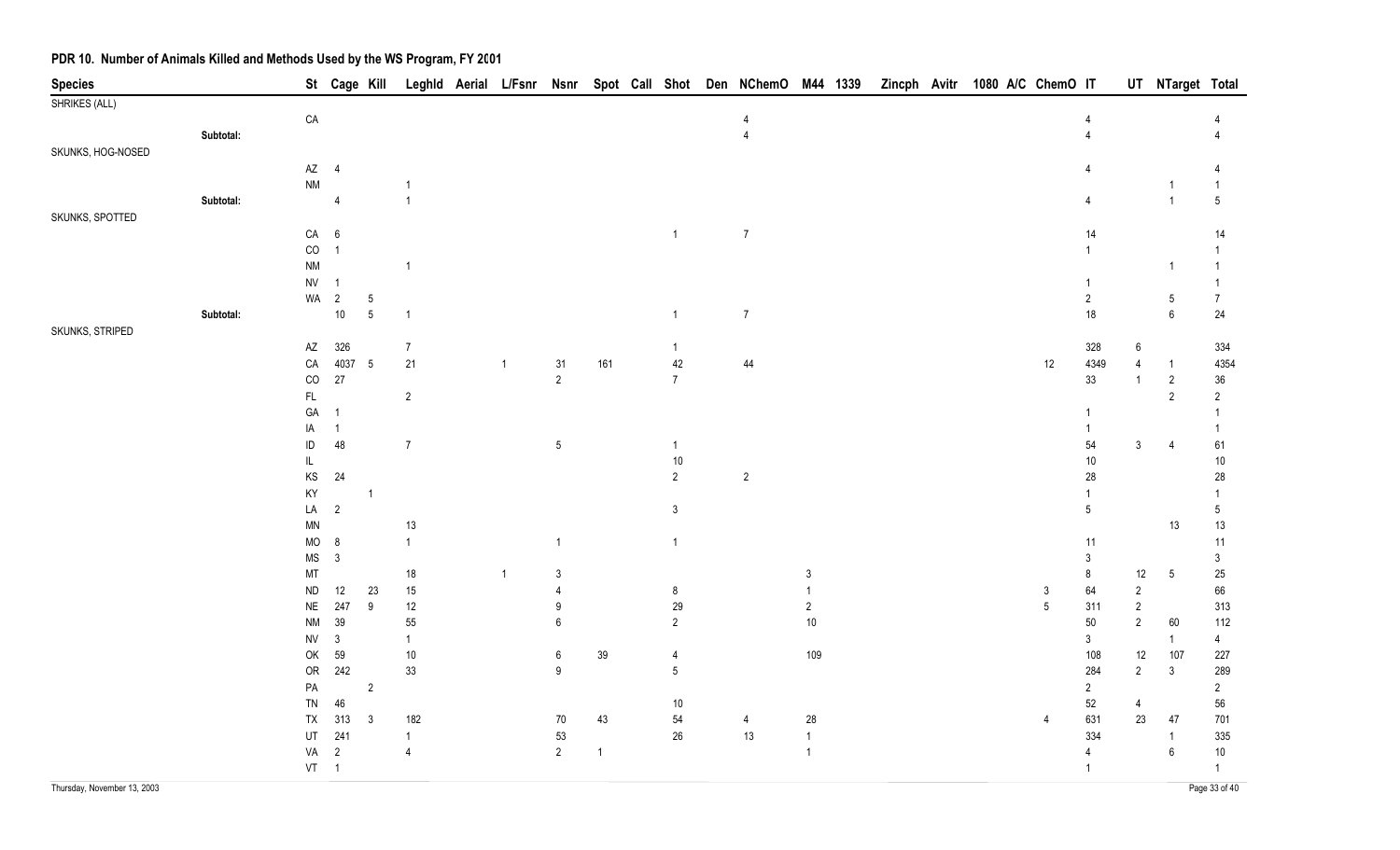| <b>Species</b>                |           |                              | St Cage Kill   |              |     |                |     |                |              |                | Leghld Aerial L/Fsnr Nsnr Spot Call Shot Den NChemO M44 1339 |              | Zincph Avitr |            | 1080 A/C ChemO IT |    |                |                | UT NTarget Total |                |
|-------------------------------|-----------|------------------------------|----------------|--------------|-----|----------------|-----|----------------|--------------|----------------|--------------------------------------------------------------|--------------|--------------|------------|-------------------|----|----------------|----------------|------------------|----------------|
| SKUNKS, STRIPED               |           |                              |                |              |     |                |     |                |              |                |                                                              |              |              |            |                   |    |                |                |                  |                |
|                               |           |                              | WA 14          |              |     |                |     |                |              |                |                                                              |              |              |            |                   |    | 14             |                |                  | 14             |
|                               |           | WV                           | $\mathbf{3}$   |              |     |                |     |                | 14           |                |                                                              | $\mathbf{1}$ |              |            |                   |    | 14             |                | 4                | 18             |
|                               |           |                              | WY 145         | $\mathbf{3}$ | 34  |                | 5   |                | 92           | $\mathfrak{Z}$ |                                                              |              |              |            |                   |    | 266            | $\overline{7}$ | $\boldsymbol{9}$ | 282            |
|                               | Subtotal: |                              | 5,844 46       |              | 416 | $\overline{2}$ | 206 | 244            | 311          | $\mathfrak{Z}$ | 63                                                           | 156          |              |            |                   | 24 | 6,970          | $80\,$         | 265              | 7,315          |
| SKYLARKS (ALL)                |           |                              |                |              |     |                |     |                |              |                |                                                              |              |              |            |                   |    |                |                |                  |                |
|                               | Subtotal: | $\mathsf{H}\mathsf{I}$       |                |              |     |                |     |                | 122<br>122   |                |                                                              |              |              |            |                   |    | 122<br>122     |                |                  | 122<br>122     |
| SNAKES, BROWN TREE            |           |                              |                |              |     |                |     |                |              |                |                                                              |              |              |            |                   |    |                |                |                  |                |
|                               |           |                              | GU 14          |              |     |                |     |                |              |                | 9004                                                         |              |              |            |                   |    | 9018           |                |                  | 9018           |
|                               | Subtotal: |                              | $14$           |              |     |                |     |                |              |                | 9,004                                                        |              |              |            |                   |    | 9,018          |                |                  | 9,018          |
| SNAKES, NON-POISONOUS (OTHER) |           |                              |                |              |     |                |     |                |              |                |                                                              |              |              |            |                   |    |                |                |                  |                |
|                               |           | <b>MO</b>                    |                |              |     |                |     |                |              |                | $\overline{1}$                                               |              |              |            |                   |    | $\mathbf{1}$   |                |                  | $\mathbf{1}$   |
|                               |           | UT                           |                |              |     |                |     |                |              |                | $\overline{1}$                                               |              |              |            |                   |    | $\mathbf{1}$   |                |                  | $\mathbf{1}$   |
|                               | Subtotal: |                              |                |              |     |                |     |                |              |                | $\overline{2}$                                               |              |              |            |                   |    | $\overline{2}$ |                |                  | $\overline{2}$ |
| SNAKES, POISONOUS (ALL)       |           |                              |                |              |     |                |     |                |              |                |                                                              |              |              |            |                   |    |                |                |                  |                |
|                               |           | ${\sf CA}$                   |                |              |     |                |     |                | 9            |                | $\overline{2}$                                               |              |              |            |                   |    | 11             |                |                  | 11             |
|                               |           | $\sf NE$                     |                |              |     |                |     |                | $\mathbf{1}$ |                |                                                              |              |              |            |                   |    |                |                |                  | $\mathbf{1}$   |
|                               |           | <b>OR</b>                    |                |              |     |                |     |                | 3            |                |                                                              |              |              |            |                   |    | 3              |                |                  | $\mathfrak{Z}$ |
|                               |           | $\operatorname{\textsf{SC}}$ |                |              |     |                |     |                | $\sqrt{2}$   |                |                                                              |              |              |            |                   |    | $\overline{2}$ |                |                  | $\overline{c}$ |
|                               |           | ${\sf TX}$                   |                |              |     |                |     |                |              |                | $\overline{1}$                                               |              |              |            |                   |    |                |                |                  | 1              |
|                               |           | WY                           |                |              |     |                |     |                |              |                | $\mathbf{3}$                                                 |              |              |            |                   |    | $\mathsf 3$    |                |                  | $\mathsf 3$    |
|                               | Subtotal: |                              |                |              |     |                |     |                | 15           |                | $\,6\,$                                                      |              |              |            |                   |    | 21             |                |                  | 21             |
| SPARROWS, EURASIAN TREE       |           |                              |                |              |     |                |     |                |              |                |                                                              |              |              |            |                   |    |                |                |                  |                |
|                               |           | GU                           | 21             |              |     |                |     |                |              |                | $\overline{c}$                                               |              |              |            |                   |    | 23             |                |                  | 23             |
|                               | Subtotal: |                              | $21$           |              |     |                |     |                |              |                | $\overline{2}$                                               |              |              |            |                   |    | 23             |                |                  | 23             |
| SPARROWS, HOUSE/ENGLISH       |           |                              |                |              |     |                |     |                |              |                |                                                              |              |              |            |                   |    |                |                |                  |                |
|                               |           | AZ<br>$\mathsf{C}\mathsf{T}$ | 243<br>15      |              |     |                |     |                | 22           |                | $35\,$                                                       |              |              |            |                   |    | 243<br>$35\,$  |                | $37\,$           | 243<br>$72\,$  |
|                               |           | GA                           |                |              |     |                |     |                | 88           |                |                                                              |              |              |            |                   |    | 88             |                |                  | 88             |
|                               |           | HI                           | 198            |              |     |                |     |                | 130          |                | $\sqrt{3}$                                                   |              |              |            |                   |    | 331            |                |                  | 331            |
|                               |           | $\mathsf{IL}$                | 222            |              |     |                |     | $\mathfrak{Z}$ | $20\,$       |                | $\sqrt{5}$                                                   |              |              |            |                   |    | 250            |                |                  | 250            |
|                               |           | $\mathsf{KS}$                |                |              |     |                |     |                | 9            |                |                                                              |              |              |            |                   |    | 9              |                |                  | $9\,$          |
|                               |           | KY                           |                |              |     |                |     |                | 94           |                |                                                              |              |              | $74$       |                   |    | 168            |                |                  | 168            |
|                               |           | MA                           | $\bf 8$        |              |     |                |     |                |              |                | $\overline{4}$                                               |              |              |            |                   |    | 12             |                |                  | 12             |
|                               |           | MD                           | 31             |              |     |                |     |                |              |                |                                                              |              |              |            |                   |    | 31             |                |                  | 31             |
|                               |           | $\rm MO$                     | $\,6\,$        |              |     |                |     | 4              | $47\,$       |                | 11                                                           |              |              |            |                   |    | 68             |                |                  | 68             |
|                               |           | ${\sf NC}$                   |                |              |     |                |     | 15             |              |                |                                                              |              |              | $\sqrt{5}$ |                   |    | $\mathbf 5$    |                | $15\,$           | $20\,$         |
|                               |           | NE                           |                |              |     |                |     | $\mathbf{1}$   | $\mathbf{1}$ |                |                                                              |              |              |            |                   |    | $\sqrt{2}$     |                |                  | $\overline{2}$ |
|                               |           | OK                           |                |              |     |                |     |                |              |                | $\overline{1}$                                               |              |              |            |                   |    | 1              |                |                  | $\mathbf{1}$   |
|                               |           | OR                           | $\overline{4}$ |              |     |                |     |                | 15           |                |                                                              |              |              |            |                   |    | $19$           |                |                  | 19             |
|                               |           | ${\sf PA}$                   |                |              |     |                |     |                | 24           |                | $\overline{4}$                                               |              |              |            |                   |    | 28             |                |                  | 28             |
| Thursday, November 13, 2003   |           |                              |                |              |     |                |     |                |              |                |                                                              |              |              |            |                   |    |                |                |                  | Page 34 of 40  |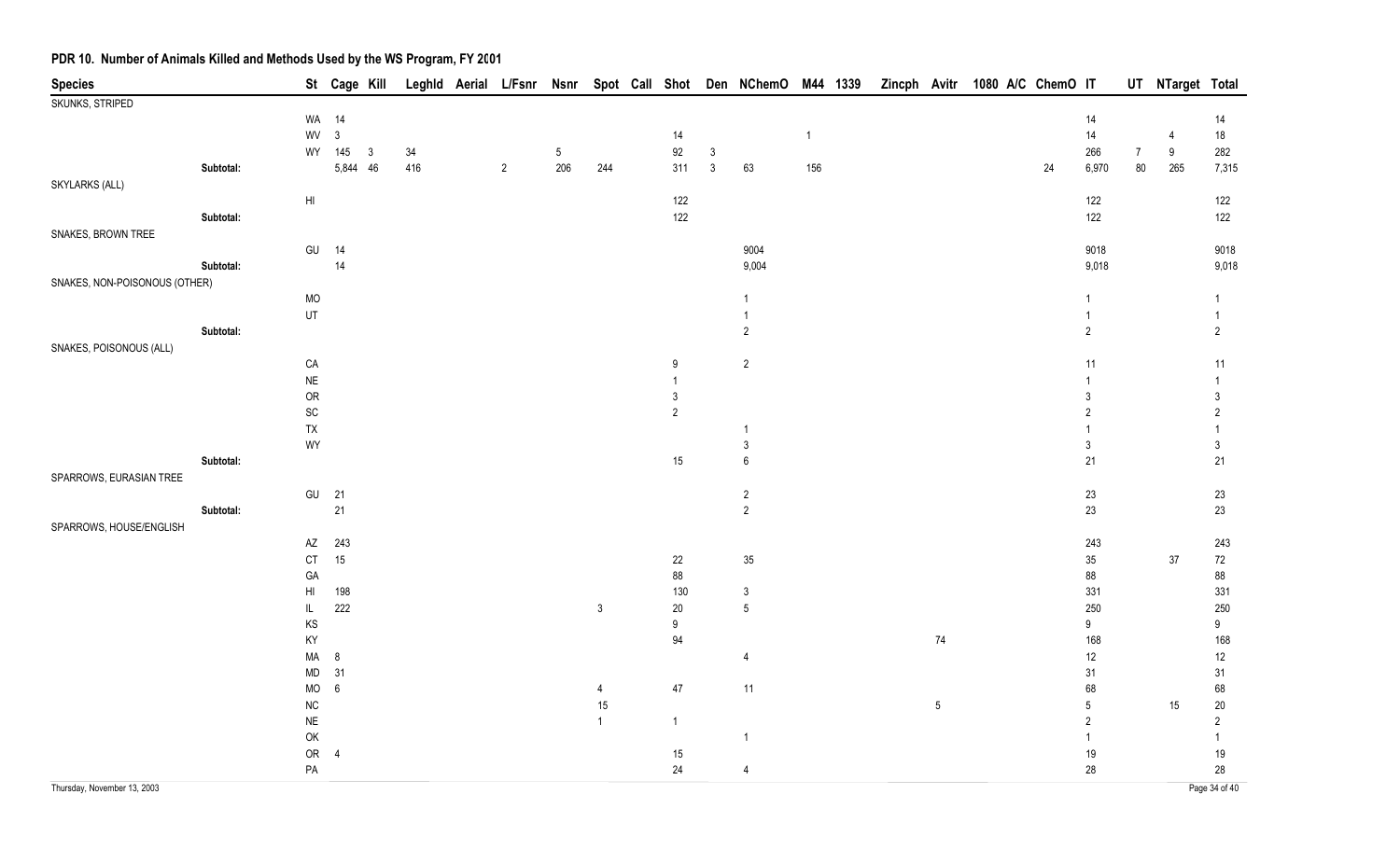| <b>Species</b>              |           |                                                         |                | St Cage Kill   |                |  |        |                  | Leghld Aerial L/Fsnr Nsnr Spot Call Shot Den NChemO M44 1339 |  |     |     | Zincph Avitr 1080 A/C ChemO IT |        |                  | UT NTarget Total |                  |
|-----------------------------|-----------|---------------------------------------------------------|----------------|----------------|----------------|--|--------|------------------|--------------------------------------------------------------|--|-----|-----|--------------------------------|--------|------------------|------------------|------------------|
| SPARROWS, HOUSE/ENGLISH     |           |                                                         |                |                |                |  |        |                  |                                                              |  |     |     |                                |        |                  |                  |                  |
|                             |           |                                                         | TN 19          |                |                |  |        |                  |                                                              |  |     | 145 |                                |        | 164              |                  | 164              |
|                             |           | TX                                                      |                |                |                |  | $12\,$ |                  |                                                              |  |     | 40  |                                |        | $52\,$           |                  | $52\,$           |
|                             |           | VA                                                      |                |                |                |  | 13     |                  | 14                                                           |  |     |     |                                |        | $27\,$           |                  | $27\,$           |
|                             |           | VT                                                      |                |                |                |  |        |                  | $26\,$                                                       |  |     |     |                                |        | $26\,$           |                  | $26\,$           |
|                             |           | WA                                                      | 29             |                |                |  |        | 4                |                                                              |  |     |     |                                |        | $\bf 8$          | 25               | $33\,$           |
|                             | Subtotal: |                                                         | 775            |                |                |  | 48     | 454              | 103                                                          |  |     | 264 |                                |        | 1,567            | 77               | 1,644            |
| SPARROWS, JAVA              |           |                                                         |                |                |                |  |        |                  |                                                              |  |     |     |                                |        |                  |                  |                  |
|                             |           | $H\parallel$                                            | 62             |                |                |  |        | 2935             |                                                              |  |     |     |                                |        | 2997             |                  | 2997             |
|                             | Subtotal: |                                                         | $62\,$         |                |                |  |        | 2,935            |                                                              |  |     |     |                                |        | 2,997            |                  | 2,997            |
| SQUAWFISH, NORTHERN         |           |                                                         |                |                |                |  |        |                  |                                                              |  |     |     |                                |        |                  |                  |                  |
|                             |           | WA                                                      |                |                |                |  |        |                  | 6051                                                         |  |     |     |                                |        | 6051             |                  | 6051             |
|                             | Subtotal: |                                                         |                |                |                |  |        |                  | 6,051                                                        |  |     |     |                                |        | 6,051            |                  | 6,051            |
| SQUIRRELS, FLYING (ALL)     |           |                                                         |                |                |                |  |        |                  |                                                              |  |     |     |                                |        |                  |                  |                  |
|                             |           |                                                         | GA 3           |                |                |  |        |                  |                                                              |  |     |     |                                |        | $\mathbf{3}$     |                  | $\mathfrak{Z}$   |
|                             | Subtotal: |                                                         | $\mathbf{3}$   |                |                |  |        |                  |                                                              |  |     |     |                                |        | $\mathfrak{Z}$   |                  | $\mathfrak{Z}$   |
| SQUIRRELS, FOX              |           |                                                         |                |                |                |  |        |                  |                                                              |  |     |     |                                |        |                  |                  |                  |
|                             |           | KY                                                      |                | $\mathbf{3}$   |                |  |        |                  |                                                              |  |     |     |                                |        | $\mathbf{1}$     | $\overline{2}$   | $\mathfrak{Z}$   |
|                             |           | $\sf NE$                                                |                |                |                |  |        | $\mathbf{1}$     |                                                              |  |     |     |                                |        | $\mathbf{1}$     |                  | $\mathbf{1}$     |
|                             |           | <b>TX</b>                                               | $\overline{1}$ |                | $\overline{1}$ |  |        |                  |                                                              |  |     |     |                                |        | $\mathbf{1}$     | $\overline{1}$   | $\overline{c}$   |
|                             | Subtotal: |                                                         | $\overline{1}$ | $\mathfrak{Z}$ | $\overline{1}$ |  |        | $\mathbf{1}$     |                                                              |  |     |     |                                |        | $\mathbf{3}$     | $\mathfrak{Z}$   | $\,6\,$          |
| SQUIRRELS, GRAY             |           |                                                         |                |                |                |  |        |                  |                                                              |  |     |     |                                |        |                  |                  |                  |
|                             |           |                                                         | $CA$ 3         |                |                |  |        |                  |                                                              |  |     |     |                                |        | $\mathbf{3}$     |                  | $\mathfrak{Z}$   |
|                             |           | GA                                                      | 30             |                |                |  |        |                  |                                                              |  |     |     |                                |        | 30               |                  | 30               |
|                             |           | $\mathsf{MS}\xspace$                                    |                |                | $\mathbf{1}$   |  |        |                  |                                                              |  |     |     |                                |        |                  | $\overline{1}$   | $\overline{1}$   |
|                             |           | OK                                                      |                |                |                |  |        | $\mathbf{3}$     |                                                              |  |     |     |                                |        | $\mathbf{3}$     |                  | $\mathbf{3}$     |
|                             |           | $VT \t1$                                                |                |                |                |  |        |                  |                                                              |  |     |     |                                |        |                  | $\overline{1}$   | $\mathbf{1}$     |
|                             |           | WY                                                      |                |                |                |  |        | 4                |                                                              |  |     |     |                                |        | 4                |                  | $\overline{4}$   |
|                             | Subtotal: |                                                         | $34\,$         |                | $\mathbf{1}$   |  |        | $\overline{7}$   |                                                              |  |     |     |                                |        | 40               | $\overline{2}$   | 42               |
| SQUIRRELS, GROUND (ALL)     |           |                                                         |                |                |                |  |        |                  |                                                              |  |     |     |                                |        |                  |                  |                  |
|                             |           | AZ                                                      | $\overline{2}$ |                |                |  |        |                  |                                                              |  |     |     |                                |        | $\overline{2}$   |                  | $\overline{2}$   |
|                             |           | ${\sf CA}$                                              | 527            | 13             |                |  |        | $272\,$          |                                                              |  |     |     |                                | $15\,$ | 827              |                  | 827              |
|                             |           | $\sf ID$                                                |                |                |                |  |        |                  |                                                              |  | 350 |     |                                | 5315   | 5665             |                  | 5665             |
|                             |           | <b>ND</b>                                               |                |                |                |  |        | $5\phantom{.0}$  |                                                              |  |     |     |                                |        | $5\phantom{.0}$  |                  | $5\phantom{.0}$  |
|                             |           | $\mathsf{N}\mathsf{M}$                                  | $\mathbf{3}$   |                |                |  |        |                  |                                                              |  |     |     |                                |        | $\mathbf{3}$     |                  | $\mathfrak{Z}$   |
|                             |           | <b>NV</b>                                               |                |                |                |  |        |                  |                                                              |  | 29  |     |                                |        | 29               |                  | 29               |
|                             |           | <b>OR</b>                                               |                | $\overline{1}$ |                |  |        |                  |                                                              |  |     |     |                                |        |                  | $\overline{1}$   | $\mathbf{1}$     |
|                             |           | $\mathsf{SD}$                                           |                |                |                |  |        | $\boldsymbol{6}$ |                                                              |  |     |     |                                |        | $\boldsymbol{6}$ |                  | $\boldsymbol{6}$ |
|                             |           | TX                                                      |                |                |                |  |        | 29               | 11                                                           |  | 55  |     |                                |        | 95               |                  | 95               |
|                             |           | UT                                                      | 21             |                |                |  |        |                  |                                                              |  |     |     |                                |        | $21$             |                  | 21               |
|                             |           | WA                                                      |                |                |                |  |        | 323              |                                                              |  |     |     |                                |        | 323              |                  | 323              |
|                             |           | $\ensuremath{\mathsf{W}}\xspace\ensuremath{\mathsf{I}}$ |                | $\overline{1}$ |                |  |        |                  |                                                              |  |     |     |                                |        |                  | $\overline{1}$   | $\overline{1}$   |
| Thursday, November 13, 2003 |           |                                                         |                |                |                |  |        |                  |                                                              |  |     |     |                                |        |                  |                  | Page 35 of 40    |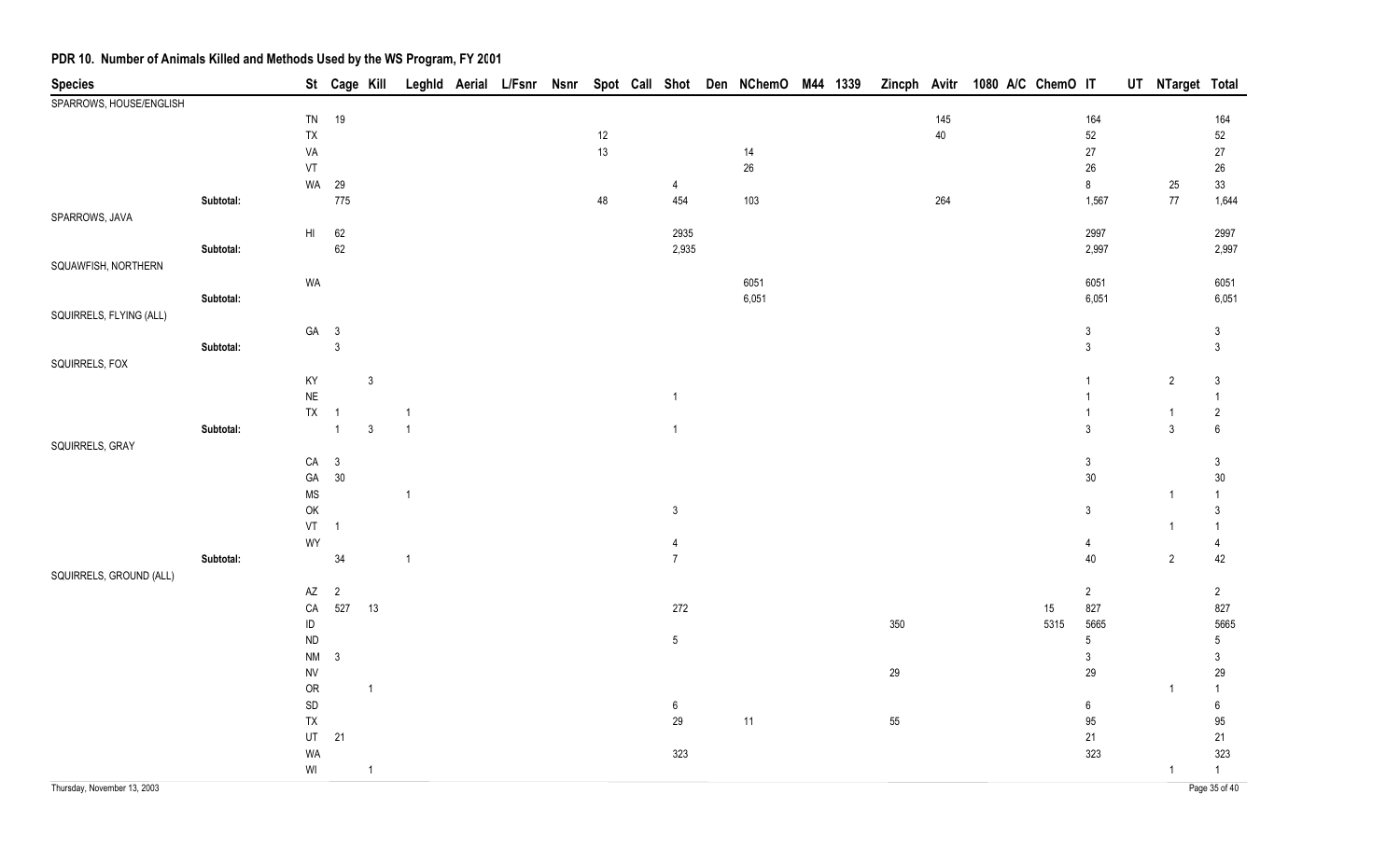| <b>Species</b>          |           |                                   | St Cage Kill   |                |  |  |                |                 | Leghld Aerial L/Fsnr Nsnr Spot Call Shot Den NChemO M44 1339 |           |     |       | Zincph Avitr 1080 A/C ChemO IT |       |                |            | UT NTarget Total |                 |
|-------------------------|-----------|-----------------------------------|----------------|----------------|--|--|----------------|-----------------|--------------------------------------------------------------|-----------|-----|-------|--------------------------------|-------|----------------|------------|------------------|-----------------|
| SQUIRRELS, GROUND (ALL) |           |                                   |                |                |  |  |                |                 |                                                              |           |     |       |                                |       |                |            |                  |                 |
|                         | Subtotal: |                                   | 553 15         |                |  |  |                | 635             | $11$                                                         |           | 434 |       |                                | 5,330 | 6,976          |            | $\overline{2}$   | 6,978           |
| SQUIRRELS, RED          |           |                                   |                |                |  |  |                |                 |                                                              |           |     |       |                                |       |                |            |                  |                 |
|                         |           | UT                                | $\overline{2}$ |                |  |  |                |                 |                                                              |           |     |       |                                |       | $\overline{2}$ |            |                  | $\overline{2}$  |
|                         |           |                                   | VT 5           |                |  |  |                |                 |                                                              |           |     |       |                                |       |                |            | 5                | $\sqrt{5}$      |
|                         |           | WA                                |                | $\mathfrak{Z}$ |  |  |                |                 |                                                              |           |     |       |                                |       |                |            | $\mathbf{3}$     | $\mathfrak{Z}$  |
|                         | Subtotal: |                                   | $\overline{7}$ | $\mathbf{3}$   |  |  |                |                 |                                                              |           |     |       |                                |       | $\overline{2}$ |            | 8                | $10$            |
| STARLINGS, EUROPEAN     |           |                                   |                |                |  |  |                |                 |                                                              |           |     |       |                                |       |                |            |                  |                 |
|                         |           | CA                                | 3086           |                |  |  |                | 184             | $\mathbf{3}$                                                 |           |     |       |                                |       | 3273           |            |                  | 3273            |
|                         |           | GA                                |                |                |  |  |                | 17              |                                                              |           |     |       |                                |       | 17             |            |                  | 17              |
|                         |           | IA                                |                |                |  |  |                | 8               |                                                              |           |     |       |                                |       | 8              |            |                  | 8               |
|                         |           | $\sf ID$                          |                | $\mathfrak{Z}$ |  |  |                | 59              |                                                              | 457000    |     |       |                                |       | 457061         |            | $\overline{1}$   | $5E + 05$       |
|                         |           | $\ensuremath{\mathsf{IL}}\xspace$ | $25\,$         |                |  |  | 675            | 424             | 771                                                          | 20857     |     |       |                                |       | 22752          |            |                  | 22752           |
|                         |           | $\sf IN$                          |                |                |  |  |                | 185             |                                                              | 8000      |     |       |                                |       | 8185           |            |                  | 8185            |
|                         |           | KS                                |                |                |  |  |                | 122             |                                                              | 150       |     |       |                                |       | 272            |            |                  | 272             |
|                         |           | KY                                | 83             |                |  |  |                | 1616            | $\bf 8$                                                      | 23715     |     | 1001  |                                |       | 26423          |            |                  | 26423           |
|                         |           | MI                                |                |                |  |  |                |                 |                                                              | 128100    |     |       |                                |       | 128100         |            |                  | $1E + 05$       |
|                         |           | MN                                | 476            |                |  |  |                | 40              |                                                              |           |     |       |                                |       | 516            |            |                  | 516             |
|                         |           | <b>MO</b>                         |                |                |  |  |                | 182             | 147                                                          | 20904     |     |       |                                |       | 21233          |            |                  | 21233           |
|                         |           | <b>NE</b>                         |                |                |  |  | $\mathfrak{Z}$ | 218             |                                                              |           |     |       |                                |       | 221            |            |                  | 221             |
|                         |           | <b>NH</b>                         |                |                |  |  |                | $5\phantom{.0}$ |                                                              |           |     |       |                                |       |                |            | 5                | $5\overline{)}$ |
|                         |           | $\mathsf{N}\mathsf{J}$            |                |                |  |  |                | 34              |                                                              | 8         |     |       |                                |       | 42             |            |                  | 42              |
|                         |           | <b>NM</b>                         |                |                |  |  |                |                 |                                                              | 9500      |     |       |                                |       | 9500           |            |                  | 9500            |
|                         |           | ${\sf NV}$                        |                |                |  |  |                |                 |                                                              | 138900    |     |       |                                |       | 138900         |            |                  | $1E + 05$       |
|                         |           | <b>NY</b>                         | 3588           |                |  |  |                | 1353            |                                                              |           |     |       |                                |       | 4941           |            |                  | 4941            |
|                         |           | $\mathsf{OK}$                     |                |                |  |  |                | $20\,$          | $27\,$                                                       | 31555     |     |       |                                |       | 31602          |            |                  | 31602           |
|                         |           | OR                                | 18584          |                |  |  |                | 429             |                                                              | 91550     |     |       |                                |       | 110563         |            |                  | $1E + 05$       |
|                         |           | PA                                | 13420          |                |  |  |                | 49              |                                                              | 1285      |     |       |                                |       | 14754          |            |                  | 14754           |
|                         |           | TN                                | 33             |                |  |  |                | $26\,$          | $26\,$                                                       | 2888      |     |       |                                |       | 2973           |            |                  | 2973            |
|                         |           | <b>TX</b>                         | 245            |                |  |  |                | $\overline{1}$  |                                                              | 20000     |     |       |                                |       | 20246          |            |                  | 20246           |
|                         |           | UT                                |                |                |  |  |                |                 |                                                              | 22250     |     |       |                                |       | 22250          |            |                  | 22250           |
|                         |           | VA                                | 13             |                |  |  | $\overline{2}$ | 138             |                                                              | 5004      |     |       |                                |       | 5157           |            |                  | 5157            |
|                         |           | VT                                |                |                |  |  |                |                 | $\overline{2}$                                               |           |     |       |                                |       | $\overline{2}$ |            |                  | $\overline{2}$  |
|                         |           | WA                                | $1E+0$         |                |  |  | 55             | 2872            | $\,6\,$                                                      | 42875     |     |       |                                |       | 151657         |            |                  | $2E + 05$       |
|                         |           | WV 1                              |                |                |  |  |                |                 |                                                              | 6884      |     |       |                                |       | 6885           |            |                  | 6885            |
|                         | Subtotal: |                                   | 145,4033       |                |  |  | 735            | 7,982           | 990                                                          | 1,031,425 |     | 1,001 |                                |       | 1,187,533      |            | 6                | 1,187,539       |
| SWALLOWS, BARN          |           |                                   |                |                |  |  |                |                 |                                                              |           |     |       |                                |       |                |            |                  |                 |
|                         |           | $\mathsf{FL}$                     |                |                |  |  |                | $5\phantom{.0}$ |                                                              |           |     |       |                                |       |                | $\sqrt{5}$ |                  | $\sqrt{5}$      |
|                         |           | $\mathsf{KS}$                     |                |                |  |  |                | 16              |                                                              |           |     |       |                                |       | $16\,$         |            |                  | $16\,$          |
|                         |           | KY                                |                |                |  |  |                | $\overline{4}$  |                                                              |           |     |       |                                |       | $\overline{4}$ |            |                  | 4               |
|                         |           | <b>MO</b>                         |                |                |  |  | 13             | 80              |                                                              |           |     |       |                                |       | 93             |            |                  | 93              |
|                         |           | ${\sf PA}$                        |                |                |  |  |                |                 | 4                                                            |           |     |       |                                |       | $\overline{4}$ |            |                  | $\overline{4}$  |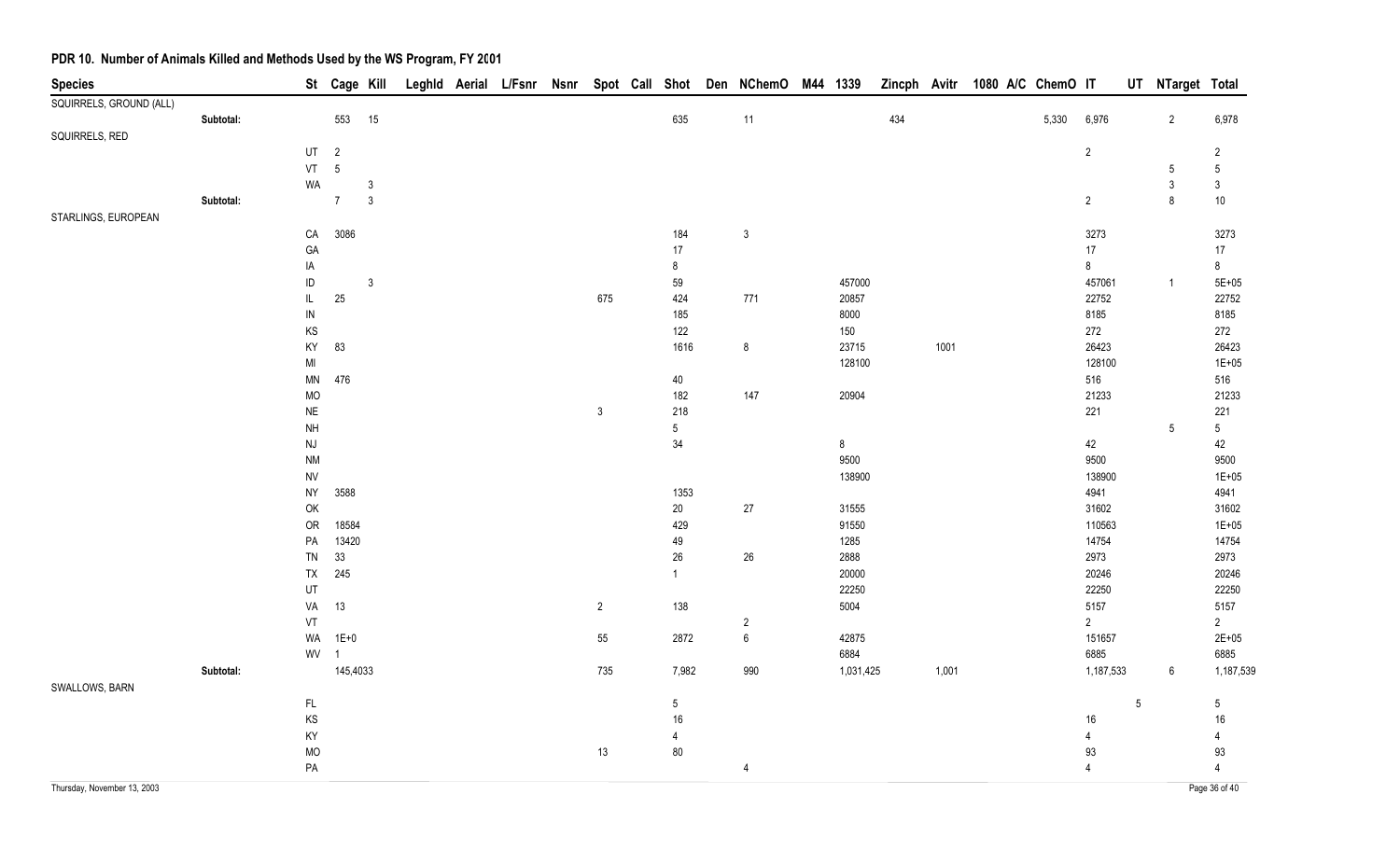| <b>Species</b>               |           |                        | St Cage Kill |        |                |  |                         |      |                  | Leghld Aerial L/Fsnr Nsnr Spot Call Shot Den NChemO M44 1339 |  | Zincph Avitr 1080 A/C ChemO IT |  |              |                  |                | UT NTarget Total         |                  |
|------------------------------|-----------|------------------------|--------------|--------|----------------|--|-------------------------|------|------------------|--------------------------------------------------------------|--|--------------------------------|--|--------------|------------------|----------------|--------------------------|------------------|
| SWALLOWS, BARN               |           |                        |              |        |                |  |                         |      |                  |                                                              |  |                                |  |              |                  |                |                          |                  |
|                              |           | VA                     |              |        |                |  |                         |      |                  | 4                                                            |  |                                |  |              | $\overline{4}$   |                |                          | $\overline{4}$   |
|                              | Subtotal: |                        |              |        |                |  |                         | $13$ | 105              | $\,8\,$                                                      |  |                                |  |              | 121              | $\sqrt{5}$     |                          | 126              |
| SWALLOWS, z-(OTHER)          |           |                        |              |        |                |  |                         |      |                  |                                                              |  |                                |  |              |                  |                |                          |                  |
|                              |           | $\mathsf{KS}$          |              |        |                |  |                         |      |                  |                                                              |  |                                |  |              |                  |                |                          |                  |
|                              |           | <b>MO</b>              |              |        |                |  |                         |      |                  |                                                              |  |                                |  |              |                  |                |                          |                  |
|                              |           | $\mathsf{PA}$          |              |        |                |  |                         |      |                  |                                                              |  |                                |  |              | 4                |                |                          |                  |
|                              | Subtotal: |                        |              |        |                |  |                         |      | 6                |                                                              |  |                                |  |              | $\boldsymbol{6}$ |                |                          | 6                |
| SWANS, MUTE                  |           |                        |              |        |                |  |                         |      |                  |                                                              |  |                                |  |              |                  |                |                          |                  |
|                              |           | $\mathsf{L}\mathsf{L}$ |              |        |                |  |                         |      | 5                |                                                              |  |                                |  |              | 5                |                |                          | $5\phantom{.0}$  |
|                              |           | $\mathsf{PA}$          |              |        |                |  |                         |      |                  |                                                              |  |                                |  |              |                  |                |                          | $\overline{1}$   |
|                              | Subtotal: |                        |              |        |                |  |                         |      | 6                |                                                              |  |                                |  |              | $\boldsymbol{6}$ |                |                          | $\,6\,$          |
| TERN, CASPIAN                |           |                        |              |        |                |  |                         |      |                  |                                                              |  |                                |  |              |                  |                |                          |                  |
|                              |           | WA                     |              |        |                |  |                         |      | 938              |                                                              |  |                                |  |              | 938              |                |                          | 938              |
|                              | Subtotal: |                        |              |        |                |  |                         |      | 938              |                                                              |  |                                |  |              | 938              |                |                          | 938              |
| TERN, GULL-BILLED            |           |                        |              |        |                |  |                         |      |                  |                                                              |  |                                |  |              |                  |                |                          |                  |
|                              |           | <b>MN</b>              |              |        |                |  |                         |      | 8                |                                                              |  |                                |  |              | $\,8\,$          |                |                          | 8                |
|                              | Subtotal: |                        |              |        |                |  |                         |      | 8                |                                                              |  |                                |  |              | $\,8\,$          |                |                          | $\,8\,$          |
| TERNS (OTHER)                |           |                        |              |        |                |  |                         |      |                  |                                                              |  |                                |  |              |                  |                |                          |                  |
|                              |           | $MO$                   |              |        |                |  |                         |      | $\overline{c}$   |                                                              |  |                                |  |              | $\sqrt{2}$       |                |                          | $\overline{2}$   |
|                              |           | $\sf NE$               |              |        |                |  |                         |      | 29               |                                                              |  |                                |  |              | 29               |                |                          | 29               |
|                              |           | VA                     |              |        |                |  |                         |      |                  |                                                              |  |                                |  |              | $\overline{1}$   |                |                          | $\mathbf{1}$     |
|                              |           | WA                     |              |        |                |  |                         |      |                  |                                                              |  |                                |  |              |                  |                |                          | $\overline{1}$   |
|                              | Subtotal: |                        |              |        |                |  |                         |      | 33               |                                                              |  |                                |  |              | 32               |                | $\mathbf{1}$             | 33               |
| THRASHERS, PEARLY-EYED (T&E) |           |                        |              |        |                |  |                         |      |                  |                                                              |  |                                |  |              |                  |                |                          |                  |
|                              |           | ${\sf PR}$             |              |        |                |  |                         |      | 2                |                                                              |  |                                |  | $\mathbf{3}$ | $\overline{5}$   |                |                          | 5                |
|                              | Subtotal: |                        |              |        |                |  |                         |      | $\overline{2}$   |                                                              |  |                                |  | $\mathbf{3}$ | $\overline{5}$   |                |                          | $\overline{5}$   |
| TURKEY, WILD (ALL)           |           |                        |              |        |                |  |                         |      |                  |                                                              |  |                                |  |              |                  |                |                          |                  |
|                              |           | $C$ T                  |              |        |                |  |                         |      | $\overline{c}$   |                                                              |  |                                |  |              |                  |                | $\overline{2}$           | $\overline{2}$   |
|                              |           | $\sf ID$               |              |        |                |  | $\overline{1}$          |      |                  |                                                              |  |                                |  |              |                  |                | $\overline{\phantom{a}}$ | $\mathbf{1}$     |
|                              |           | KY                     |              |        |                |  |                         |      | 5                |                                                              |  |                                |  |              | $\overline{5}$   |                |                          | 5                |
|                              |           | MA                     |              |        |                |  |                         |      | 8                |                                                              |  |                                |  |              | $\bf 8$          |                |                          | 8                |
|                              |           | OR                     |              |        |                |  |                         |      | $\sqrt{2}$       |                                                              |  |                                |  |              | $\sqrt{2}$       |                |                          | $\overline{2}$   |
|                              |           | $\mathsf{PA}$          |              |        |                |  |                         |      | $\boldsymbol{6}$ |                                                              |  |                                |  |              | $\,6\,$          |                |                          | $\boldsymbol{6}$ |
|                              |           | ${\sf TX}$             |              |        |                |  |                         |      |                  |                                                              |  |                                |  |              |                  |                |                          | 1                |
|                              |           | VA                     |              |        |                |  |                         |      |                  |                                                              |  |                                |  |              |                  |                |                          | $\mathbf{1}$     |
|                              | Subtotal: |                        |              |        | $\overline{2}$ |  | $\overline{\mathbf{1}}$ |      | 23               |                                                              |  |                                |  |              | 21               |                | $5\phantom{.0}$          | $26\,$           |
| TURTLES (ALL)                |           |                        |              |        |                |  |                         |      |                  |                                                              |  |                                |  |              |                  |                |                          |                  |
|                              |           | $\mathsf{AL}$          |              | 45     |                |  |                         |      |                  |                                                              |  |                                |  |              |                  | $\overline{2}$ | 43                       | 45               |
|                              |           | GA                     |              | $9\,$  |                |  |                         |      |                  |                                                              |  |                                |  |              |                  |                | 9                        | 9                |
|                              |           | KY                     |              | $5\,$  |                |  |                         |      |                  |                                                              |  |                                |  |              |                  |                | 5                        | $\sqrt{5}$       |
|                              |           | LA                     |              | $34\,$ | $\sqrt{2}$     |  |                         |      |                  |                                                              |  |                                |  |              |                  |                | 36                       | 36               |
| Thursday, November 13, 2003  |           |                        |              |        |                |  |                         |      |                  |                                                              |  |                                |  |              |                  |                |                          | Page 37 of 40    |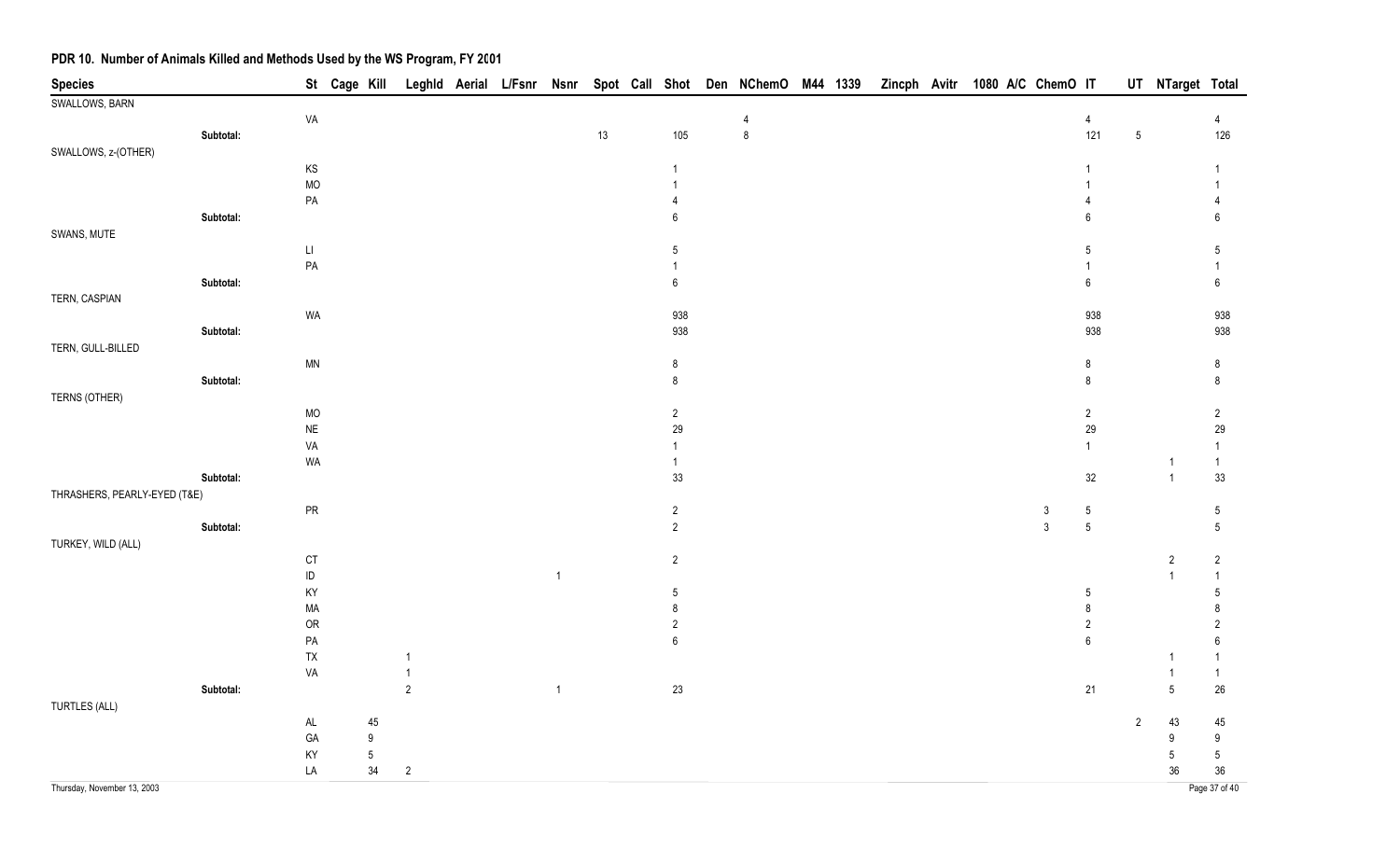| <b>Species</b>         |           |                                                  | St Cage Kill   |                                |                  |  |                  |                |                | Leghld Aerial L/Fsnr Nsnr Spot Call Shot Den NChemO M44 1339 Zincph Avitr 1080 A/C ChemO IT |  |     |  |  |                |                  | UT NTarget Total |                  |
|------------------------|-----------|--------------------------------------------------|----------------|--------------------------------|------------------|--|------------------|----------------|----------------|---------------------------------------------------------------------------------------------|--|-----|--|--|----------------|------------------|------------------|------------------|
| <b>TURTLES (ALL)</b>   |           |                                                  |                |                                |                  |  |                  |                |                |                                                                                             |  |     |  |  |                |                  |                  |                  |
|                        |           | $\textsf{MN}{}$                                  |                | $\sqrt{3}$                     |                  |  |                  |                |                |                                                                                             |  |     |  |  |                |                  | 3                | 3                |
|                        |           | $\sf MO$                                         |                | $\sqrt{3}$                     |                  |  |                  |                |                |                                                                                             |  |     |  |  |                |                  | $\mathfrak{Z}$   | $\mathfrak{Z}$   |
|                        |           | <b>MS</b>                                        |                | 113                            |                  |  | $\mathsf 3$      |                |                |                                                                                             |  |     |  |  |                | 78               | 38               | 116              |
|                        |           | ${\sf NC}$                                       |                | 35                             |                  |  |                  |                |                |                                                                                             |  |     |  |  |                |                  | $35\,$           | $35\,$           |
|                        |           | ${\sf ND}$                                       |                | $\mathbf{1}$                   |                  |  |                  |                |                |                                                                                             |  |     |  |  |                |                  | $\overline{1}$   | $\mathbf{1}$     |
|                        |           | $\sf NE$                                         |                | $\overline{c}$                 |                  |  |                  |                |                |                                                                                             |  |     |  |  | $\overline{2}$ |                  |                  | $\overline{2}$   |
|                        |           | OK                                               |                | 179                            |                  |  | -1               |                |                |                                                                                             |  |     |  |  |                |                  | 180              | 180              |
|                        |           | SC                                               |                | $52\,$                         |                  |  | $\mathbf{1}$     |                |                |                                                                                             |  |     |  |  |                |                  | 53               | 53               |
|                        |           | ${\sf TN}$                                       |                | $\sqrt{5}$                     |                  |  |                  |                |                |                                                                                             |  |     |  |  |                | $\mathbf{1}$     | $\overline{4}$   | $\sqrt{5}$       |
|                        |           | ${\sf TX}$                                       |                | 159                            | $\overline{1}$   |  |                  |                |                |                                                                                             |  |     |  |  |                | $\sqrt{5}$       | 155              | 160              |
|                        |           | VA                                               |                | $\boldsymbol{6}$               | $\overline{1}$   |  | $\mathbf{1}$     |                |                |                                                                                             |  |     |  |  |                |                  | $\overline{7}$   | $7\overline{ }$  |
|                        |           | WI<br>WY                                         |                | $\boldsymbol{9}$<br>$\sqrt{5}$ |                  |  |                  |                |                |                                                                                             |  |     |  |  |                |                  | 10               | $10\,$<br>$5\,$  |
|                        | Subtotal: |                                                  |                | 665                            | $\overline{4}$   |  | $\boldsymbol{6}$ |                |                |                                                                                             |  |     |  |  | $\overline{2}$ | $\sqrt{5}$<br>91 | 582              | 675              |
| VOLES (ALL)            |           |                                                  |                |                                |                  |  |                  |                |                |                                                                                             |  |     |  |  |                |                  |                  |                  |
|                        |           | $\mathsf{C}\mathsf{T}$                           | $\overline{2}$ |                                |                  |  |                  |                |                |                                                                                             |  |     |  |  | $\overline{c}$ |                  |                  | $\overline{2}$   |
|                        |           | $\mathsf{IL}$                                    |                |                                |                  |  |                  |                |                | $\overline{2}$                                                                              |  |     |  |  | $\overline{2}$ |                  |                  | $\overline{2}$   |
|                        |           | KY                                               |                |                                |                  |  |                  |                |                |                                                                                             |  | 943 |  |  | 943            |                  |                  | 943              |
|                        |           | $\sf MA$                                         |                |                                |                  |  |                  |                |                | 6                                                                                           |  |     |  |  | 6              |                  |                  | $\boldsymbol{6}$ |
|                        |           | $\sf NE$                                         |                |                                |                  |  |                  |                |                |                                                                                             |  |     |  |  |                |                  |                  | 1                |
|                        |           | $VT \t1$                                         |                |                                |                  |  |                  |                |                | $6\phantom{1}$                                                                              |  |     |  |  | $\overline{7}$ |                  |                  | 7 <sup>7</sup>   |
|                        | Subtotal: |                                                  | $\mathfrak{Z}$ |                                |                  |  |                  |                |                | 15                                                                                          |  | 943 |  |  | 961            |                  |                  | 961              |
| <b>VULTURES, BLACK</b> |           |                                                  |                |                                |                  |  |                  |                |                |                                                                                             |  |     |  |  |                |                  |                  |                  |
|                        |           | $\mathsf{AL}$                                    |                |                                |                  |  |                  |                | $20\,$         |                                                                                             |  |     |  |  | $20\,$         |                  |                  | 20               |
|                        |           | $\mathsf{FL}$                                    |                |                                |                  |  |                  |                | $10\,$         |                                                                                             |  |     |  |  | $9^{\circ}$    | $\overline{1}$   |                  | $10\,$           |
|                        |           | KY                                               | $47\,$         |                                |                  |  |                  |                | $67\,$         |                                                                                             |  |     |  |  | 114            |                  |                  | 114              |
|                        |           | $\rm MS$                                         |                |                                | $\overline{1}$   |  |                  |                |                |                                                                                             |  |     |  |  |                |                  | $\overline{1}$   | $\mathbf{1}$     |
|                        |           | TN                                               |                |                                |                  |  |                  |                | $36\,$         |                                                                                             |  |     |  |  | 36             |                  |                  | $36\,$           |
|                        |           | TX                                               | 1194           |                                | $\bf 8$          |  | $\mathbf{1}$     |                | 669            |                                                                                             |  |     |  |  | 1866           | $\mathfrak{Z}$   | $\mathbf{3}$     | 1872             |
|                        |           | VA                                               | $56\,$         |                                |                  |  |                  |                | $51\,$         |                                                                                             |  |     |  |  | 107            |                  |                  | 107              |
|                        |           | WV                                               |                |                                |                  |  |                  |                | $\overline{2}$ |                                                                                             |  |     |  |  | $\overline{2}$ |                  |                  | $\overline{2}$   |
|                        | Subtotal: |                                                  | 1,297          |                                | $\boldsymbol{9}$ |  | $\mathbf{1}$     |                | 855            |                                                                                             |  |     |  |  | 2,154          |                  | $\overline{4}$   | 2,162            |
| VULTURES, TURKEY       |           |                                                  |                |                                |                  |  |                  |                |                |                                                                                             |  |     |  |  |                |                  |                  |                  |
|                        |           | $\mathsf{FL}$                                    |                |                                |                  |  |                  |                | $57\,$         | 199                                                                                         |  |     |  |  | 253            | $\mathbf{3}$     |                  | 256              |
|                        |           | KS                                               |                |                                |                  |  |                  |                | $\mathbf{1}$   |                                                                                             |  |     |  |  | 1              |                  |                  | 1                |
|                        |           | KY<br>MO                                         |                |                                |                  |  |                  |                | 118            | $\overline{1}$                                                                              |  |     |  |  | 119            |                  |                  | 119<br>1         |
|                        |           |                                                  |                |                                |                  |  |                  |                | 6              |                                                                                             |  |     |  |  | 6              |                  |                  |                  |
|                        |           | $\mathsf{N}\mathsf{J}$<br>$\mathsf{N}\mathsf{M}$ |                |                                |                  |  |                  |                | 8              |                                                                                             |  |     |  |  | 8              |                  |                  | 6<br>8           |
|                        |           | ${\sf TN}$                                       |                |                                |                  |  |                  |                | 21             |                                                                                             |  |     |  |  | 21             |                  |                  | 21               |
|                        |           |                                                  | TX 23          |                                |                  |  |                  | $\overline{1}$ | 12             |                                                                                             |  |     |  |  | 36             |                  |                  | 36               |
|                        |           |                                                  |                |                                |                  |  |                  |                |                |                                                                                             |  |     |  |  |                |                  |                  |                  |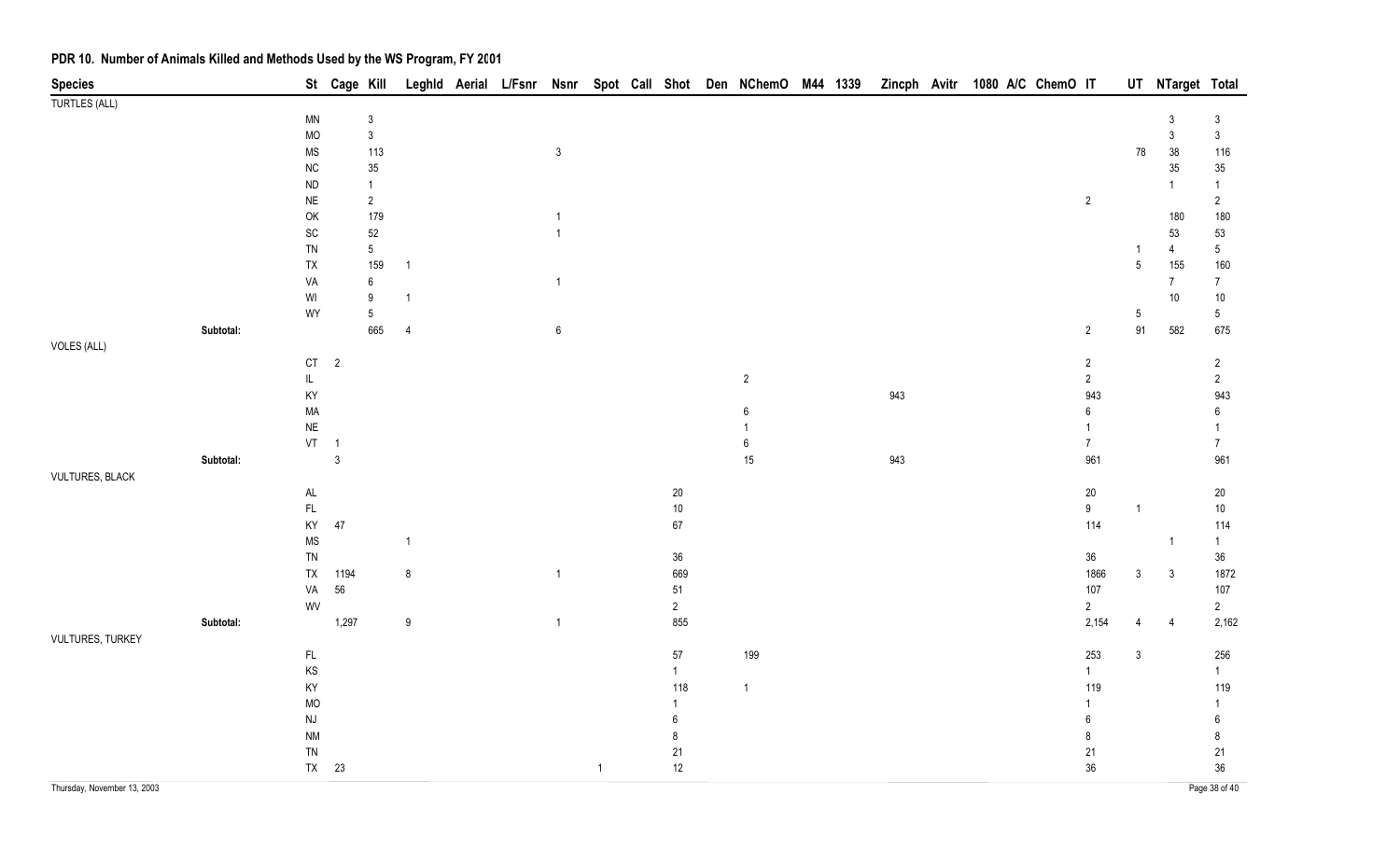| <b>Species</b>              |           |                 | St Cage Kill   |                |                        |                                         |              |                     |              |                |                | Leghld Aerial L/Fsnr Nsnr Spot Call Shot Den NChemO M44 1339 Zincph Avitr 1080 A/C ChemO IT |  |  |  |                         |                | UT NTarget Total |                       |
|-----------------------------|-----------|-----------------|----------------|----------------|------------------------|-----------------------------------------|--------------|---------------------|--------------|----------------|----------------|---------------------------------------------------------------------------------------------|--|--|--|-------------------------|----------------|------------------|-----------------------|
| <b>VULTURES, TURKEY</b>     |           |                 |                |                |                        |                                         |              |                     |              |                |                |                                                                                             |  |  |  |                         |                |                  |                       |
|                             |           | VA              |                | $\mathbf{1}$   | $\sqrt{5}$             |                                         |              |                     |              |                | 46             |                                                                                             |  |  |  | 52                      |                |                  | 52                    |
|                             |           | WV              |                |                |                        |                                         |              |                     |              |                | $\mathbf{1}$   |                                                                                             |  |  |  | $\mathbf{1}$            |                |                  | $\mathbf{1}$          |
|                             |           | WY              |                |                |                        |                                         |              |                     |              |                | $\,6\,$        |                                                                                             |  |  |  | $\bf 6$                 |                |                  | $\boldsymbol{6}$      |
|                             | Subtotal: |                 | 23             | $\overline{1}$ | $\sqrt{5}$             |                                         |              |                     | $\mathbf{1}$ |                | 277            | 200                                                                                         |  |  |  | 504                     | $\mathfrak{Z}$ |                  | 507                   |
| VULTURES, z-(MIXED)         |           |                 |                |                |                        |                                         |              |                     |              |                |                |                                                                                             |  |  |  |                         |                |                  |                       |
|                             |           | $\mathsf{AL}$   |                |                |                        |                                         |              |                     |              |                | 12             |                                                                                             |  |  |  | 12                      |                |                  | 12                    |
|                             |           | GA              |                |                |                        |                                         |              |                     |              |                | $\overline{2}$ |                                                                                             |  |  |  |                         |                | $\overline{2}$   | $\overline{2}$        |
|                             |           | ${\sf TN}$      |                |                |                        |                                         |              |                     |              |                | 81             |                                                                                             |  |  |  | ${\bf 81}$              |                |                  | 81                    |
|                             | Subtotal: |                 |                |                |                        |                                         |              |                     |              |                | 95             |                                                                                             |  |  |  | 93                      |                | $\overline{2}$   | $95\,$                |
| WADING BIRDS (OTHER)        |           |                 |                |                |                        |                                         |              |                     |              |                |                |                                                                                             |  |  |  |                         |                |                  |                       |
|                             |           | ${\sf AR}$      |                |                |                        |                                         |              |                     |              |                | 5              |                                                                                             |  |  |  | $5\,$                   |                |                  | $5\,$                 |
|                             |           | $\mathsf{FL}$   |                |                |                        |                                         |              |                     |              |                | $\overline{4}$ | $\overline{1}$                                                                              |  |  |  | $\overline{4}$          | $\mathbf{1}$   |                  | $\sqrt{5}$            |
|                             |           | <b>MO</b>       |                |                |                        |                                         |              |                     |              |                | 6              |                                                                                             |  |  |  | $\,6\,$                 |                |                  | $\boldsymbol{6}$      |
|                             | Subtotal: |                 |                |                |                        |                                         |              |                     |              |                | $15\,$         | $\overline{1}$                                                                              |  |  |  | 15                      | $\mathbf{1}$   |                  | $16\,$                |
| <b>WEASELS (ALL)</b>        |           |                 |                |                |                        |                                         |              |                     |              |                |                |                                                                                             |  |  |  |                         |                |                  |                       |
|                             |           | ${\sf CA}$      | $9\,$          |                |                        |                                         |              |                     |              |                |                |                                                                                             |  |  |  | 9                       |                |                  | 9                     |
|                             |           | WA              |                | 3              |                        |                                         |              |                     |              |                |                |                                                                                             |  |  |  |                         |                | $\mathfrak{Z}$   | $\mathfrak{Z}$        |
|                             | Subtotal: |                 | 9              | $\mathbf{3}$   |                        |                                         |              |                     |              |                |                |                                                                                             |  |  |  | 9                       |                | $\mathfrak{Z}$   | 12                    |
| WOLVES, GRAY/TIMBER         |           |                 |                |                |                        |                                         |              |                     |              |                |                |                                                                                             |  |  |  |                         |                |                  |                       |
|                             |           | $\sf ID$        |                |                | $\mathbf{1}$           |                                         |              | 1<br>$\mathfrak{Z}$ |              | $\overline{1}$ | $\overline{4}$ |                                                                                             |  |  |  | 7 <sup>7</sup><br>105   |                |                  | 7 <sup>7</sup>        |
|                             |           | $\textsf{MN}{}$ |                |                | $99\,$<br>$\mathbf{1}$ |                                         | $\mathbf{1}$ |                     |              |                |                | $\overline{2}$                                                                              |  |  |  | 4                       |                |                  | 105                   |
|                             |           | MT<br>WY        |                |                | $\overline{1}$         | $\overline{c}$                          |              |                     | $\mathbf{1}$ |                |                |                                                                                             |  |  |  |                         |                |                  | $\overline{4}$        |
|                             | Subtotal: |                 |                |                | 102                    | $\overline{\mathbf{1}}$<br>$\mathbf{3}$ | $\mathbf{1}$ | $\overline{4}$      | $\mathbf{1}$ | $\overline{1}$ | $\overline{4}$ | $\sqrt{2}$                                                                                  |  |  |  | $\overline{2}$<br>118   |                |                  | $\overline{2}$<br>118 |
| WOODPECKERS, GOLDEN-FRONTED |           |                 |                |                |                        |                                         |              |                     |              |                |                |                                                                                             |  |  |  |                         |                |                  |                       |
|                             |           | TX              |                |                |                        |                                         |              |                     |              |                | 4              |                                                                                             |  |  |  | 4                       |                |                  | 4                     |
|                             | Subtotal: |                 |                |                |                        |                                         |              |                     |              |                |                |                                                                                             |  |  |  |                         |                |                  |                       |
| WOODPECKERS, PILEATED       |           |                 |                |                |                        |                                         |              |                     |              |                |                |                                                                                             |  |  |  |                         |                |                  |                       |
|                             |           | LA              |                |                |                        |                                         |              |                     |              |                | $\overline{2}$ |                                                                                             |  |  |  | $\overline{\mathbf{c}}$ |                |                  | $\overline{c}$        |
|                             | Subtotal: |                 |                |                |                        |                                         |              |                     |              |                | $\overline{2}$ |                                                                                             |  |  |  | $\overline{c}$          |                |                  | $\overline{2}$        |
| WOODPECKERS, z-(OTHER)      |           |                 |                |                |                        |                                         |              |                     |              |                |                |                                                                                             |  |  |  |                         |                |                  |                       |
|                             |           | CA              |                |                |                        |                                         |              |                     |              |                | $\overline{2}$ |                                                                                             |  |  |  | 2                       |                |                  | $\overline{2}$        |
|                             |           | ${\sf TX}$      |                |                |                        |                                         |              |                     |              |                | $\overline{2}$ |                                                                                             |  |  |  | $\overline{2}$          |                |                  | $\overline{2}$        |
|                             | Subtotal: |                 |                |                |                        |                                         |              |                     |              |                |                |                                                                                             |  |  |  |                         |                |                  |                       |
| z-PASSERINES (OTHER)        |           |                 |                |                |                        |                                         |              |                     |              |                |                |                                                                                             |  |  |  |                         |                |                  |                       |
|                             |           | $\mathsf{AL}$   |                |                |                        |                                         |              |                     |              |                |                | $\sqrt{3}$                                                                                  |  |  |  | $\mathfrak{Z}$          |                |                  | $\mathfrak{Z}$        |
|                             |           | ${\sf CA}$      |                |                |                        |                                         |              |                     |              |                |                | $\overline{1}$                                                                              |  |  |  |                         |                | $\overline{1}$   | $\overline{1}$        |
|                             |           | $\mathsf{IL}$   |                |                |                        |                                         |              |                     |              |                |                | $\overline{1}$                                                                              |  |  |  |                         |                |                  |                       |
|                             |           | <b>MO</b>       |                |                |                        |                                         |              |                     |              |                | 4              |                                                                                             |  |  |  |                         |                |                  |                       |
|                             |           | ${\sf NV}$      | $\overline{2}$ |                |                        |                                         |              |                     |              |                |                |                                                                                             |  |  |  |                         | $\overline{2}$ |                  | $\overline{c}$        |
|                             |           | ${\sf OR}$      |                |                |                        |                                         |              |                     |              |                | 28             |                                                                                             |  |  |  | 28                      |                |                  | 28                    |
|                             |           |                 |                |                |                        |                                         |              |                     |              |                |                |                                                                                             |  |  |  |                         |                |                  |                       |